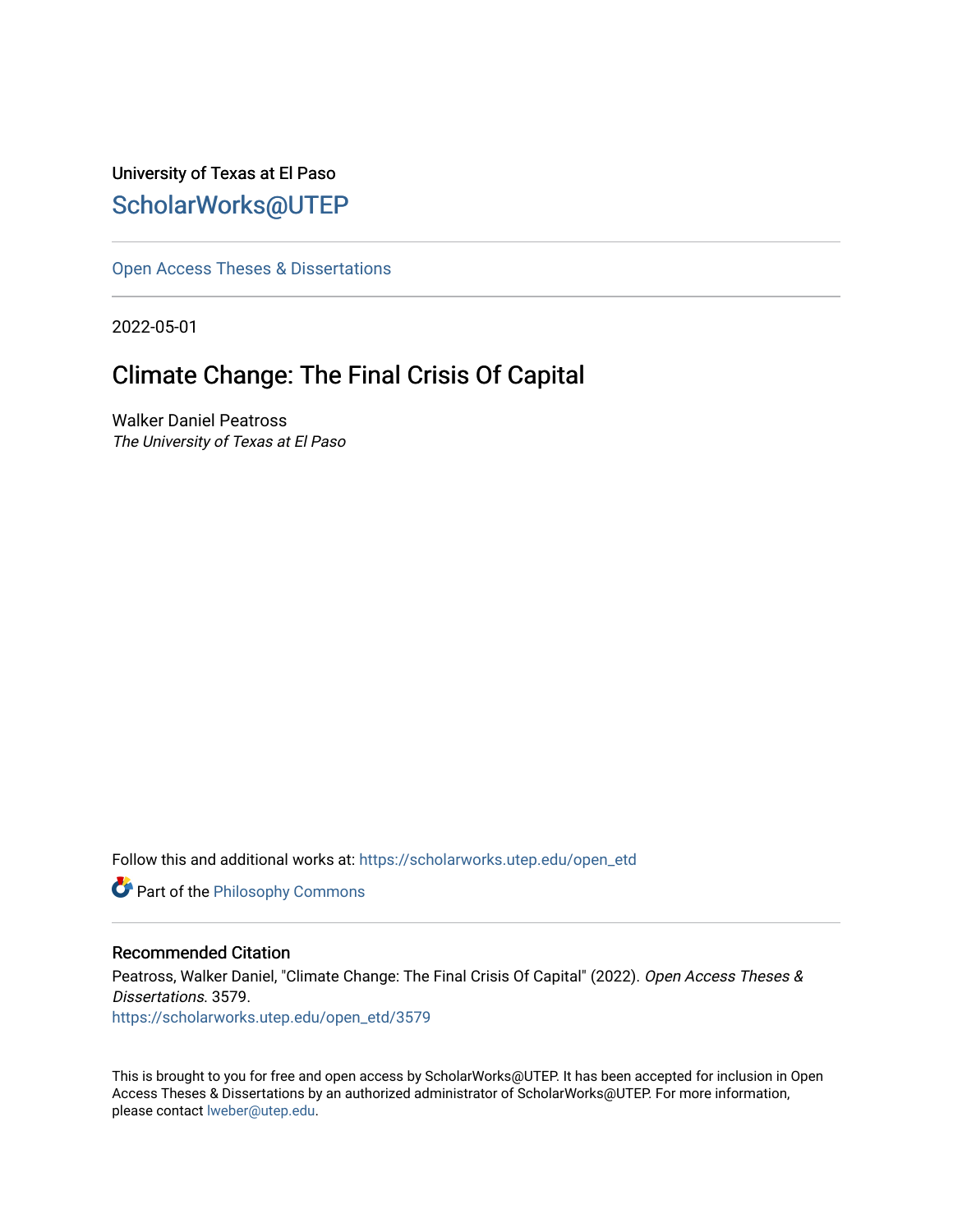## CLIMATE CHANGE: THE FINAL CRISIS OF CAPITAL

## WALKER DANIEL PEATROSS

### MASTER'S PROGRAM IN PHILOSOPHY

APPROVED:

Steve Best, Ph.D., Chair

\_\_\_\_\_\_\_\_\_\_\_\_\_\_\_\_\_\_\_\_\_\_\_\_

\_\_\_\_\_\_\_\_\_\_\_\_\_\_\_\_\_\_\_\_\_\_\_\_

\_\_\_\_\_\_\_\_\_\_\_\_\_\_\_\_\_\_\_\_\_\_\_\_

Jules Simon, Ph.D.

Shane Epting, Ph.D.

Stephen Crites, Ph.D. Dean of the Graduate School

\_\_\_\_\_\_\_\_\_\_\_\_\_\_\_\_\_\_\_\_\_\_\_\_\_\_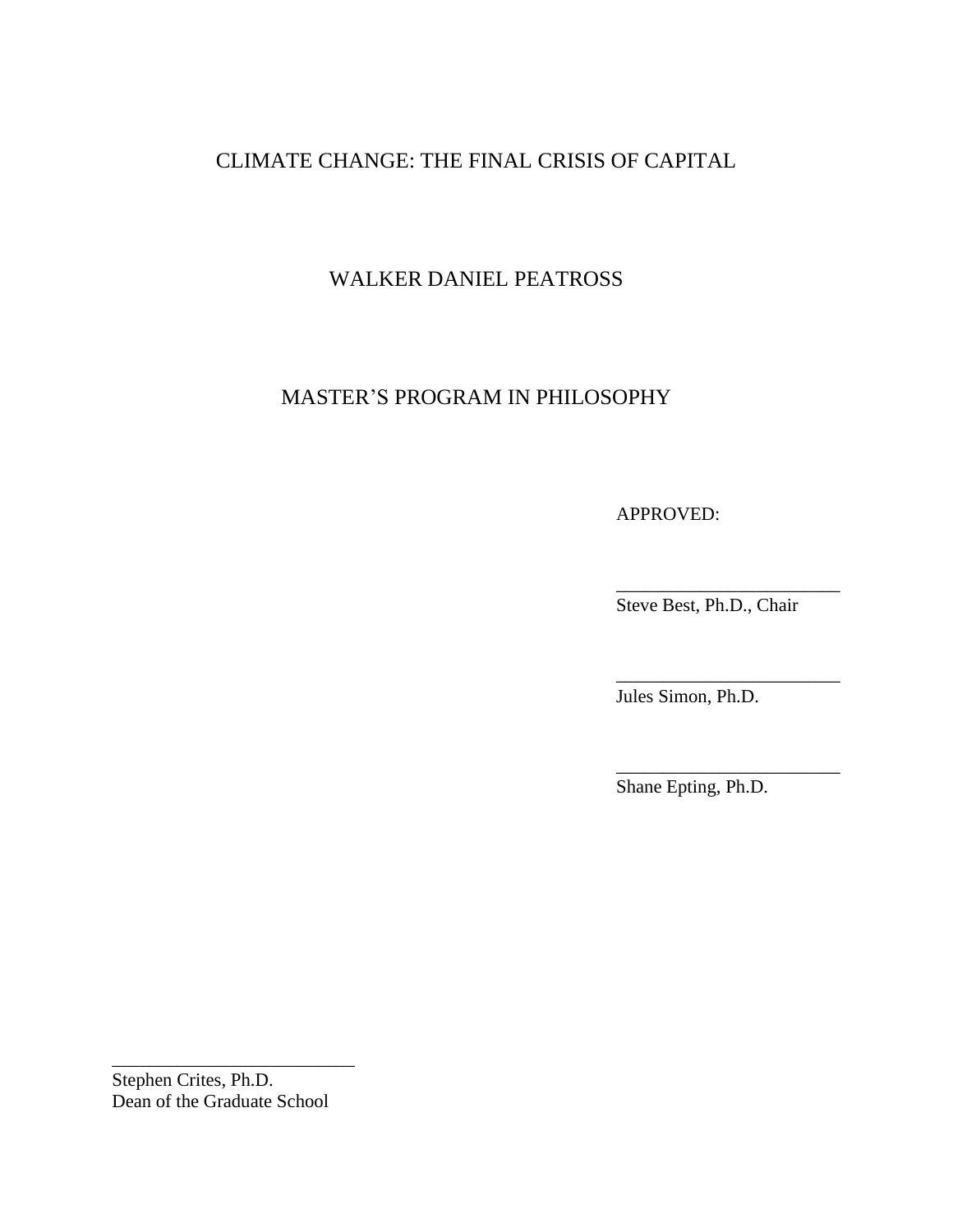## CLIMATE CHANGE: THE FINAL CRISIS OF CAPITAL

By

## WALKER DANIEL PEATROSS B.S.

## THESIS

Presented to the Faculty of the Graduate School of

The University of Texas at El Paso

in Partial Fulfillment

of the Requirements

for the degree of

## MASTER OF ARTS

## DEPARTMENT OF PHILOSOPHY

THE UNIVERSITY OF TEXAS AT EL PASO

May 2022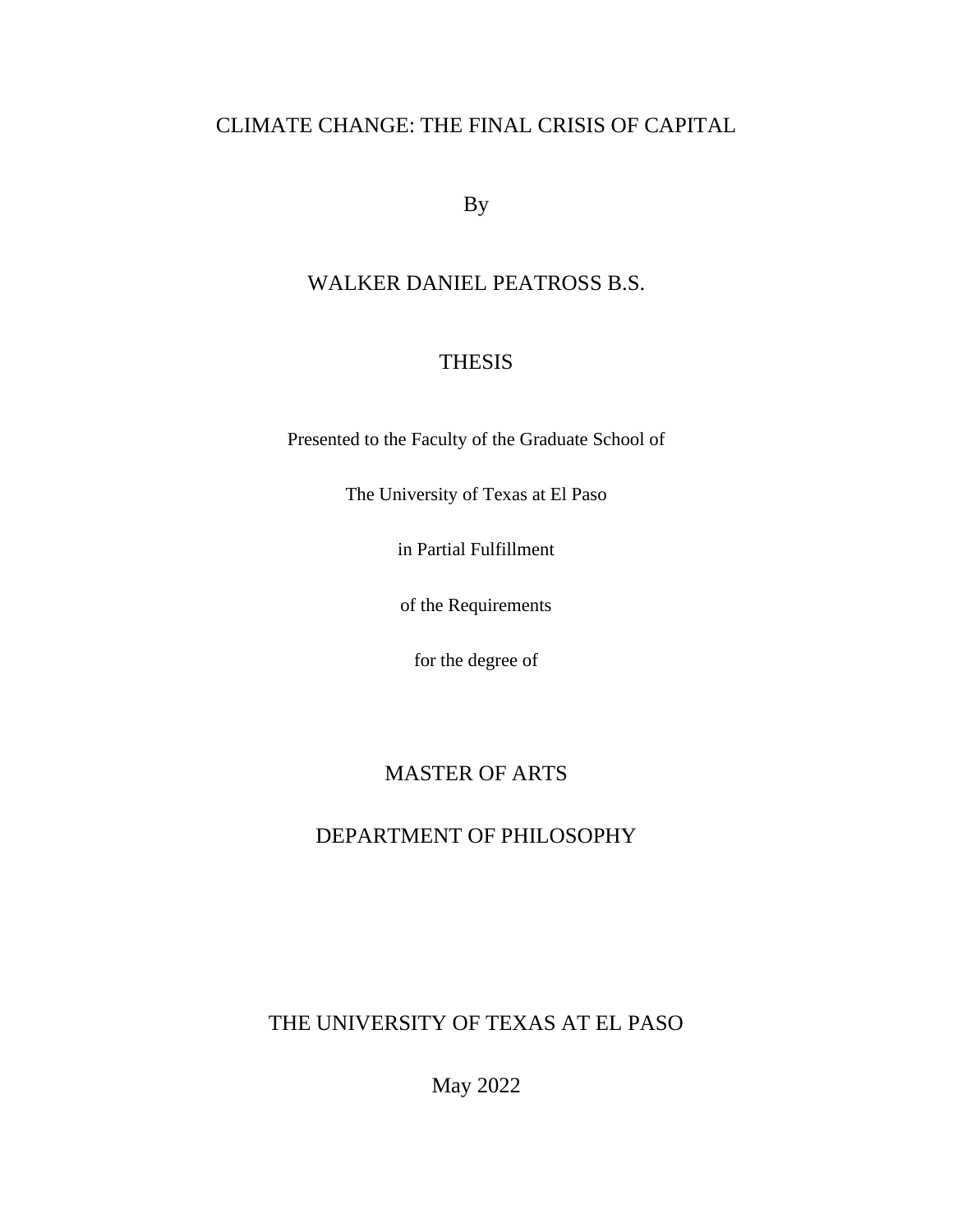## **Table of Contents**

| Page            |
|-----------------|
|                 |
| <b>Chapters</b> |
|                 |
|                 |
|                 |
|                 |
|                 |
|                 |
|                 |
|                 |
|                 |
|                 |
|                 |
|                 |
|                 |
|                 |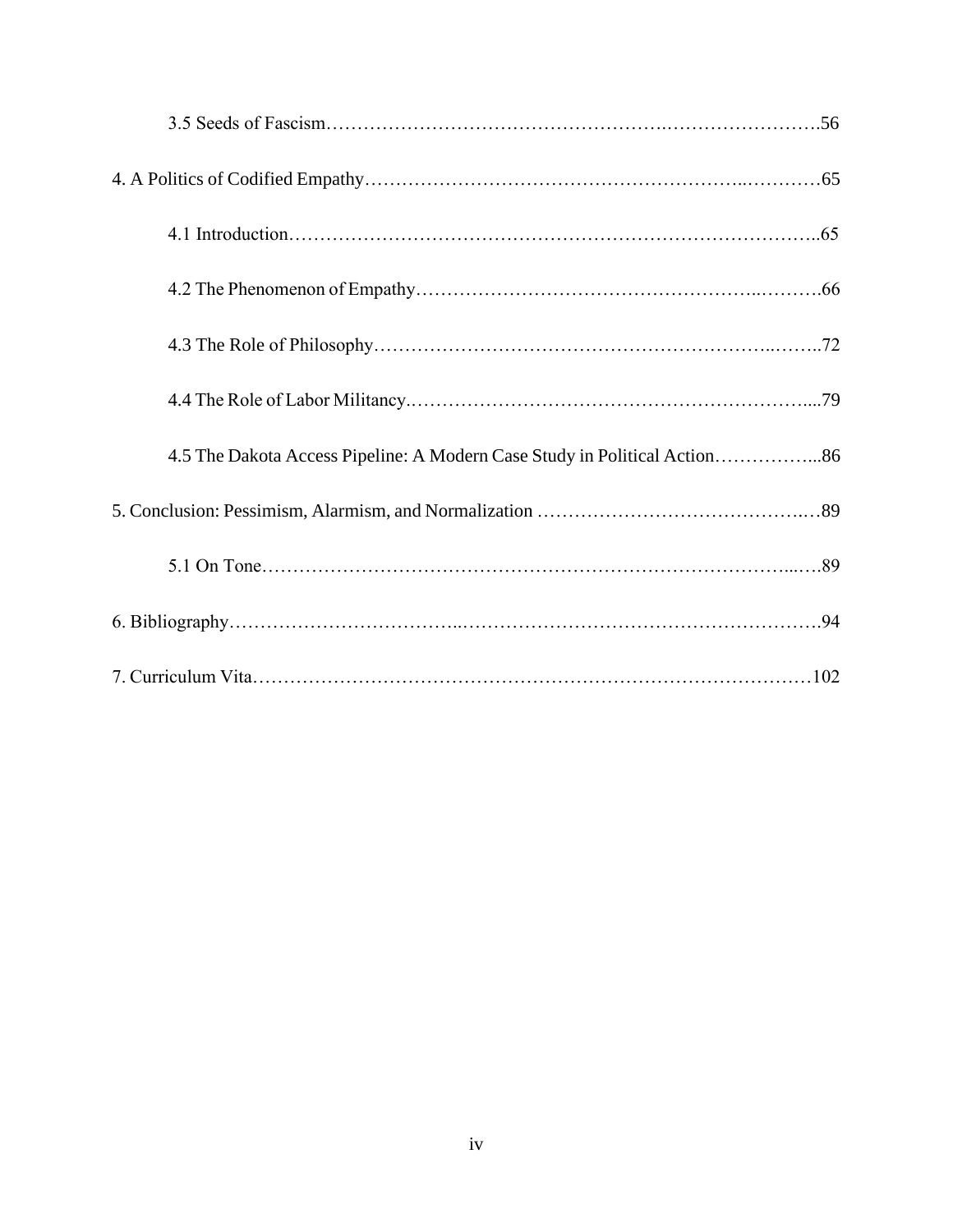### **Chapter One: Introduction**

Thus, at every step we are reminded that we by no means rule over nature like a conqueror over a foreign people, like someone standing outside nature — but that we, with flesh, blood and brain, belong to nature, and exist in its midst, and that all our mastery of it consists in the fact that we have the advantage over all other creatures of being able to learn its laws and apply them correctly.<sup>1</sup>

(Friedrich Engels, 1876)

#### **1. A Pressing Issue**

The end of World War Two and the dawn of the Cold War ushered the world into the age of "crisis." First in the extra-ordinary sense as demonstrated by the shocking events of the Cuban missile crisis, or the Iranian hostage crisis. Then it became a word for the dangerous but nebulous issues that you know you should be worried about, but that no one seems to really understand like the 2008 economic crisis, or the ongoing supply chain crisis. And now it has taken on a mundane sense where every day inconveniences like forgotten paperwork, or lost luggage can put you in "crisis mode." In daily life, as in this paragraph, the word crisis has been overused to the point of meaninglessness; it is now an adjective that can be applied to imminent nuclear annihilation equally as well as a missing expense report.

Beyond frustrating some few of us with the inaccuracy of language, the loss of the word crisis also signals a loss of the idea *crisis*. Language is the medium of thought and change in its

<sup>&</sup>lt;sup>1</sup> Engels, Friedrich. 1996. "The Part played by Labour in the Transition from Ape to Man."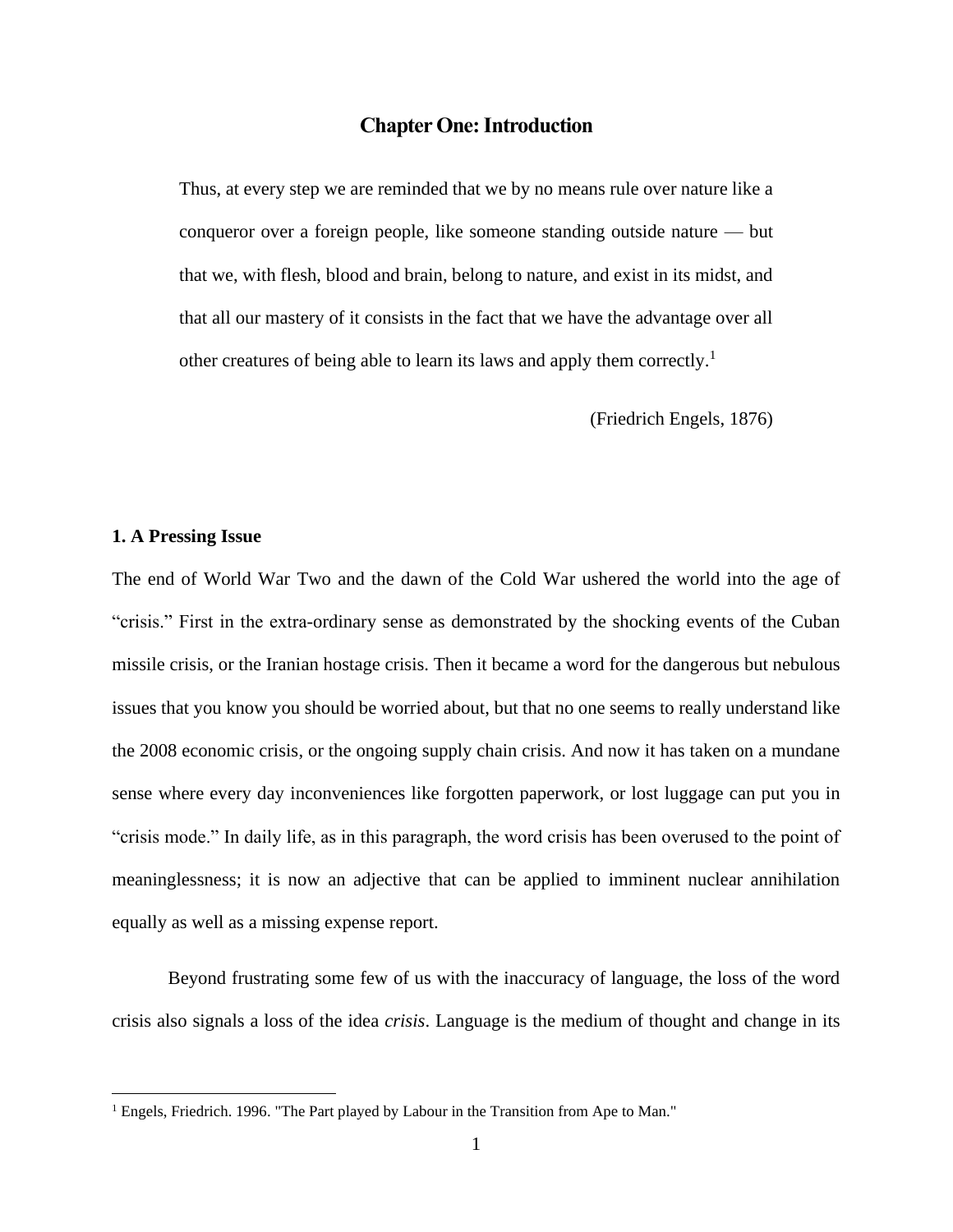usage is often a good indicator of change in general thinking, and, as such, it stands to reason that the equivocation of the existential and the mundane goes beyond mere common parlance and instead rests somewhere deeper. Proof of this is easy enough to provide with a simple thought experiment. As I am writing this, we are still in the throes of the Covid-19 pandemic, a disease which kills many and maims even more, and, for our purposes, is a perfect example of the loss of *crisis*. Imagine that as you are packing up to leave your office for the day you get an email saying that one of your colleagues has tested positive. You had sat next to them at lunch last week, but it has been about six days since you were around them and you are not symptomatic yet, but it is still too soon to be sure if you are safe. Distracted by the news, you drop your keys in a storm drain on your way to your car. It's not the end of the world since you have spares of some, and can get replacements for the others easy enough, but it is extremely inconvenient. Which of these two events dominates your worries as you wait for your ride home? I am willing to bet that the majority of people, including myself, would be more troubled by the keys than the potentially fatal virus.

It could of course be countered that the seeming disordering of priorities is merely a problem of immediacy. One happened more recently than the other and so it would naturally get a stronger reaction. I would argue that it is something more fundamental than that. Disease is a future problem, and only a possible one at that, while the immediate inconvenience is a thing of active experience. What I intend to demonstrate here by example is that it is the latter type of problems that occupy the vast majority of our thinking. The difficulty is not surprising, our mind is the outcome of evolutionary conditioning and in that context near blinding focus on the immediate problem is advantageous. However, humans have worked themselves into a position in which their long-term concerns are more often of much greater importance than the immediate ones. Nowhere is this more apparent than in true *crisis*, which is existential and abstract by nature. It is only rarely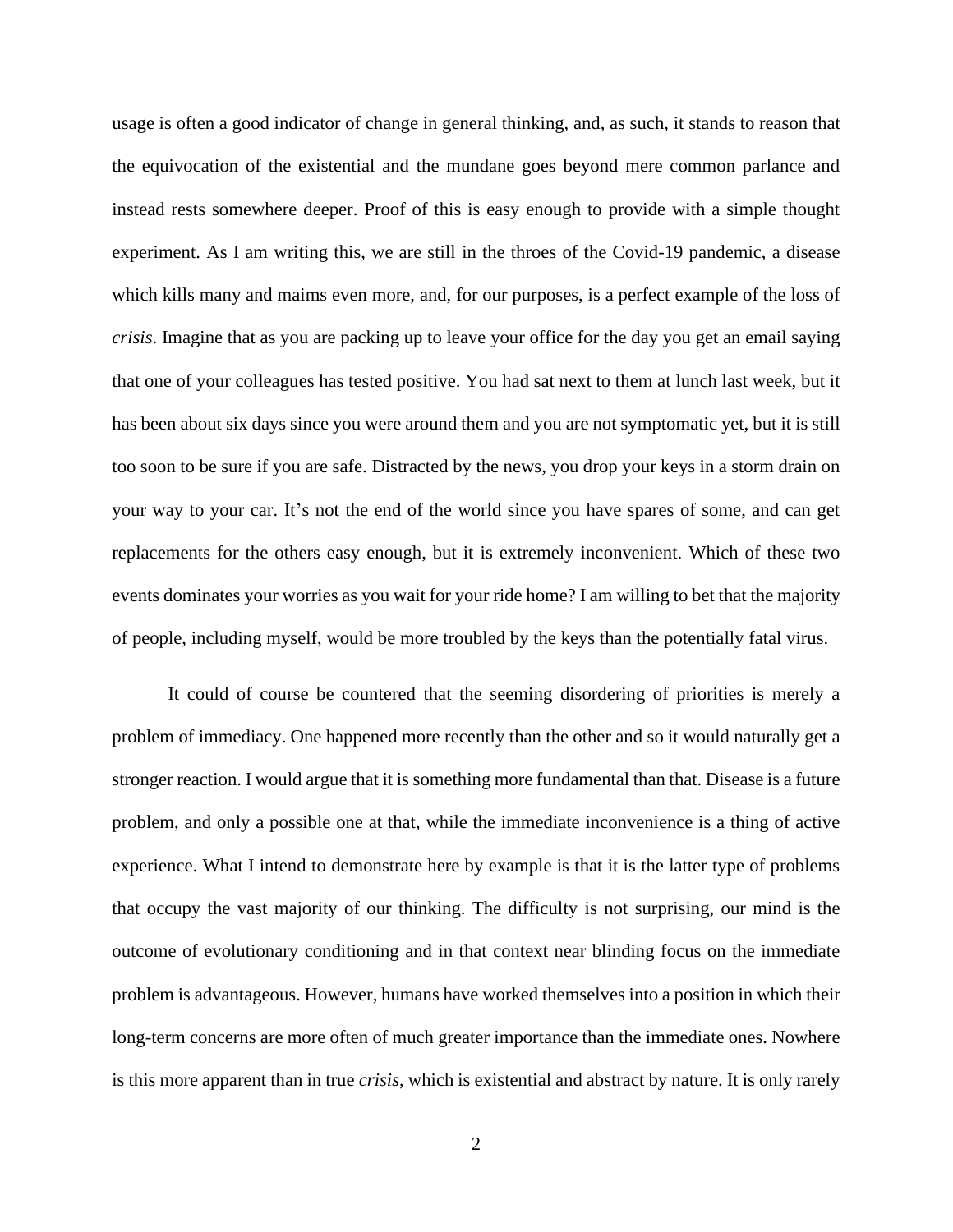that such events are reducible to moments and single actions (i.e. the Cuban Missile Crisis), the majority evolve slowly and outside of our direct perception (i.e*.* the recent Ebola outbreak); we can hardly be faulted for lacking a clear grasp on them.

But, if we do conclude that we lack the ability to concretely understand *crisis*, how then do we propose to understand the ramifications of something as large and complex as climate change? Its threats are numerous, and many have already begun their initial stages. To quote the International Panel on Climate Change (IPCC), "It is unequivocal that human influence has warmed the atmosphere, ocean, and land. Widespread and rapid changes in the atmosphere, ocean, cryosphere, and biosphere have occurred."<sup>2</sup> What is represented here in sterile scientific language is the horrifying reality that with each passing year our industry renders the planet a little less inhabitable. Extreme weather events like hurricanes, snowstorms and tornados are becoming both increasingly frequent and more powerful; deserts are growing, overtaking previously arable land; and sea levels are starting to creep ever closer into the streets of coastal cities.

It is the knock-on effects of these changes that are the true killer. Disruptions in infrastructure like blackouts and floods strains our ability to provide necessities like food, medicine, and shelter. Severe weather paired with increased temperatures hampers agricultural production. And the rise of sea levels will displace billions of people as the majority of humanity lives on coastal land. These in turn will lead to a plethora of political issues, economic depressions, and an overall miserable time. If anything should be called a crisis, climate change qualifies for the label in its truest sense, and it is clear that something must be done.

<sup>2</sup> Masson-Delmotte, et al. 2018. "Global Warming of 1.5C: Summary for Policymakers." *Intergovermental Panel on Climate Change.*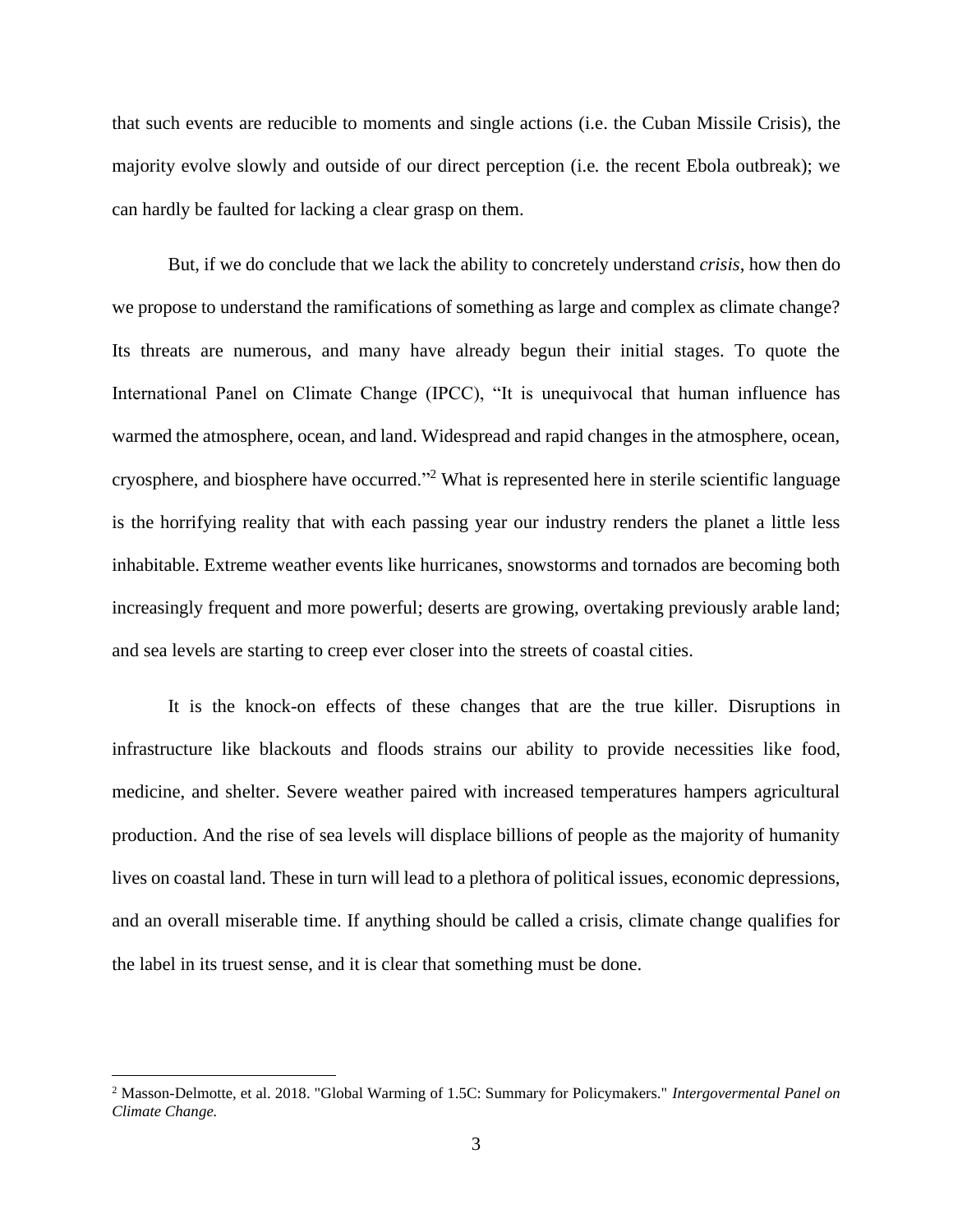### **2. Selecting a Lens**

It is tempting to jump ahead to the question of what to do; however, it would be a mistake, as we have yet to address our first concern: how do we clearly understand climate crisis? What is needed is a clear view of the problem. Philosophers, as a rule, love their analytical frameworks, and I am no exception. Yet, some approaches are better than others, and so here I would like to offer a preliminary defense of my own. First and foremost, I argue that climate change is an issue of political economy. Capitalism is indisputably the hegemonic political-economic organization that governs the world today, and with that reality comes an unavoidable contradiction with the environmental stability of our planet. The matter is quite simple at its core: capitalism requires infinite expansion for stability, but the world is finite. It is the secondary and tertiary effects of this relationship that are difficult to understand, and for those I pull heavily on Marxist thought specifically that of John Bellamy Foster, Louis Althusser, and Marx himself.

Despite my strong sympathies, I will readily concede that the more "orthodox" Marxist approach feels somewhat incomplete. Critics will often note that staunch materialism ignores the more ethereal and personal elements that characterize human existence. I am dubious as to whether or not these claims apply to Marx himself, but it seems that many who claim adherence to his theory warrant such critique. Wishing to avoid that pitfall myself, I will also draw heavily on the work of phenomenologists like Sartre and critical theorists like those of the Frankfurt School to provide a psycho-social analysis of climate crisis. It is detrimental to separate the abstract idea of climate change from our lived experience of its effects. Much as Marx seems the natural answer to address questions of political economy; phenomenology seems the natural answer to address questions of experience.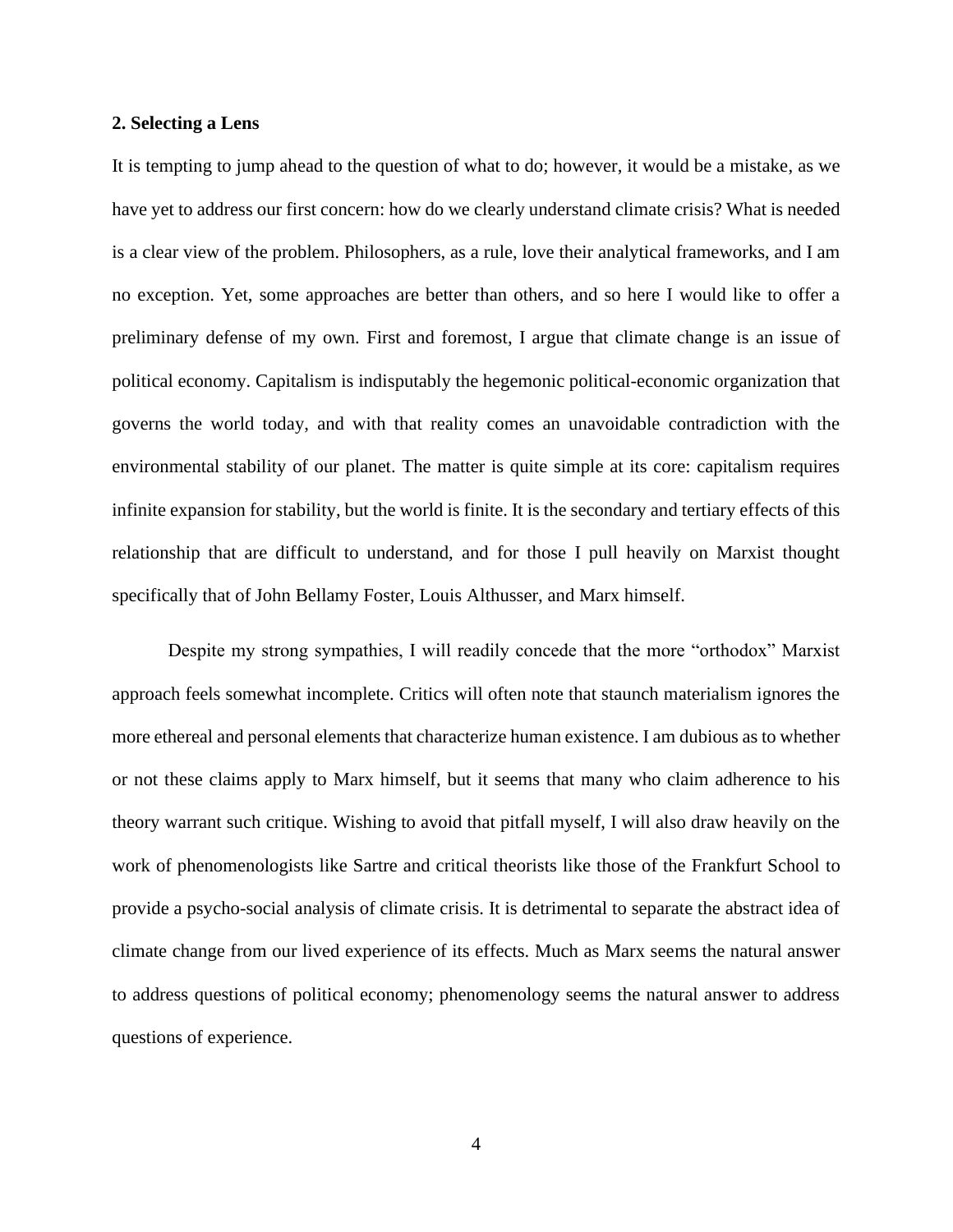A friend once accused me of being a dualist (and therefore inherently anti-Marxist) for my seeming separation of the material reality of political-economy and the supposed non-material reality of phenomenology. I understand where such a critique comes from, as I have represented my approach as "two-pronged" suggesting a division between the two methods. However, their objections also highlight a common belief that Marxism is unconcerned with inner-life. As explained by Sartre,

It is clear that this kind of materialism is not Marxist, but still it is defined by Marx: 'The materialist outlook on nature means nothing more than the conception of nature just as it is, without alien addition.' On this conception, man returns to the very heart of Nature as one of its objects and develops before our eyes in accordance with the laws of Nature, that is, as pure materiality governed by the universal laws of the dialectic.<sup>3</sup>

This approach to materialism treats all the intangible aspects of humanity as an "alien addition" to be discarded. And should one mistake Marx as one such a theorist, they fall into the all-toocommon belief that Marxism is a dogmatic and reductionist view of the world.

As Sartre explicitly says and I here re-enforce, the flattening of existence by excluding what is intangible is not Marxist. Rather, if we understand phenomenology as a methodological approach focused on subjective experience, Marx himself qualifies as a practitioner. William McBride describes this argument by saying,

Marxism's ultimate assumption is, I contend, that what is of greatest importance and value is the daily life of human beings. It takes daily life, as it is lived at

<sup>3</sup> Sartre, Jean-Paul. 1976. *Critique of Dialectical Reason: Volume 1.*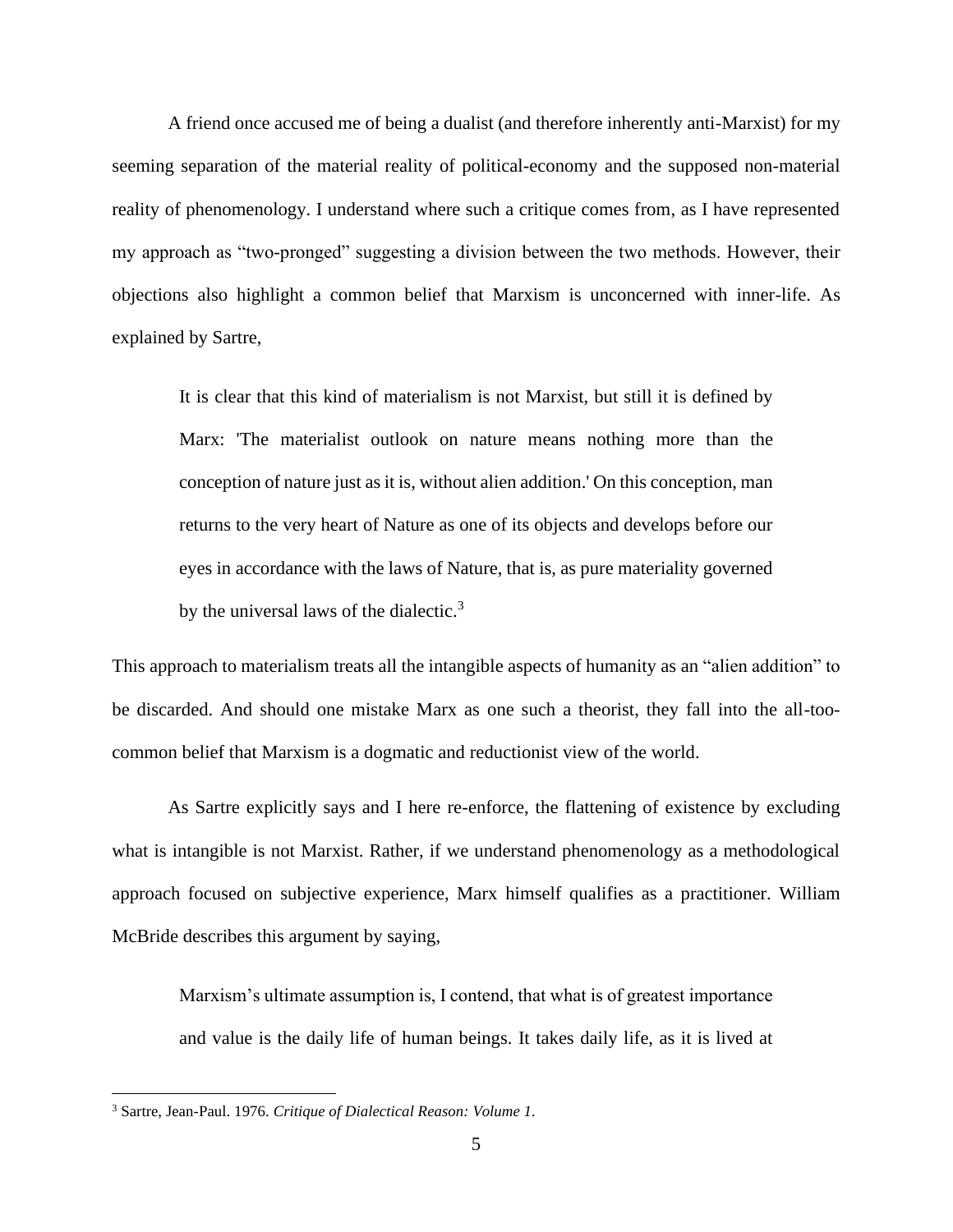present and as it has been lived in past historical periods, as being problematic, because its various structures have prevented, and continue to prevent, the full realization of real human possibilities. On the basis of these fundamental premises, it proceeds to generate an organized, systematic, phenomenological description of the social world in such a way as to try and uncover the hidden, underlying structures that are most important in giving the daily life of the society that is being investigated its particular characteristics<sup>4</sup>

Even tacit familiarity with his critique of capitalism will reveal Marx's concern with lived experience. Take for example the Marxist concept of alienation: The mental distress of being separated from the means and products of one's labor, and therefore their *species-essence*. The development of this idea would not be possible if Marx were guilty of the reductivist materialism he is often accused of. It could only arise from a theorist who shows great concern with the innerlife and, therefore, demonstrates the essential phenomenology of Marx.

This refined materialism is the answer to our initial problem of comprehending climate crisis, and the exploration of the understanding it provides will compose the main body of this work. Yet, the inter-related nature of Marxist theory presents us with a difficult challenge: how do we efficiently structure an essentially tangled critique?

It is not a perfect solution, but we should avoid the worst of the confusion by working like painters: beginning with the largest rough forms of the image, and then refining our analysis with each pass until it captures the smallest of details. Thus, I will decompose the argument into four sequential steps. In chapter one I will detail Marx's description of capitalism to both demonstrate

<sup>4</sup> McBride, William. 1975. "Marxism and Phenomenology."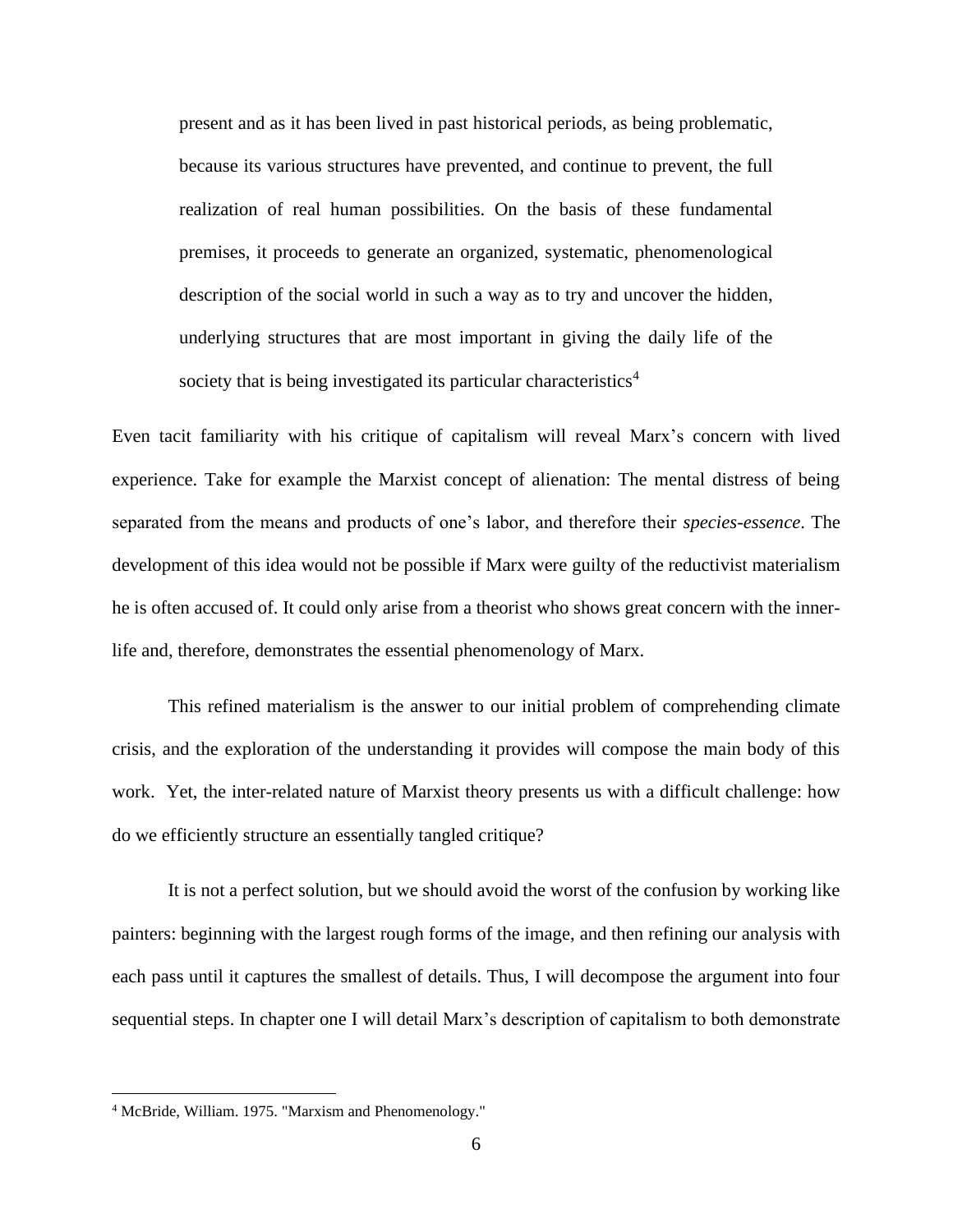the inherent irrationality of the system, and also to represent the ecological critique implicit in Marxist Theory. This is the foundation of Marxist theory and represents the primary forms of our critique. In chapter two, I will examine how the ideology of neoliberal political theory is woefully unprepared to address crisis, and how its deficiencies will exacerbate the fascist and reactionary elements that are already present in liberal democracies. This chapter is concerned with the ideological outgrowth of the economic foundation: the blocky colors of our metaphorical painting. Chapter three will then break from the purely descriptive and instead focus on how to effectively address the crisis at hand. By narrowing our focus from the ideology to the group, we introduce shadows into our heretofore flat image. Finally, the project will end by examining the role of hope and despair in the face of crisis: the final highlights that bring life to the critique.

It is a serious undertaking, and I doubt that the relative brevity of my current format will allow for anything close to an exhaustive investigation. What I hope to offer in the following pages is a break from the typical language of climate discussion. Science, as the primary driver of discussion around climate change, has unintentionally converted an apocalyptic drama into a banal curiosity. Of course, I do not question the necessity of scientific discourse, but ecological crisis is not only a problem of data and experiments. Any attempt to resist the environmental abuse of capitalism will require an ideological battle, and it is on that field that philosophy is king.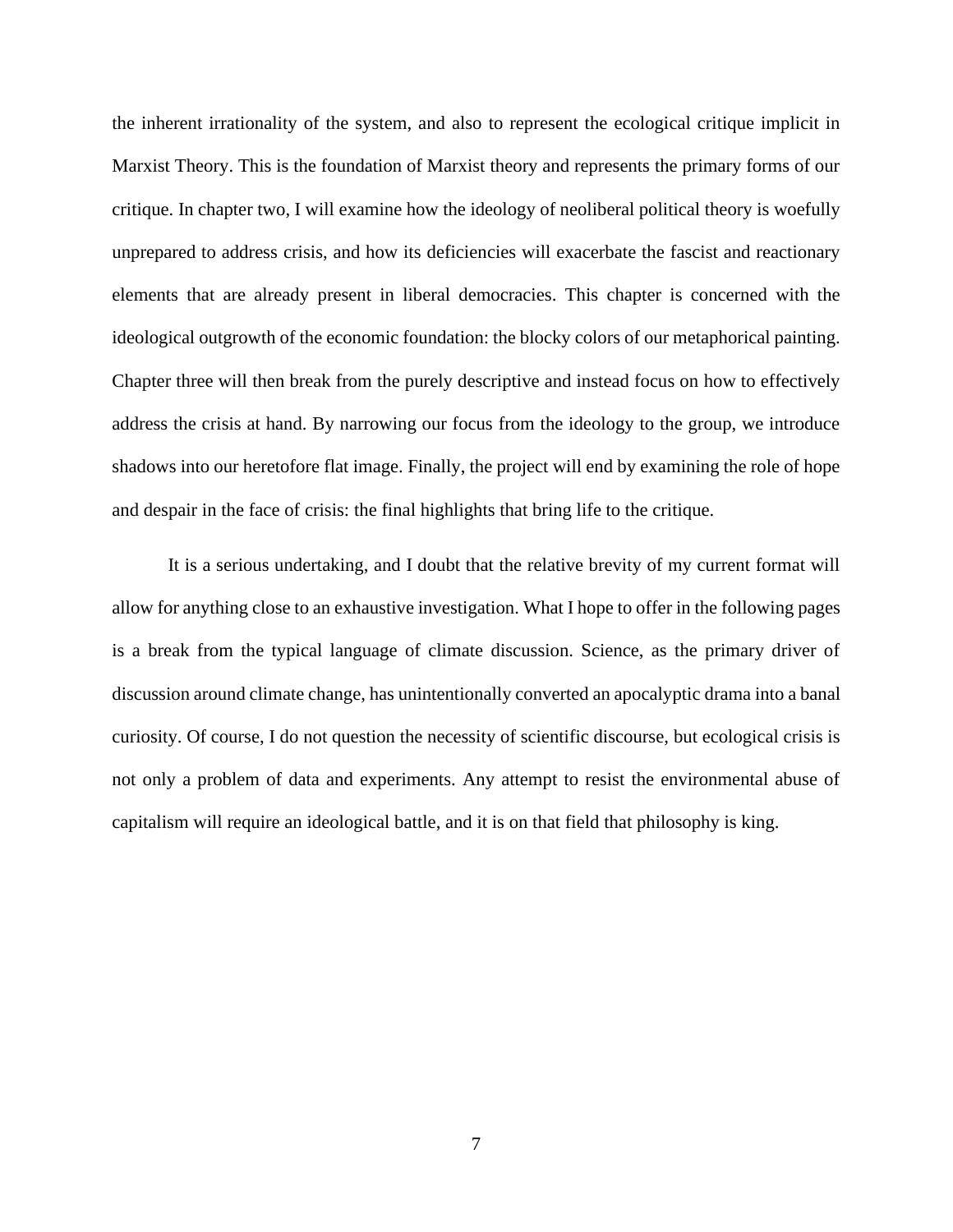### **Chapter Two: How Capitalism Drives Climate Change**

Through this movement [man] acts upon external nature and changes it, and in this way he simultaneously changes his own nature. He develops the potentialities slumbering within nature, and subjects the play of its forces to his own sovereign power.

(Marx, Capital Volume 1 1990, 283)

### **1. Introduction**

The IPCC predicts the average rise in global temperatures to reach 1.5 degrees Celsius between 2030 and 2052 if no action is taken to counteract the primary drivers of global warming.<sup>5</sup> This increase appear innocuous–1.5 degrees of temperature change would not affect a cup of tea or a pleasant spring day–but in the above context such a change is nigh apocalyptic. 1.5 degrees of warming translates to an increase in both the frequency, and intensity of severe weather like hurricanes, blizzards, and tornadoes.<sup>6</sup> 1.5 degrees of warming will raise sea levels, devastating coastal cities and ecosystems alike.<sup>7</sup> 1.5 degrees of warming will stress energy, food, and water production to the point of failure, and, in turn, the global poor will be driven from their homes as climate refugees..<sup>8</sup> 1.5 degrees of warming will even kill indirectly by increasing the range of malaria and dengue fever and turning urban centers into "heat islands," suffocating those without proper shelter.<sup>9</sup>

<sup>5</sup> Masson-Delmotte, V., et al. 2018. "Global Warming of 1.5C: Summary for Policymakers." Intergovernmental Panel on Climate Change.

<sup>6</sup> *Ibid*.

<sup>7</sup> *Ibid*.

<sup>8</sup> *Ibid*.

<sup>9</sup> *Ibid*.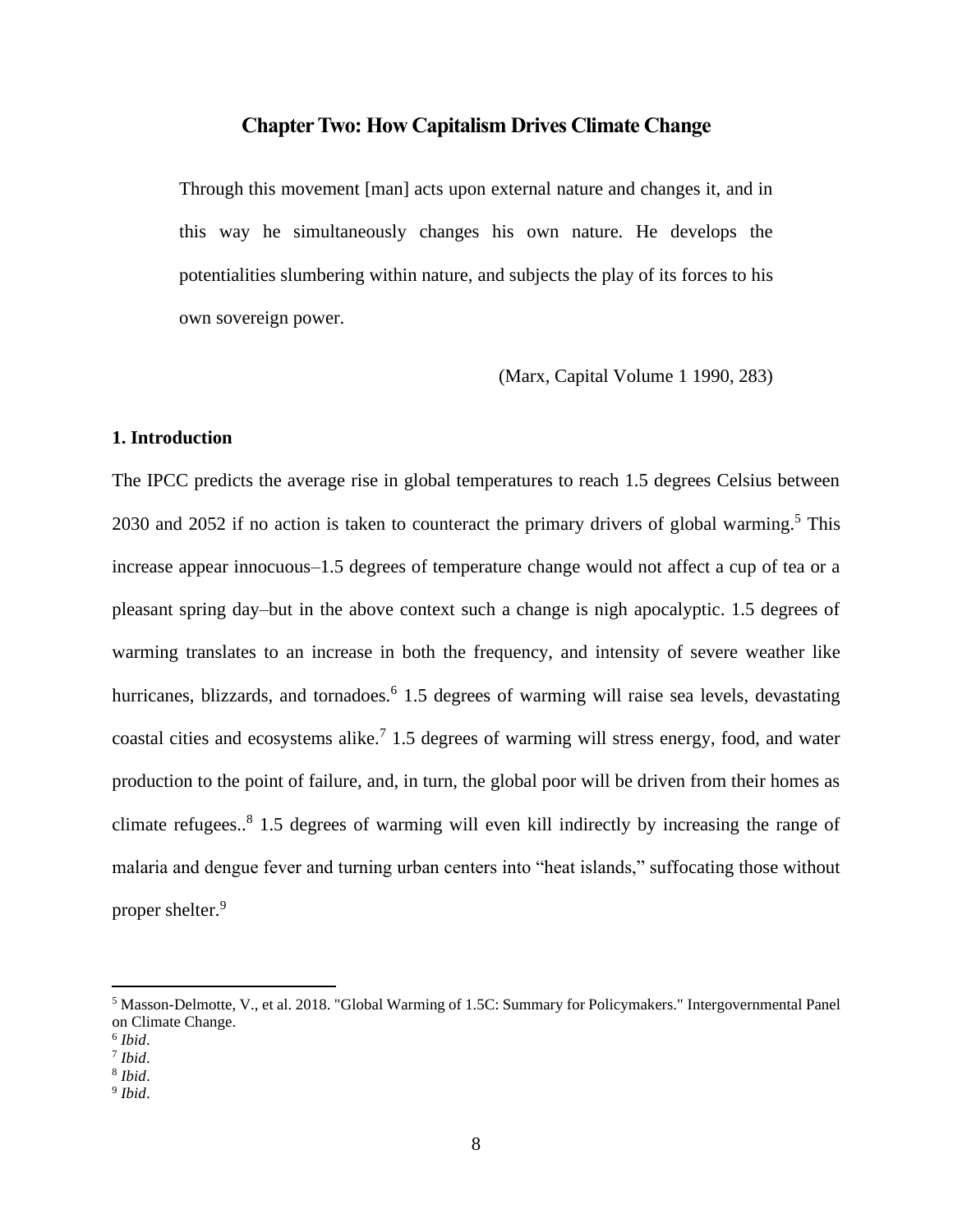*1.5 degrees of warming will be apocalyptic.*

*We are already at 1.18 degrees.*

The prognosis is paralyzing. Clearly something must be done, but how can we act without understanding the issue? Granted, we understand *how* climate change occurs—the increase in greenhouse gas emissions raises the energy capacity of the atmosphere—and we understand that the majority of that pollution is produced by industrial development. However, there is a deeper question yet left unaddressed: If we know that industry is the problem, why does it continue to grow? Finding an answer to this question is the central purpose of the first chapter. Of course, we are not without leads for the investigation; industry is fundamentally bound to economics, and capitalism is the current ideological global hegemon. Through the work of Marx, I will use the following pages to demonstrate (1) that the very logic of capitalism requires it to ceaselessly grow and expand, and (2) that this grow-or-die and drive for limitless expansion and consumption of resources is incompatible with the laws of ecology and limitations of nature, and, (3), capitalist dynamics inevitably brought about the current crisis of runaway climate change.

The bulk of this chapter is set aside to establish these claims in three steps. First: we must clearly define what capitalism is, and how it functions. Second: we need to establish a theory of biological economics—what Marxists refer to as social metabolism. Once both premises have been explored, we will then see how they function in the context of two kinds of crisis: socio-economic and environmental. I will then conclude the chapter by highlighting the ecology implicit in Marxist theory and explaining its unique advantages over other political and economic theories for our analysis of climate change.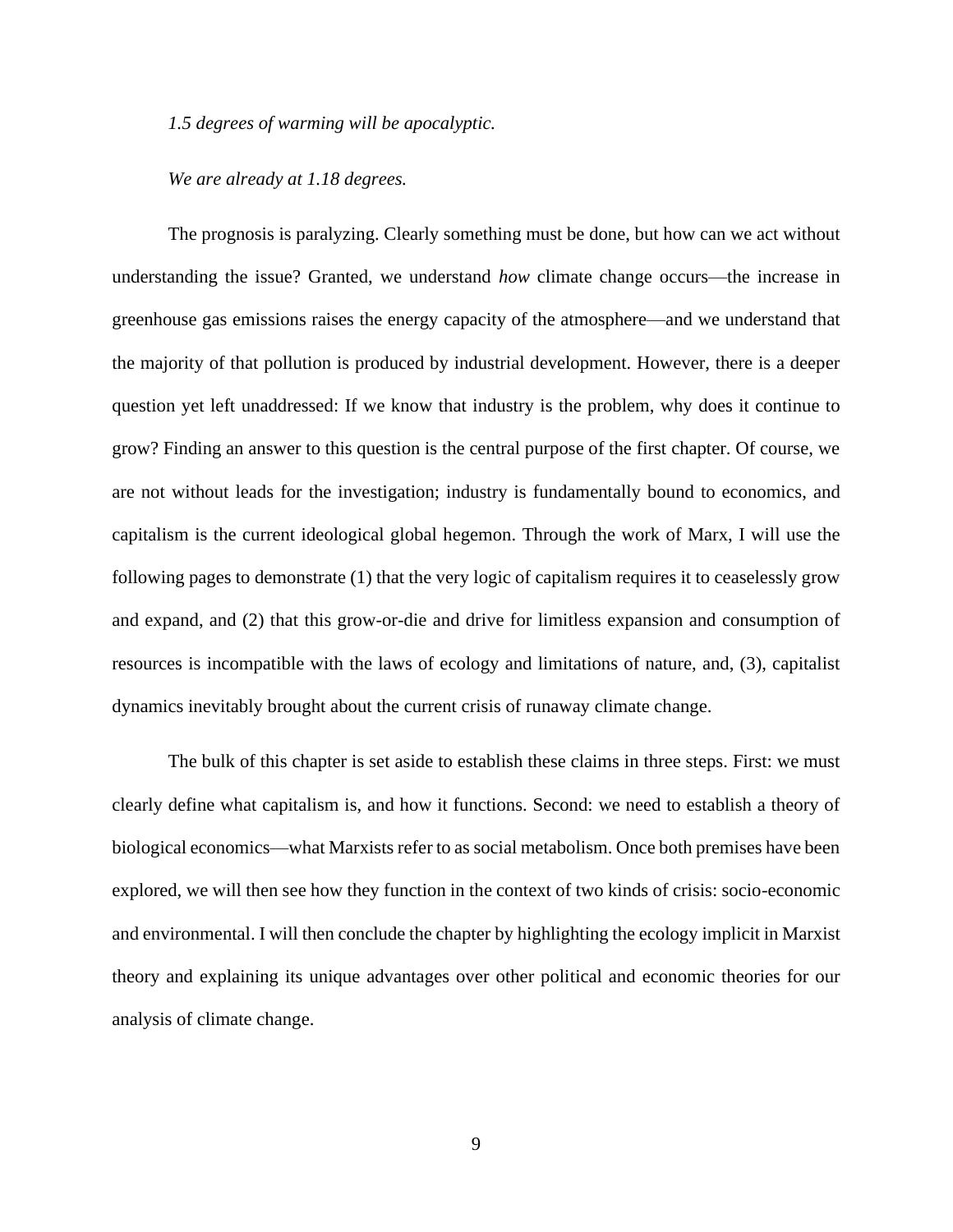### **2. What is Capitalism?**

Despite its recent climb to global hegemony, the general public is unable to articulate what constitutes capitalism. A random sample of average United States citizens will yield an interesting (if frustrating) plethora of answers. Experience indicates that—should we make a ranked list—the most common responses would be something akin to, "when you buy and sell goods," or in more academic terms, "the presence of a free market." Though wrong, this is a surprisingly good guess as it at least attributes capitalism as a whole to one of its constituent parts. Further down the hypothetical list, answers will become a bit more nebulous. In conversation with the average American, capitalism is quickly revealed to be nothing more than a synonym for the vague ideal of "American spirit" or "self-reliance" in the eyes of many. Perhaps this should be unsurprising given that even well-educated people espouse the view that, "we need a healthy mix of socialism and capitalism"—a nonsensical statement unless you understand the two terms as if they were flavors or colors which can be applied with varying intensity to balance each other. In light of this, I must ask that you indulge me as I attempt to summarize in the next few pages, what Marx wrote in close to one thousand.

Economic exchange historically began with tribal societies trading regional goods or surplus resources between themselves. Marx labels these transactions as C-C (commodity-forcommodity) exchanges; or, what is more commonly known as simple bartering. However, such exchanges quickly become impractical as social structures grow in complexity and individuals become increasingly economically specialized. This in turn created quickly expanding marketplaces where it was necessary to establish a universal medium of trade which allowed for the separation of selling and buying into distinct transactions. Therefore, money (M) comes into being to allow C-C exchanges to become C-M-C exchanges. Money is "merely the reflection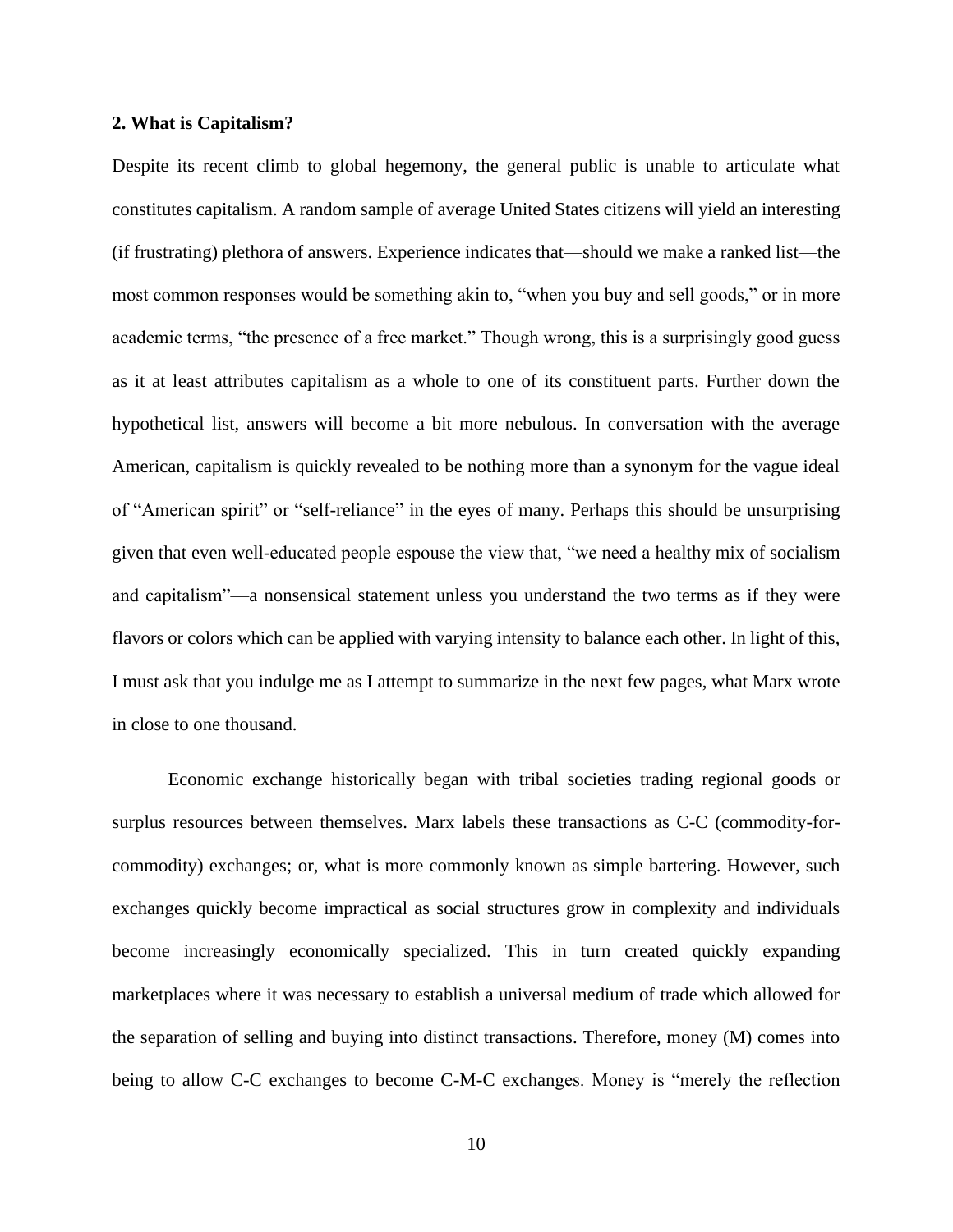thrown upon a single commodity by the relations between all other commodities."<sup>10</sup> Historically this took the form of durable, compact, and rare commodities like precious metals because small amounts of such material objectified a great deal of value. In modernity money is no longer an object of inherent value but is instead a symbolic representation of such.

These early markets were not capitalist as their purpose was the mutual exchange of commodities to fulfill social needs. Or, as it is explained in *Capital*, "the path C-M-C proceeds from the extreme constituted by one commodity, and ends with the extreme constituted by another, which falls out of circulation and into consumption."<sup>11</sup> At each end of the process rests the commodity. The seller exchanges the products of their labor for money which they then use to buy a different commodity which fulfills their own needs. The exchange then continues in this cyclical pattern, in which every participant contributes exchange-value to extract use-value. However, Markets begin to take on a capitalist character when someone enters into the market with the intention to make an M-C-M exchange which, "proceeds from the extreme of money and finally returns to that same extreme. Its driving and motivating force, its determining purpose, is therefore exchange-value."<sup>12</sup> It is difficult to understate the radical nature of this transition. Whereas primitive markets harnessed the power of economic exchange to fulfill social needs, capitalist markets inverted this relationship by relegating this fulfillment to a mere byproduct of otherwise uncaring exchange.

However, as Marx notes, there seems to be little purpose in preforming this new kind of exchange. If one buys a commodity and sells it again, they have simply converted money into a commodity and then back into the same amount money, where the value of each step involved in

<sup>10</sup> Marx, Karl. 1990. *Capital Volume 1*. Pg. 184

<sup>11</sup> *Ibid*. Pg. 250

<sup>12</sup> *Ibid*.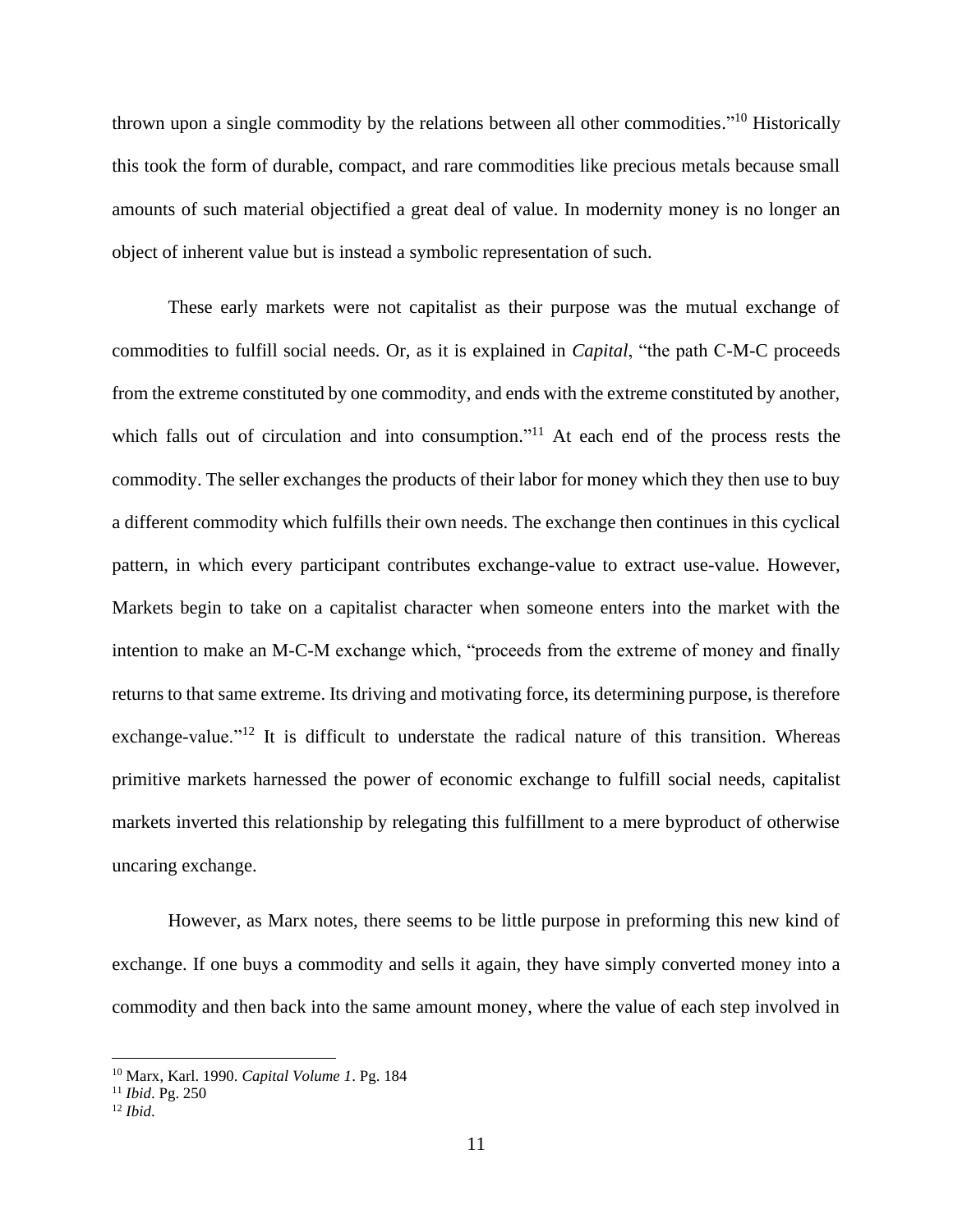the exchange is equivalent. To have a purpose, such exchanges must aim for the second money value to be higher than the first, and it is here that the capitalist emerges. Of course, one could simply "buy low and sell high," but this would necessarily be an exception to the common rule of exchange. For the capitalist to acquire ever greater amounts of money he must transform his commodity so that he may sell it at a higher price. The capitalist mode of exchange is M-C-M' where M' is greater than M. If we accept that all value comes from labor, then it follows that this transformation of the intermediate commodity is carried out by and is the objectification of labor.

Thus, Marx states that the value of any object is constructed of two component parts: (1) the value of its materials and (2) the value of the labor objectified in its construction. The first is self-obvious, as the materials of any project are contained in the product or discarded as waste. If I need 10 yards of linen to make a single coat, then that finished coat in addition to its offcuts still contains the initial mass of fabric. Of course, it is not only fabric, but also contains thread, wax, and fasteners all of which must have been purchased; The coat also represents the energy of the sewing machine, the wear of the fabric shears, and even the light of the factory as all are necessary components of its production. Yet, if I simply made a pile of these parts I would not have a coat. It is the second component of value, human labor, which represents the relative values of this hypothetical pile and the actual coat; it is only by the transformative property of labor that the former may become the latter. The coat is made because for its utility, and its particular price may reflect its scarcity, but its *value* is derivative of the worker's labor objectified in its transformation from cloth to coat. Marx succinctly states his "Labor Theory of Value" in saying that "what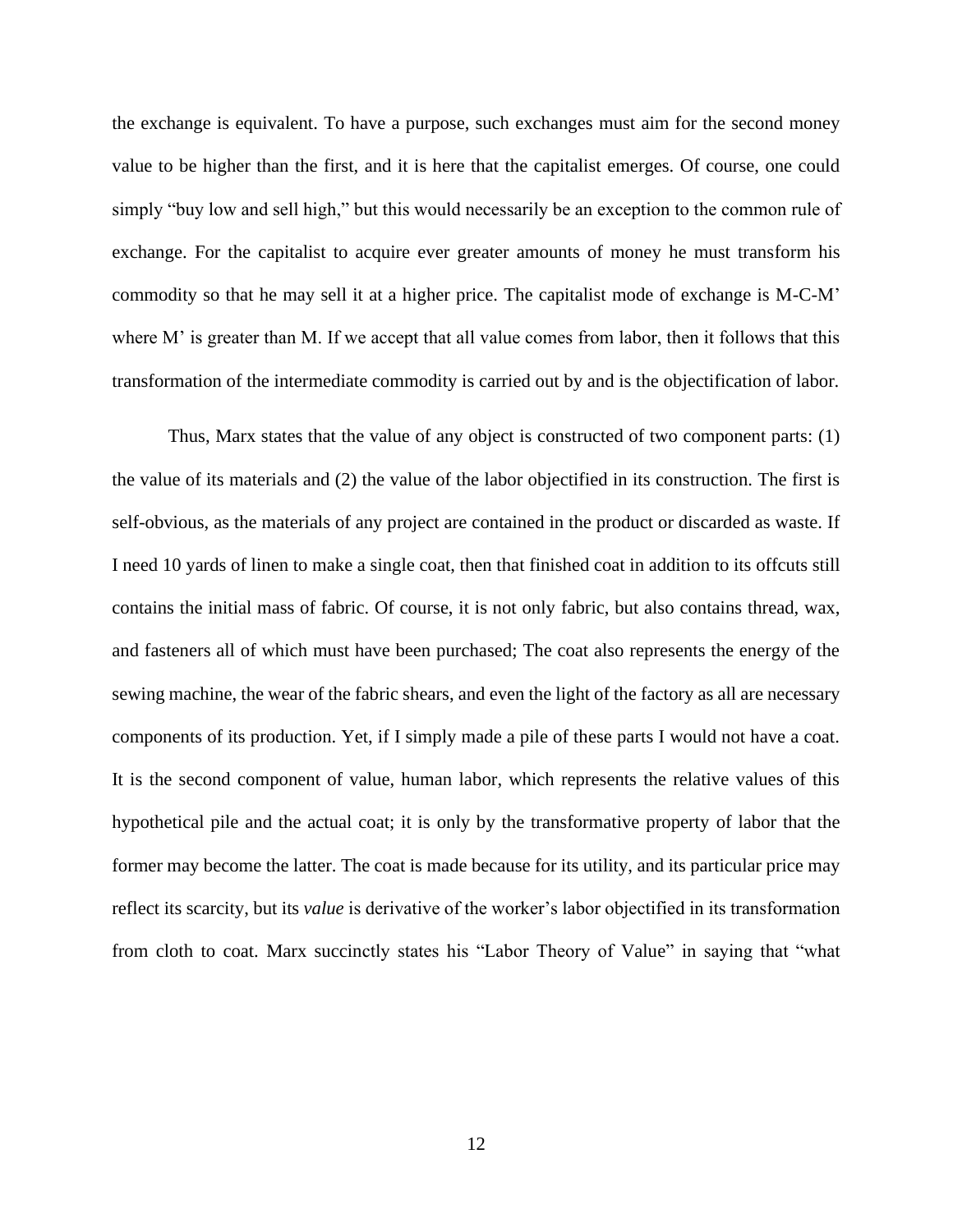exclusively determines the magnitude of the value of any article is therefore the amount of labor socially necessary...for its production."<sup>13</sup>

The cycle of capitalism begins at first with the investment of capital (M) with which the capitalist makes two purchases. First, he purchases the tools and resources required for the transformation of the commodity—what Marxists call the means of production—which is one half of what is represented by C in our formula. He may use them himself, but in doing so his potential profit is strictly limited by his natural capacities. If the capitalist truly wishes to profit, he must also purchase a special commodity, "whose use-value possesses the peculiar property of being a source of value, whose actual consumption is therefore itself an objectification of labor, hence the creation of value."<sup>14</sup> This commodity is labor power, and it composes the other half of C. The capitalist purchases it from the worker who enters into the marketplace without their own means of production, and, therefore, nothing to sell as a commodity except their labor. By purchasing the workers labor and setting them to the use of the means of production, the capitalist objectifies the work of the former in the transformation of the latter, raising its value and allowing it to be sold (C-M') for a hefty profit. The worker is not compensated for the full value of their labor—if they were there would be no profit—they instead are merely paid enough to afford the resources (shelter, food, etc…) required for a socially acceptable standard of living, and then must return to work the next day to repeat the cycle. This relationship—where the capitalist privately owns the means of production and exploits the worker to profit from its development—is the formal Marxist definition of capitalism. This simplified explanation is easiest to see in the context of early

<sup>13</sup> Marx, Karl. 1990. *Capital Volume 1.* Pg. 129

<sup>14</sup> *Ibid*. Pg. 270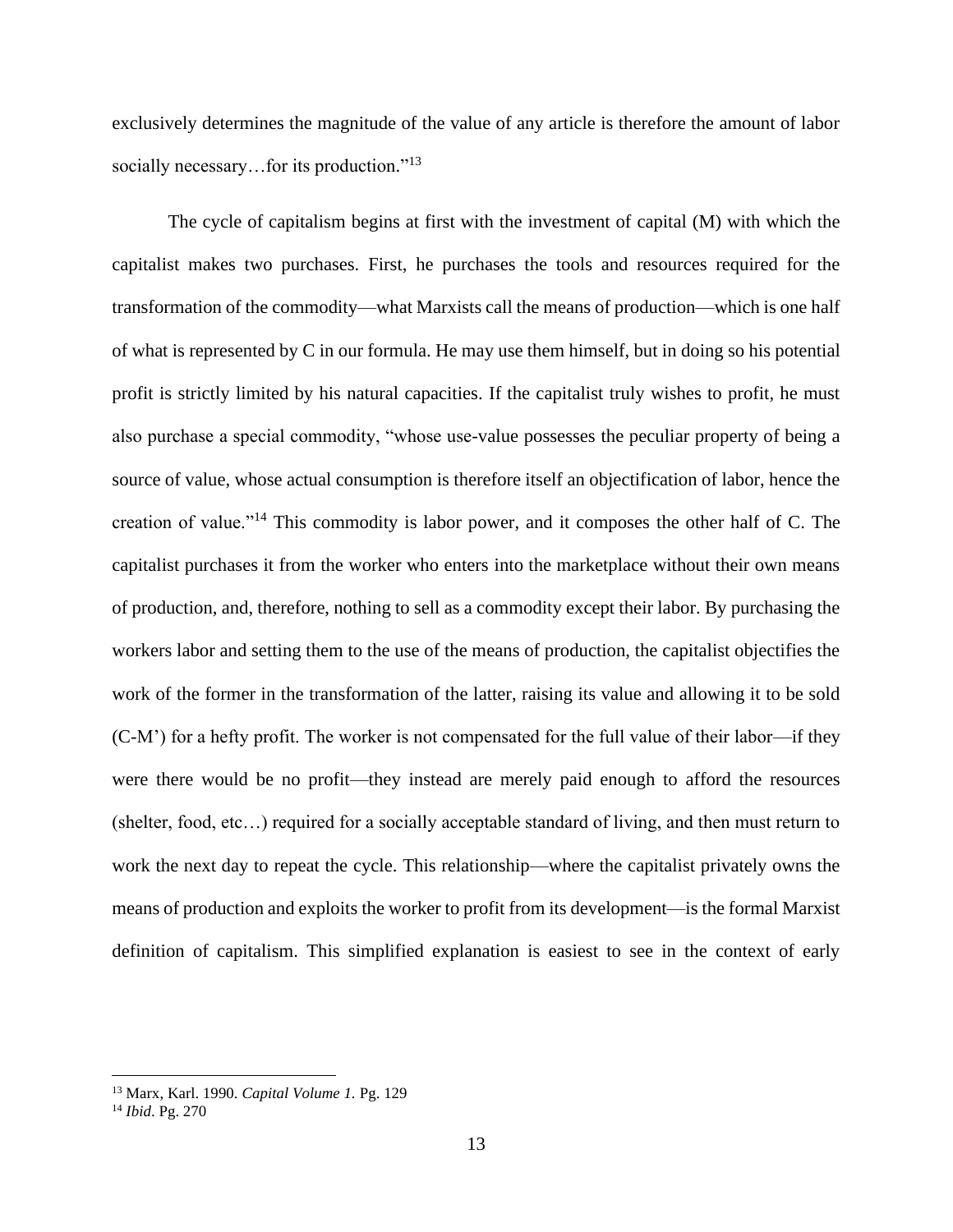industrialism (I will discuss the more recent mutations of capitalism in depth in chapter 2), but it would be a mistake to assume that the progress of history has since moved us past this relationship.

Yet, despite its remarkable self-preservation, Capitalism is by no means unfamiliar with difficulty. Economic crisis should be familiar to most—at time of writing the United States is currently undergoing one caused by the COVID-19 pandemic—and their periodic occurrence has been a feature of capitalism since its inception. The mechanism of these market failures is covered in this passage from *Capital Volume II*:

The volume of the mass of commodities brought into being by capitalist production is determined by the scale of this production and its needs for constant expansion, and not by a predestined ambit of supply and demand, of needs to be satisfied… Within certain bounds, the reproduction process may proceed on the same or on an expanded scale, even though the commodities ejected from it do not actually enter either individual or productive consumption. The consumption of commodities is not included in the circuit of the capital from which they emerge. As soon as the yarn is sold, for example, the circuit of the capital value represented in the yarn can begin anew, at first irrespective of what becomes of the yarn when sold. As long as the product is sold everything follows its regular course, as far as the capitalist producer is concerned. The circuit of the capital value that he represents is not interrupted.<sup>15</sup>

Explained another way, the smooth operation of capitalist exchange requires that commodities exit circulation through consumption at the same rate they are introduced by production; however,

<sup>15</sup> Marx, Karl. 1992. *Capital Volume II*. Pg. 156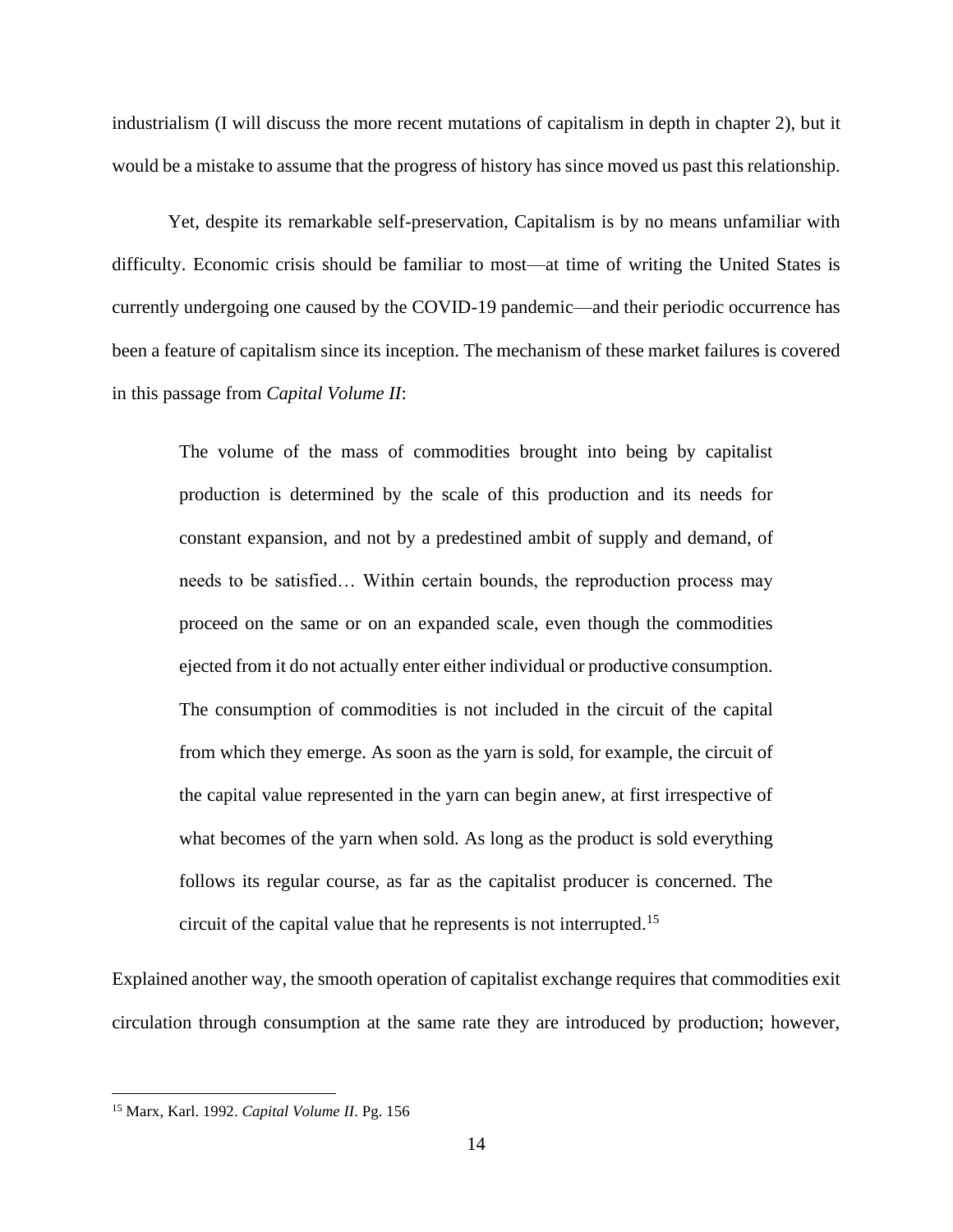market forces push capitalists to produce more commodities than can possibly be consumed. At first this goes unnoticed, as an intermediate purchaser absorbs the excess in hopes of eventually selling it after a slight delay. Industrial capital—thus rewarded by the purchases of retail capital continues to convert that profit to capital, increasing production, and therefore, increases the rate of overproduction. Eventually this cycle reaches a breaking point, and burdened by the excess of commodities, the circulation of the market grinds to a halt. *Without circulation there is no profit*. Thus, the capitalist then withdraws his money from the market, no longer purchasing labor and leaving many without employment. Eventually the intervention of the state is required for circulation to resume.

The severity of economic crisis has only grown with the domination of modern market economies by fictitious capital. In the third volume of *Capital* Engels writes:

…a large portion of this money-capital is always necessarily purely fictitious, that is, a title to value – just as paper money. In so far as money functions in the circuit of capital, it constitutes indeed, for a moment, money-capital; ... it exists only in the form of claims to capital. With the assumption made, the accumulation of these claims arises from actual accumulation, that is, from the transformation of the value of commodity-capital, etc., into money; but nevertheless, the accumulation of these claims or titles as such differs from the actual accumulation from which it arises…<sup>16</sup>

In essence, fictitious capital is the borrowing of capital leveraged against future profitability; its most common instantiation in modern capitalism is the stock market. When a

<sup>16</sup> Marxists Internet Archive. n.d. Encyclopedia of Marxism: Fi.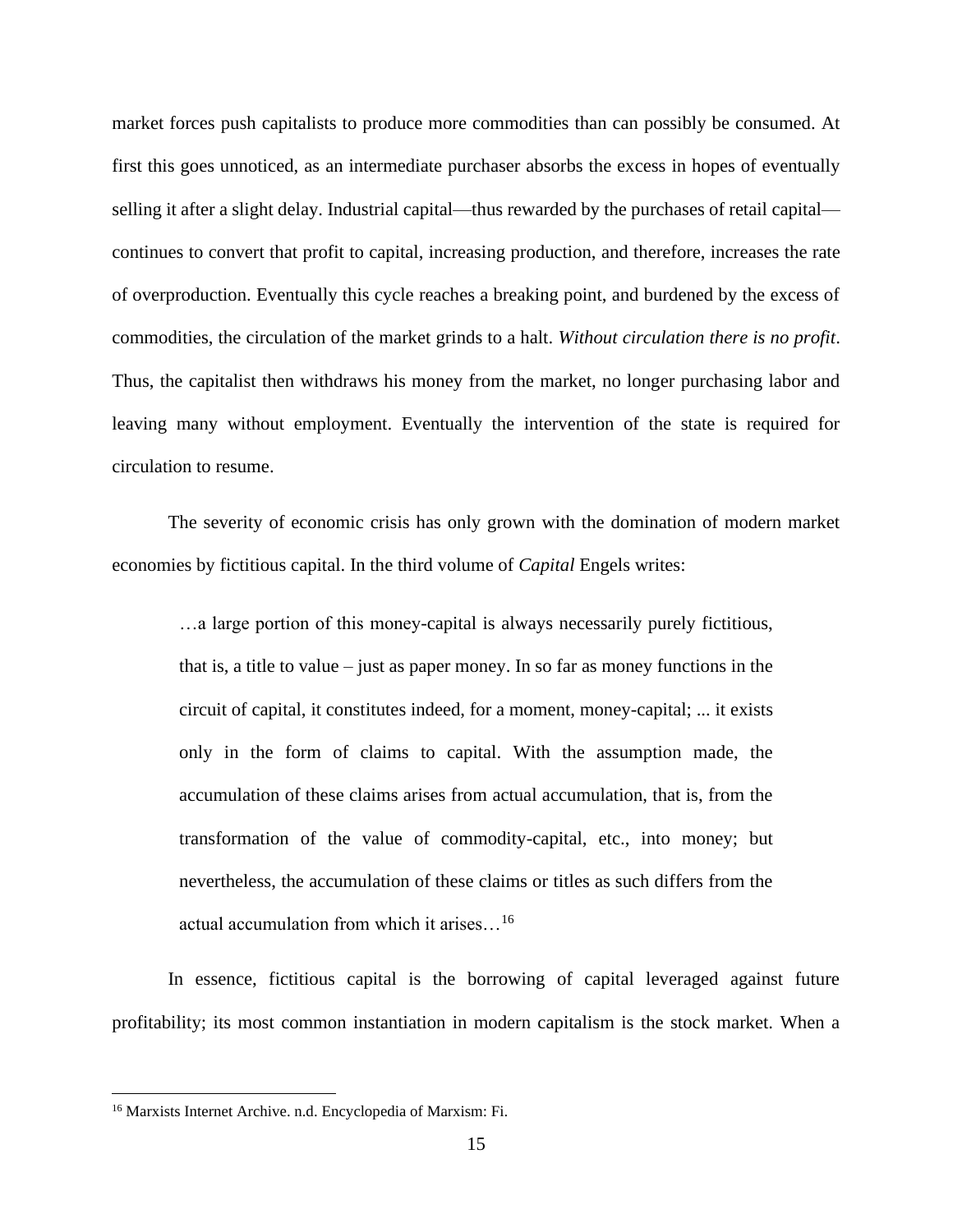company sells stock they do so to raise immediate capital, and the purchaser of that stock expects a dividend from the valorization of that capital. Yet, despite money changing hands, the corporation's acquisition of capital is detached from any extant material objectification of labor: no value has actually been created, instead it has only been promised. Thus, the accessibility of capital is contingent not only on the continued profitability, but, moreover an *increase in the rate of profitability*. As an investor, one only invests in stocks if they indicate better returns than the direct exploitation of labor would at the given moment: stagnation is as problematic as decline.

This framework will be intimately familiar to any who lived through the 2008 Global Financial Crisis. Though it is complicated by the institutions of financial investment, the basic progression of the crisis begins with the banks offering mortgages to individuals that were unable to make the payments. Called subprime loans, these investments were unlikely to generate returns individually, but they were sold by the banks as packages to secondary investors who, unfamiliar with the instability of the assets, expected to turn a healthy profit. Their expected returns would never come, and eventually, now aware of the loss, they quickly offloaded the toxic investments for pennies-on-the-dollar. Accordingly, the banks who had originally sold the mortgages now lacked the capital to offer credit to other businesses; the entire network of fictions capital collapsed overnight, devastating the global economy, and requiring massive government bailouts to resume operation.

While the above discussion dissects capitalism in the context of a singular relation between the working and ownership class, common experience demonstrates that this relationship is more complicated. There is not a single unified capitalist class but rather many competing capitalists. Whereas the medieval present would get their bread from a single village baker, modern shoppers are inundated with on overwhelming number of choices which all slightly differ in price, quality,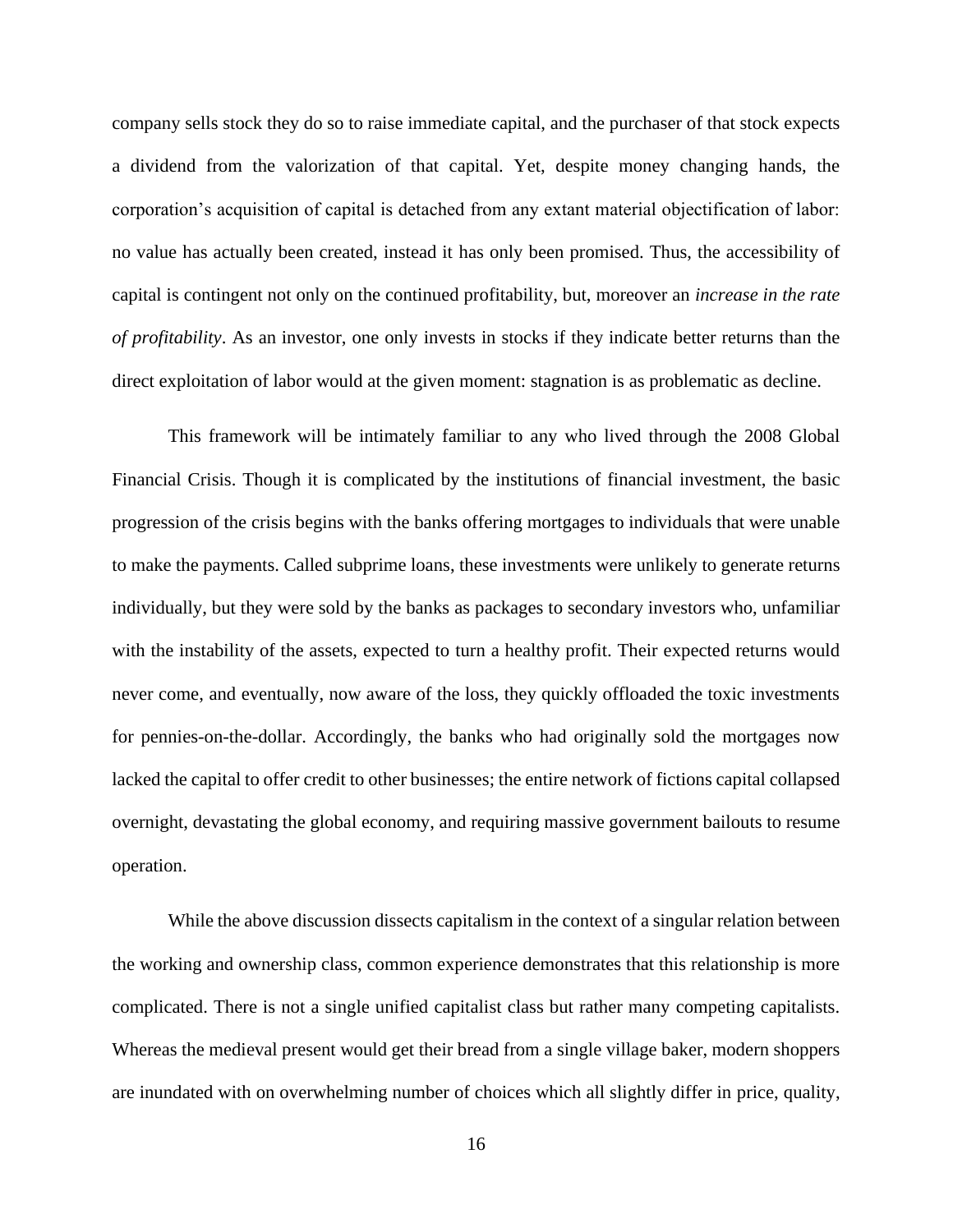and image. Each choice represents a competing company struggling for a larger share of the market and its profits.

Though marketing, price fixing, and a myriad of other stratagems have been developed in the course of capitalist conflict, it is increasing the efficiency of production that remains chief among them. As explained by Marx,

[Efficiency] is just another expression for the progressive envelopment of the social productivity of labor, which is shown by the way that the growing use of machinery and fixed capital generally enables more raw and ancillary materials to be transformed into products in the same time by the same number of workers, i.e., with less labor. $17$ 

As we have established above, the value of a given commodity is derived from the labor objectified in its production; thus, an increase in the efficiency of production allows the capitalist to sell the same product for less than their competitors. When the two are of comparable quality, it is the cheaper product that will typically win out, garnering a windfall of profit for the capitalist as their competitors scramble to also increase the efficiency of their own factories. Overtime, the competition of the market creates and explosion in the productive capacity of the capitalist society. The drive for efficiency is the highest merit of capitalism, but it also contains the seeds of its own self destruction, and, as we will see in the following sections, the destruction of the natural world.

As was first observed by liberal economists like Ricardo and Smith the rate of profit has a tendency to fall overtime; however, it was not until Marx that this phenomenon was explained by

<sup>17</sup> Marx, Karl. 1993. *Capital Volume III*. Pg. 318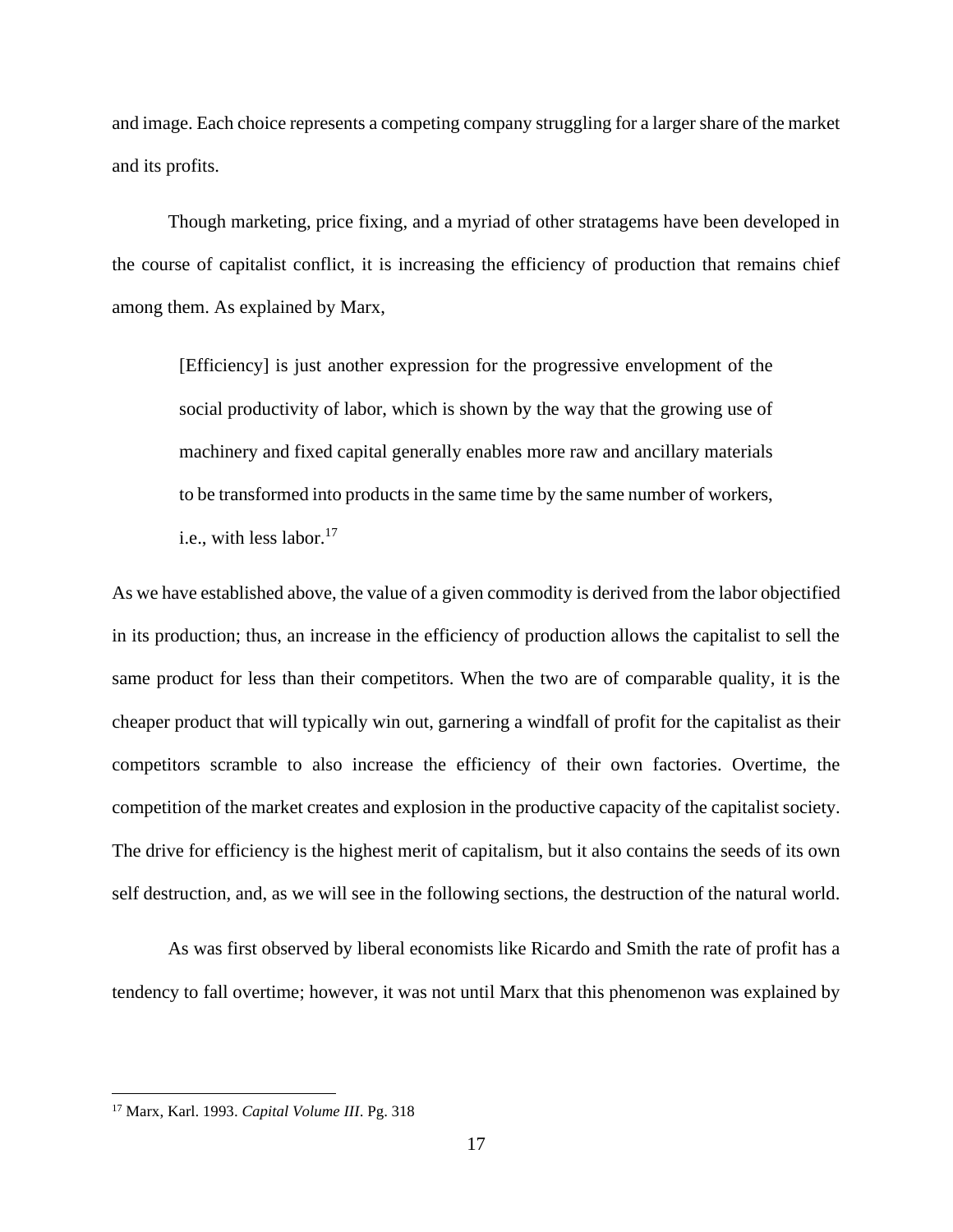way of the increase in efficiency.<sup>18</sup> The logic is quite straightforward. If less labor (variable capital) is objectified in a given individual product, then a greater degree of its value is compromised by the means of production (constant capital). Profit may only be derived from the former, and its relative diminution in comparison to the later means that less profit may derived from the sale of the individual commodity; thus, overtime the forces of the market result in a decrease of the *rate*  of profit even if the magnitude of labor remains constant. As Marx explains it,

The same rate of surplus-value, therefore, and an unchanged level of exploitation of labor, is expressed in a falling rate of profit, as the value of the constant capital and hence the total capital grows with the constant capital's material volume.<sup>19</sup>

Let us now return to our previous bakery example. If capitalist A uses a traditional oven and employs 10 workers (paid \$10/day) to make 100 loaves of bread a day, then each loaf contains  $1/10<sup>th</sup>$  or \$1 of labor cost. If capitalist B uses a new automated bread machine that can be operated by 2 workers paid the same to produce the same 100 loaves, then each loaf contains  $1/50<sup>th</sup>$  or 20 cents of labor cost. If B and A both exploit their workers at a rate of 100% (making a profit equal to the labor cost) then B may sell his bread much cheaper than A, but whereas A was making \$1 of profit per item, B is only making \$0.20 or  $1/5<sup>th</sup>$  the profit. By increasing the efficiency of production, the rate of profit falls.

Of course, B has a few solutions to this problem. For one, B may increase the price of his bread to be only slightly cheaper than A. Let us say that A sells his bread for \$4, where \$2 is the cost of the ingredients, \$1 is labor and \$1 is profit. B then sells his bread for \$3.90, where the ingredients are the same, but \$0.20 is for labor and \$1.70 is for profit. B then has a higher rate of

<sup>18</sup> Marx, Karl. 1993. *Capital Volume III*. Pg. 319

<sup>19</sup> *Ibid*. Pg. 317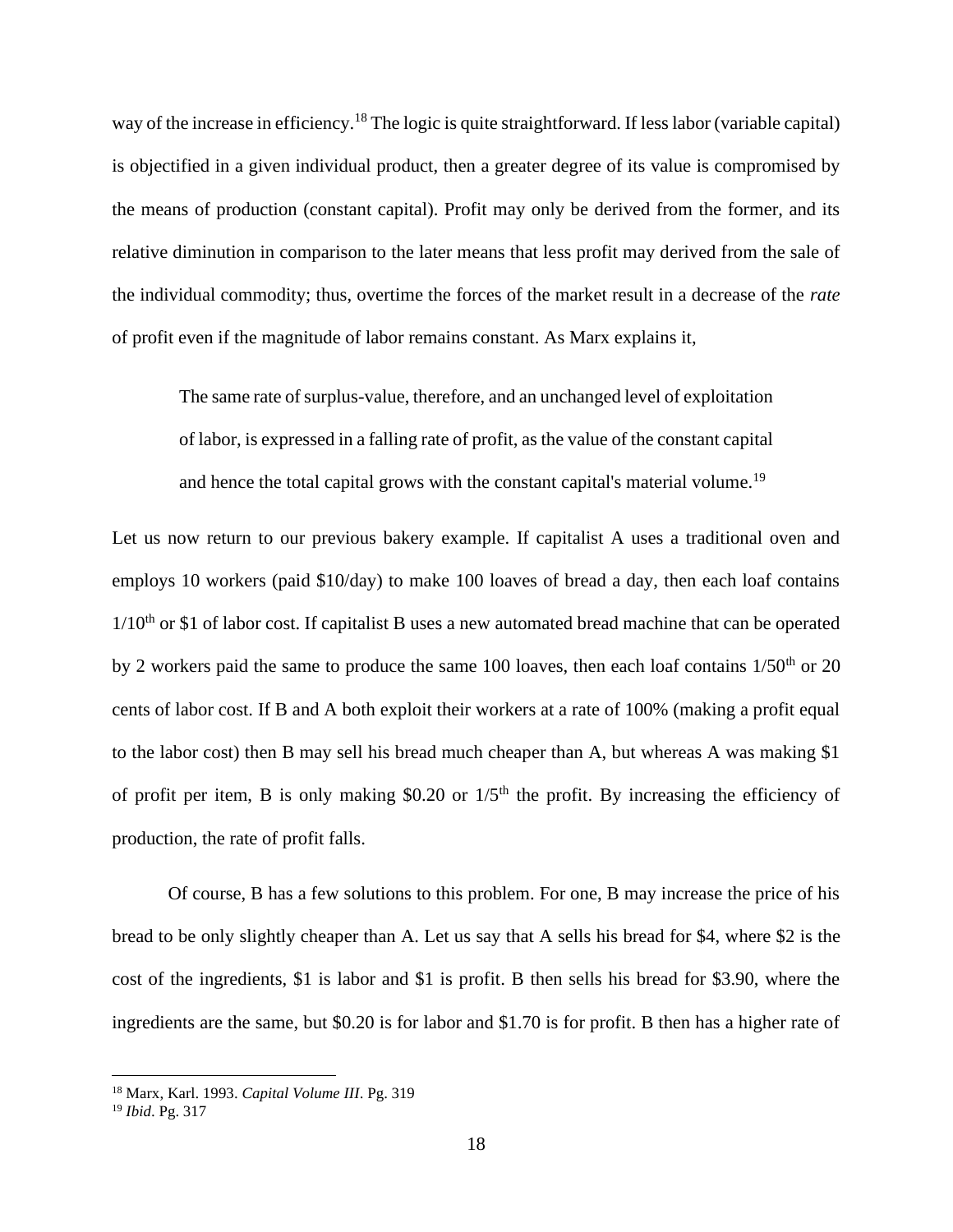profit than A; however, as soon as A acquires one of those new bread machines, he may set the price at \$3.80, prompting B to move to \$3.70, and so on until the price war stabilizes at \$2.40, or the original rate of exploitation of 100%. Another approach B might take, is to lower the wages of his workers to \$5/day, and therefore double his rate of profit.<sup>20</sup> Yet, the workers can only stay employed as long as they can continue to labor, and so they must be paid enough to house, feed, and care for themselves, or they will seek other employment; thus, labor costs have a minimum point beyond which continued access to labor is unstable. In either case, efficiency unavoidably results in a decline in the rate of profit.

The most common solution to the problem is the expansion of production. If B goes from making 100 loaves of bread a day to 500, then—even with a reduced rate of profit—he still creates \$100 dollars in profit a day. However, this only mitigates the effects of the tendency, and does not eliminate it. Each individual product is still less profitable than the previous. A's original production created \$1 in profit for every \$4 spent, B's production—even if larger in magnitude generates \$0.20 in profit for every \$2.40 spent; A's rate of profit is 0.25, B's is 0.08. As efficiency increases each investment must be larger to generate the same return, or, as Marx describes it,

As the process of production and accumulation advances, therefore, the mass of surplus labor that can be and is appropriated must grow, and with it too the absolute mass of profit appropriated by the social capital. But the same laws of production and accumulation mean that the value of the constant capital increases along with its mass, and progressively more quickly than that of the variable portion of capital which is converted into living labor. The same laws,

<sup>20</sup> Marx, Karl. 1993. *Capital Volume III*. Pg. 342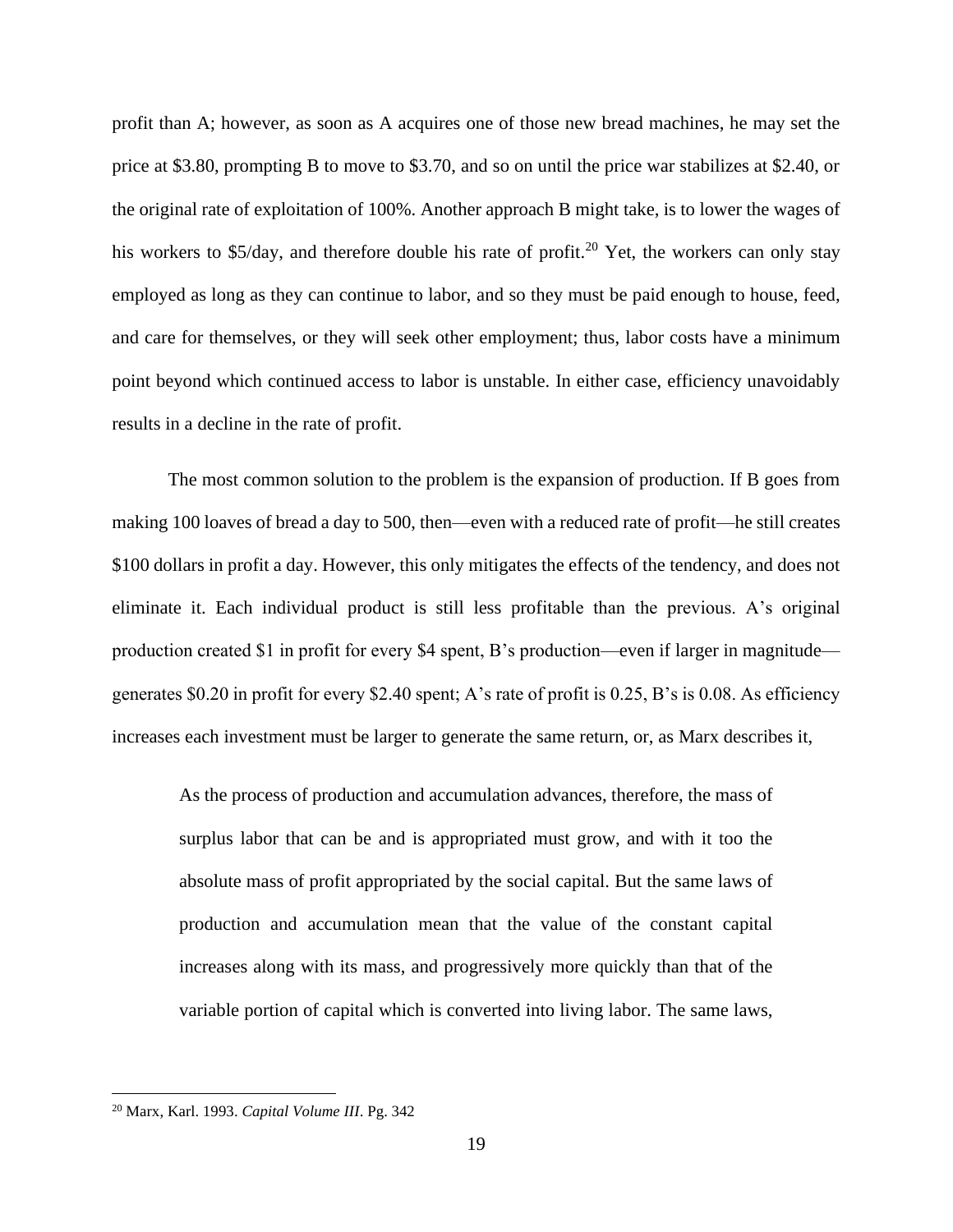therefore, produce both a growing absolute mass of profit for the social capital, and a falling rate of profit. $2<sup>1</sup>$ 

On a long enough timeline, the rate of profit grows ever closer to zero, rendering market exchange (M-C-M') tautological, and halting the cycle capitalist exchange. The structure of capitalism, in an effort to avoid this slow death, seeks to constantly expand the output of production—offsetting the falling rate of profit by increasing its absolute magnitude. Marx notes that this constant pressure to evade death results in a feedback loop of development, quote:

The course of the development of capitalist production and accumulation requires increasingly large-scale labor processes and hence increasingly large dimensions and increasingly large advances of capital for each individual establishment. The growing concentration of capitals (accompanied at the same time, though in lesser degree, by a growing number of capitalists): is therefore, both one of its material conditions and one of the results that it itself produces.<sup>22</sup>

To compete the capitalist must become efficient, but to offset that efficiency capitalism as a whole must grow. If that growth were to stop, the system would collapse upon itself like a deflating balloon. Capitalism can do nothing but grow or die.

### **3. Production is Social-Metabolism.**

So far, our discussion has avoided the other critical component of value. We have demonstrated that the value of an object in any society—not just a capitalist one—is the objectification of human labor in material form. However, it is also vital to acknowledge that this material must come at

<sup>21</sup> Marx, Karl. 1993. *Capital Volume III*. Pg. 325

<sup>22</sup> *Ibid*.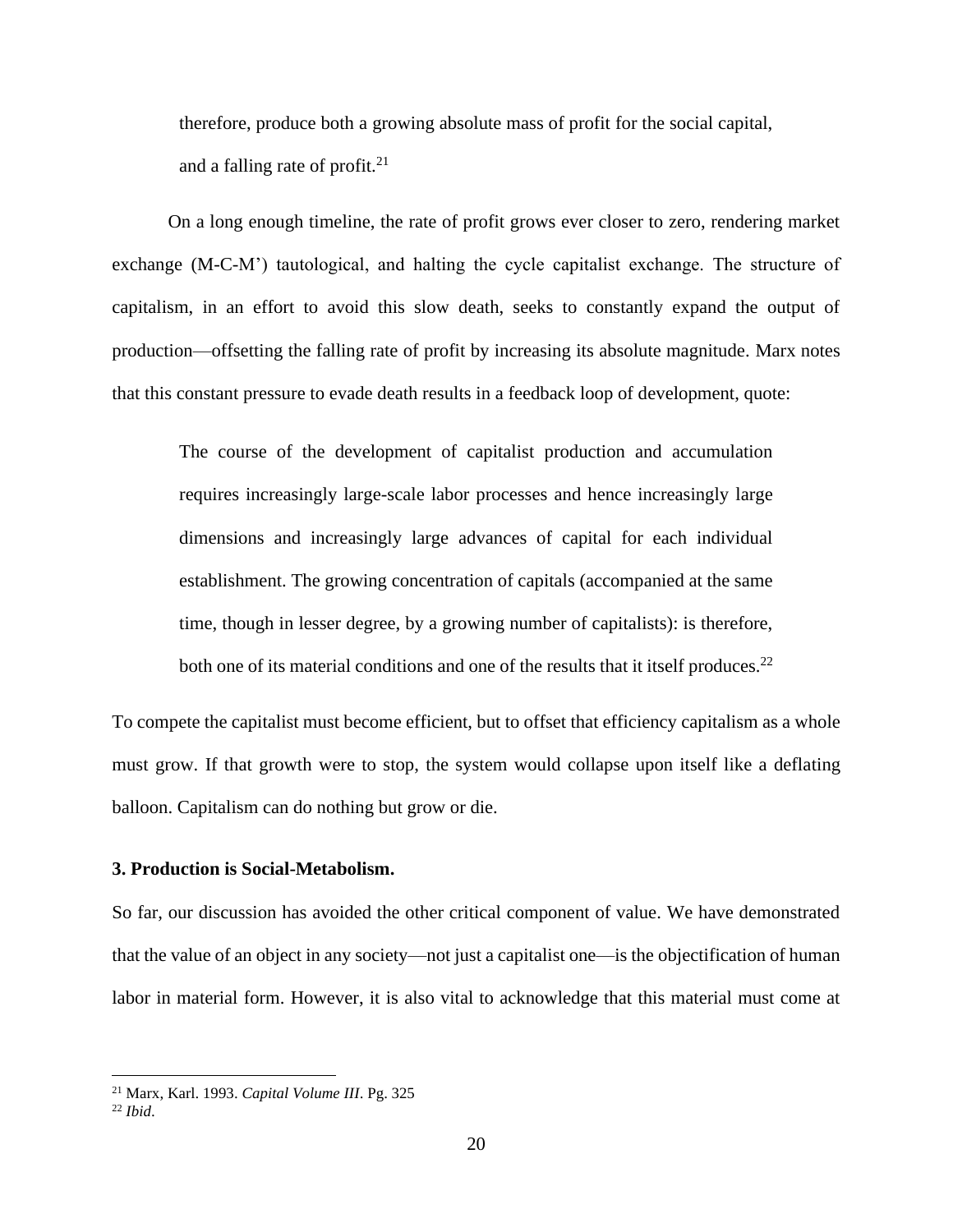first from the Earth, and all subsequent transformation can be traced back to its extraction. As it is explained by Marx,

Labor is, first of all a process between man and nature, a process by which man, through his own actions, mediates, regulates, and controls the metabolism between himself and nature. He confronts the materials of nature as a force of nature. He sets in motion the natural forces which belong to his own body, his arms, legs, head, and hands, in order to appropriate the materials of nature in a form adapted to his own needs.<sup>23</sup>

This conception of the labor process as a metabolic function is another key piece to understanding our current environmental crisis. For Marx, this concept represented a "concrete way of expressing the notion of the alienation of nature (and its relation to the alienation of labor) that was central to his critique."<sup>24</sup> In addition, it supports our current efforts by providing a powerful analytic lens.

The use of 'metabolism' in this case may seem peculiar, but it hints at a deeper aspect of the relationship between man and nature. Despite all rejection and insecurity, humans cannot avoid the reality that they are fundamentally animals. When a colony of ants cultivates fungi or a beaver builds a dam, we recognize the resulting change in the environment as natural. Our construction of buildings and tilling of the soil is, on the contrary, labeled as anything but. Yet, under thoughtful consideration, it becomes quickly apparent that our actions share the same motivations that drive ants and beavers: humans are living things and require the means of substance. The actions of labor are thus metabolic not merely in the sense that they are consumptive, but also in that they represent the actions of life. Sociologist John Bellamy Foster describes this Marxist conception social

<sup>23</sup> Marx, Karl. 1990. *Capital Volume 1*. Pg. 283

<sup>24</sup> Foster, John Bellamy. 2000. *Marx's Ecology*.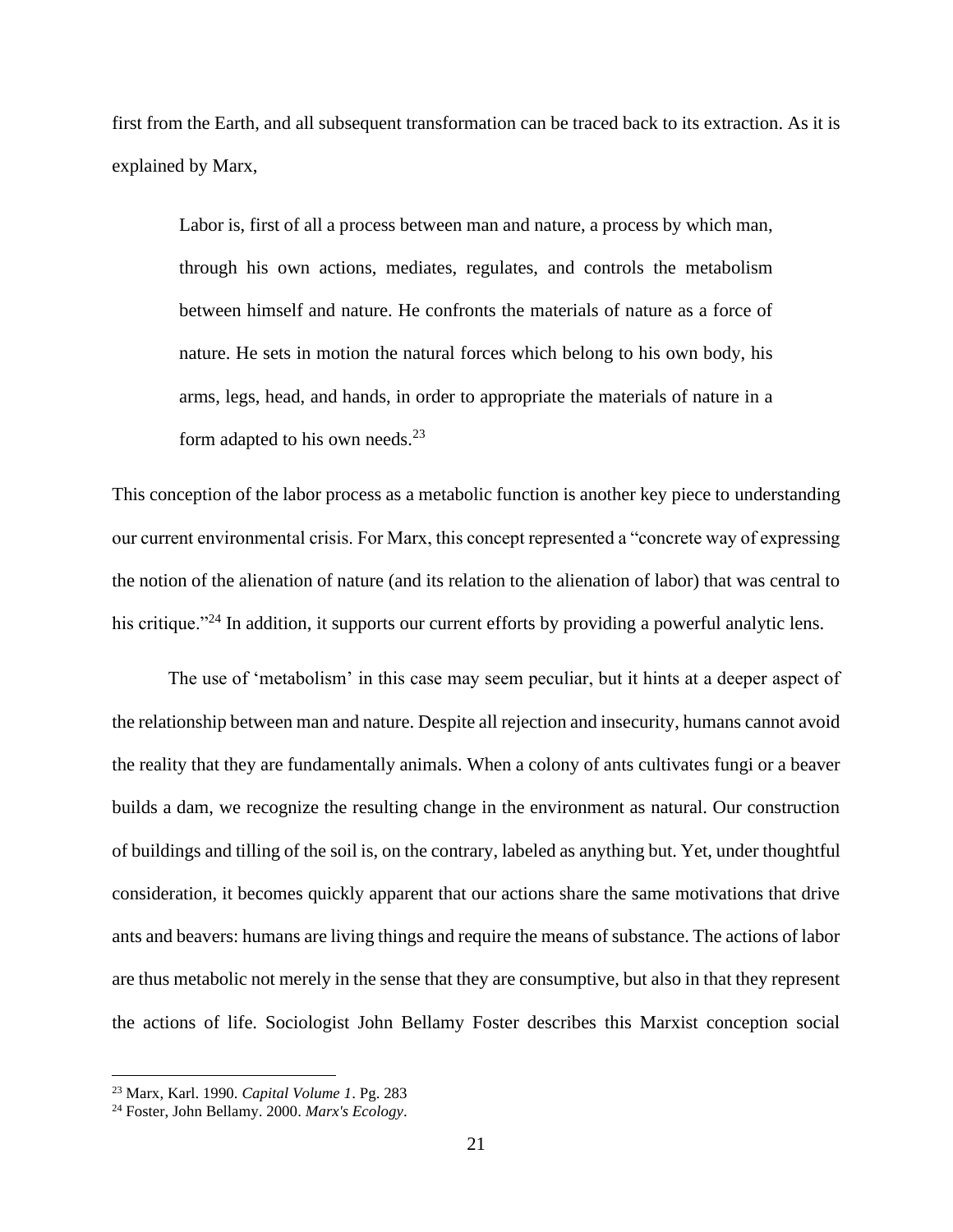metabolism and "its attendant notions of material exchanges and regulatory action," as expressing the "human relation to nature as one that encompassed both 'nature-imposed conditions,' and the capacity of human beings to affect this process."<sup>25</sup>

The analogy continues to hold even if we take it further by considering a society as if it were itself a single organism. In the biological sciences, metabolic processes can be separated into two opposing categories. Anabolic processes are those that build complex molecules and structures out of simpler subunits; whereas catabolic processes are those that decompose the complex into the simple. A straightforward example would be the construction of our muscles. First sources of protein from our diet must be catabolized by the digestive system into amino acids, which are then used by the anabolic action of ribosomes to produce new protein structures. The same relationship is true of a society. Extractive industries gather raw materials by catabolizing natural reserves through logging, mining, and farming. Those raw materials are, in turn, anabolized into new forms of use-value: becoming the skeleton that is infrastructure, the skin of shelter, or the social muscles represented by tools. Marx conceived the analogy in a similar fashion as is evidenced by his description of both tools and workers—which are both derived from the resources of nature—as "organs" of economic production.<sup>26</sup>

Our conception of metabolism as the relationship between two distinct but conjoined categories of bio-chemical reactions also implicates a notion of balance and circularity. All actions of biology are, at first, a combination of chemical reactions, and everything that is constructed is eventually broken-down only to be reconstructed again. Therefore, the word metabolism represents the synthesis of the dialectic between destruction and construction; that is to say, a

<sup>25</sup> Foster, John Bellamy. 2000. *Marx's Ecology.*

<sup>26</sup> Marx, Karl. 1990. *Capital Volume 1*. Pg. 494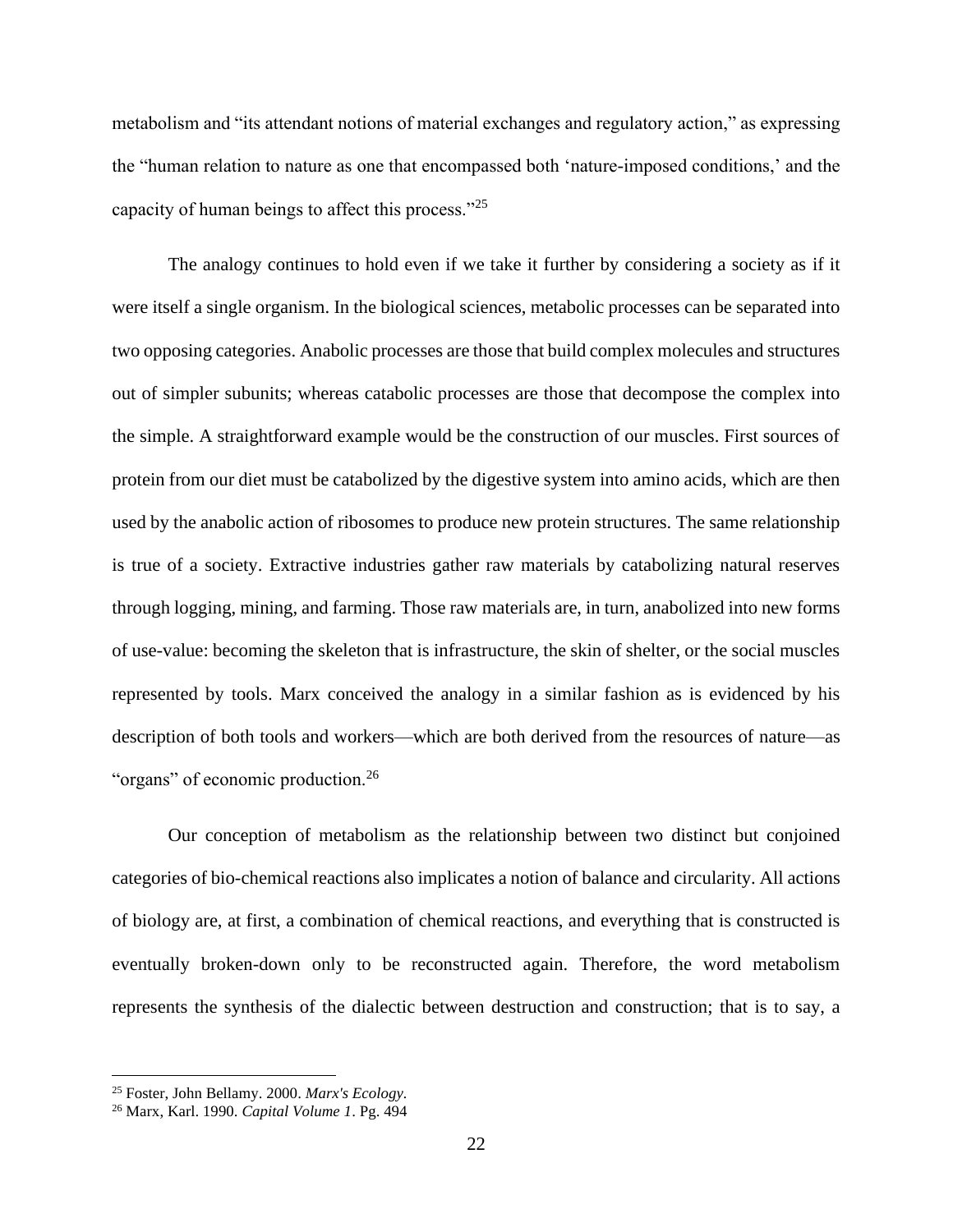balanced cycle. Climate change is the "symptom" of a metabolic imbalance between capitalism and the environment. In the individual human example, an imbalance of this type may be observed in the case of starvation. An extended period of caloric deficit deprives the internal metabolic functions of necessary raw materials, not allowing it to continue its life-giving cycle. The body will then compensate by slowing the overall rate of reaction until more resources are available, or should the deprivation continue, it will cannibalize itself. Historically, the social metabolism displays no such controls, and its problems are not as simple as lacking necessary resources. Instead, climate change is the result of an intentional and unsustainable increase in the rate of social metabolism beyond what it is possible for the surrounding environment to support.

It is a common mistake to assume that such an imbalance is uniquely characteristic of capitalism, but examples can be found that date back to prehistory. The hunting of prehistoric tribal societies in Eurasia resulted in devastating environmental trauma. As author Kirkpatrick Sale notes in his book on the subject, "after some 8000 years–by roughly 10,000 years ago–100 percent of the animals over 2200 pounds, the large mammals in the mammoth family, were extinct in Eurasia and the Americas, as were 76 per cent of the mid-sized animals… and 41 per cent of smaller ones."<sup>27</sup> Comparable results can also be observed in those early people's use of fire to conduct primitive agriculture by burning established plants to encourage an increased growth of edible species.<sup>28</sup> These actions represent our species first steps into the unbridled expansion of social metabolism through the development of human domination. Sale writes that the "psychological effects" of such newfound power must, "have been immense, conferring on these people a sense

<sup>27</sup> Sale, Kirkpatrick. 2006. *After Eden: The Evolution of Human Domination.* Pg. 90 <sup>28</sup> *Ibid*. Pg. 25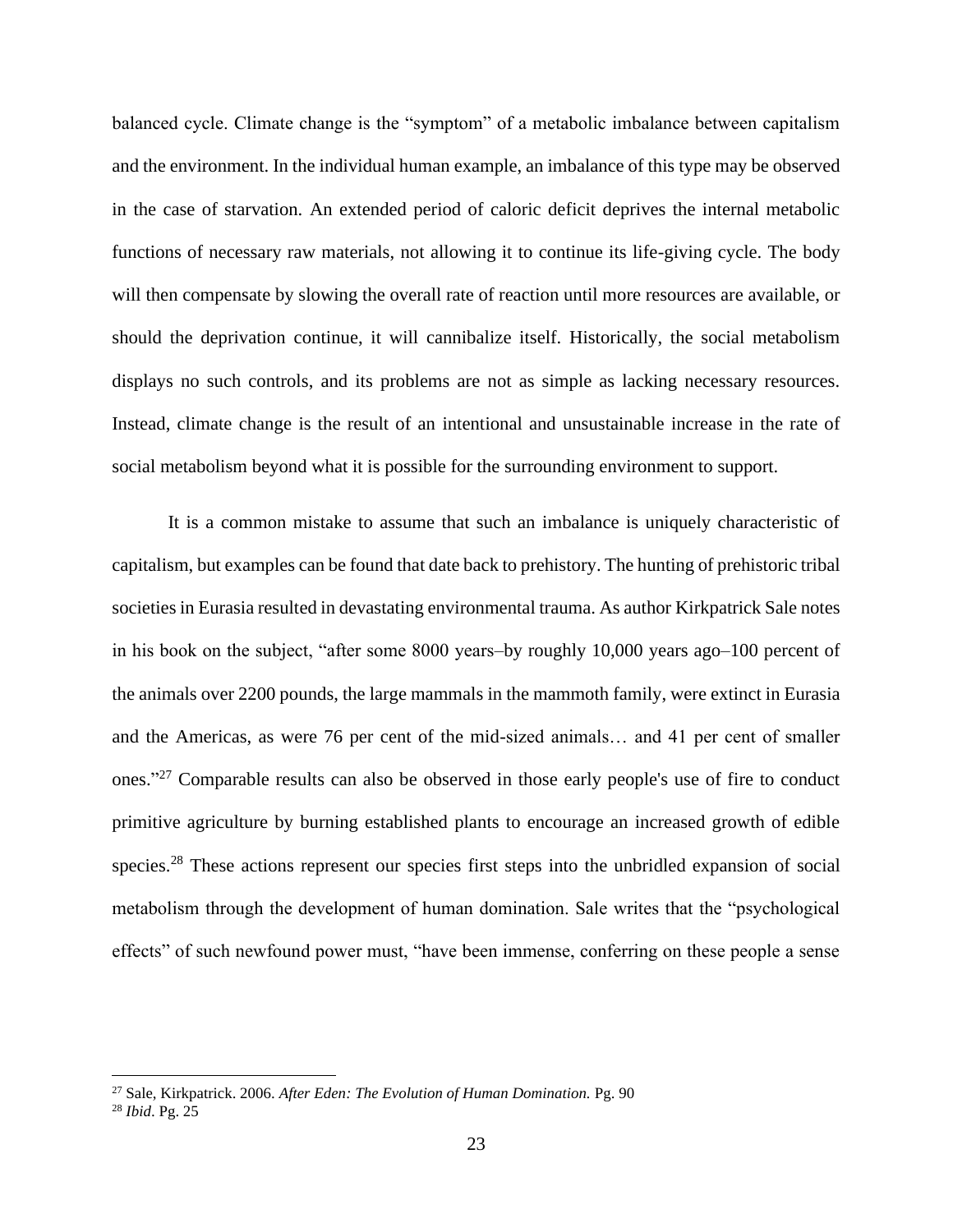of power over their environment that when coupled with their newfound skills at hunting and fishing, must eventually have led them to a new perception of their uniqueness in the world."<sup>29</sup>

We can again see examples of this phenomenon in the actions of the earliest city states. As Engels wrote in his 1876 essay *The Part played by Labor in the Transition from Ape to Man*, "The people who, in Mesopotamia, Greece, Asia Minor and elsewhere, destroyed the forests to obtain cultivable land, never dreamed that by removing along with the forests the collecting centers and reservoirs of moisture they were laying the basis for the present forlorn state of those countries."<sup>30</sup> Material wealth in these early societies, came again at the expense of their surrounding environments. Additionally, the actions of these city states indicate that market systems—even primitive ones—encourage the expansion of resource exploitation. The devastation of these lands left deeper scars than that of their prehistoric predecessors because the productivity of their labor was dramatically more developed. Whereas tribal societies with stone tools took thousands of years to inflict injury on the natural world, the organized force of the city-state delivered through the cutting edges of metal tools traumatized its surroundings in merely a few hundred.

Taken in concert, these two examples allow us to extrapolate a general principle: It is the historical development of productive forces that governs the rate of social metabolism. Capitalism and its close ties to the advent of industrialism represents an unprecedented evolution in the efficacy of labor. Marx asserts the "correctness of the law discovered by Hegel, in his logic, that at a certain point merely quantitative differences pass over by a dialectical inversion into qualitative distinctions," and this law makes its presence clear in our case.<sup>31</sup> New tools and machines have made the work of one person equivalent to what was once that of hundreds. The

<sup>29</sup> Sale, Kirkpatrick. 2006. *After Eden: The Evolution of Human Domination.* Pg. 25

 $30$  Engels, Friedrich. 1996. "The Part played by Labour in the Transition from Ape to Man."

<sup>31</sup> Marx, Karl. 1990. *Capital Volume 1*. Pg. 423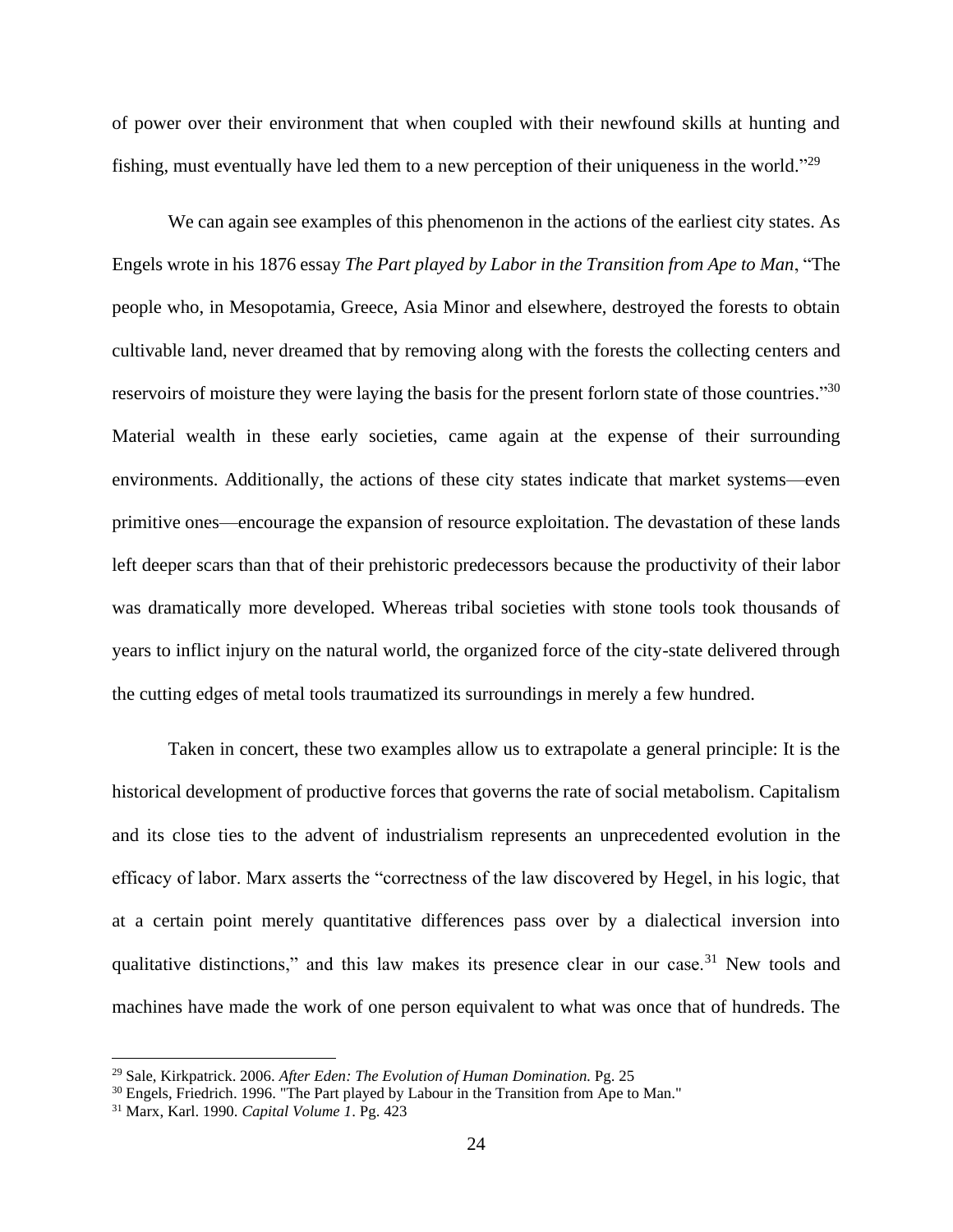fundamental difference between us and the tribal hunter is that our hour of labor is a significantly more powerful than theirs. This distinction makes itself known in the subconscious sense that we hold a greater power over the world around us. Thus, capitalism both does and does not represent a unique instantiation of social metabolism. Its basic impetus to over consume predates the evolution of modern humans, but the degradation of the environment it drives is so overwhelming that it the defining factor of our current epoch—the Anthropocene.<sup>32</sup>

A prime example of capitalism's destructive powers can be seen in its reckless usage of fossil fuels. Coal—the primary fuel of global power production—formed when logs from the Carboniferous Period (roughly 350-300 million years ago) were subsumed into the Earth's crust and, as a result of extreme heat and pressure, became deposits of condensed carbon (similar processes give rise to oil and natural gas). The result is a dense fuel source that generates a staggering amount of both energy and gaseous waste when burned. The first of these products is incredibly useful for driving the engines of industry, and its relative abundance in England was a primary factor in the start of the industrial revolution. The second of these products, however, is the primary driver of our current predicament. The resulting abundance of greenhouse gases in the atmosphere leads to greater retention of solar energy, this in turn leads to higher average global temperatures and increasingly violent weather. Compounding the problem, fossil fuels are only reproduced on geological timescales, and so their social-metabolic consumption is inherently impossible to balance with environmental limitations.<sup>33</sup>

 $32$  The Anthropocene is an unofficial and somewhat controversial label for the current geological period and is defined

by the rapid changes in the environment (mass extinction, global warming, etc.…) which result from human activity. <sup>33</sup> The evolution of bacteria that digest lignin at around the end of the carboniferous period means that coal will never reform again.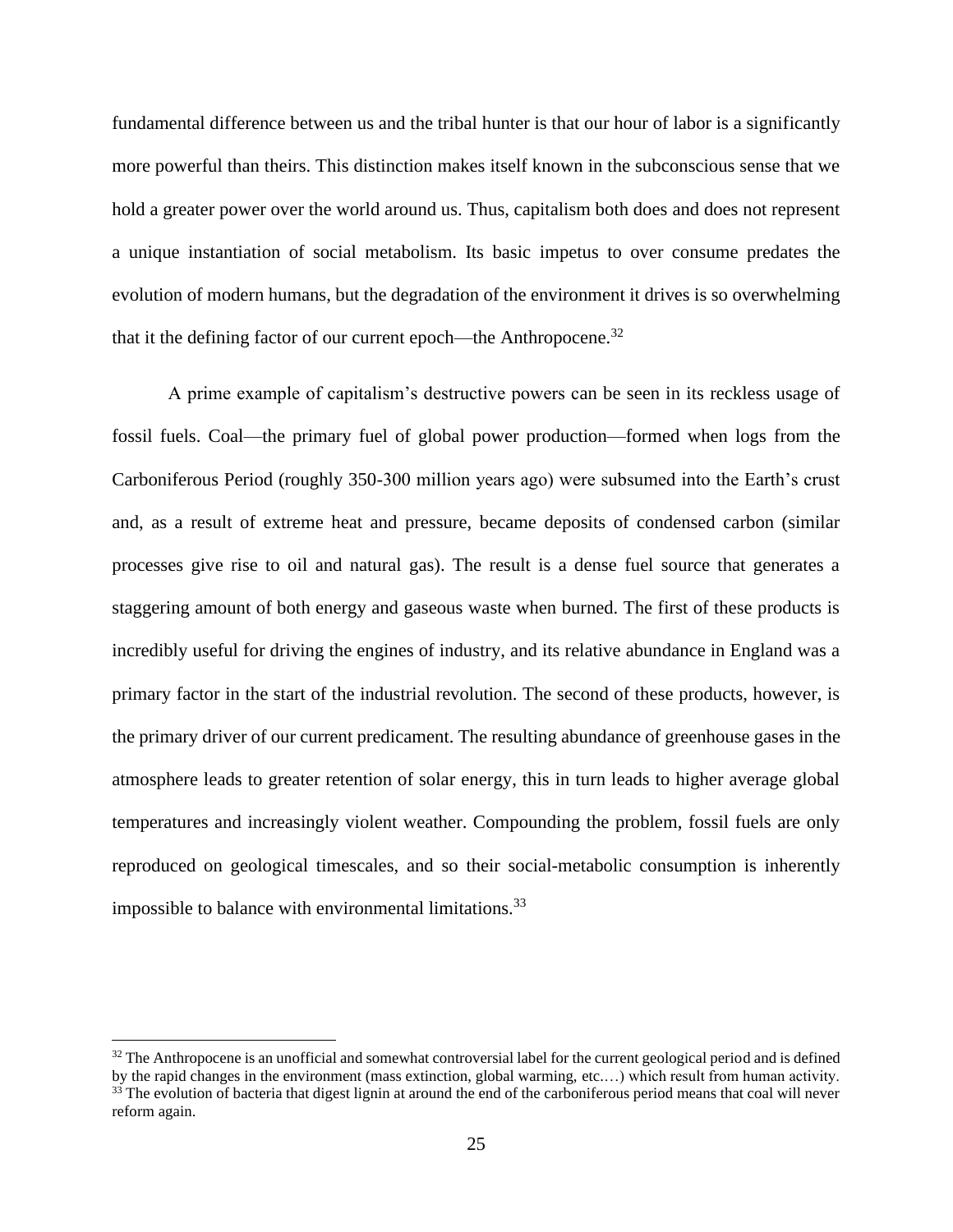Dubbing it "Fossil Capital," author Andreas Malm explains the current paradigm of production as follows,

What do we mean by 'the fossil economy'? A simple definition would be: an economy of self-sustaining growth predicated on the growing consumption of fossil fuels, and therefore generating a sustained growth in emissions of carbon dioxide. Roughly synonymous with 'business-as-usual' in the lexicon of climate politics, this, we submit, is the main driver of global warming, It first appeared during the industrial Revolution, whose great historical feat was to inaugurate an era of 'self-sustaining growth' meaning a process of growth that was not episodic, evanescent, broken off after a brief efflorescence, but persisted and unremitting, a secular progression propelled by its own inner forces. $34$ 

Fossil Capitalism is a wonderfully descriptive name for this relationship as it could not possibly exist without the combustion of prehistoric carbon. As seen above, fossil fuels are the transformed remains of previously organic materials, but the energy contained in those organisms is sourced at first from the sun. Hence when Engels makes mention of solar heat, he is alluding to the geological energetics of fossil fuel production, demonstrating that mere decades after the industrial revolution—and fewer yet since the development of modern chemistry—it was possible to form a cogent and purely thermodynamic critique of capital. Yet, despite one hundred and fifty years of foresight, the forces of capital still pursued the exploitation of fossil fuels.

Nineteenth century critiques of fossil capitalism were not only limited to the field of chemistry. For example, any reader who has taken and introductory biology class will be familiar

<sup>34</sup> Malm, Andreas. 2016. *Fossil Capital.*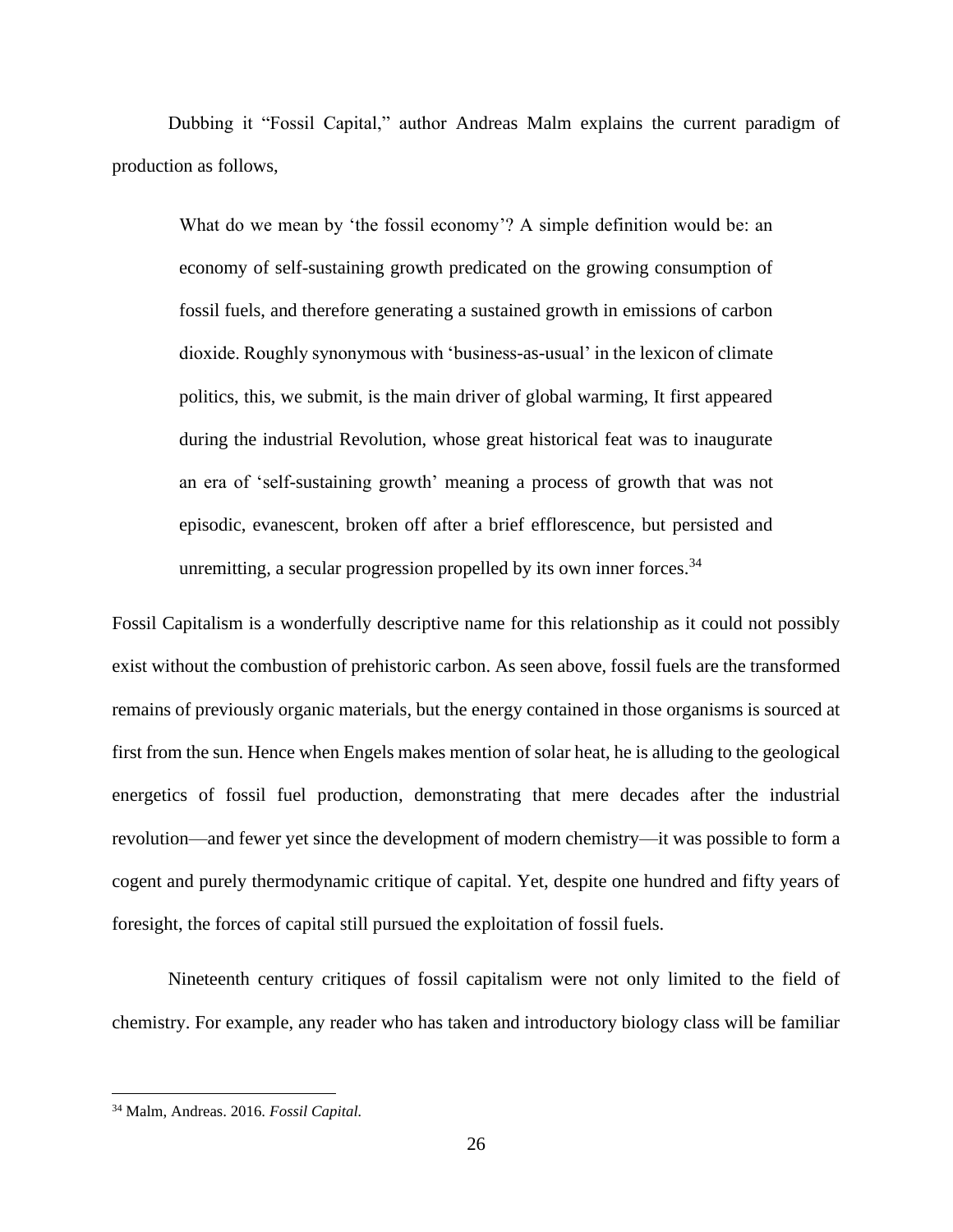with the pepper moth: the archetypal example of Darwinian natural selection. In an 1891 study conducted by British biologist J. W. Tutt, it was observed that individuals of the species *Biston betularia* were increasingly dark in color.<sup>35</sup> Tutt demonstrated that populations of pepper moths around factories had developed this new coloration as an adaptation to the increasing presence of industrial pollution (primarily in the form of ash) lowering the effectiveness of their historically light grey camouflage. Tutt labeled the phenomenon "industrial melanism," and in doing so drew a clear link between the exploitation of fossil fuels and environmental mutation. Thus, to say that fossil capitalism is only now becoming aware of its consequences is unintentional apologetics. A glance to the scientific literature of the industrial revolution, reveals that the effects of industrial pollution, and the in-sustainability of fossil fuel-based production were readily apparent from the beginning.

A similar example can be seen in the destruction of soil fertility by agriculture in the United States. Westward expansion through North America was primarily conducted by colonial farmers looking to claim what they considered "uninhabited" land. Those that settled in the Great Plains had found a seemingly unlimited expanse of flat fertile soil perfect for agricultural exploitation. Mechanization soon followed revolutionized the speed and intensity of the food production, and the local environment had become unstable. Topsoil, depleted of moisture and no longer cemented by native grasses, quickly began to erode giving rise to the dramatic sweeping storms of the dustbowl. More recent analysis shows that the area has lost roughly a third of its fertile soil and increasing use of chemical fertilizers is only accelerating the issue.<sup>36</sup> Here again we should be unsurprised, Marx (through his study of Liebig's work on soil chemistry) predicted the occurrence

<sup>&</sup>lt;sup>35</sup> Cook, L M, and I J Saccheri. 2012. "The peppered moth and industrial melanism: evolution of a natural selection case study."

<sup>&</sup>lt;sup>36</sup> Thaler, Evan A., Isaac J. Larsen, and Qian Yu. 2021. "The Extent of Soil Loss Across the US Corn Belt."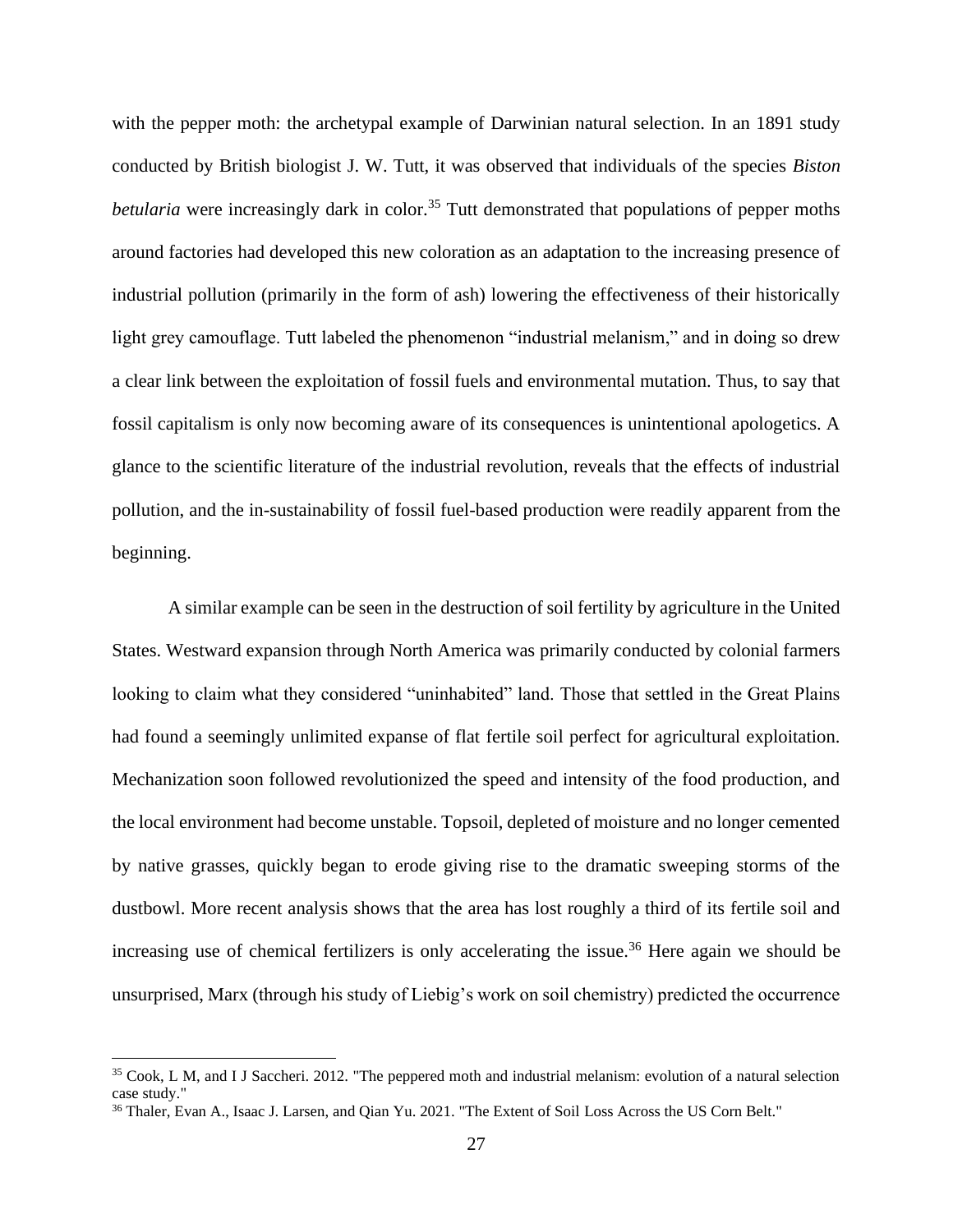of such events, as can be seen in his discussion of the metabolic rift between town and country.<sup>37</sup> Furthermore, collapse of this ecosystem would devastate world food production—especially of wheat, corn, and soy—thus the gluttonous social-metabolism of capital is obvious here as well.

### **4. The Inherent Impossibility of a "Sustainable Capitalism"**

Where capitalist theory comes into contact with material reality, we may observe that the two are logically incompatible; the infinite growth of productive capacity demanded by the ceaseless pursuit of profit, is essentially contradictory with the limitations of a finite ecology. Yet, recognition of the contradiction has, so far, been insufficient motivation to establish alternatives; however, this does not mean that the oncoming crisis should be taken lightly. To explicitly justify my concern about climate change I now turn to show both the severity of the problem, and, furthermore, to demonstrate that it is an unavoidable outcome of capitalist production.

As demonstrated in section 2, by either stagnation or collapse, the failure to grow makes a business vulnerable to predation by the competition. Returning to volume one of *Capital*, Marx summarizes:

The development of capitalist production makes it necessary constantly to increase the amount of capital laid out in a given industrial undertaking, and competition subordinates every individual capitalist to the immanent laws of capitalist production, as external and coercive laws. It compels him to keep extending his capital, so as to preserve it, and he can only extend it by means of progressive accumulation.<sup>38</sup>

<sup>37</sup> Foster, John Bellamy. 2000. *Marx's Ecology.*

<sup>38</sup> Marx, Karl. 1990. *Capital Volume 1*. Pg. 739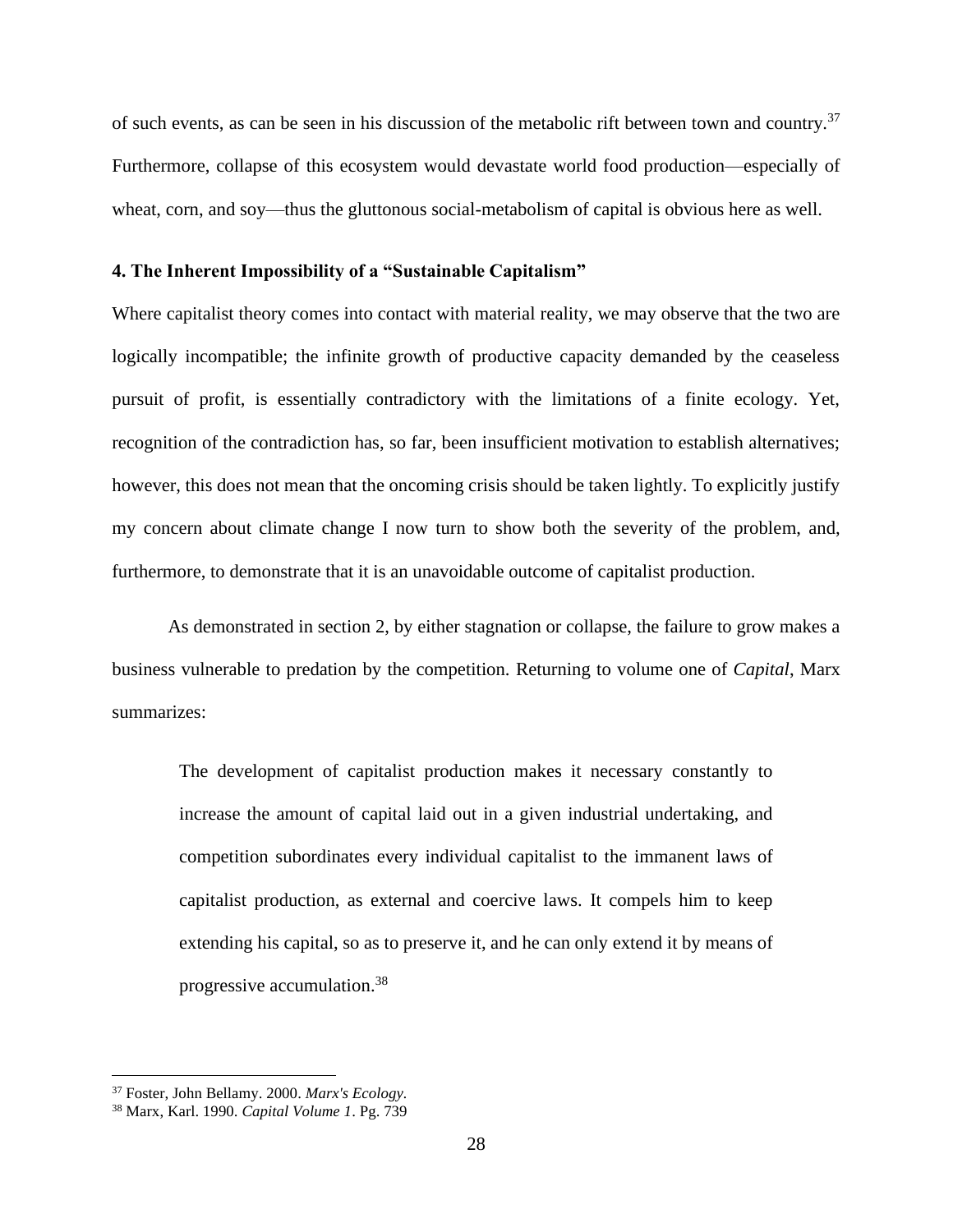To survive each capitalist must continually elevate their rate of profit to resist consumption by their competition, and, as we have demonstrated above, profit may only be derived from the exploitation of labor. Thus, by the competition of the market, survival requires an increase in the *rate* or *amount* of labor exploitation. An increase in the rate of exploitation is accomplished by lowering wages or lengthening the working day; an increase in the magnitude of exploitation requires the expansion of the means of production. In turn, both these changes require an associated increase in the exploitation of natural resources, as expanded productive capacity only matters if it has access to materials in which to objectify labor value. Taken together we arrives at one definite conclusion: the continued function of capitalism requires an unceasing growth in the despoliation of natural resources. It is here that the second type of crisis (environmental crisis) originates.

In the previous section I established two premises. First: the resources of the natural world are inherently finite; this limitation may be absolute as it is with precious metals or fossil fuels (which are not meaningfully replenished on a human timescale), or it may be capacitive as it is with the resiliency of agricultural soil (which can be continually exploited if restricted by the rate of natural restoration). Second: the interaction between productive forces and the natural world takes the form of a consumptive social metabolism. Taken together, we may see that their function in environmental crisis is similar to that of the market in economic crisis, as social metabolism represents a cyclical exchange between human societies and their surrounding environment. Crisis occurs when the social metabolism oversteps the reproductive limitations of the natural world, and, now, left without the materials it requires, its operations cannot meet the demands of humanity. As Malm explains it,

Capital is quantitative in nature: thus it recognizes no end point. It reconverts the profit from the first circuit into more labor power and means of production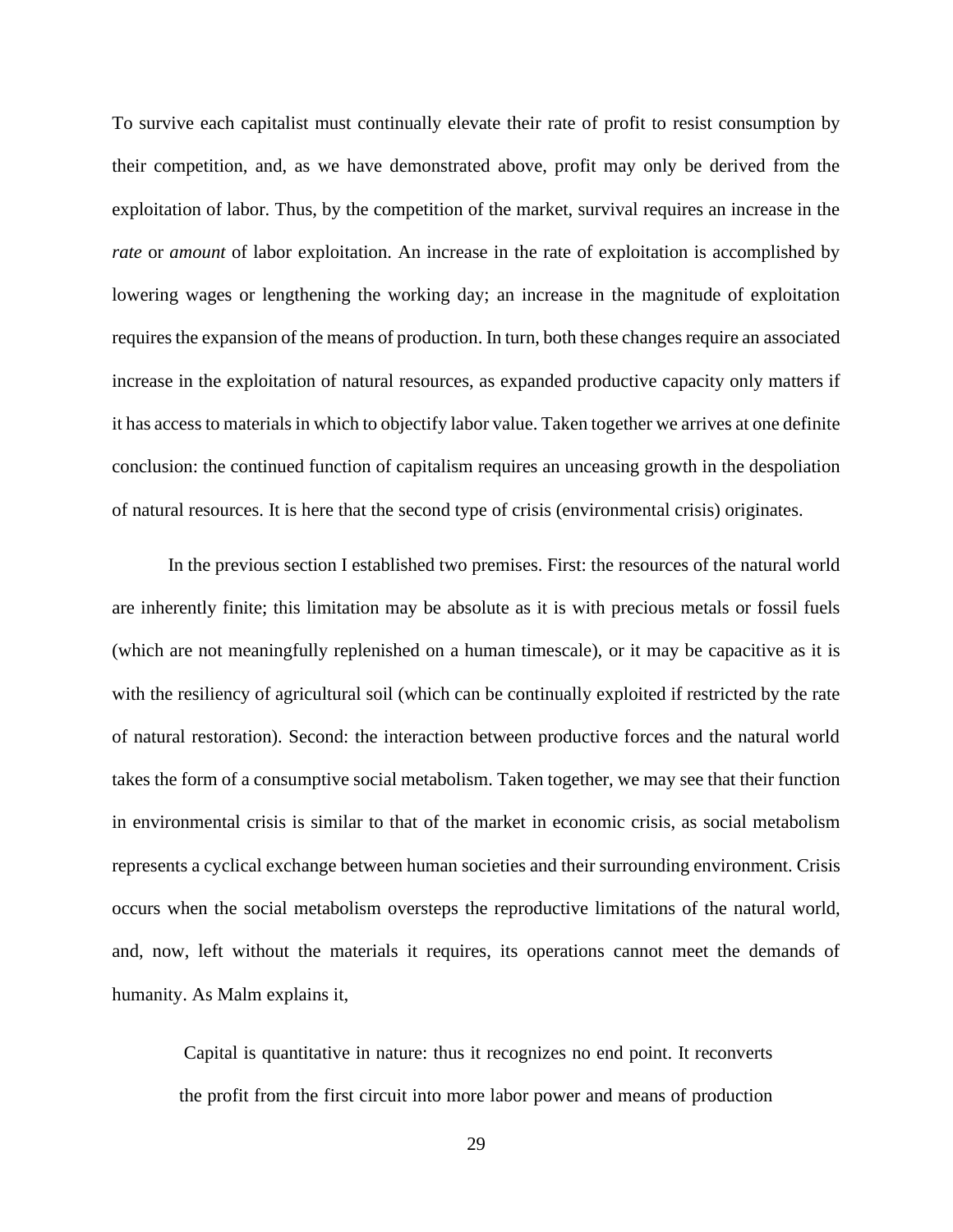for the next, moving on relentlessly through reinvestment, 'expanded reproduction' or simply *accumulation of capital*; it resumes production on a larger scale, and on a larger scale again, so that the [metabolism] 'changes into a spiral. For every consecutive circuit, capital will ceteris paribus appropriate greater chunks of nature.<sup>39</sup>

The incessant expansion of production required to preserve the function of capitalism will necessarily drive the exploitation of natural resources beyond this concrete limit, which, admittedly, is a rather banal way to describe the protracted and indirect murder of millions by rendering vast swaths of the Earth inhospitable to human life.

We have already discussed multiple examples of social-metabolic imbalance, but now that we have established an explicit theory of environmental crisis, I think it will be expedient to develop another, where the mechanism at play is more readily apparent: the collapse of global fisheries.

From the years 1951 to 1999 the revenue gathered from global fishing grounds fell 95%, as over-exploited fisheries provided smaller and lower quality harvests.<sup>40</sup> The cause of this decline is twofold. Most direct are the effects of environmentally destructive overfishing which has devastated both freshwater and marine populations of large fish. Trawling (the primary method of industrial fishing) is done by dragging enormous nets along the seafloor, and not only do these nets harvest indiscriminately, but they also destroy the topographical features that those exploited fisheries need to reproduce. Indirectly, climate change has raised the temperature and acidity of

<sup>39</sup> Malm, Andreas. 2016. *Fossil Capital.*

<sup>&</sup>lt;sup>40</sup> Sethi, Suresh A, Trevor A Branch, Reg Watson, and Jim Kitchell. 2010. "Global fishery development patterns are driven by profit but not trophic level."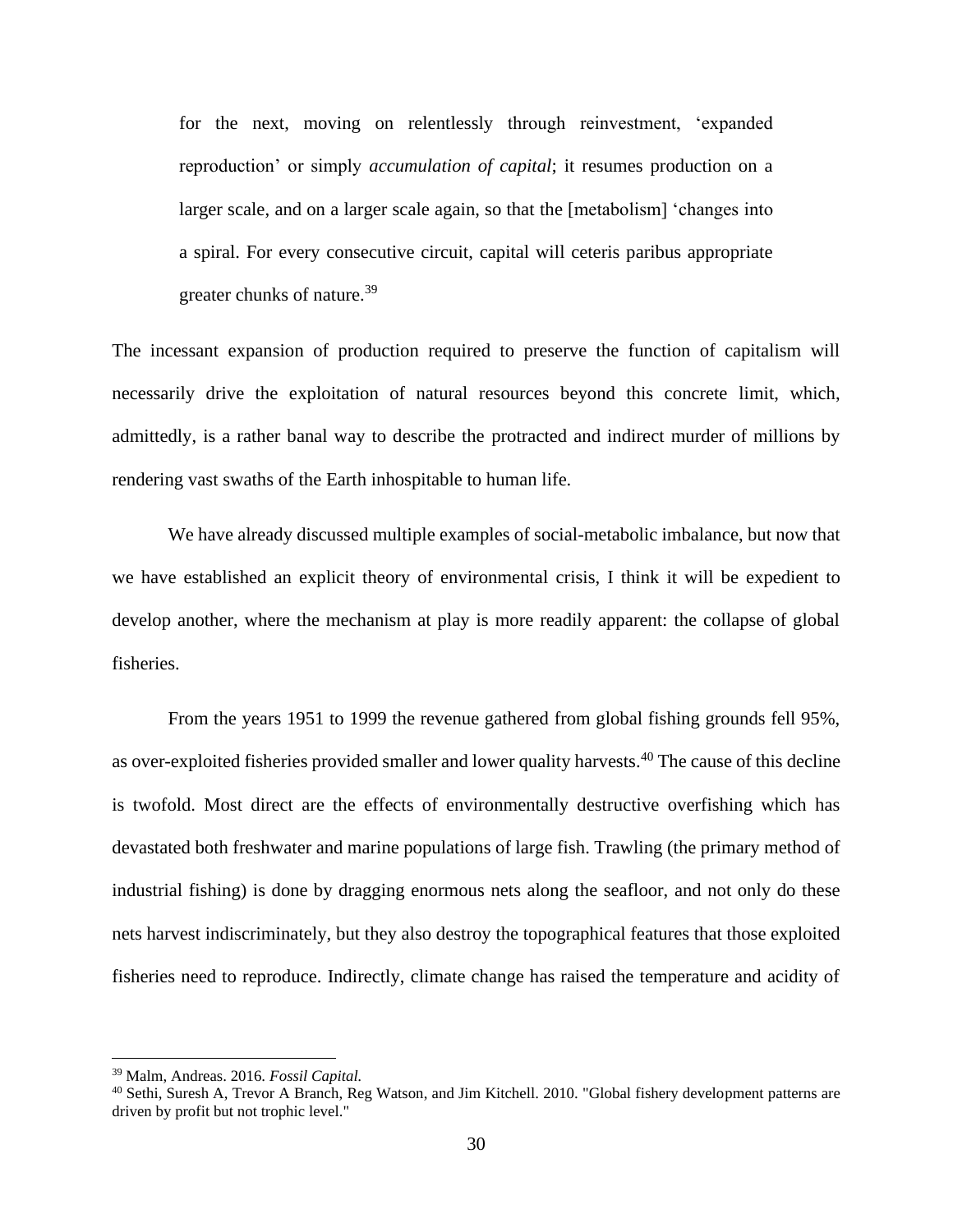the oceans; this, in turn, reduces the amount of dissolved oxygen and encourages the growth of algae blooms which reduce available nutrients. Thus, the microscopic species that form the foundation of the marine food web, and, by extension, the rest of the trophic structure are facing a serious threat. Current research on the biodiversity of marine ecosystems has projected that this combination of fishing, and climate pressures will result in "the global collapse of all taxa currently fished by the mid-21<sup>st</sup> century," specifically 2048 by their model.<sup>41</sup> In addition to the abject horror of such destruction is the associated famine it will cause for the billions of people who rely on those fish as a vital pillar of their diet.

Despite the totalizing suffering implicated by the possibility of global fishery collapse, nearly every article you will find on the subject contains some mention of the *economic damage* it will cause. It is by no means limited to this topic alone; the literature around any crisis contains some gesture to the money that will be lost. In this seeming disregard for the *real problems* of crisis there is the indication of a deeper connection: economics is emergent from social metabolism, and thus, a crisis of the later will inevitably result in a crisis of the former. Thus, in the case of climate crisis, we may recombine the two as the product of one prime contradiction: capitalism cannot its need for reconcile infinite expansion with the finite bounds of nature.

Sustainability, by its simplest definition, may only be claimed by systems that can operate continuously without fundamental change, and, as such, it cannot be a valid description of capitalism. Even in the absence of outside limitations, the internal logic of markets is broken, and capitalist circulation requires external intervention to maintain its movement. When placed in the context of a finite environment, that irrationality becomes apocalyptic. Thus, our conclusion is

<sup>41</sup> Worm, Boris, Edward B. Barbier, Nicola Beaumont, J. Emmett Duffy, Carl Folke, Benjamin S. Halpern, Jeremy B. C. Jackson, et al. 2006. "Impacts of Biodiversity Loss on Ocean Ecosystem Services."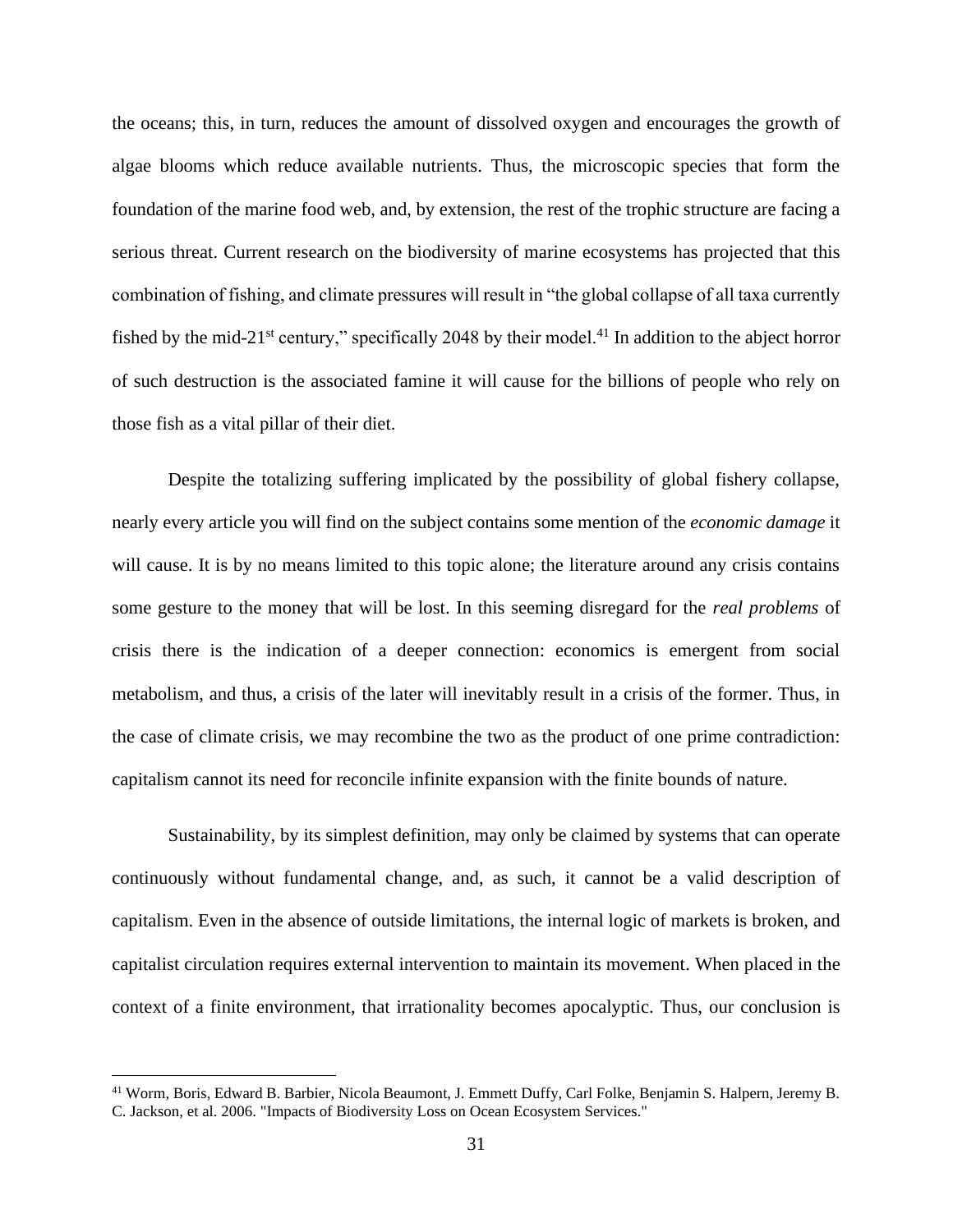decisive: There is not, and there cannot be, a sustainable capitalism. Green capitalism, marketbased environmentalism, and all other half measures will be inadequate; the problem is fundamental and cannot be solved without building something new. As long as growth continues unchecked, we will slide ever closer to environmental catastrophe. If tomorrow we magically reduced global carbon emissions to zero, the degradation of topsoil would threaten agricultural collapse. If not that, then the growing shortage of clean fresh water would, the proliferation of micro-plastic pollution, or the collapse of ocean ecosystems would be nearby to take its place. All these problems require the regulation or outright cessation of social-metabolic growth, a solution that cannot co-exist with capitalism.

#### **5. Marxist Ecology**

The role of capitalist ideology in our current institutions will be the focus of Chapter 2, and the work of replacing those institutions will be the focus of Chapter 3; but first, I think it is critical to briefly reassert the value of the Marxist analysis in the context of climate change.

First, let us address the common mischaracterization of Marx as an unrepentant industrial modernist. The conclusion is understandable on two accounts: historic and theoretical.

Historically, the largest explicitly Marxist projects, the Union of Soviet Socialist Republics, and the Communist Party of China, have both made rapid industrialization of their respective economies a core tenant of their domestic policy. At a passing glance, both appear to be the dogmatic pursuit of industrialism without environmental concern, but each, in their own way, is the logical result of frank material analysis. Of course, we may criticize both, but let us not forsake reality by way of that criticism.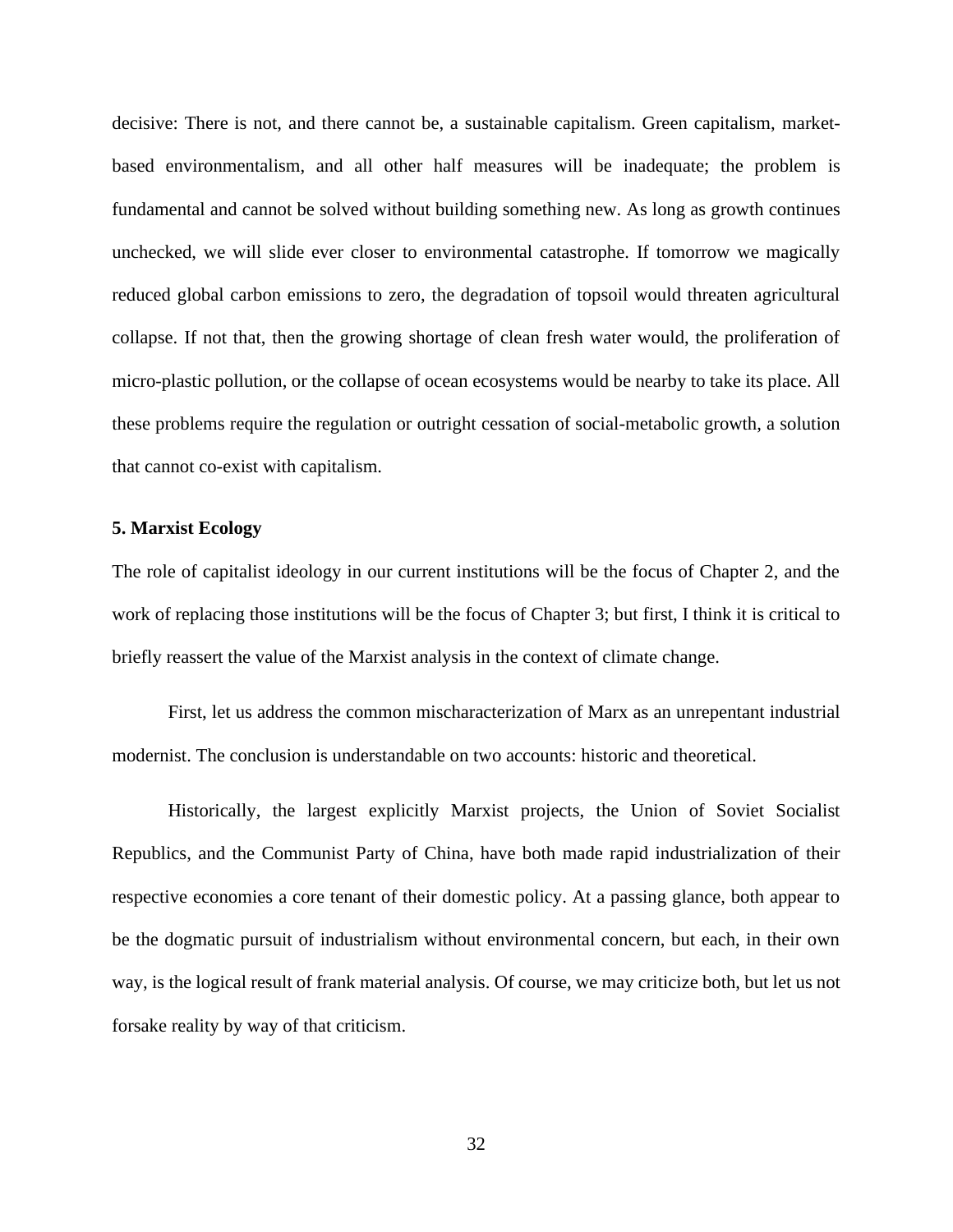The logic is more easily seen in the case of the U.S.S.R. as rapid industrialization was critical to surviving enforced self-reliance. Especially in the postindustrial United State, it is incredibly easy to forget that the mass outsourcing of production is a recent phenomenon, and that, for most of human history, the nearly all production was preformed domestically. Only in the relative stability the relative stability following World War Two, has it been possible for developed nations to globalize their economies, move production to the global south, and reorient domestic industry around the service, and financial economies. The U.S.S.R. was forcibly excluded from such developments by economic isolation. The "iron curtain" is often construed as a barrier against information, but it was more so a barrier against economic development. What the U.S.S.R. needed it had to produce, and the demands of the modern state it aspired to be could only be met by the infrastructure of industrial development. This deficit of productive capacity was only further exacerbated by the destruction the Nazi armies wrought on the major industrial centers of Russia, which still had yet to completely overcome the semi-feudal conditions of their pre-revolution existence. All told, the Stalinist doctrine's dogged pursuit of industrialization should not be a surprise to the student of history.

The same explanation is applicable to the Chinese Communists of the early revolution, but, history indicates that the majority of industrial development post-dates the economic liberalization of China. The policies of Deng Xiaoping have been contentious. For the western powers they indicated the failure or collapse of Chinese communism; for many Marxists they signaled a betrayal of the revolution. Yet, I think both are idealistic reactions. The Chinese communists were keen students of the Soviet project, and, according to their literature, blamed the failure of their northern neighbors on the pressures of economic isolation. Isolation, however, could be avoided by opening China to foreign investment, and, by accepting foreign industry, China has acquired a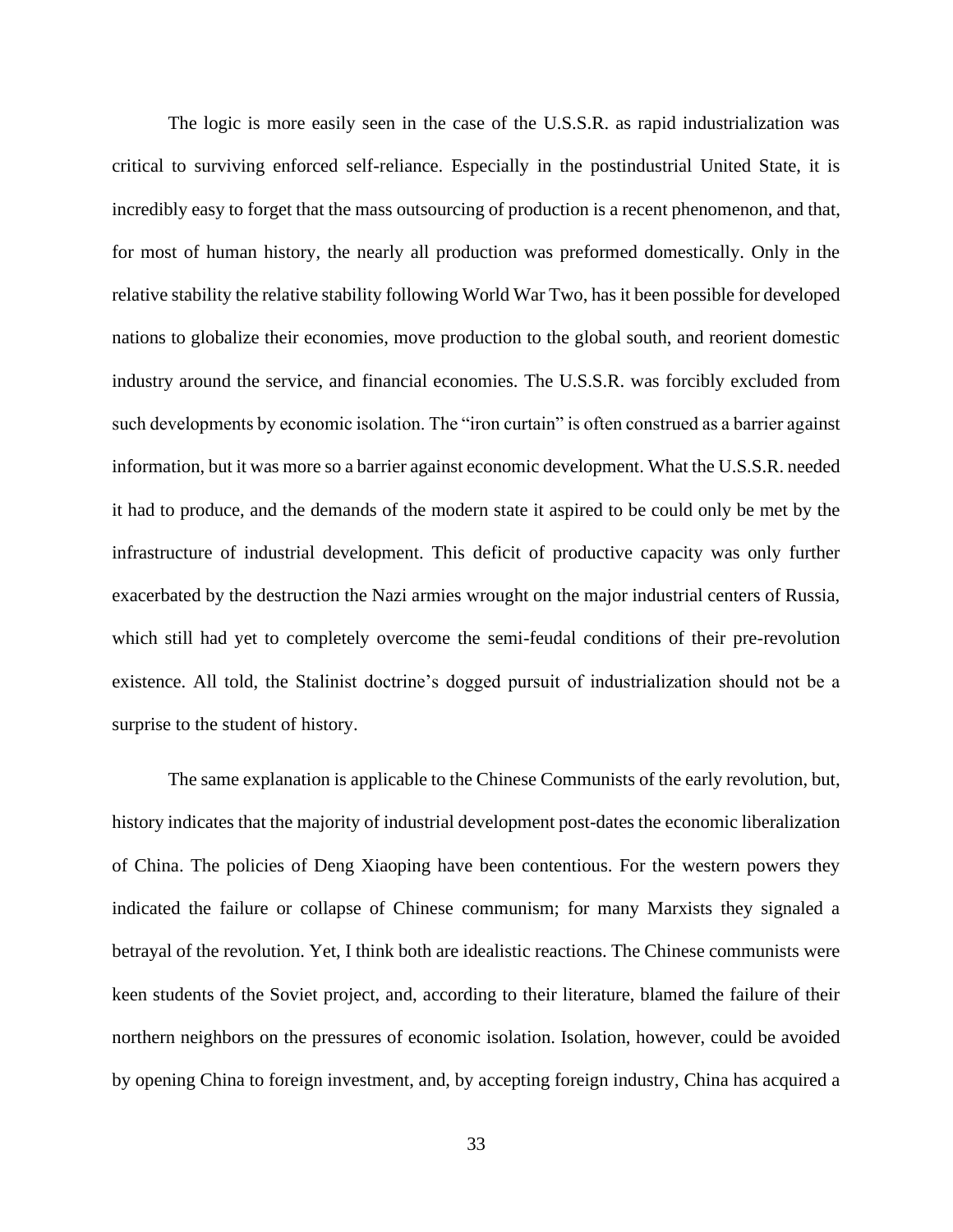staggering degree of productive force. Furthermore, the importance of Chinese manufacturing in global economics also functions as protection against economic warfare. As can be clearly seen by the United States few skirmishes, a trade war with China has become an unwinnable prospect. Yet, Chinese industrialization is still seen as environmentally destructive, and this critique is not misplaced; however, it ignores one critical fact: what was outsourced to China may well have been outsourced to India or Singapore. The expansion of this industry would have happened regardless, its location in China does not make it any more or less destructive in the global context.

On theoretical grounds, one may read Marx as an industrialist by confusing his *descriptive*  account of historical development as *prescriptive*. It is true that he places industrial capitalism as a precondition to socialism, but this is fundamentally an observation of historical trends. It is simply a fact of history that economies tend to progress in similar patterns from the dialectical evolution of productive forces. The village becomes a city, the market requires currency, and capitalism is intrinsically linked to industrialism. That is simply a description of history. The introduction of prescriptivism comes when one reads Marx too similarly to Hegel. In the Hegelian dialectic, the progress of history is teleological, and each development represents a more perfect objectification of the ideal. In contrast Marx's conception is evolutionary. History is the outcome of natural forces interacting and society grows in adaptation to its environment.<sup>42</sup>

Furthermore, the anti-ecology reading of Marx—as championed by theorists like Ted Benton—presupposes that industry is inherently contradictory with environmental stability, which is itself a reduction of the issue. <sup>43</sup> Yes, it is true that *our current industry* is environmental destructive, but, as demonstrated above, its un-sustainability is not because it is industry: *it is* 

<sup>42</sup> Althusser, Louis.1969. *For Marx.*

<sup>43</sup> Benton, Ted. 1989. "Marxism and Natural Limits: An Ecological Critique and Reconstruction."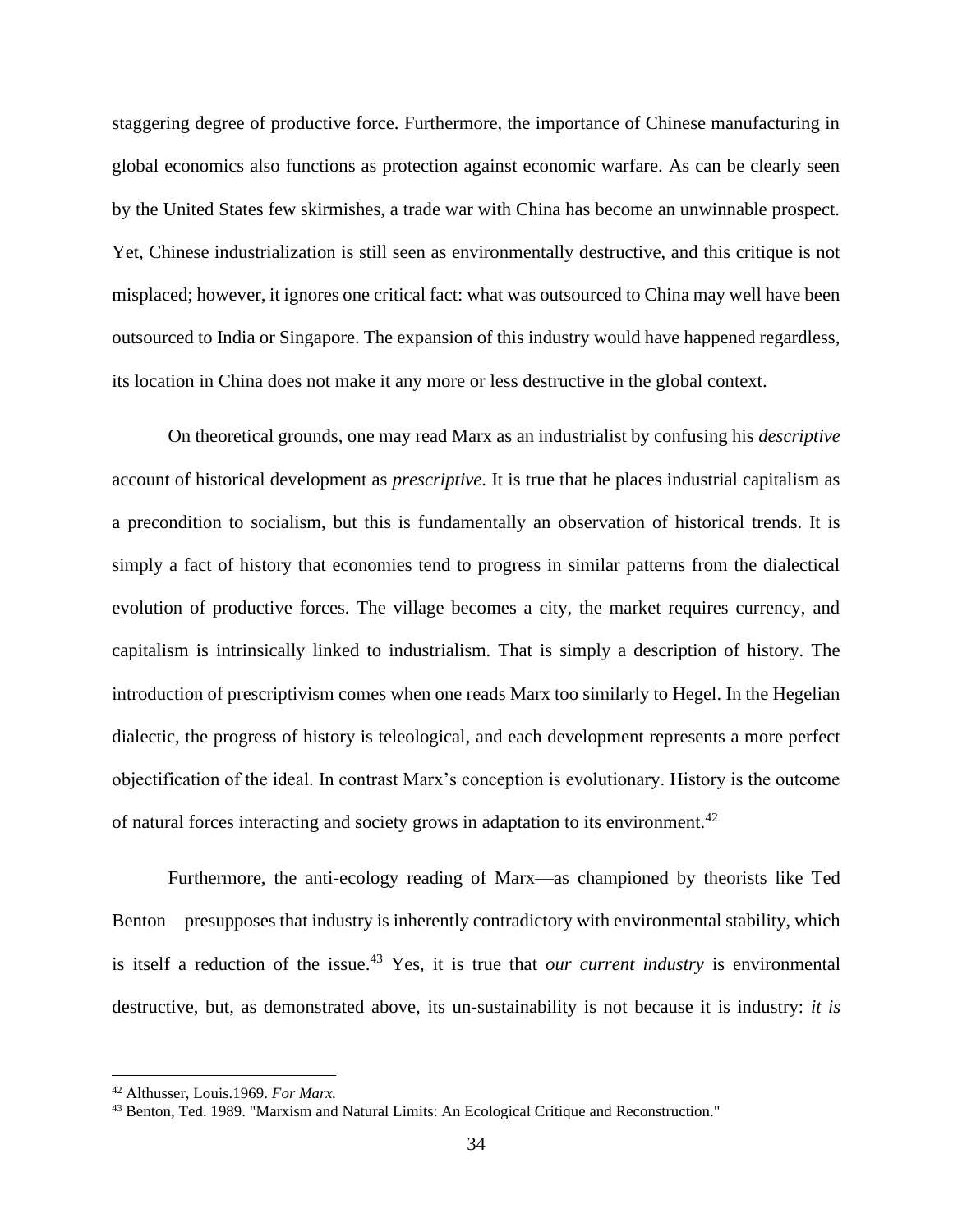*because it is capitalist*. There is a possible industrial economy build on renewable energy and need based production that can operate in balance with the limitations of the natural world. It is the commodity economy, and it's ever-expanding pursuit of profit that creates environmental harm.

A fair reading of Marx's own writing reveals an explicit concern with ecology. For example, the concept of social metabolism that we have already discussed could only come from a theorist deeply concerned with the interactions of humans and their environments. While it is not presented in the environmentalist language, we are familiar with, Marx's description implies the same concepts of balance and responsibility. Engels anthropological work also shows a nuanced view on the development of productive forces. John Bellamy Fosters book *Marx's Ecology*, also highlights that Marx was a devoted student of German biochemist Justus Freiherr von Liebig, and that the influence of his then novel science is evident in *Capital* when Marx describes the growing division between urban industrialism and rural agrarianism.<sup>44 45</sup> Ecology is, and always will be essentially an issue of economics; thus Marx, as one of the great economists, is a natural choice for our investigation.

Yet the reduction of Marxist theory to mere economics is intellectually dishonest, as within the corpus of writing produced by Marx and his intellectual decedents there is a wealth of social, historical, and scientific knowledge that is indispensable when dealing with the modern world. I may well assert that the problem is fundamentally economic, but the effects of climate change will not be so tightly constrained. Marxist history allows us to see the progression of the dialectic between man and nature not just at the current moment, but as traceable to the origins of human

<sup>44</sup> Foster, John Bellamy. 2000. *Marx's Ecology.*

<sup>&</sup>lt;sup>45</sup> Regrettably, the aims and restrictions of this project require us to only briefly deal with the ecological character implicit in Marx. Though, even if I had the time to cover the topic, I could not do a better job than Foster already has. For readers interested in this side of Marx I implore you to read the book; it has been incredibly helpful for my own study of Marxist theory.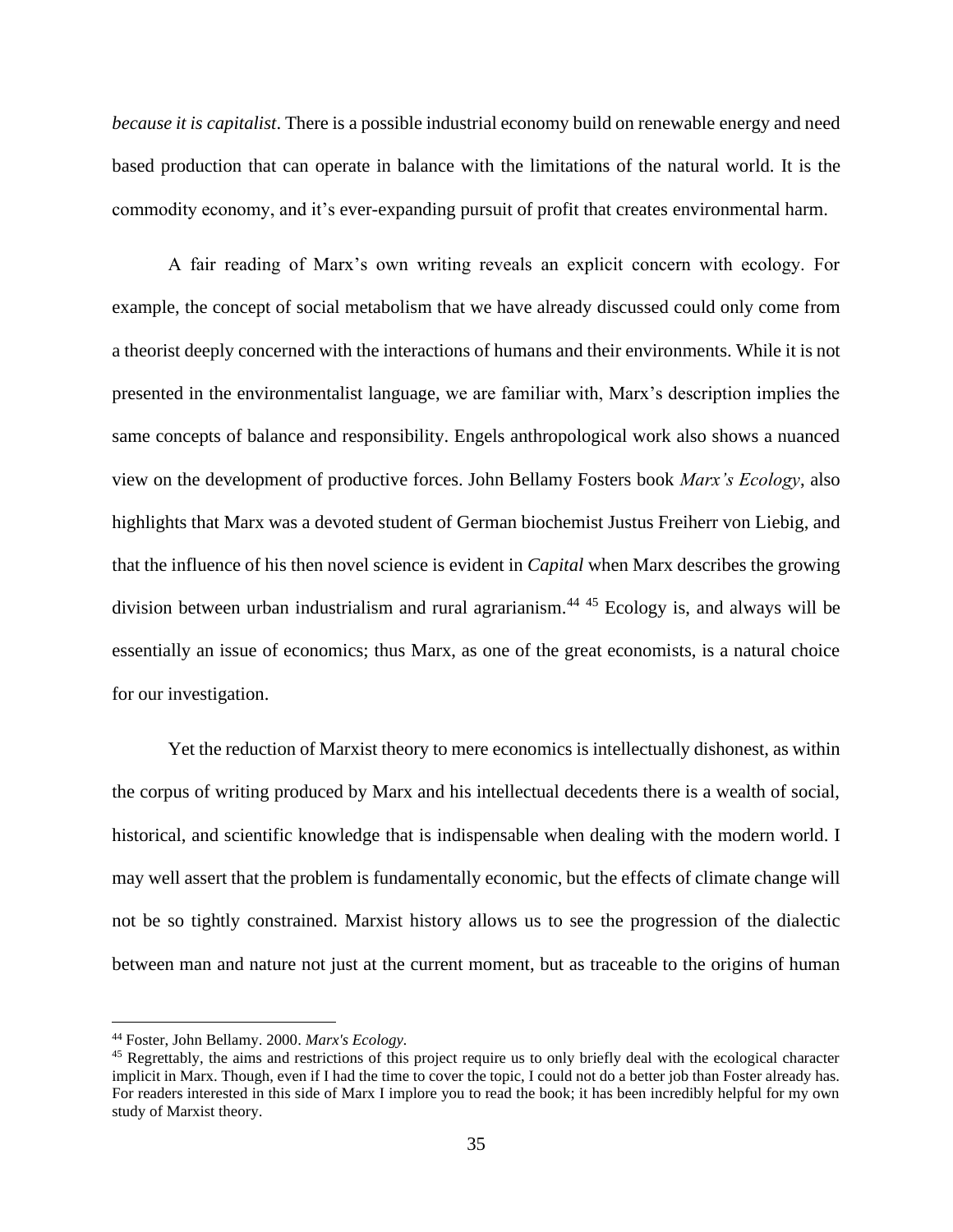society. Marxist sociology allows us to understand the reflections of economics in political policy, and therefore holds some predictive power. Marx's work is more important now than it has ever been. Capitalism has pushed us to the edge of apocalypse, and we will find the beginnings of a solution in the work of its greatest critic.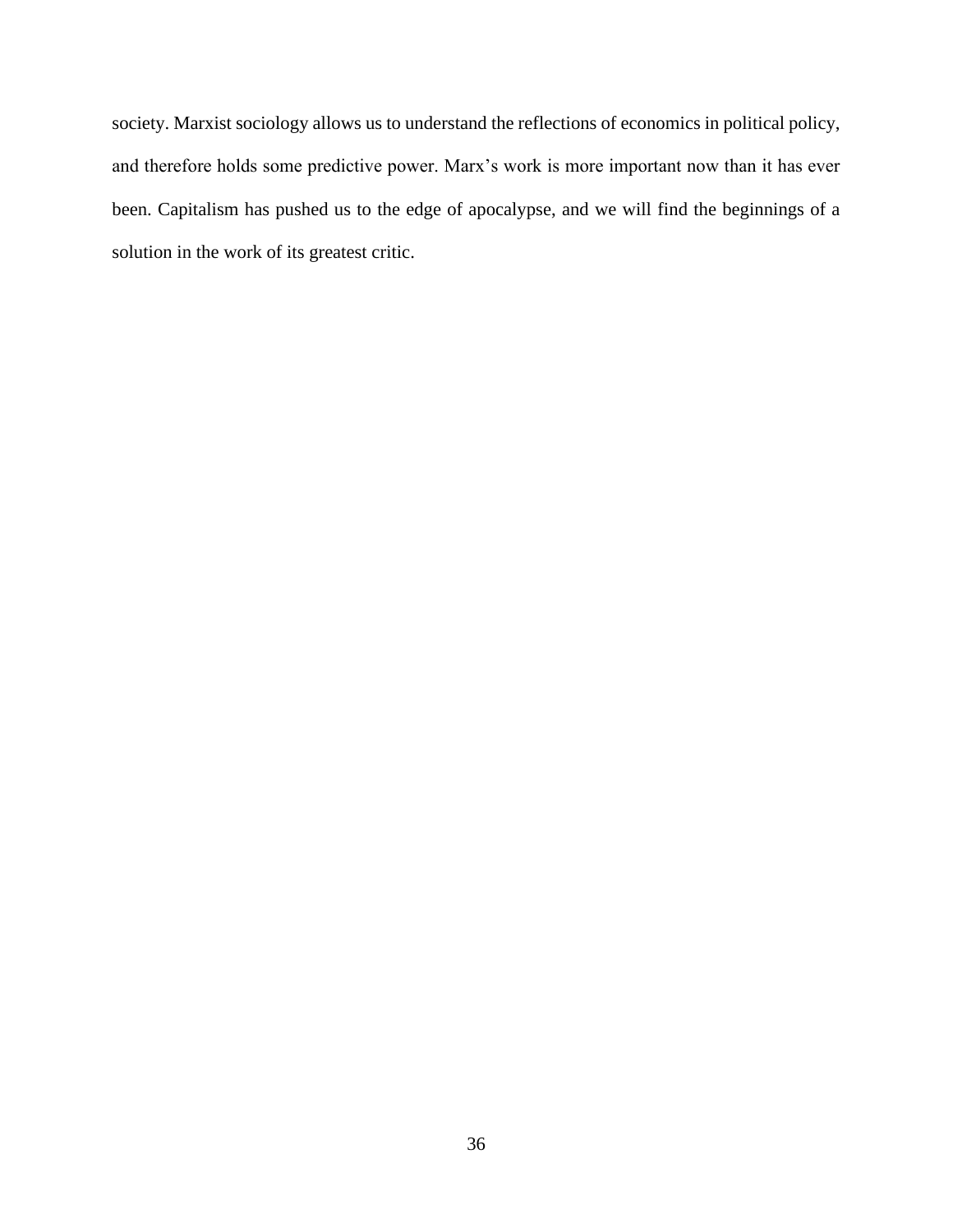### **Chapter Three: Capitalist Realism and the Ideology of Eco-Fascism**

"Friedrich Engels once said: "Bourgeois society stands at the crossroads, either transition to socialism or regression into barbarism." What does "regression into barbarism" mean to our lofty European civilization? Until now, we have all probably read and repeated these words thoughtlessly, without suspecting their fearsome seriousness."

(Luxemburg, 1915)

### **1. Introduction**

"Socialism or Barbarism!" was the rallying cry of the German Communist Party (KPD) as they struggled for control of the pre-war streets, and—as history shows—it was a prophetic slogan indeed. Rosa Luxemburg had noted in her 1915 publication of the *Junius Pamphlet* how the structures of imperialism had brought the major powers of the Western world into the then unprecedented conflict of World War  $One;^{46}$  the confusing web of international alliances, colonial exploitation, and newly industrialized militaries, which were now necessitated by the increasing demands of capital, had heightened the tensions in Europe beyond any hope of stability. With one small push the weapons of foreign domination were turned inwards; the "bloody sword of genocide [had] brutally tilted the scale toward the abyss of misery."<sup>47</sup> This haunting lesson would be quickly repeated, as economic crisis in Germany only intensified the long-standing political turmoil which plagued the country. And, when the fascists of the National Socialist German Workers' Party

<sup>46</sup> Luxemburg, Rosa. 1915. "The Junius Pamphlet."

<sup>47</sup> *Ibid*.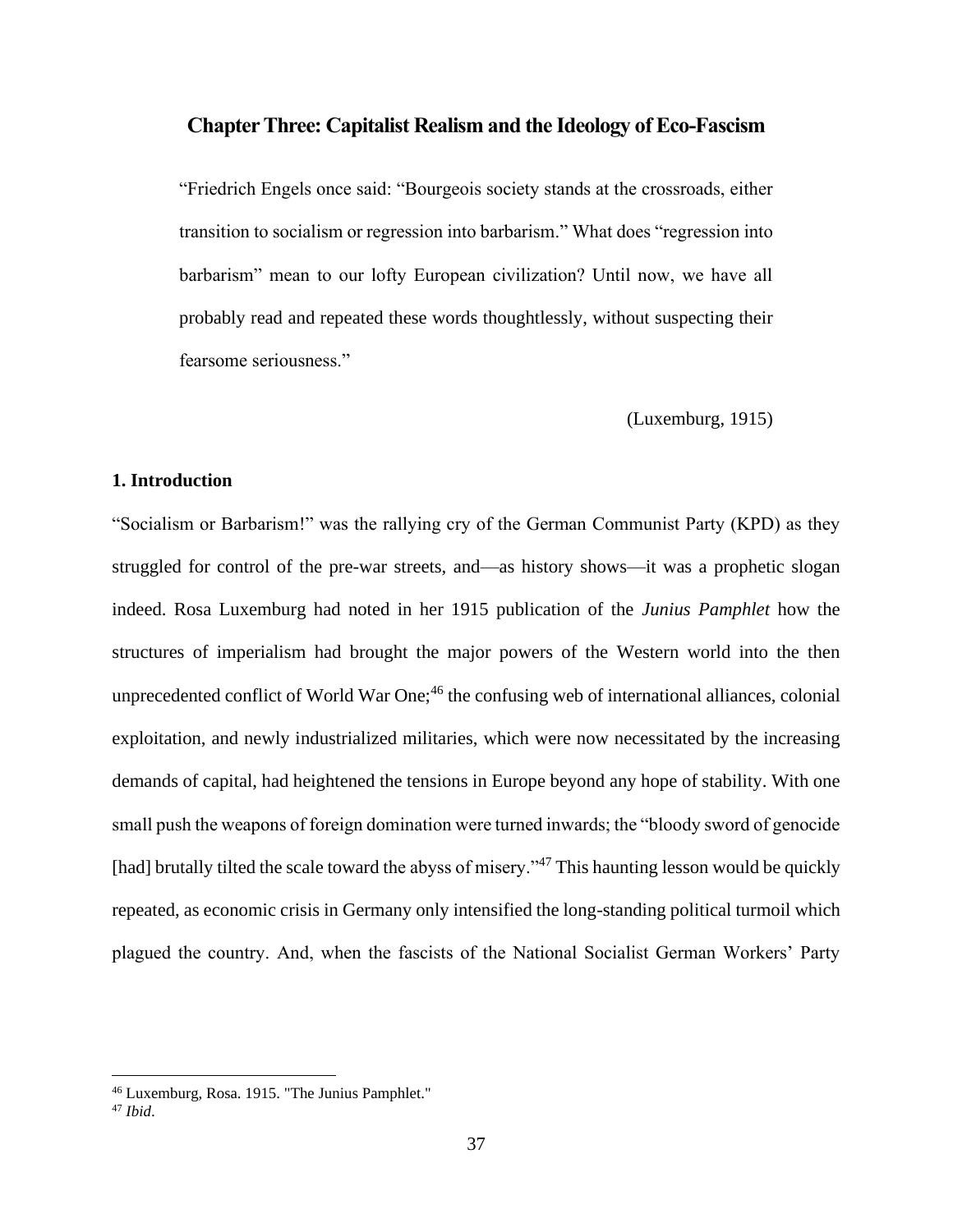(NSDAP) eventually triumphed over the KPD, the "barbarism" of the resulting Second World War reinforced the principle beyond all doubt.

The eventuality of both wars was guaranteed by the inability of capitalism to avoid crisis. World War One represented a crisis of competition between imperial nations, as the growing hunger of industrialization required the dominant powers of Europe to seek new materials abroad. World War Two resulted from a crisis of economics. In the interwar period, hyper-inflation devastated the German economy, pushing the country to lash out against any enemies—internal or external—that it perceived as responsible for its misery. Yet, our crisis is different; why should we think that climate change is analogous with either of the above? Granted, the particulars are quite different; however, this question is slightly misguided. In each case the specifics of the crisis determined the character of the reaction, and this holds true in our case—I am by no means arguing that climate change will result in an imminent World War. Rather, by using the World Wars, it is possible to illustrate a particularly dramatic example of the general principle: capitalist crisis results in systemic violence against both nature and humanity.

Just as in 1914, and again in 1939, we are now standing at the crossroads between two alternatives: 1.) We can move past capitalism (or at least mitigate its worst practices) or 2.) We can suffer the results of our inaction. In phrasing it as such, I doubt that I have preserved any illusion of ambiguity as to my preference, but academic rigor requires a clear analysis of both options. The first, of course, presents its own issues, and the specifics will need in-depth consideration. But for now, we will set that discussion aside for the chapter three. First, I will use the following pages to make a case against inaction. As it stands, our current economic organization—which we will refer to as neoliberalism—contains all the seeds of a nascent fascist movement; seeds which will readily germinate in the turmoil of ecological crisis. I take it as self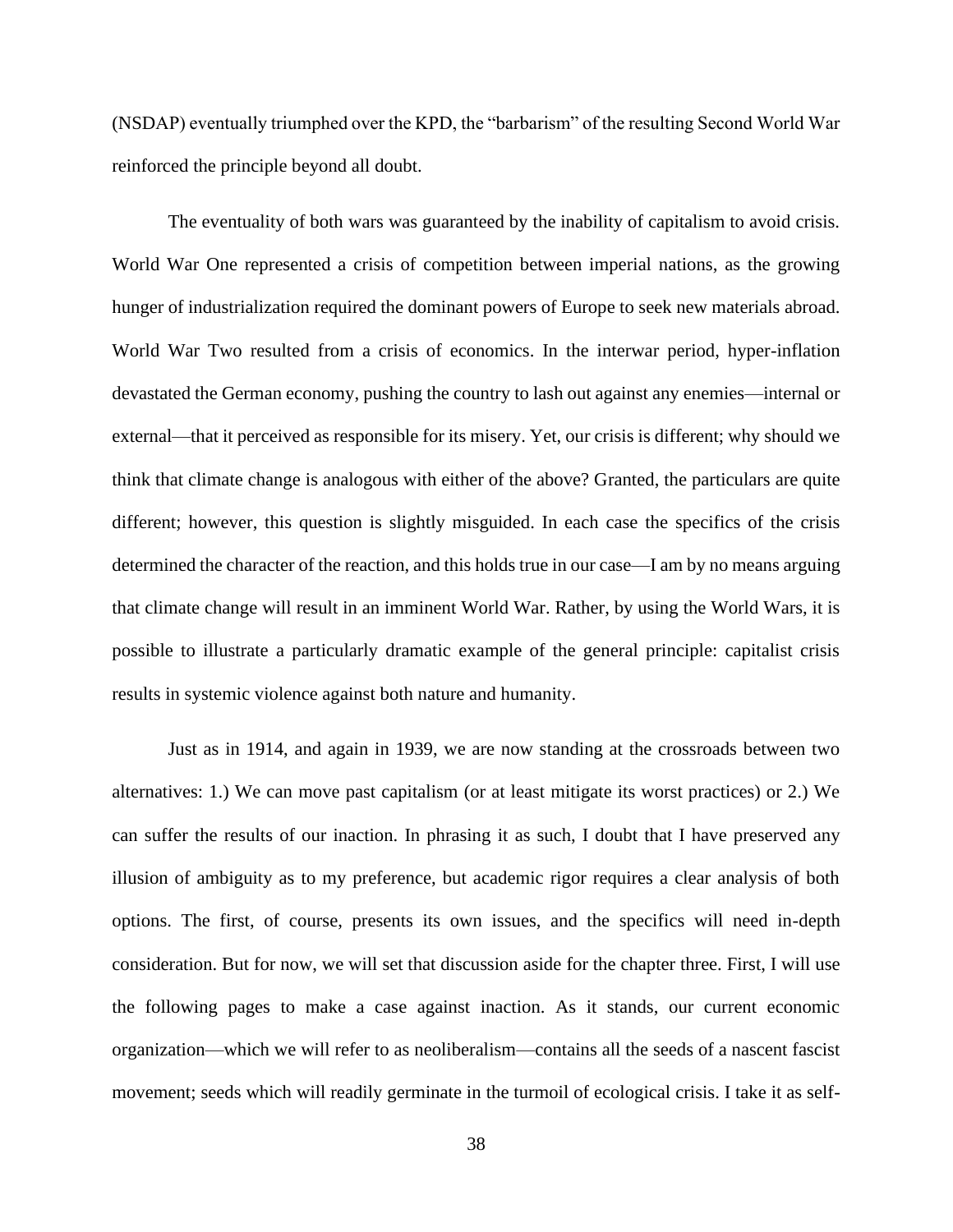evident that this outcome would best be avoided—I do not think it is controversial to claim that fascism is *unpleasant*—but it is contentious to claim that its necessary conditions are already present in liberal-capitalism. As such my case against inaction rests in a proof of the latter.

The argument will be undertaken in four main steps. First, we will explore how modern neoliberal capitalism arose out of the historical industrial form as it is described in chapter one. The primary contradictions present in the latter still persist now, but they have taken on a novel expression, as a result of broader historical trends. Then I will discuss how neoliberalism weakens the capacity of the state to address crisis by privatization, and how this mentality affects us on the individual level. Following this, I will closely examine the base-superstructure relation that explains how economics can become ideologies. Finally, I will conclude the chapter by dissecting the modern economic approach to identify the specific constituent parts that are likely to form the core of a new fascism.

### **2. Development of Neoliberalism**

In the previous chapter we saw that capitalism seeks to constantly expand its reach, and therefore, it will eventually come into conflict with the limits of the natural world; however, before it reaches those lengths, it is first restrained by the borders of the nation state. In any given country, there is a strictly limited stockpile of natural resources available to the industry of that state, and often, what is present is not of an ideal composition. Hence, expanding industry must look beyond the limitations of borders for greater access to resources. Historical examples of this behavior far predate capitalism. The Roman Empire dominated the ancient world, garnering vast sums of wealth in the form of slaves and raw materials. The Spanish monarchy was motivated by the demands of mercantilism—the odd half-step between feudalism and capitalism proper—to plunder the new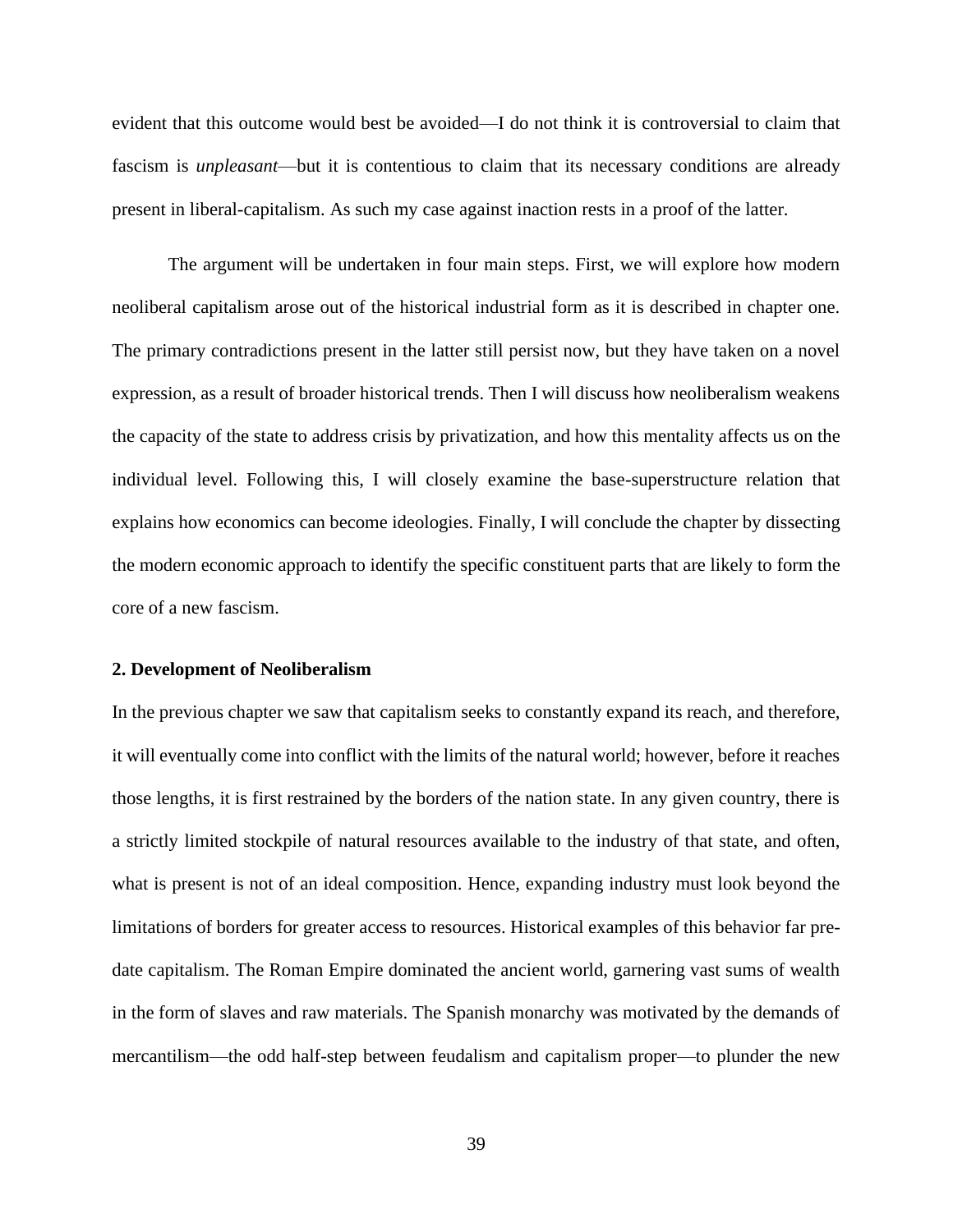world in a desperate search for gold. In each case, the cravings of productive forces pushed the state to reach outwards in pursuit of satiety.

Though it is essentially similar, what differentiates capitalist imperialism from this more primitive form is a matter of its impetus. In the case of the Romans and Spanish, the search for resources was primarily at the behest of state institutions. It was the emperor who governed the distribution of new lands and slaves, and it was the Monarchs who held the newfound gold. Capitalist imperialism is instead undertaken directly for the benefit of private industry. By the late 1800's European capitalism had centralized into a few primary monopolies, and, with a lack of options to expand internally, capital had begun to transcend national borders. Hence, the development of industry—particularly the extractive kind—was now focused on colonial holdings in Africa and Asia, to which capital was exported and from which profits where gathered. It is this specific relation of investment and exploitation that typically defines imperialism in Marxist theory.<sup>48</sup>

Before World War One, the geopolitical sphere was inhabited by many smaller national capitalisms, all vying to out compete one another; after World War Two, those powers coalesced into a single international capitalism which stood as opposition to the communist East. The two could not coexist; where the communists held control the capitalists were denied expansion. It is no coincidence that the fiercest battles against socialism occurred in Asia, Africa, and South America, places that had been divided among and occupied by Western imperialists. Hence, alliances like NATO, represented not only military co-operation but economic centralization. The weapons of that war were sanctions and strict economic isolation, which slowly suffocated the

<sup>48</sup> Kitching, Gavin. 1981. "The Theory of Imperialism and Its Consequences."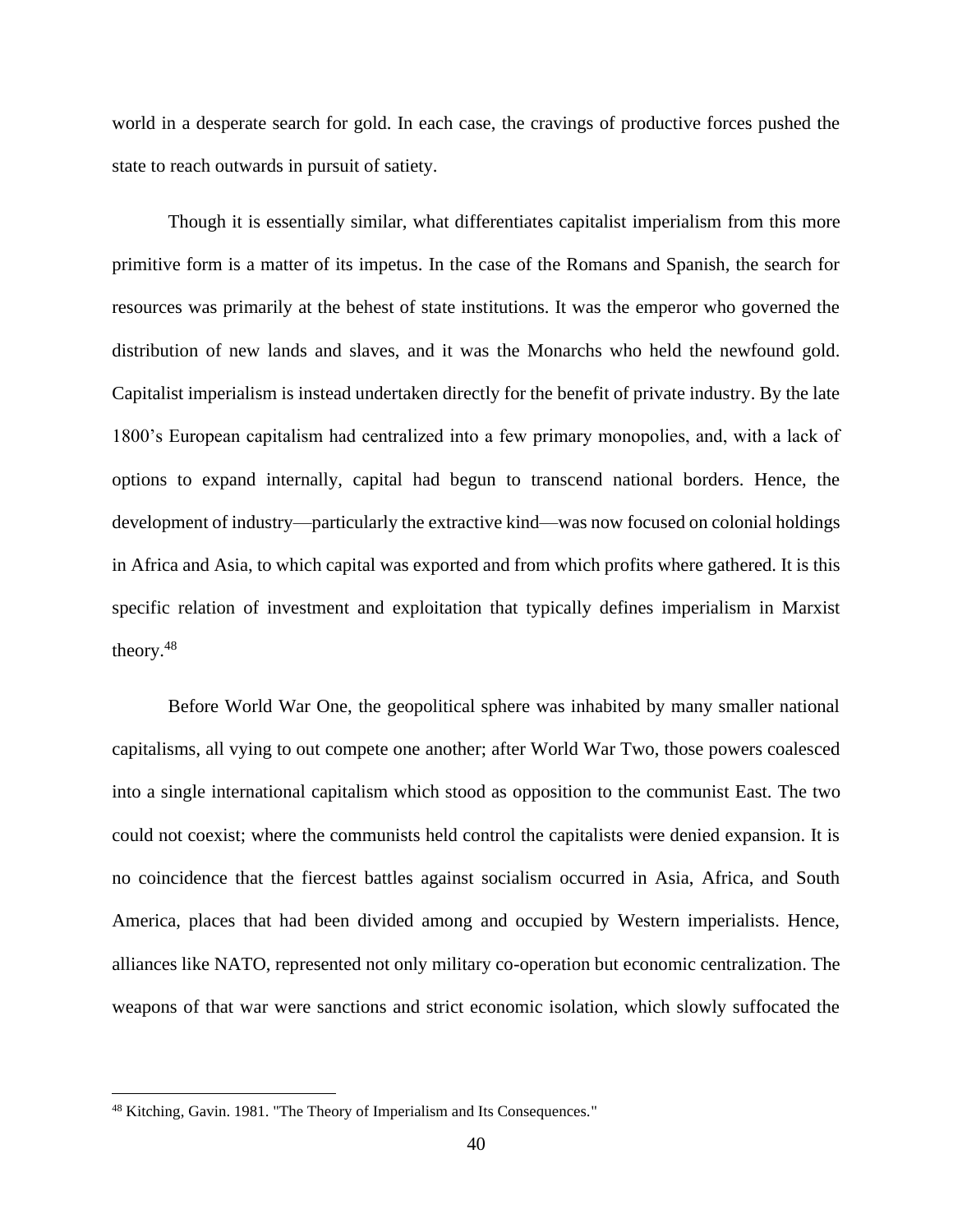major communist powers and continues to do so in the few Cold War holdouts that remain. With the fall of the Soviet Union, and the economic liberalization of China, what remains is a global capitalist hegemony, where the world powers exercise free control of the global south.

Commonly called 'late imperialism,' the current order of global capitalism offers a distinct advantage over its previous configuration by avoiding the tensions of international competition. Whereas all but the largest companies had been historically restricted to their respective domestic markets, it is now possible for even small business to operate with an international scope. However, the distinction between *late* and *historical* imperialism does not describe a fundamental change in the core relationships involved. As explained by John Bellamy Foster,

"Imperialism, Magdoff argued, was inherently complex and changing in its configurations, reflecting both the centripetal and centrifugal forces governing the system. Where U.S. imperialism was concerned, it had to be interpreted in such a way that the "essential one-ness" between economic, political, and military-strategic objectives/tendencies was revealed. The role of multinational corporations abroad could not be separated from the role of U.S. military bases spread across the planet or the need to control oil and other strategic resources."<sup>49</sup>

The alliance between the forces of capital and the military capacity of the state remains in the new imperialism; its only delineating factor being the degree of power consolidation.

This brief exploration of imperialism is necessary to understand the originating question of neoliberalism: once you have the world, where are you to expand next? As it turns out, the answer

<sup>49</sup> Foster , John Bellamy. 2019. "Late Imperialism."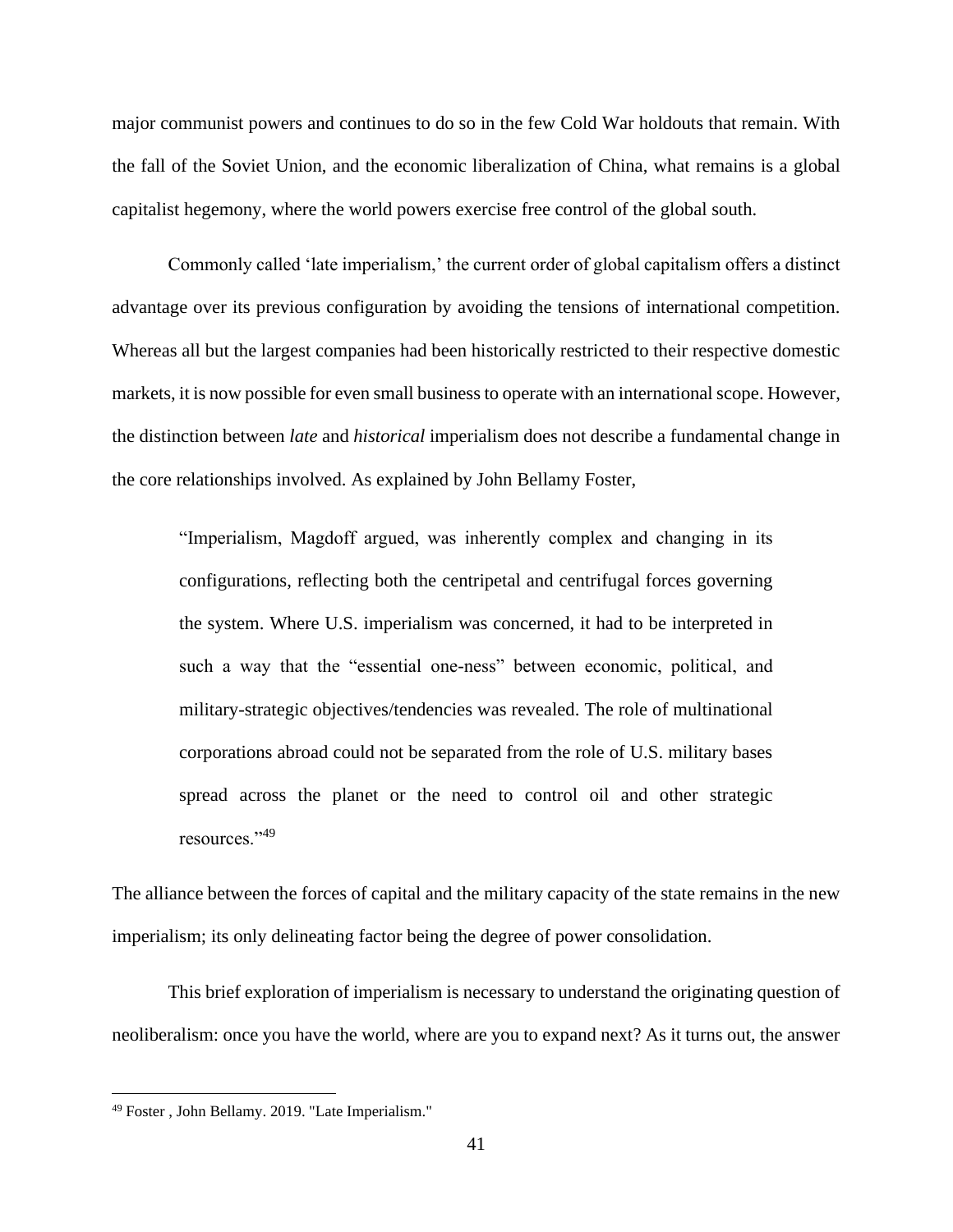is quite simple: totalize your dominance. While by the mid 1980's global capitalism had begun to consolidate its political control, its focus returned to profitable opportunities that it had previously overlooked. The Western world had spent decades competing with the communist powers, and in doing so had established a great deal of state-run infrastructure along with some basic protections for labor. The New Deal, passed by President Roosevelt, had established the United States welfare state to mitigate the suffering of the Great Depression; and a couple of decades later, President Eisenhower approved the construction of the immense interstate system, to offer future logistical support for military defense. In both cases, massive government projects had been undertaken to defend the continued function of capitalism in the U.S. In the first case it was necessary to avoid complete systemic collapse resulting from unemployment and general societal discontent. The second was not only vital for strategic logistics in the case of possible invasion; but, more importantly, established the economic circulatory system of the modern United States. The United Kingdom underwent similar development in the process of post-war reconstruction; not only modernizing infrastructure, but also establishing an incredibly robust welfare state of their own. The British efforts also included the nationalization of healthcare, and—owing to a more militant labor culture—better worker protections.

However, be it British or American, these programs represented lost opportunities for profit; and, as the Cold War was drawing down, they quickly found themselves to be the targets of capitalist expansion. U.S. President Ronald Reagan, and U.K. Prime Minister Margret Thatcher, captained the assault on these government programs by developing a political doctrine that we now know by the name neoliberalism. The central maxim was simple: deregulate and downsize wherever possible; allow market forces to operate without inhibition. In the U.S., Reagan's budgetary policy included a \$44 billion cut to government spending: affecting all areas (excluding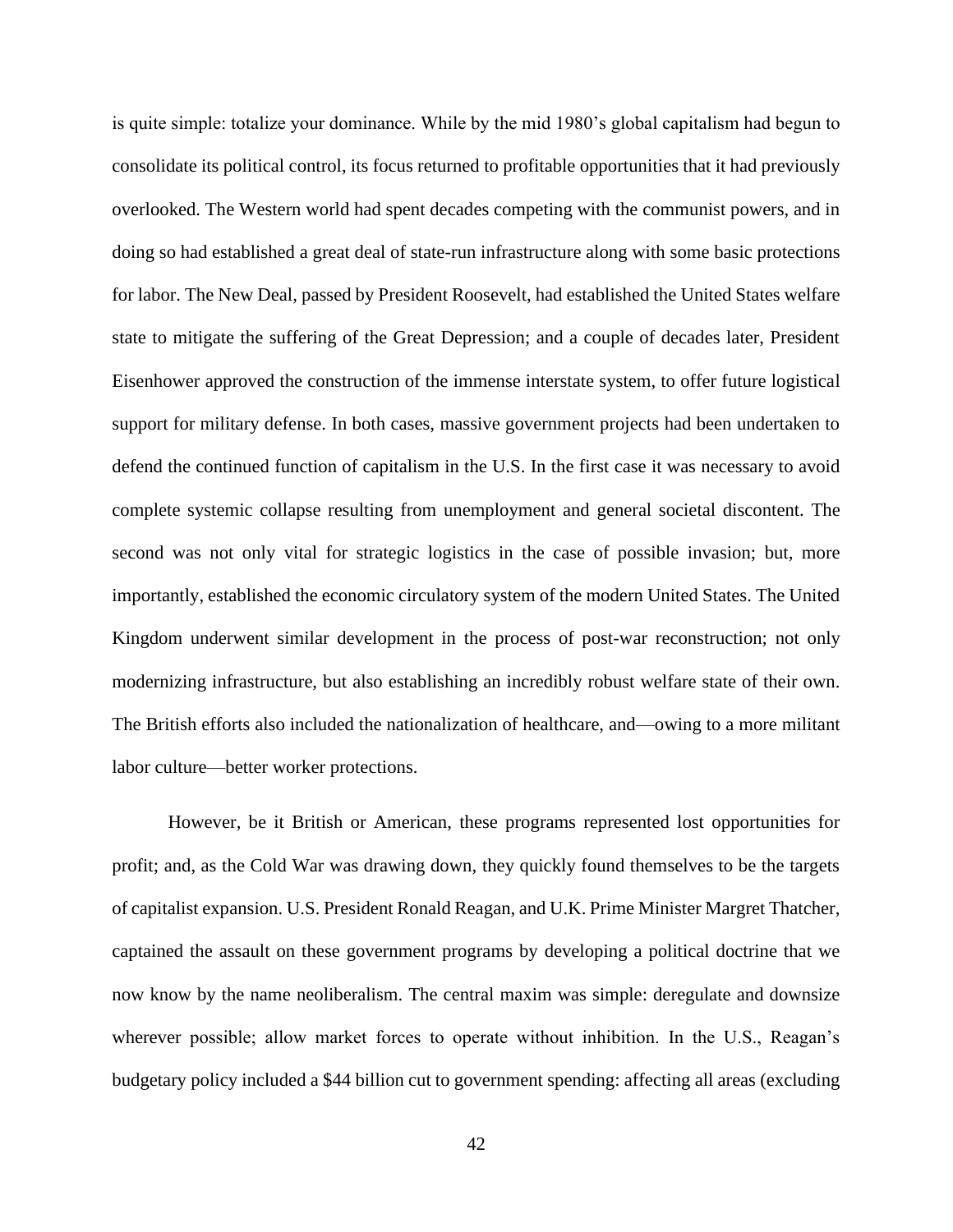defense and policing) but primarily focused on defunding welfare and public services.<sup>50</sup> Thatcher's government did much of the same, lowering income taxes on the rich by 23% and dramatically cutting government expenditures.<sup>51</sup> Hence, we can identify neoliberalism in practice by the joint presence of tax cuts for business and private capital, and massive privatization or elimination of public services.

The relation between neoliberalism and liberalism is analogous to that of late imperialism and historical imperialism. In both cases—neo or late—the core relationship remains unchanged, and the prefix only denotes particular differences. The organization of industrial capitalism as described in the previous chapter operates under an implied central dogmatic belief in the rationality of the market; however, what distinguishes neoliberalism from this historical liberalism, is that faith in the market is made explicit. Nowhere is this more clearly demonstrated than in the academic work of Chicago economist Milton Friedman. A close friend of Thatcher, and the architect of Reagan's economic policy, Friedman was known to evangelize his belief in the inherent rationality of free market economics. As he himself puts it, "there is one and only one social responsibility of business—to use its resources and engage in activities designed to increase its profits so long as it stays within the rules of the game, which is to say, engages in open and free competition without deception or fraud," a statement so blatant that it borders on parody.<sup>52</sup> The intellectual engine of the neoliberal project had made no true advancement; what is novel about his theory is merely the explicit and pseudo-religious enshrinement of an already implicit logic.

<sup>&</sup>lt;sup>50</sup> Danziger, Sheldon, and Robert Haveman. 1981. "The Reagan Budget: A Sharp Break with the Past."

<sup>&</sup>lt;sup>51</sup> Coutts, Ken, Roger Tarling, Terry Ward, and Frank Wilkinson. 1981. "The Economic Consequences of Mrs. Thatcher."

<sup>52</sup> Friedman, Milton. 1970. "A Friedman doctrine-- The Social Responsibility Of Business Is to Increase Its Profits."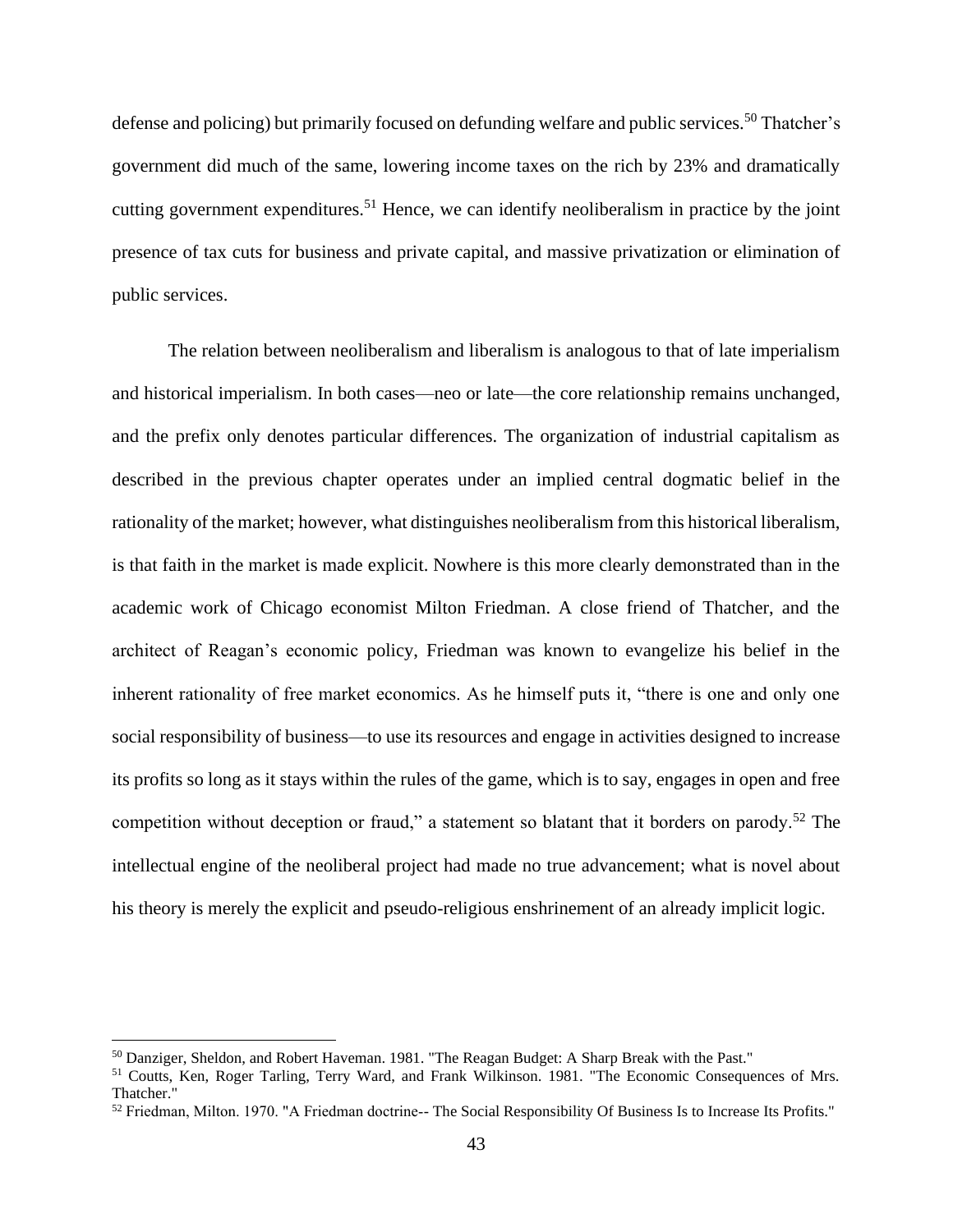However, the essential nature of dogmatic belief leaves neoliberalism—or Friedmanism as we might call it—blind to the material reality of its surroundings and thus prone to self-injury. Take, for example, the destruction of the welfare state. Using corporate taxes to support the poor appears irrational to the profit-blind neoliberal logic. Yet, the welfare state provides a necessary social function for the capitalist. Currently, "12 million wage-earning adults (ages 19 to 64) enrolled in Medicaid… and 9 million wage-earning adults in households receiving food assistance from the federal Supplemental Nutrition Assistance Program (SNAP)," are employed by some of the country's largest private companies such as Walmart and McDonalds.<sup>53</sup> Without access to these programs, most of these workers would be unable to afford to feed, house, and care for themselves, and, therefore, would be unable to reproduce their labor power. Therefore, the U.S. welfare state allows these employers to maintain wages far below the socially required minimum without severe consequence; in practice, this artificially lowers labor costs, and increases profits. Much the same can be said of U.S. transportation infrastructure. Without reliable high-quality roads nearly all commerce would quickly grind to a halt.

Regardless, the capitalist class as a whole still seeks to decimate and privatize government programing; the totalizing pursuit of profit, so clearly visible in the early industrial stage, has not abandoned modern capitalism. Increasing privatization has pushed socially necessary infrastructure like healthcare, energy, transportation, and housing to the absolute breaking point. Admittedly, Friedman was right, free market economics does increase the efficiency of society as a whole; however, he missed one key consideration: efficiency is relative. By enshrining the heretofore underlying assumptions of capital as central maxims, Friedman had further intensified

<sup>53</sup> United States Government Acountability Office. 2020. *Federal Social Safety Net Programs: Millions of Full-Time Workers Rely on Federal Health Care and Food Assistance Programs.*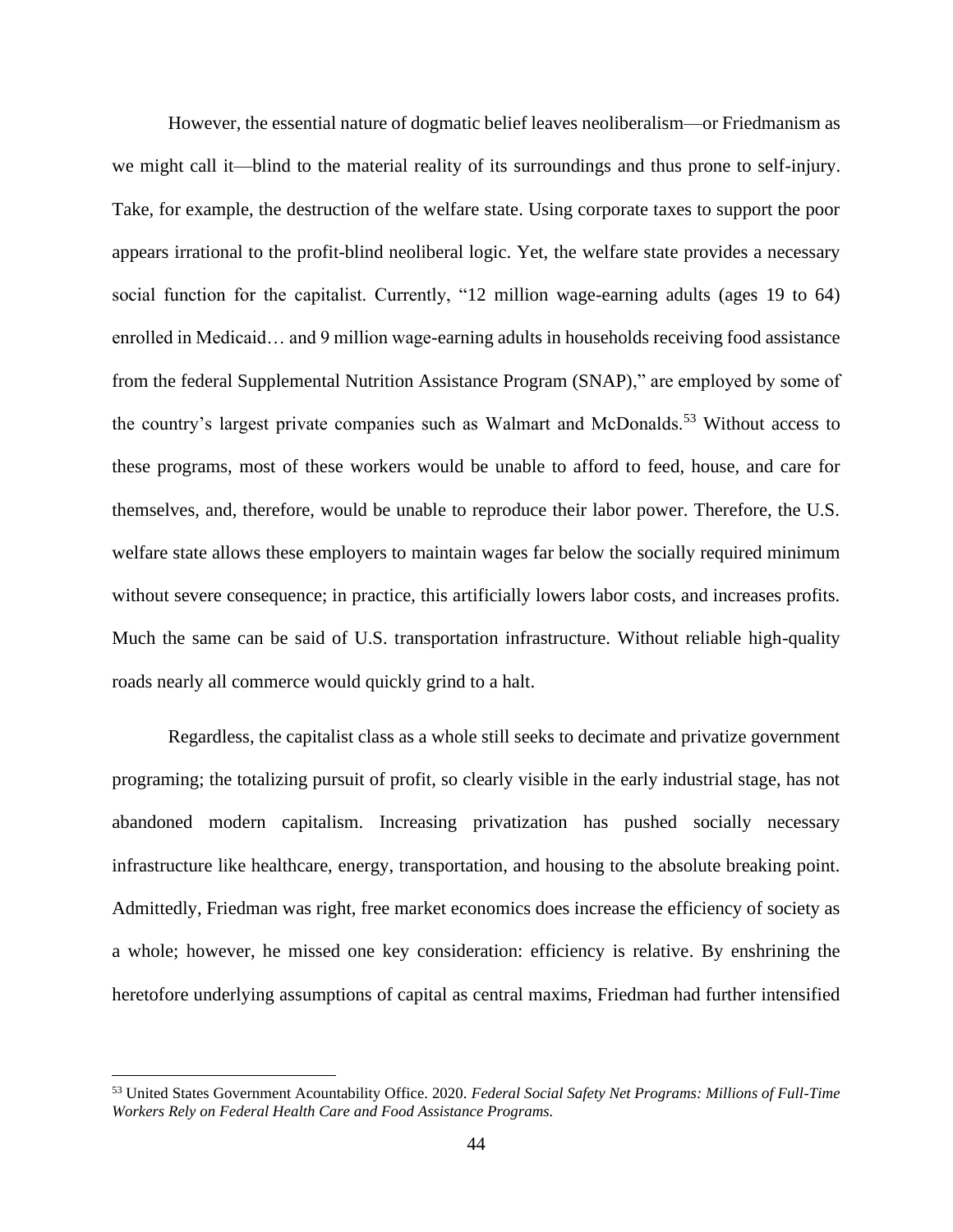the blindness of society by profit. We might generally believe efficiency to imply effectiveness and stability, but neither of these considerations makes much money. Neoliberalism has built a society that is one small stumble away from crisis at any moment.

To illustrate the function of this framework, let us take a brief look at the failure of Texan energy infrastructure during the winter storm of 2021. In 1999, twenty-two years before massive power outages resulted in the loss of over 200 lives,<sup>54</sup> the Texas legislature passed Senate Bill 7 (SB7), which decoupled the Texan power grid from the rest of the United States. <sup>55</sup>This move was supported by the typical neoliberal logic: "deregulation will make the energy market friendlier for business," and "higher profits will mean cheaper energy for Texas citizens." However, federal regulations requiring energy infrastructure to be properly winterized had good reason to exist, even in the otherwise warm climate of Texas. Previous winter storms in 1989 and 2011 had resulted in the need to institute rolling blackouts across the state; therefore, it is blatantly dishonest to argue that the events of 2021 were unprecedented.<sup>56</sup> While the bill did marginally lower consumer costs, its key success was cutting the leash on capital and increasing the profitability of energy markets. This singular case elucidates the general principle; neoliberal policy had achieved its only goal the maximization of profits—at the expense of societal stability, and ultimately, worker's lives.

# **3. Capitalist Realism: The State and the Self**

We now are left with a seeming paradox: If crisis undercuts the stability of a society—and therefore the stability of profits—why then does the capitalist encourage its development? Simply put, crisis offers opportunity. As explained by Naomi Klein in her book *The Shock Doctrine*, Friedman's

<sup>54</sup> Svitek, Patrick. 2022. *Texas puts final estimate of winter storm death toll at 246.*

<sup>55</sup> The Texas Legislature. n.d. *Senate Bill 7: Bill Text*

<sup>56</sup> Eiserer, Tanya, and Jason Trahan. 2021. *30 years of warnings to winterize Texas power plants, yet they still froze. Will Austin finally require it?*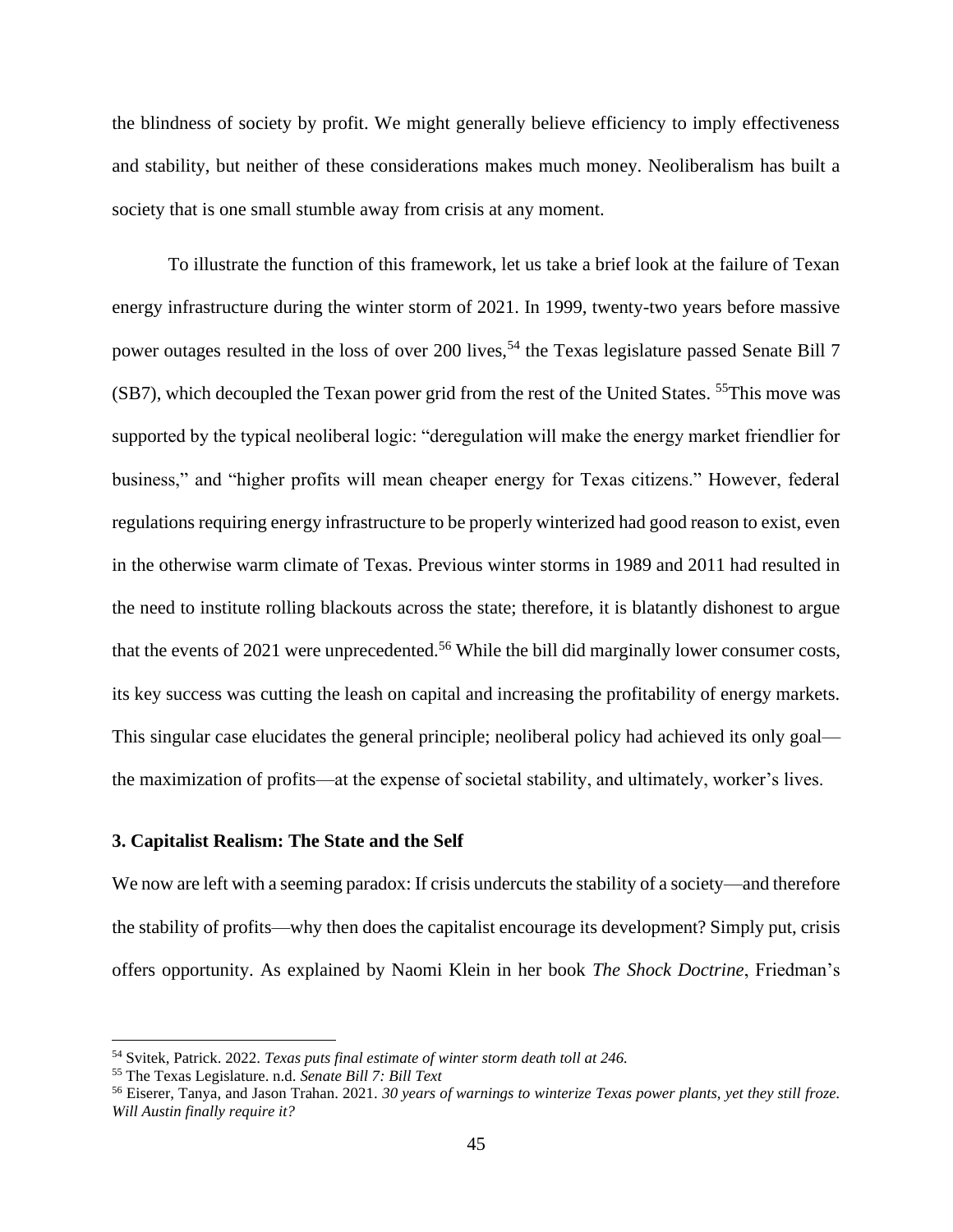push for freer markets relied on the inevitability of capitalist crisis to advance policy un-resisted; or, as Friedman himself puts it,

"Only a crisis—actual or perceived—produces real change. When that crisis occurs, the actions that are taken depend on the ideas that are lying around. That, I believe, is our basic functions" to develop alternatives to existing policies, to keep them alive and available until the politically impossible becomes politically inevitable."<sup>57</sup>

Change, by way of crisis, offers an opening for capital to capture what had previously been held dear by the public; crisis means possible profit, and, therefore, market forces make no effort to avoid them. In effect, crisis is analogous to chemotherapy. The latter works by attacking all the cells of the body, killing cancerous cells which are more vulnerable than healthy ones which it merely damages. Crisis destroys state institutions and smaller companies, which can then be consolidated by the more robust capitalists. While crisis undercuts profits in the short term, it can be massively more profitable over time for the largest economic interests.

Klein calls these "orchestrated raids on the public sphere…combined with the treatment of disaster as exciting market opportunities, 'disaster capitalism'," or, when referring specifically to the political tactics involved, "shock doctrine."<sup>58</sup> The word 'shock,' is expressly intended to evoke the imagery of so-called electro-psychotherapy (though it would be better described as torture). As described by Klein, the work of Scottish-born psychiatrist Donald Ewen Cameron—whose research directly inspired the handbook of torture techniques used by the U.S. Central Intelligence Agency—attempted to develop a regimen of electrical shocks, sensory deprivation and

<sup>57</sup> Klein, Naomi. 2008. *The Shick Doctrine: The Rise of Disaster Capitalism.* Pg. 6

<sup>58</sup> *Ibid*.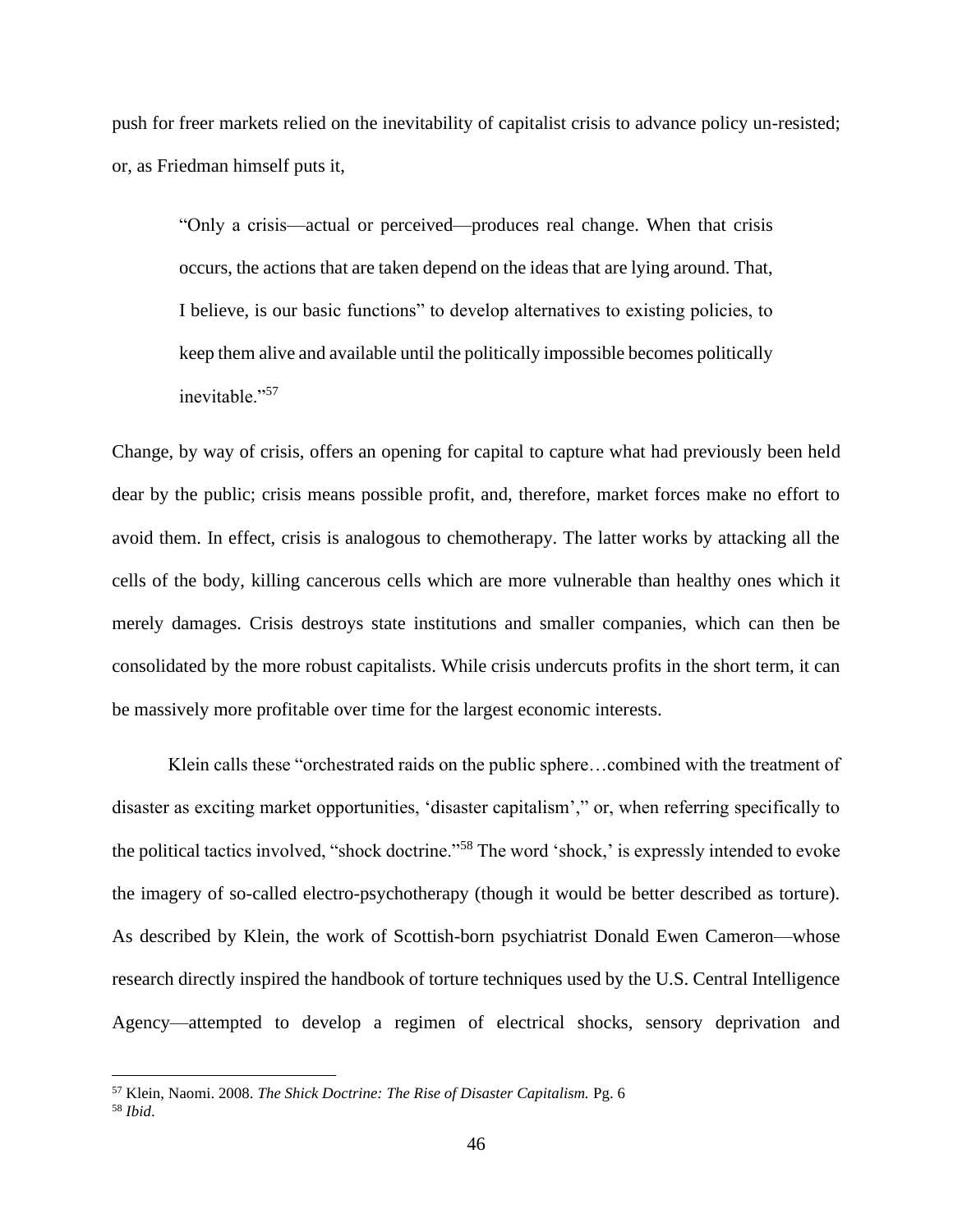psychoactive substances that could be used to "wipe the mind clean" and offer a blank slate on which to rebuild.<sup>59</sup> In practice this left his un-consenting experimental subjects psychologically shattered, and deeply traumatized; but the practices developed by Cameron are still used by intelligence agencies across the world in prisons like Abu Ghraib. And as Klein argues, they are similar to those used by Friedman's disciples to achieve their political goals. Rather than painful shocks or LSD, the "treatment" sought by the practitioners of shock doctrine are natural disasters, wars, and economic depressions.

As the book was published in 2007, Klein's go-to example of the shock doctrine in practice is the privatization of New Orleans after the devastation of hurricane Katrina, but for our purposes, the ongoing COVID-19 pandemic is a much more timely example. In the United States, the pandemic is now entering its third calendar year, and—despite the development of vaccines—the emergence of new increasingly dangerous variants suggests that it may remain for some time yet. In the initial weeks of the pandemic, fear of mass casualties and federal pressure to take precautions resulted in the second worst recession of the last fifty years.<sup>60</sup> Since then, federal restrictions have loosened, and the majority of the population has returned to work; however, the long-term symptoms of the virus (circulatory issues, cognitive impairment, and difficulty breathing) have removed millions from the workforce, resulting in a historic labor shortage.<sup>61</sup> These difficulties are further exacerbated by the strain of the pandemic on both domestic and international logistics networks, which has resulted in an ongoing supply chain crisis, lowering manufacturing output

<sup>59</sup> Klein, Naomi. 2008. *The Shick Doctrine: The Rise of Disaster Capitalism*. Pg. 25-40

<sup>60</sup> Bauer, Lauren, Kirsten Broady, Wendy Edelberg, and Jimmy O'Donnell. 2020. *Ten facts about COVID-19 and the U.S. economy.*

<sup>61</sup> Picchi, Aimee. 2022. *A cause of America's labor shortage: Millions with long COVID.*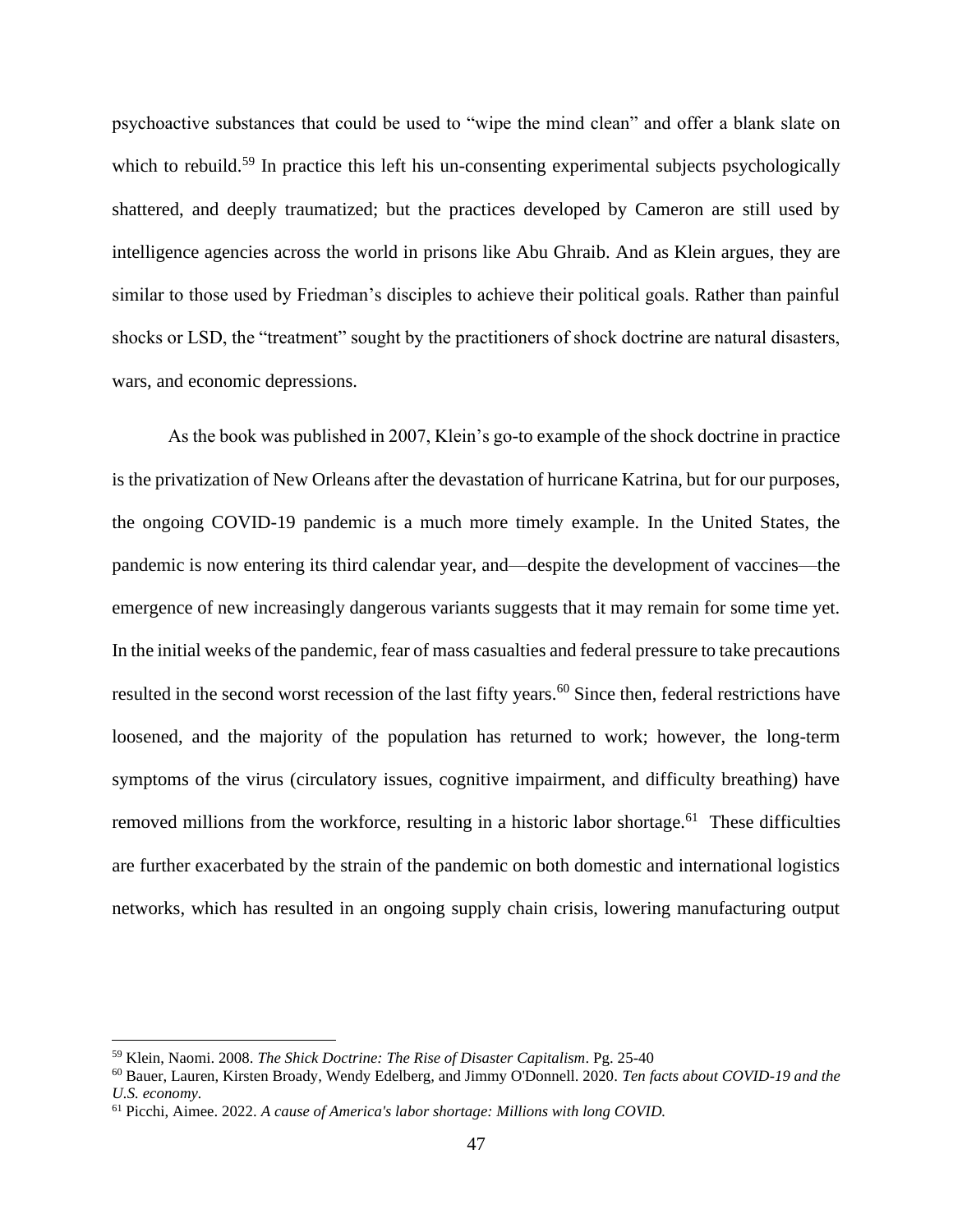and raising the price of consumer goods.<sup>62</sup> Consequently, it seems likely that we are currently living through the largest global crisis since the end of World War Two.

Yet, despite the current state of affairs, capital appears to be flourishing. The recession of 2019 was quickly followed by record highs in the stock market, as investors used the crisis to consolidate profits. As the periodical *Monthly Review* explains it,

"The result was that—just as social distancing and lockdowns were being instituted and unemployment was soaring to the highest levels since the Great Depression, reaching almost seventeen million—the U.S. stock market experienced its biggest increase since 1974 in the week of April 6 to 10. Wall Street profits rose in the first half of 2020 by 82 percent over the year before. The total wealth of U.S. billionaires skyrocketed by \$700 billion between March and July 2020, even as the number of those dying from COVID-19 in the United States continued to mount and as millions of U.S. workers found themselves hit hard by the crisis. Amazon centi-billionaire Jeff Bezos experienced an increase in his total wealth by more than \$74 billion in 2020, while Tesla megacapitalist Elon Musk saw his wealth increase in 2020 by \$76 billion, making him too a centi-billionaire."<sup>63</sup>

This is the harrowing effectiveness of capitalist shock doctrine. In Tesla's case, U.S. economic policy aimed at mitigating the 2019 recession allowed the company to generate record profits from their stock portfolio. In the case of Amazon, restrictions on brick-and-mortar commerce allowed

<sup>62</sup> Goodman, Peter S. 2022. *A Normal Supply Chain? It's 'Unlikely' in 2022.*

<sup>&</sup>lt;sup>63</sup> Foster, John Bellamy, R. Jamil Jonna, and Brett Clark. 2021. "The Contagion of Capital: Financialized Capitalism, COVID-19, and the Great Divide."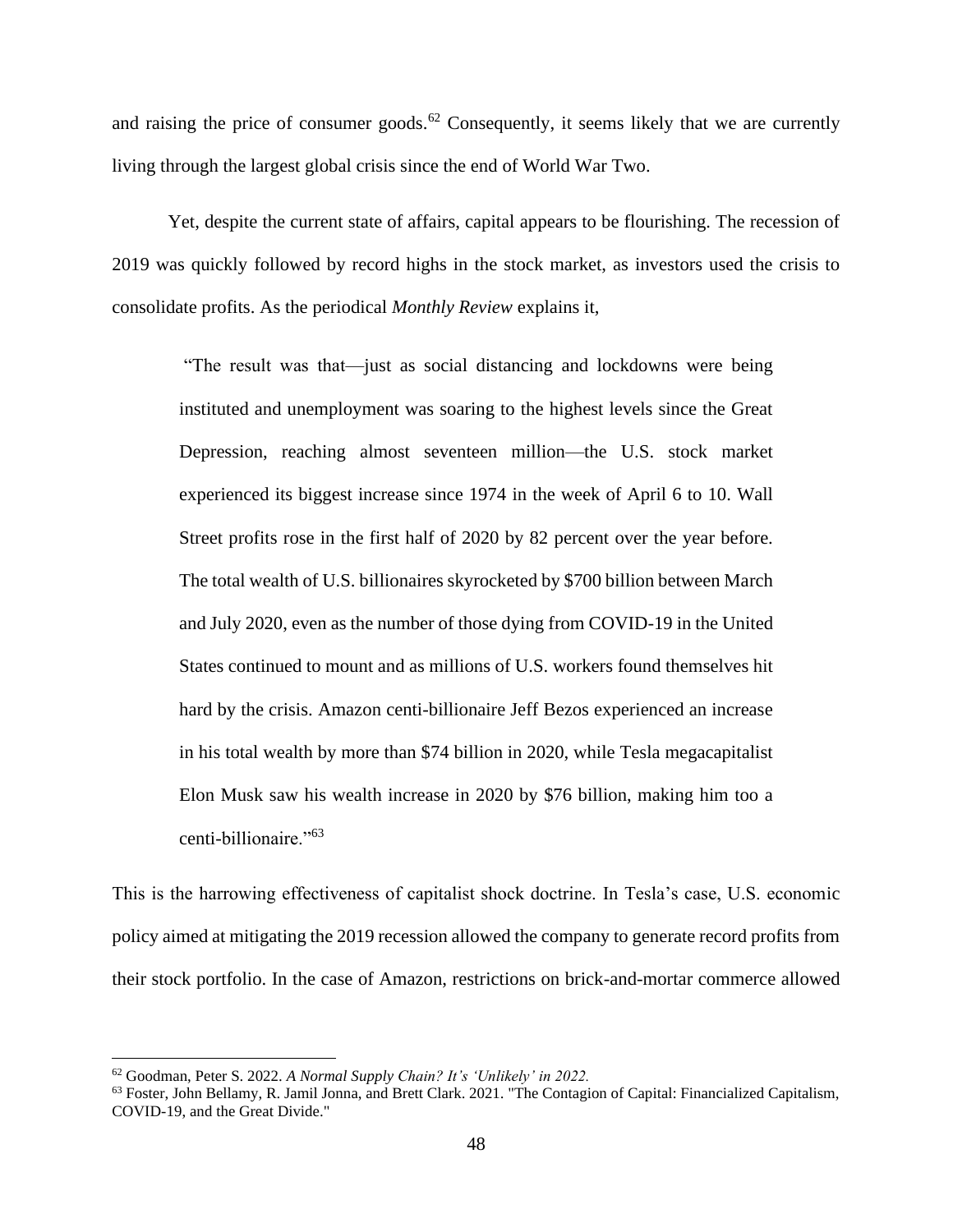Amazon's already massive e-commerce empire to further centralize the market on all kinds of consumer goods. If the enterprise was large enough, COVID-19 was not something to be feared; rather, it was simply an effective drug with some unpleasant side-effects.

Still more insidious are the effects of shock doctrine on the normative beliefs of a population. Early in the pandemic it was common to see workers push back against the careless COVID-19 policies of their employers. While wealthier white-collar employees were given leave or allowed to work at home, so called "essential employees"—grocery clerks, nurses, bus drivers, and the like—were forced to maintain their schedules; consistently exposed to infection and left without proper personal protective equipment (PPE). In these policies it was easy to see the contradiction between the essential nature of their work, and the low pay and dangerous conditions to which these employees were subject. Yet, in response to the justified grievances of these workers, the national media narrative began to call them "heroes," who were "willing to work through the danger of a pandemic to keep society running," and a few of their employers gave them temporary "hero pay"—meager raises to compensate for their now life-threatening labor. Nowhere in the process did anybody ask those workers if they were truly willing to risk their lives, nor did anybody acknowledge that the highest paid strata of laborers seemingly preformed nonessential functions. Instead, the shock of this crisis had established a new normative belief in popular culture: it is now considered explicitly acceptable to sacrifice the lives of the poor, as long as it keeps the economy running.

It is in this second case that the subtle brilliance of Klein's nomenclature is revealed. The imagery of torture evoked by *Shock Doctrine* not only applies to the economy at large, but also to the individual worker. A crisis like COVID-19 is another jolt to our collective psyche, further erasing our personal expectations of dignity and safety, reprograming us to better fit the new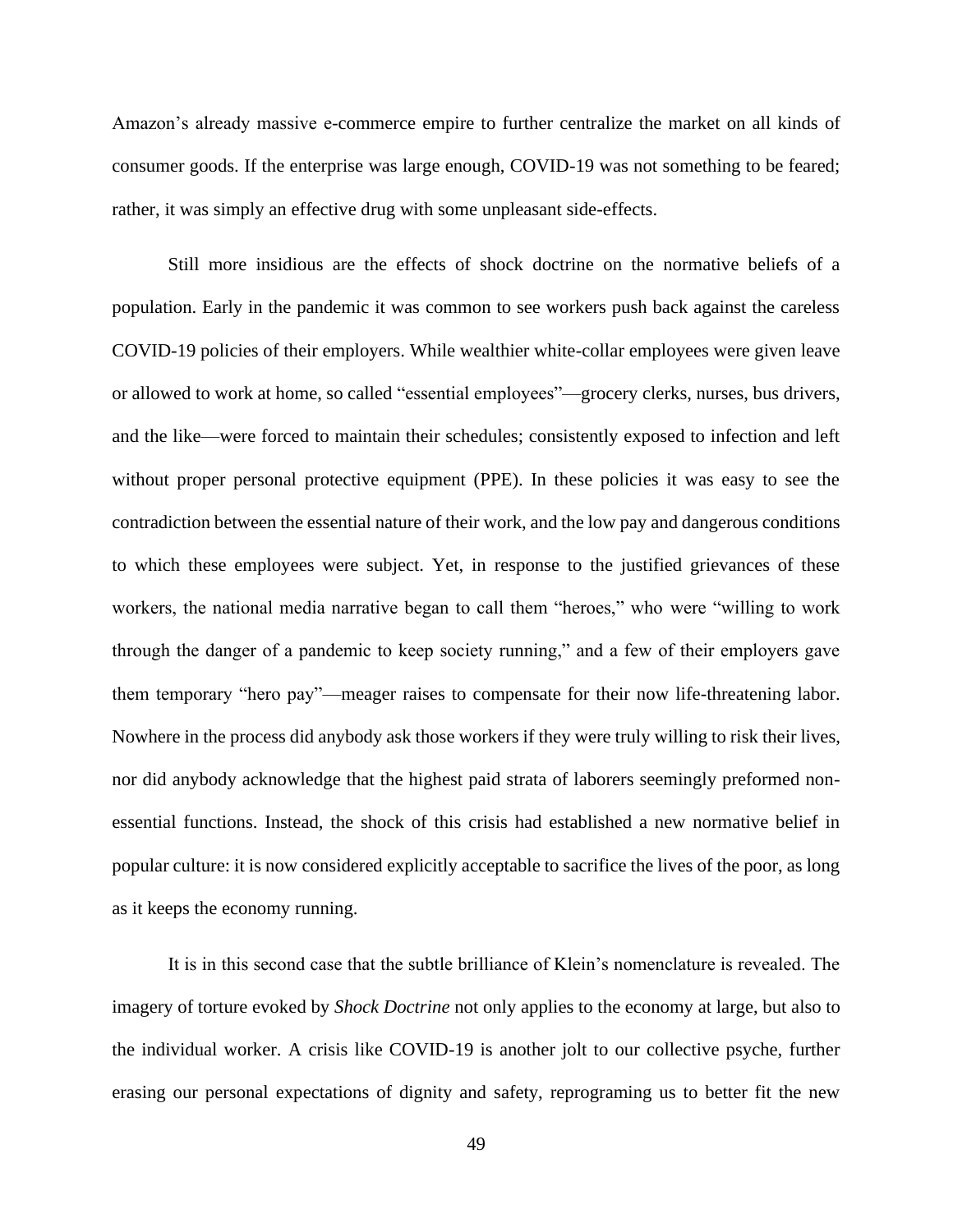paradigm of "disaster capitalism." If you had suggested sending children to school during a deadly pandemic merely 10 years ago you would have been justly castigated by any rational citizen. In fact, I do not need to make this point on conjecture, as during the H1N1 outbreak of 2009—an insignificant threat by comparison—over 700 schools were closed to stop the spread of infections, and remained closed while the possibility of outbreak remained.<sup>64</sup> Now however, many parents seem more than willing to send their children into active hotbeds of COVID-19, even going so far to publicly protest for schools to reopen.<sup>65</sup> And for those who are not so zealous, they have little choice; a primary function of the U.S. education system is to provide childcare for working parents. If they must be at work, then their children must be at school; the neoliberal state has systematically destroyed all other possibilities.

Engels, in his 1845 study entitled *The Condition of the Working Class in England*, refers to the capitalist tendency to disregard the health of the working class as "social murder." Quote:

But murder it remains. I have now to prove that society in England daily and hourly commits what the working-men's organs, with perfect correctness, characterize as social murder, that it has placed the workers under conditions in which they can neither retain health nor live long; that it undermines the vital force of these workers gradually, little by little, and so hurries them to the grave before their time. I have further to prove that society knows how injurious such conditions are to the health and the life of the workers, and yet does nothing to improve these conditions. That it knows the consequences of its deeds; that its

<sup>64</sup> Klaiman, Tamar, John D Kraemer, and Michael A Stoto. 2011. "Variability in school closure decisions in response to 2009 H1N1: a qualitative systems improvement analysis."

<sup>65</sup> Blume, Howard. 2021. *L.A. parents demand schools reopen, saying science and improved conditions are on their side.*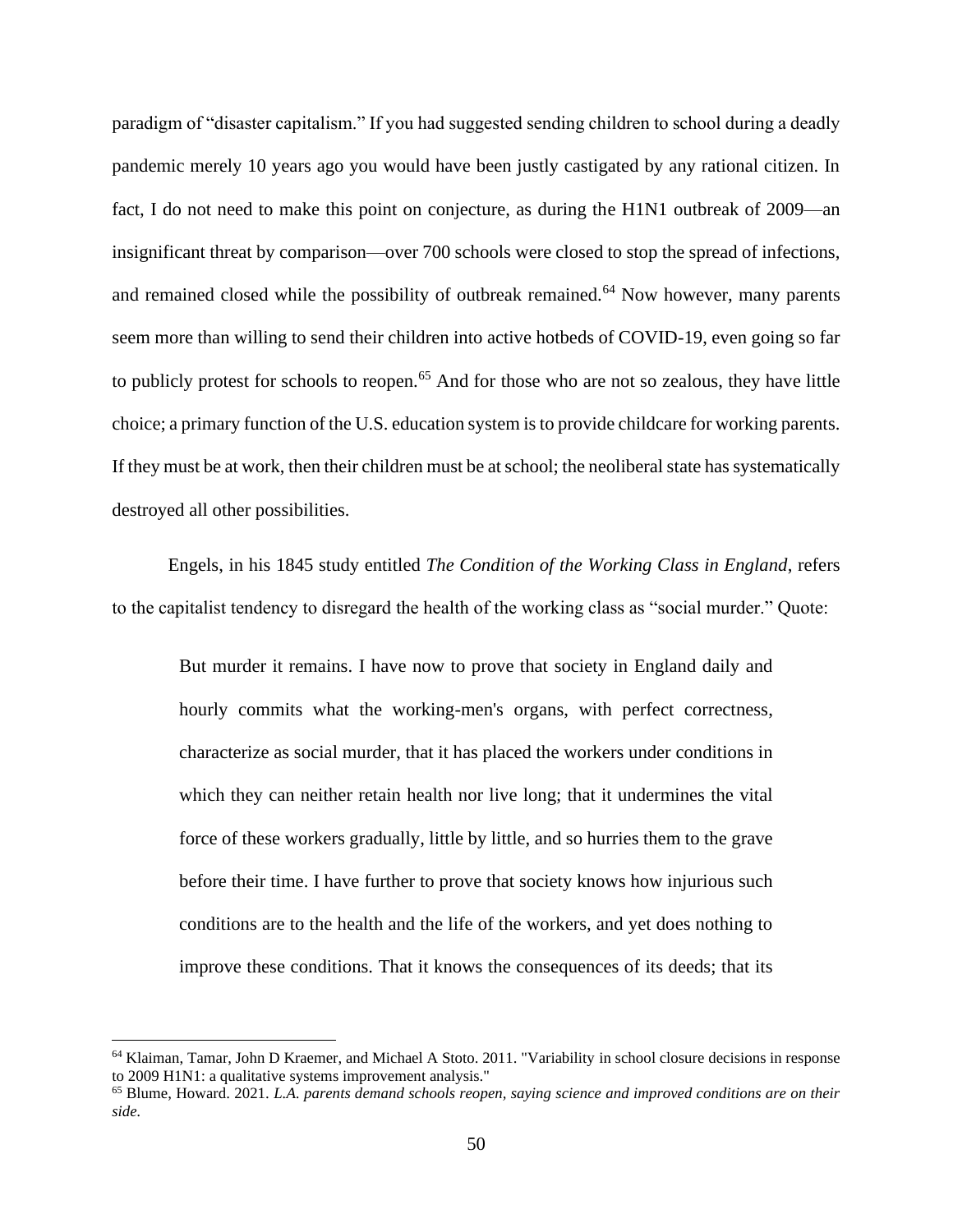act is, therefore, not mere manslaughter, but murder, I shall have proved, when I cite official documents, reports of Parliament and of the Government, in substantiation of my charge.<sup>66</sup>

While he worked from the reports of the British Parliament we may just as easily demonstrate the same principles by way of the Center for Disease Control, or the United States Congress. We have known full well that the only effective policy to deal with the COVID-19 pandemic was a total lockdown of the country to inhibit the spread of infection. By observing the effects of the virus in China and Italy, we had months to prepare for what we knew would eventually come. But the United States government refused to act, and is therefore at fault for the murder and mutilation of every COVID victim. Yet, social murder is not only limited to the extremes of pandemic, it also occurs every time someone cannot afford the healthcare they need, every time a homeless worker freezes to death, and every time an unarmed child is murdered by police. The institutions of capital kill without remorse, consuming lives to create profit.

The objective of shock therapy is not only the destruction of one's original identity but also includes the establishment of a new one. In the context of this discussion, this new identity is the cultural belief that capitalism is nothing less than natural law: the expectations of a relatively recent economic system misconstrued as the governing principles of history. Using the name "capitalist realism," British theorist Mark Fisher describes this phenomenon of normative realignment as a change in the "atmosphere" of a society that "[conditions] not only the production of culture but also the regulation of work and education, and [acts] as a kind of invisible barrier constraining thought and action."<sup>67</sup> As we have seen in the examples discussed above, human suffering is

<sup>66</sup> Engels, Friedrich. 1943. *Condition of the Working Class in England.* Pg. 95

<sup>67</sup> Fisher, Mark. 2009. *Capitalist Realism: Is There No Alternative?* Pg. 16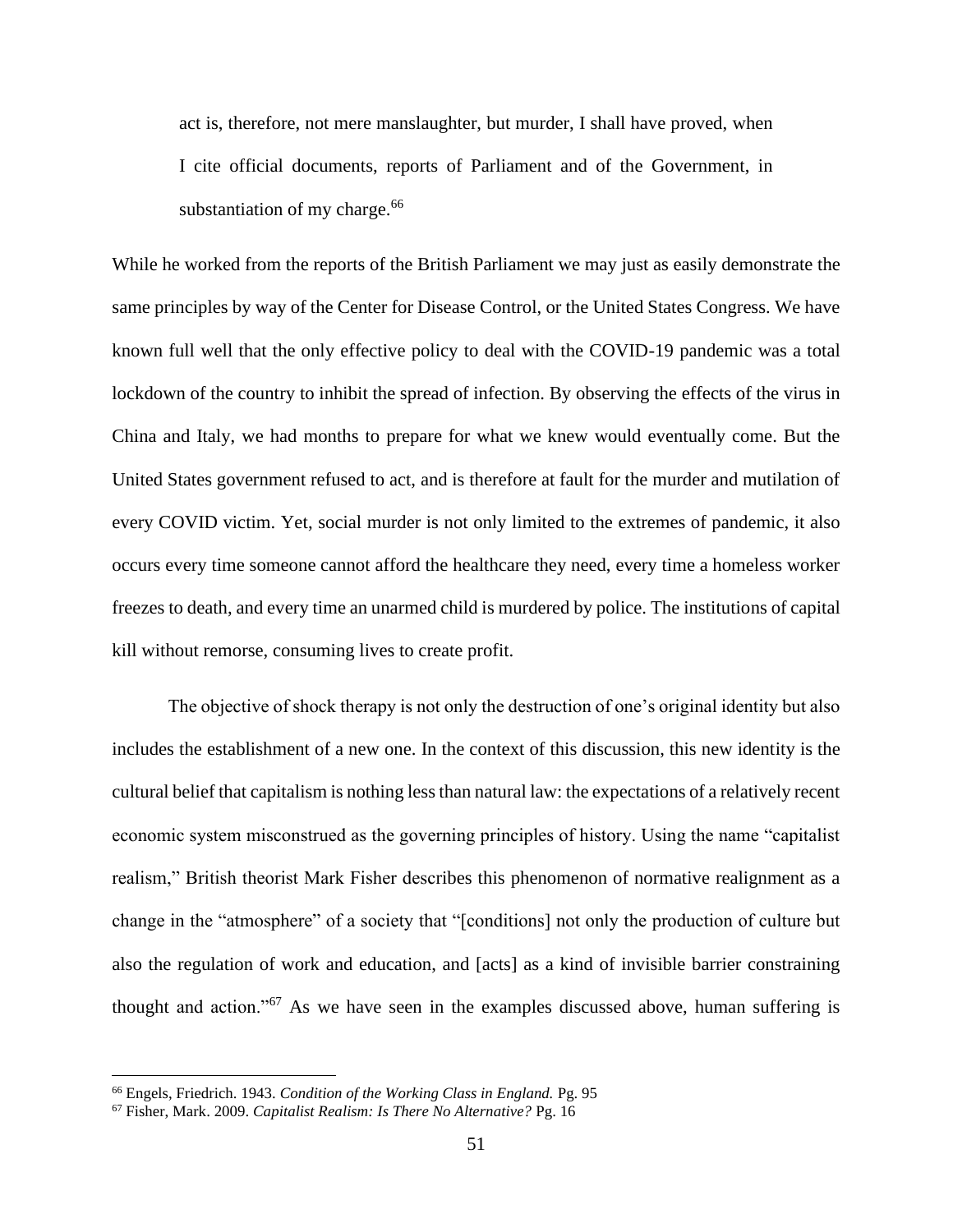necessary to preserve the system, but desire to preserve has been assumed without question. The essential workers are "heroes" for exposing themselves, and the children need to be back in classrooms. Any suggestion that the situation could have been avoided by systemic change is neatly avoided.

Capitalist realism is the artificial limitation of our expectations for the function of a society into the limited framework of only that which is achievable by market forces. That is to say, we are only allowed to expect positive change where it contains the possibility to profit. Even a tacit familiarity with the current conversation around climate policy shows the disturbing pervasiveness of this "business ontology."<sup>68</sup> The relatively moderate reforms included in the Green New Deal recently proposed by the small caucus of American Social-Democrats are considered by the political mainstream to be radically anti-business and its proponents have been met with pejorative allusions to the "totalitarianism" of the Soviet Union and the Chinese Communist Party. Its fiercest critics do not care that the proposal of the Green New Deal largely focus leveraging the profit motive to distance the economy from fossil fuels. In a state possessed by the delusions of capitalist realism, the Green New Deal represents a possible threat to future profits; therefore, it is to be treated as an intolerable threat to capital akin to that embodied by the propagandistic cultural fictions attributed to the Soviet Union, or the Communist Party of China.

Capitalist realism is not limited to the realm of governance, it is more often embodied in the social expression of the individual. A capitalist "culture" is little more than a collection of atomized individual consumers whose identities and beliefs become encapsulated in the methods and objects of their consumption. The neoliberal affliction of business ontology results in

<sup>68</sup> Fisher, Mark. 2009. *Capitalist Realism: Is There No Alternative?* Pg. 17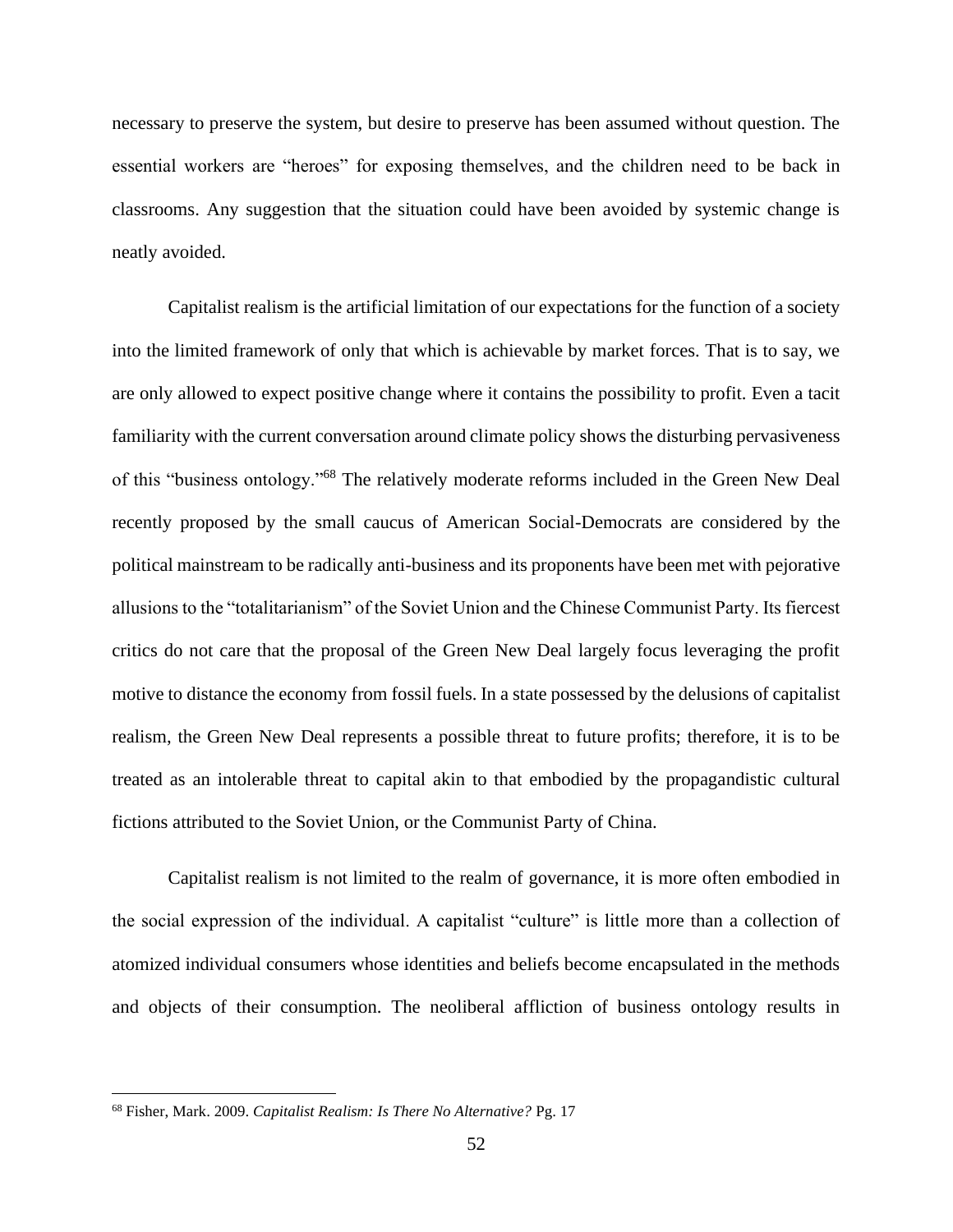overarching cultural trends that are devoid of any meaningful collective emotion. Rather what exists is a perverse democracy of conspicuous consumption, where one signals their cultural allegiances through loyalty to companies whose marketing material is an incoherent amalgamation of superficial ideological indicators. This perverse democracy also recreates absurdist representations of wider political conflicts. While United States Republicans appeal to conservative Christianity in an effort to repeal legal protections of queer communities and undo the accomplishments of feminist activism, their voting base boycotts Starbucks Coffee to signal their disagreement with the company's espoused social views. For those individuals, both actions are equivalent expressions of political will, consumption becomes not only a social expression but an ideological one.

Just as the capitalist becomes the avatar of capital, the worker—who can only construct their identity through conspicuous consumption—also comes to embody the will of capital. Thus, neoliberalism, which was at first restrained to the narrow existence of public policy, has leveraged the systematic application of crisis to expand its reach. With each shock, the underlying expectations of a capitalist society are further modified. Where once the citizen might have expected government intervention in the face of a global pandemic, power grid failure, or environmental catastrophe, now it is simply assumed that the capitalist "has it under control." Of course, a lucid observation of reality would quickly dismiss this notion. It is readily apparent that capital has eroded the will of the state and the individual, and crisis has accordingly increased in frequency and intensity. Yet, capitalist shock therapy has remedied our "affliction" with such observations. *The patient has been molded into a realist, and now no longer questions the natural order of things.*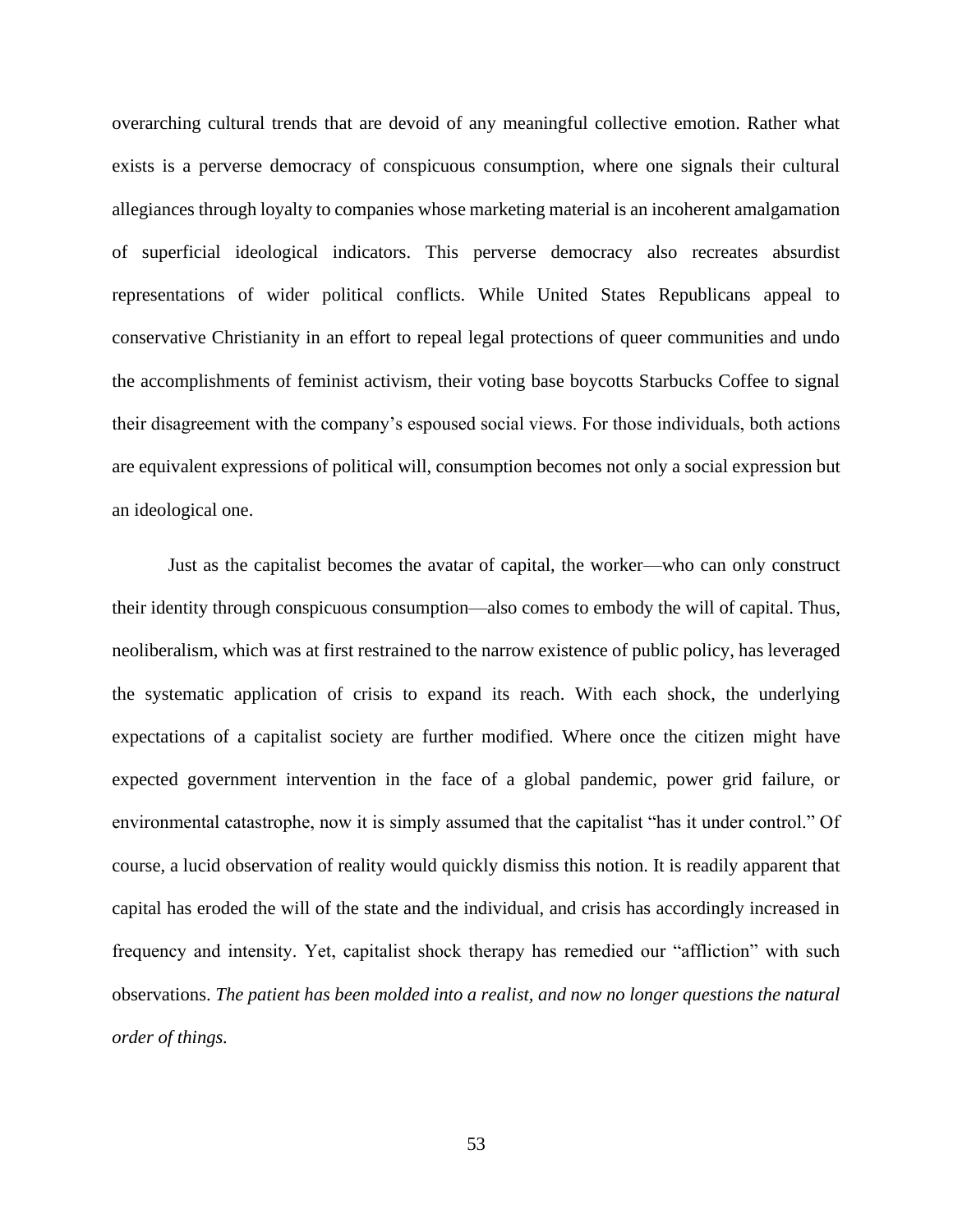### **4. The Economic Origins of Ideology**

While we may accept that capitalist realism has come to dominate both the social and the individual consciousness, we have yet to answer a critical question: how does the economic doctrine of capitalism transform into ideology? Again, we may return to Marx for our answer.

Marxist theory (generally) maintains that societies are constructed of two interdependent components. First is the "base" which refers to the character of the economy: *i.e*. who owns the means of production, the organization of labor, etc… Second is the "superstructure" which entails all the cultural and institutional structures that grow from the base. The church, government, or even art are all represented by this second group. Together they establish a reciprocal relationship in which each expresses and reinforces the other, and, as each is largely controlled by the dominate class, the reinforcing effect tends to be conservative.

The mechanism is best explained through an example, so let us examine the role of racism in modern American slavery, by which I am referring to the prison industrial complex. The 13<sup>th</sup> amendment to the United States Constitution reads:

Neither slavery nor involuntary servitude, except as a punishment for crime whereof the party shall have been duly convicted, shall exist within the United States, or any place subject to their jurisdiction.<sup>69</sup>

This amendment ended the practice of chattel slavery which pre-dated the founding of the country, but it offers a specific endorsement of penal slavery. As one might expect, the use of slave labor is incredibly profitable, as it minimizes the amount of capital required for production. Accordingly, the sale of prison labor for menial work has become a multi-billion-dollar industry. Of course, we

<sup>69</sup> 13th Amendment to the U.S. Constitution: Abolition of Slavery (1865), 2022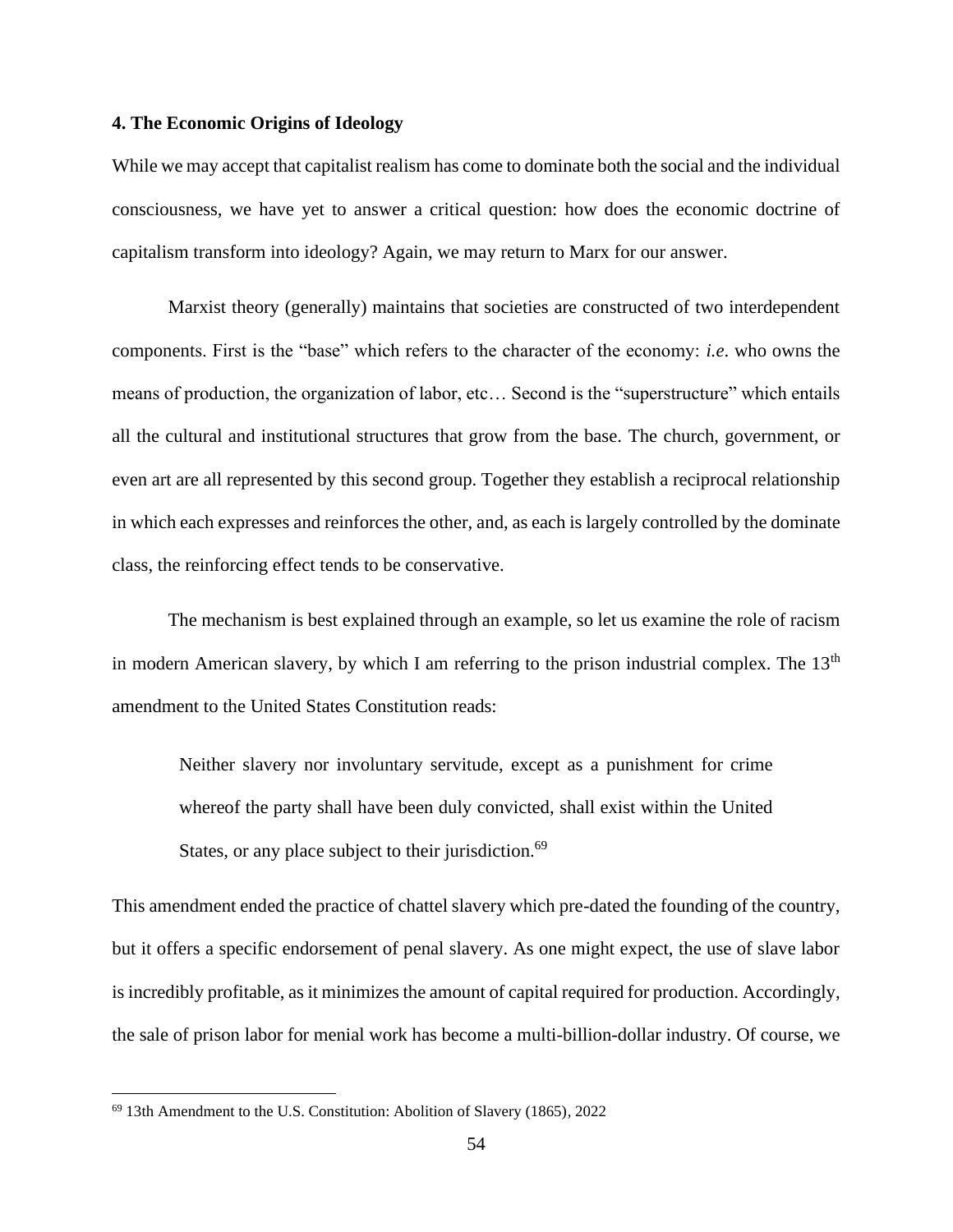(hopefully) all agree that slavery is bad; however, by restricting it to a punishment for criminal behavior it becomes far more palatable. Yet, we also live in a society that disproportionately imprisons the same ethnic minorities that were historically the victims of chattel slavery; these actions are only tolerable because the institutions responsible appeal to a pervasive and subtle cultural racism, or (if we are to be generous) willfully obfuscate the racism implicit in their actions. Thus, the considerations of the base (the pursuit of profit) become embodied in the superstructure (the criminal justice system).

As French Marxist Louis Althusser rightly notes in his essay on the subject, "no production is possible which does not allow for the reproduction of the material conditions of production: the reproduction of the means of production."<sup>70</sup> In our above example, it is the implicit racism of the prison industrial complex that allows the abhorrence of slavery to be reproduced in the modern context; thus, by Althusser's definition we may call racism an "ideology." Put more formally, the Althussarian conception of ideology is that which "interpolates individuals as subjects."<sup>71</sup> Our description of racism as an ideology, therefore alludes to the action of racism placing the objective existence of the other into a broader conceptual narrative and to enforce its assumptions. The criminal justice system is harsher on African Americans because it *falsely* attributes criminality to the inherent character of that population. Furthermore, the justice system is blind to its own bias because it engages with each defendant as an atomized individual who commands complete control of their actions. Objectively speaking, there is nothing inherently criminal about black communities, and material analysis shows that it is poverty and systemic oppression that drive

<sup>70</sup> Althusser, Louis. 1971. Lenin and Philosophy and Other Essays. Pg. 128

<sup>71</sup> *Ibid*. Pg. 170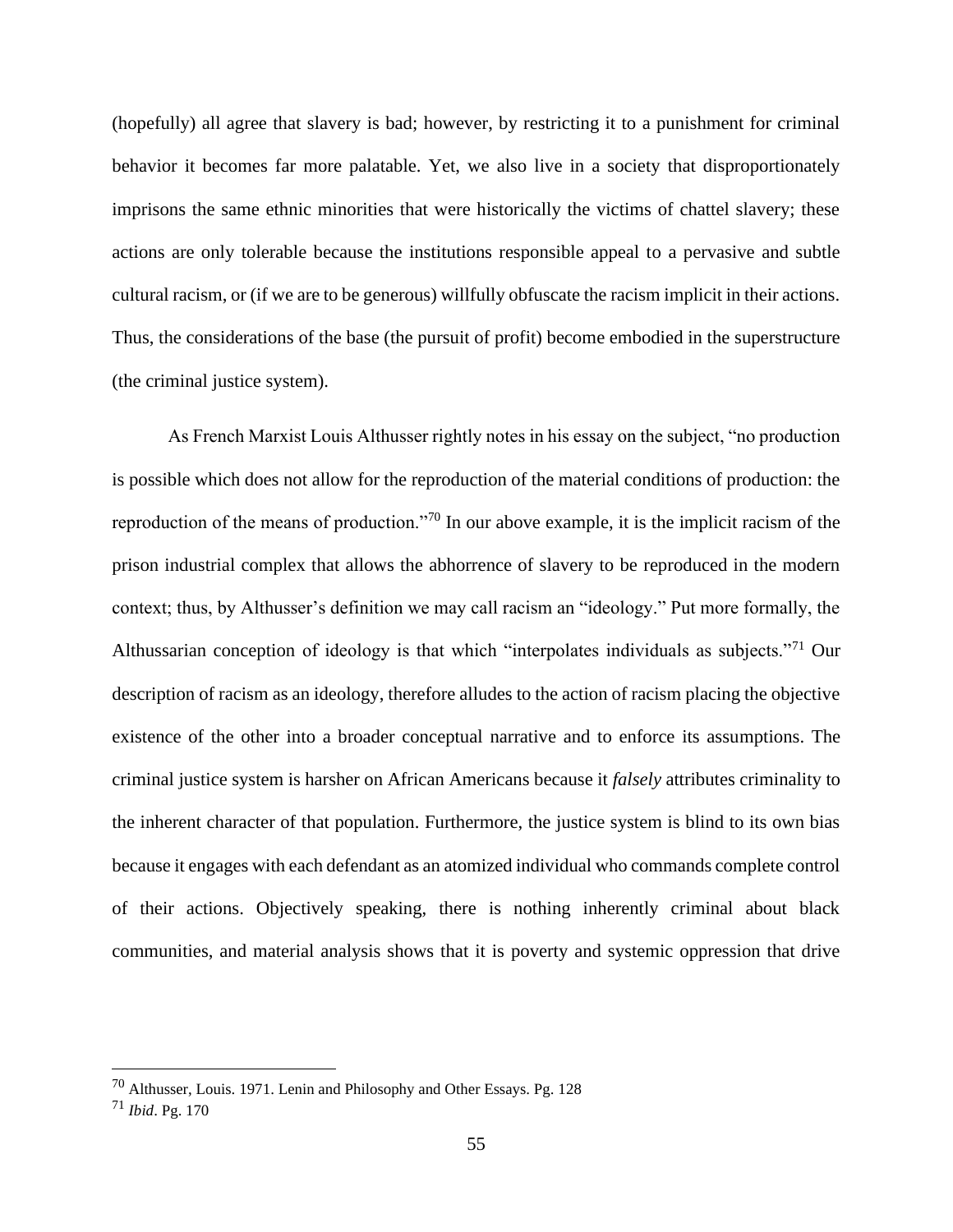crime, but the ideology of American law enforcement must obfuscate the material reality of crime to justify its abuse.

Returning to neoliberalism, its function as an ideology is to reduce the concrete reality of economics into the subject of faith in the market. In the first chapter, we discussed the inherent irrationality of capital at length, and any who would undertake such an investigation could clearly see that the reality of capitalism is inherently non-functional. Yet, when the Friedmanite puts their faith in the divine wisdom of the market, they only engage with capitalism as an ideological subject which does not contain the fatal contradictions of its material counterpart. Ideology is a mask that obscures reality by recasting facts as incomplete illusions; it simply offers an alternative to reality. This too manifests in the individual worker, who, by accepting the ideology of capital, sees that the murder of both their class and the whole natural world at the hands of capital is justified.

# **5. Seeds of Fascism**

We have now established the mechanism by which neoliberalism establishes itself in the psyche of both a nation and an individual, and so we now turn to the critical question of the argument: does capitalist realism contain the constituent components of a nascent fascism? One definition for fascism, offered by historian Michael Parenti, is that "fascism is nothing more than a final solution to the class struggle, the totalistic submergence and exploitation of democratic forces for the benefit and profit of higher financial circles."<sup>72</sup> Given the analytical framework we have so far constructed, the application of this definition is almost trivial. Neoliberalism is a political philosophy which guides liberal democratic states to privatize and deregulate the economy, which

<sup>72</sup> Parenti, Micheal. 2001. *Black Shirts and Reds: Rational Fascism and the Overthrow of Communism.* Pg. 17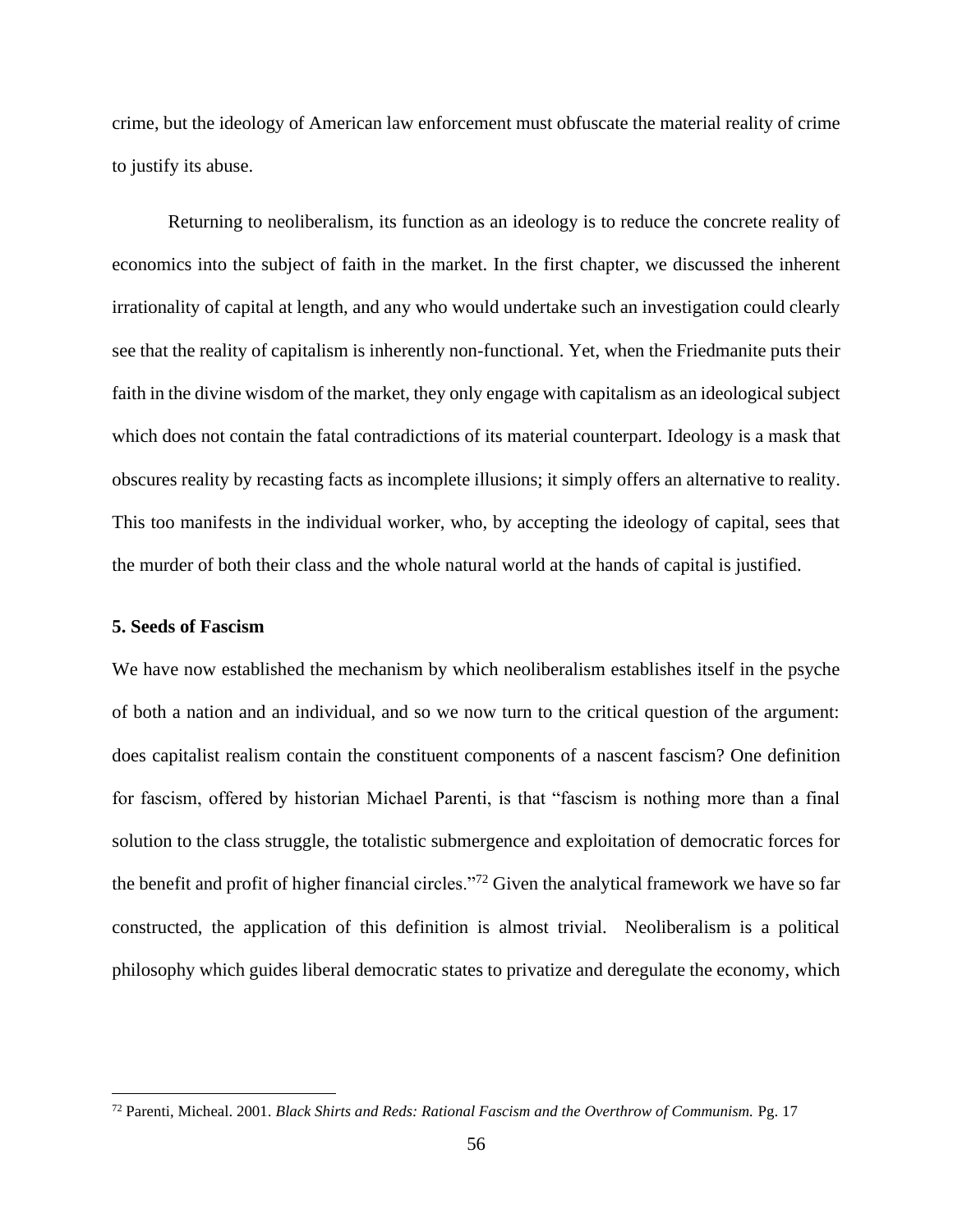is in direct opposition to the class interests of the workers. From a material perspective the two political doctrines share a common goal.

What then distinguishes fascism from neoliberalism is the former's "rational use of irrational images," to adhere a revolutionary mask to fascism's otherwise reactionary political doctrine.<sup>73</sup> In a fascist "revolution" the capitalist class still maintains its stranglehold on the economy, aggression is instead directed at perceived enemies. In Germany the revolutionary spirit was directed as "Judeo-bolshevism," an antiemetic conspiracy theory insisting that Jewish communists were secretly in control of the German government. Thus, when the fascists achieved control, they claimed that they had successfully revolted, and would now represent the average German worker. Such a narrative is irrational. Jewish communists had never actually controlled the government, and the fascist had no intentions of representing the German working class. Yet, the fascists had successfully employed the irrational image to rationalize their actions. I would argue that much the same might be said of capitalist realism. We have seen in the previous chapter the inherent irrationality of market forces, and thus the enforcement of capitalist realism represents the neoliberal ideology as a rational application of irrational premises. Hence, it appears that delineating neoliberalism from Parenti's fascism would be prohibitively difficult.

Though I prefer it, I suspect that many readers might find the above definition of fascism to be disagreeable in its simplicity. So, to further reinforce the argument, I will now turn to the much more widely accepted framework presented Umberto Eco's seminal essay *Ur-Fascism*. Eco's analytical definition of fascism posits fourteen possible criteria for the identification of a fascist state. However, these observations are not to be treated as a simple checklist; Eco explicitly

<sup>73</sup> Parenti, Micheal. 2001. *Black Shirts and Reds: Rational Fascism and the Overthrow of Communism.* Pg. 16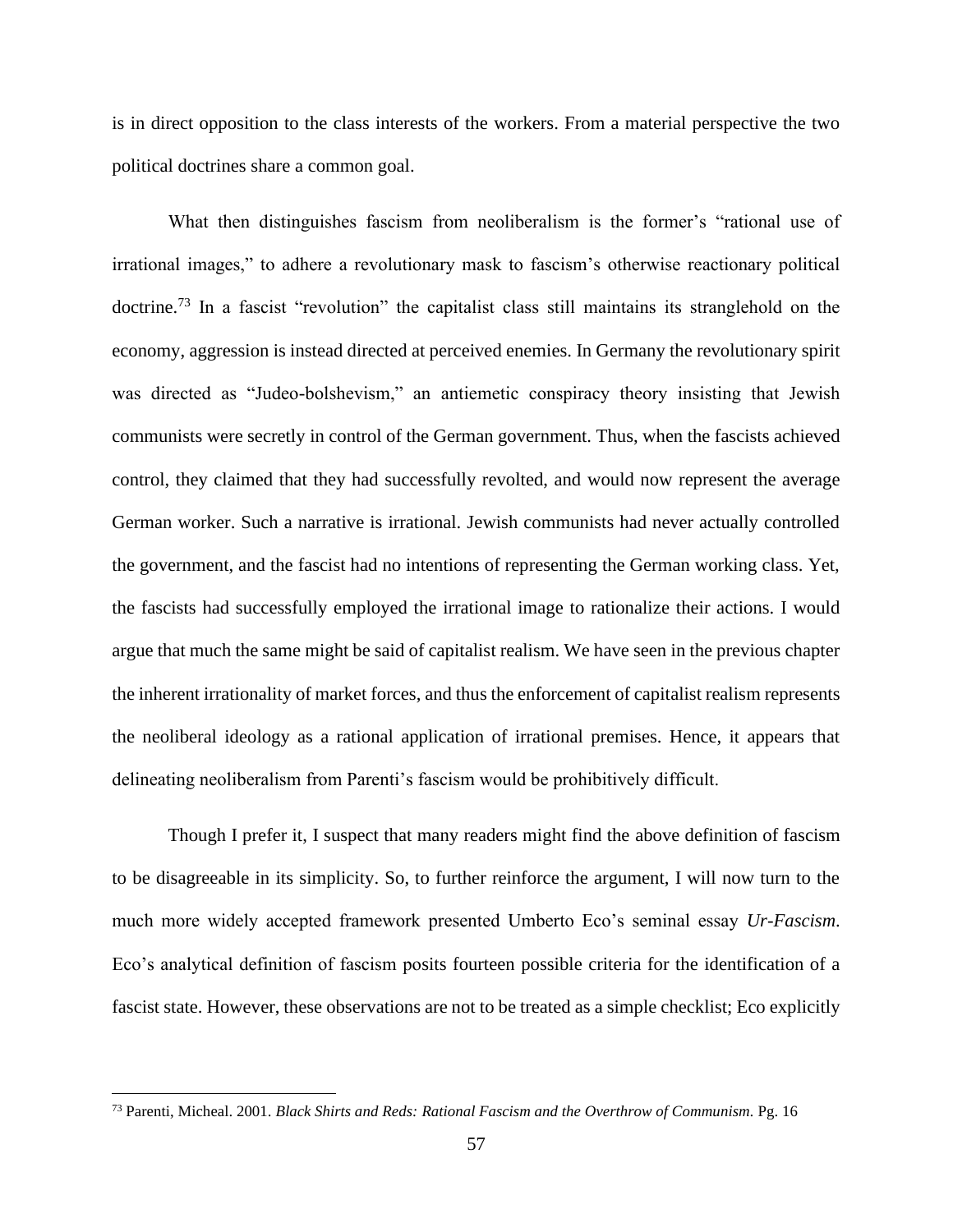states that parts of the system contradict others. Rather, the essay is intended to provide a collection of observed symptoms, and it is left to the reader to construct their own diagnostic differential in any given case. While I believe that strong arguments can be made for ten of the fourteen points, we will—for the sake of brevity—limit our exploration to the three symptoms listed below, and only as they are embodied in the United States.

- 1. The protection of a syncretistic faith
- 2. Irrationalism
- 3. Fear of the other

The central conceit of German fascism was the belief in a pseudo-historical cultural mythology that enshrined the German people as racially superior, but currently oppressed. In Italian fascism, the ideological core of the movement was an appeal to the lost glory of Rome. Therefore, when novelists or script-writers attempt to depict an "American fascism" they often center their depictions around perversions of the cultural myths that surround the founding fathers, and the U.S. Revolutionary War. I believe that this is a mistake. While both Germany and Italy are the products of thousands of years of history, the United States is an especially young and ethnically diverse country. Hence, the strong sense of national identity required by a German or Italian fascism is much weaker in the U.S. Instead, I would argue that the ideological core of an American fascism will be the religious appeal to the divine guidance of free market economics: its orthodoxy is embodied in the work of Milton Friedman and the policy he inspired.

Recently, appeals to American fascism have become synonymous with the right-wing populism of the Trump administration, but I think this is a reductive strain of the broader critique. I will readily grant that shift in political rhetoric created by the Trump campaign has emboldened the worst American reactionaries. Furthermore, the United States' position as a cultural hegemon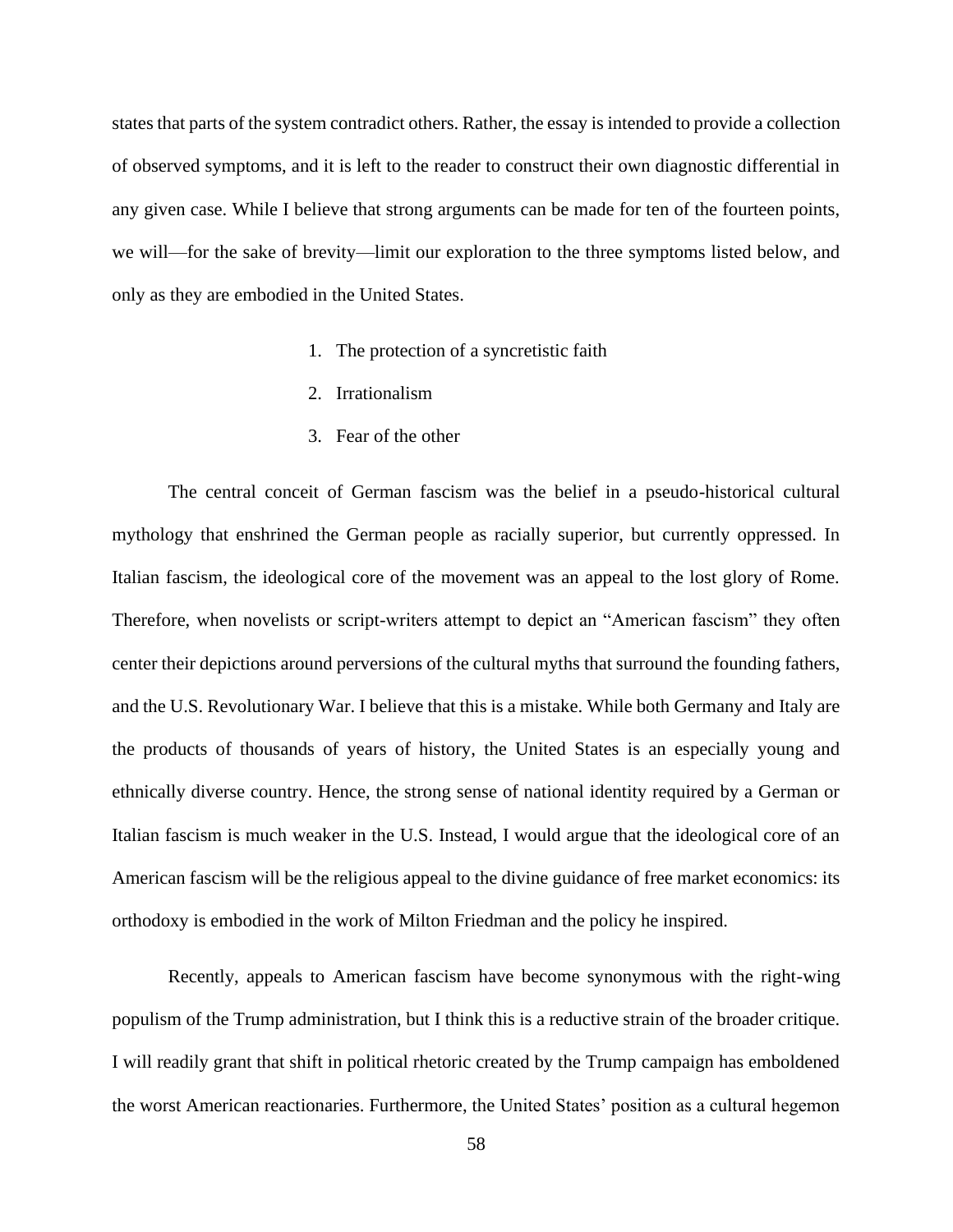has also infected other countries with this novel brand of politics (*e.g*. Bolsonaro in Brazil). Yet, I am hesitant to adopt the seemingly popular position that Trumpism *is* the American Fascism. Instead, my position is that Trumpism is merely a *continuation* of the United States' fascist tendencies, but *devoid of any obfuscation*. The migrant detention centers that feature so heavily in critiques of the Trump administration started under the previous Obama administration and, at time of writing, have continued under the Biden government. These detention centers also echo previous internment camps for the Japanese under Roosevelt, or the Native American reservations that have continued since 1851. Trump's worship of the military is not unique either, a casual glance at any presidential administration will reveal nationalist appeals to the might of the military. McCarthyism has already systematically destroyed the American left during the cold war. The persecution of Hispanic and Asian immigrant's dates back even further, and the systemic oppression of all ethnic and religious minorities existed at the exact instant of European settlement. All told, I do not see what is *materially* unique about Trumpism; its only real break with modern political rhetoric is that it refuses to acknowledge or be ashamed of this history. What Trump signals in politics is an ideological acceptance of the worst abuses of capitalism. In practice, it is no more fascist than any other point in American history; it just does not care about maintaining the comfortable illusion of rationality.

If we understand faith to mean dogmatic belief that disregards all refuting evidence, then what is neoliberal policy other than an act of faith? For the capitalist, such policies are an act of self-interest which result in higher profits. Yet, time and time again, deregulation and privatization leads to crisis, and crisis leads the suffering of the working class; yet support for such policies is still upheld by the majority of the voting population. According to polling data, 37% of U.S. citizens are against government run healthcare, and another 26% still maintain that private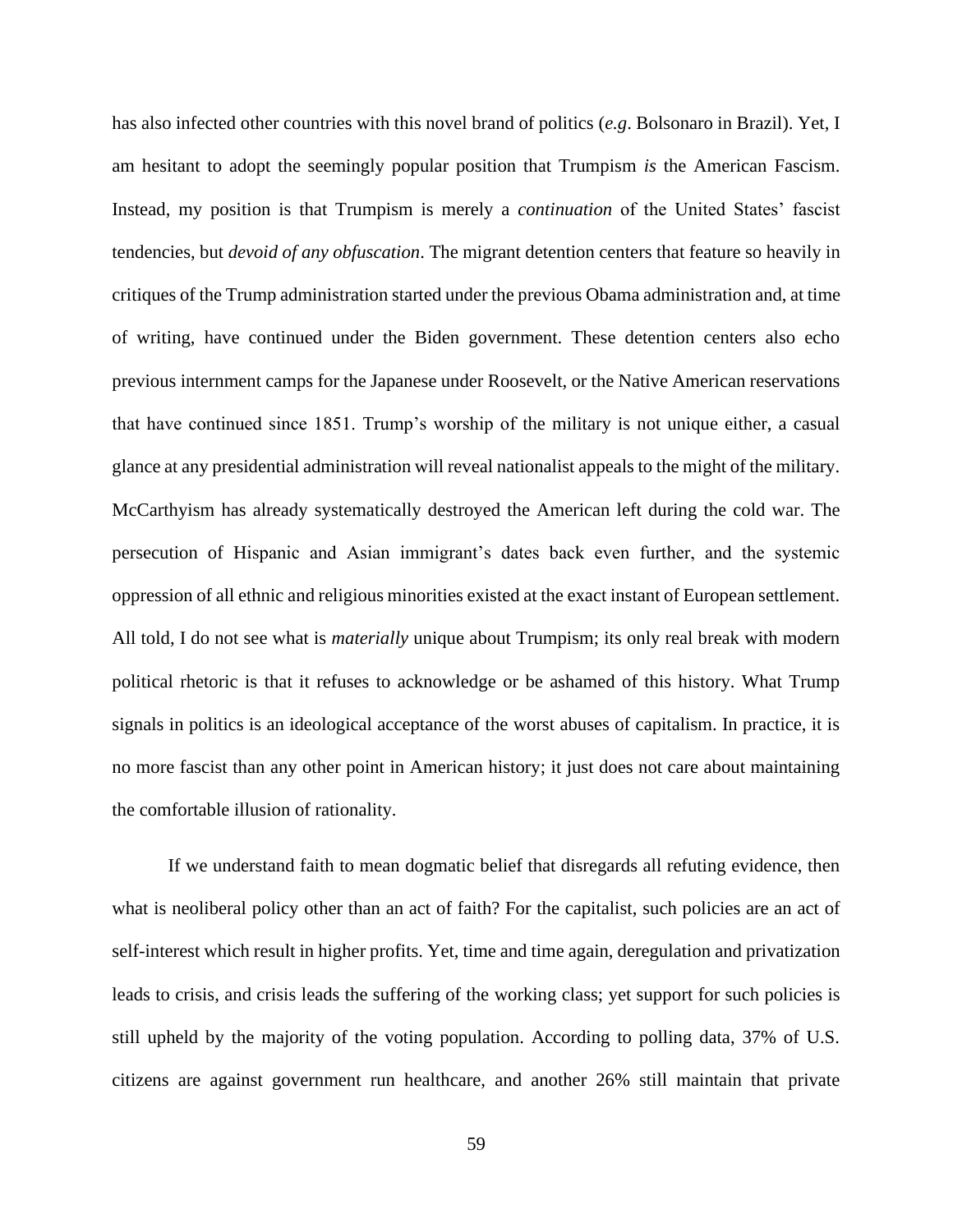insurance should still be available in addition to a hypothetical national program.<sup>74</sup> 52% of Americans support easing COVID-19 restrictions with half of that group supporting the removal of *all* precautions.<sup>75</sup> It does not matter that private healthcare restricts access to the poor, or that an insufficient response to COVID has resulted in nearly a million dead (and countless more maimed), the American people still hold a belief in the "rationality" of the free market. A particularly illustrative example of this phenomenon is the tendency for U.S. conservatives to label anticapitalists with the pejorative "anti-American." Capitalism is so fundamental to the American national identity that questioning faith in the market is seen as an attack on the nation.

In the context of this argument, the most damning component of Eco's framework is fascism's inherent "irrationality" or rather its insistence on "action for action's sake."<sup>76</sup> In his explanation of this criterion, Eco describes the fascist obsession with "action being beautiful in itself," and how, "it must be taken before, or without, any previous reflection."<sup>77</sup> Does this description not perfectly embody the spirit of the capitalist? As I have demonstrated in the previous chapter, profit is and can only be the product of human labor, and labor is simply another word action. Thus, by the application of hypothetical syllogism, we can modify the statement. Capitalism is "profit for profit's sake," its unyielding pursuit is the valorization of capital. To question the sustainability or the underlying logic of the system is to become an apostate to the "cult of action" that rests at the heart of capital.<sup>78</sup>

<sup>74</sup> Jones, Bradley. 2020. *Increasing share of Americans favor a single government program to provide health care coverage.*

<sup>75</sup> Jackson, Chris, Mallory Newall, James Diamond, and Jocelyn Duran. 2022. *Americans increasingly want to move on from COVID-19.*

<sup>76</sup> Eco, Umberto. 1995. "Ur-Fascism."

<sup>77</sup> *Ibid*.

<sup>78</sup> *Ibid*.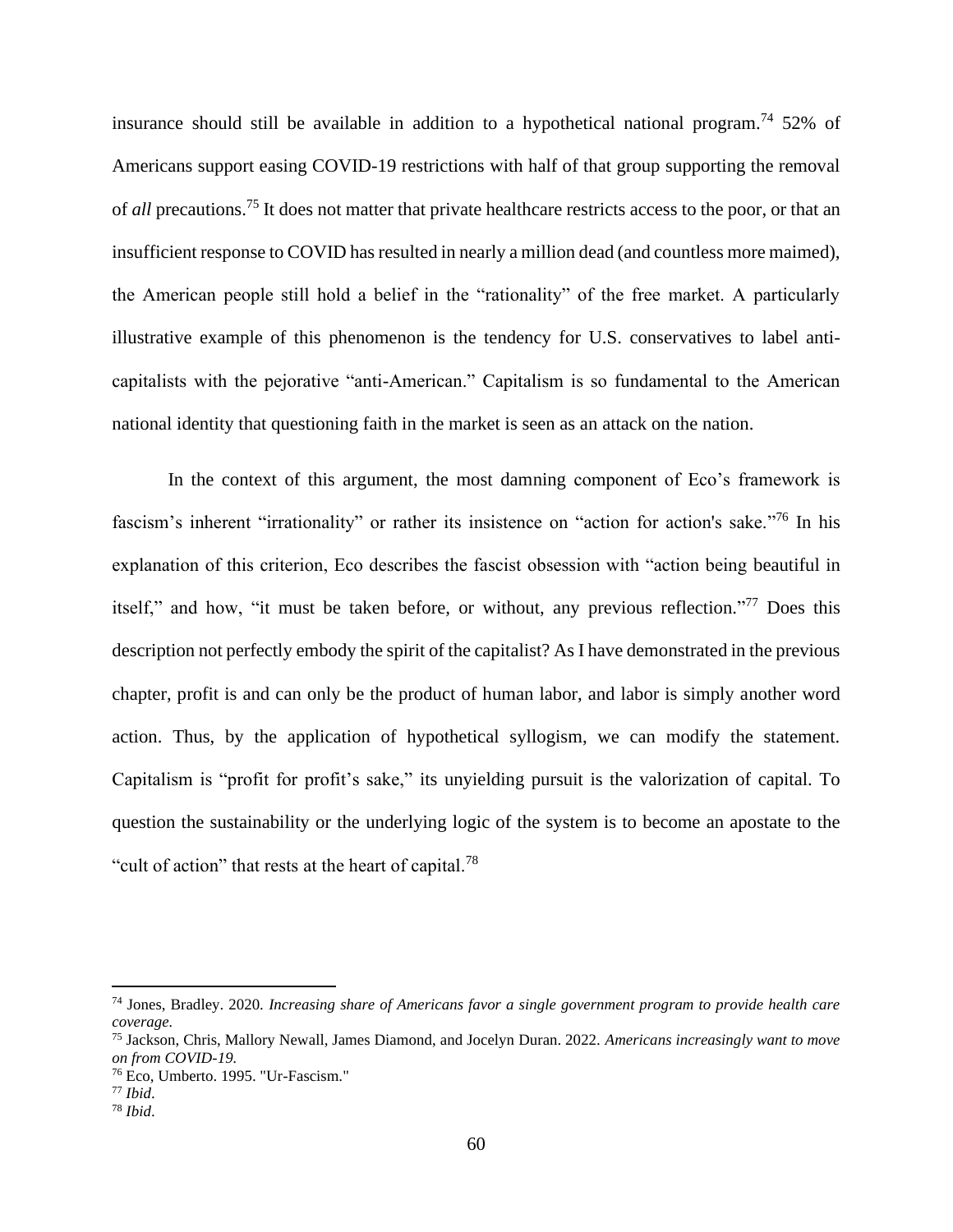Hence, the anti-capitalist is othered by the capitalist hegemony, and becomes an oppositional force against which the ideology can define itself. As Eco explains it, "Ur-Fascism grows up and seeks for consensus by exploiting and exacerbating the natural fear of difference."<sup>79</sup> Fear of social and political ostracization is used to enforce the prevalence of dogmatic faith in the market. During the Cold War this was accomplished by framing anti-capitalists as Soviet agents seeking to undermine American democracy; a narrative that allowed the U.S. government to pass the Communist Control Act of 1954 which outlawed membership in communist parties and purged communists from union leadership.<sup>80</sup> These days the ideological othering of anti-capitalists takes a much more subtle form. Mass movements like Occupy Wall Street and the more radical elements of Black Lives Matter, are treated as unrealistic, idealist, or utopian, and such infantilization makes their politics easy to compartmentalize and ignore. Otherness is socially constructed in service of maintaining faith in the dogma.

The anti-capitalist is not the only other established by the nascent fascism of neoliberalism. The political reaction to immigration is perhaps the most obvious example of our cultural fear of the other. So-called "illegal" immigrants are confined to massive detention centers, separated from their children, and are slated for deportation. Previous President Donald Trump campaigned on the promise of building a wall along the southern border in a (largely symbolic) attempt to quell the flow of misplaced people seeking to settle in the United States. In support of the harsh crackdown on immigration, Republicans and Democrats alike cite concerns of violence, lack of jobs, and organized crime. As Eco describes it, "The first appeal of a fascist or prematurely fascist movement is an appeal against the intruders."<sup>81</sup> However, none of this should come as a surprise to those

<sup>79</sup> Eco, Umberto. 1995. "Ur-Fascism."

<sup>80</sup> Click, Kane Madison. 2009. *Communist Control Act of 1954 (1954)*

<sup>81</sup> Eco, Umberto. 1995. "Ur-Fascism."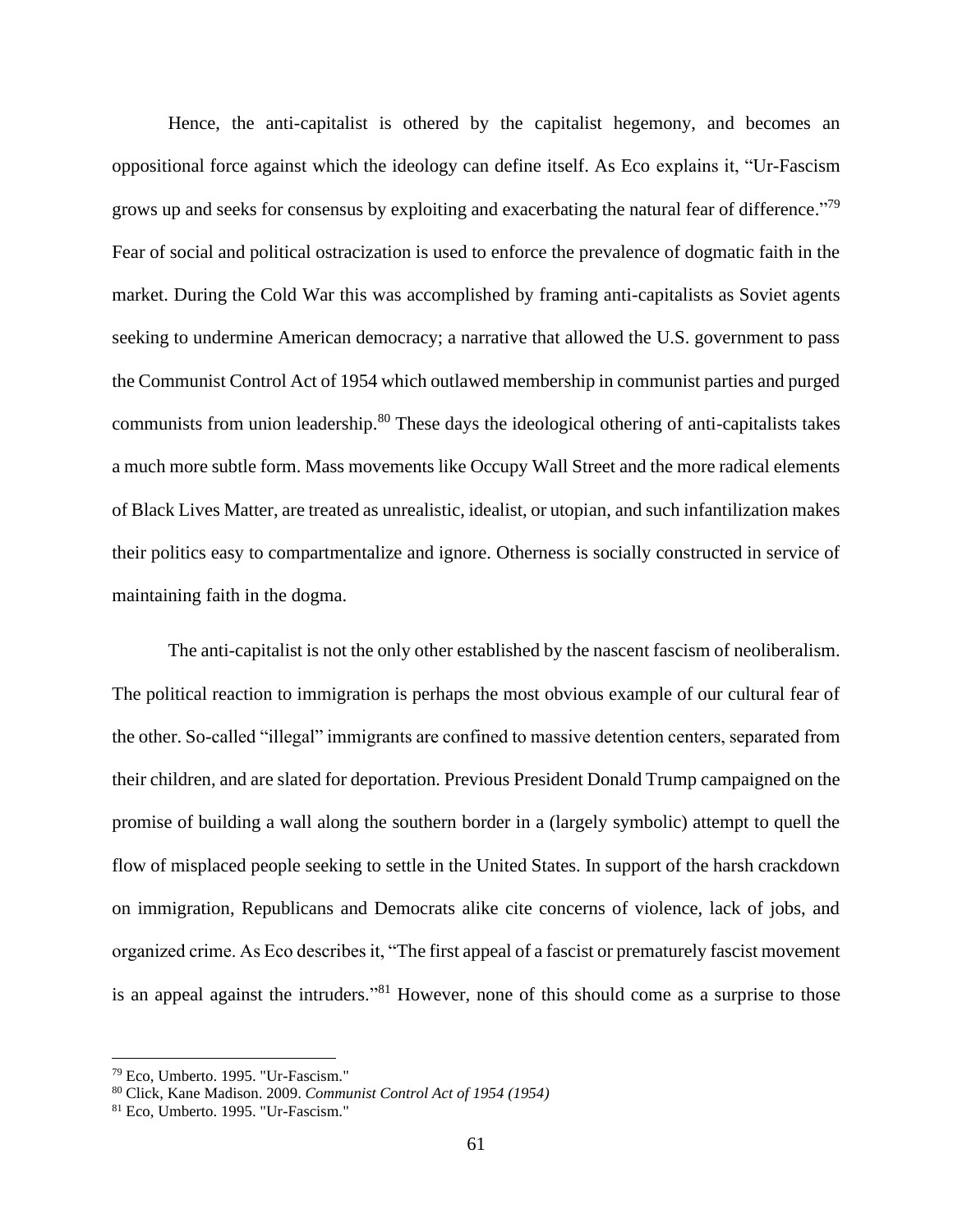familiar with the political history of the United States, as the same arguments were also used against Chinese, Japanese, Irish and Italian immigrants less than one-hundred years ago. In each case these populations were some of the most heavily exploited workers, and their social otherization typically forced them into labor considered undesirable or beneath the majority population.

Typically, liberal theorists will explain this reaction by way of simple prejudice, but this view is ultimately reductive as it ignores the class character of racism. In the case of the Irish and Italians, the first waves of these diaspora were driven by poverty to seek a new home. However, as these communities established a foothold, they quickly climbed the socio-economic structure and joined the American middle class; and, at the same time, their classification as a non-white ethnic group was quickly forgotten. Hence, it becomes obvious that whiteness—or rather membership to the social in-group—is a function of wealth. Adherence to the logic of the free market posits that individual material wealth is the sign of the worthy few, and, by extension, that the poor should be rejected social membership. Whereas the idealist might argue that the existence of poverty alongside opulent wealth would be a sharp indictment of any economic system, the capitalist realist is not bothered by the juxtaposition. Rather, they observe the conditions of poor minority communities and ask questions like, "why do they not make better choices?" or "why do they not work harder?" Such questions are absurd appeals to the absurd fiction of free market meritocracy and would be quickly dismissed should one have any actual investment in the reality of these communities. But racial prejudice and class prejudice go hand-in-hand to justify the suffering of marginalized groups, by dehumanizing those *people* and reducing the harrowing circumstances of their lives to the object of passing speculation.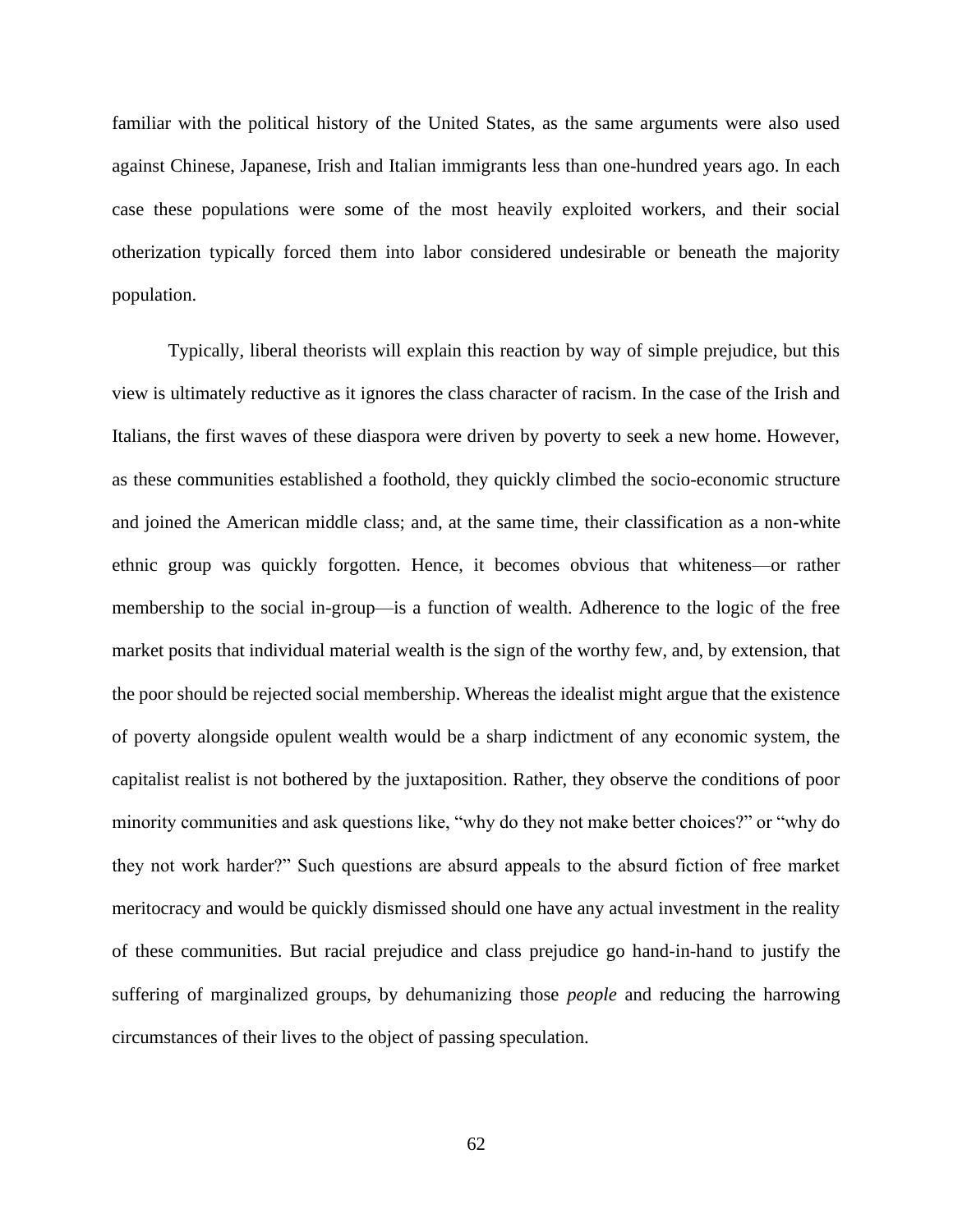In the current capitalist state, we are asked to act without reflection, to fear the critic and the pauper, and ultimately to rest our faith in the divine guidance of the market; therefore—while we may have yet to tip into fascism—it seems our societies contain the seeds of that movement. But we still have to address on final question: why do we slide into fascism in the first place? In the first chapter we explored how the selective pressures of capital ensure that those capitalists who reside at the top of the hierarchy are the purest possible embodiment of the system as a whole, but these pressures do not constitute a sufficient explanation for the actions of the working class. Membership to the laboring strata is the default mode of existence, and therefore does not require fierce competition. The interaction between economic shock therapy and capitalist realism contains some explanatory power but is still unsatisfying. It is difficult to imagine that these social changes could have begun without an initial foothold in the psyche of the population.

As Wilhelm Reich observes in study on the psychology of fascism, most Marxist literature also falls short of providing a satisfactory answer to this crucial question.<sup>82</sup> Marx himself predicted that the worsening conditions of the working class would necessarily produce a genuine revolutionary movement against the forces of capital, but history shows the difficulty in guiding that energy and the ease with which it may be corrupted.<sup>83</sup> It is not a controversial opinion to reject fascism, and almost every United States citizen is at least tacitly familiar with fascism's greatest atrocities. Hence, it would be reasonable to expect that pointing out the nascent-fascist character of neoliberal social policy would encourage a political reckoning; however, it is more likely that such critiques will be met with confusion or outright hostility. Clearly there is something deeper at play that the grand, sweeping social analysis we have entreated on so far has yet to touch on. It

<sup>82</sup> Reich, Wilhelm. 1946. *The Mass Psychology of Fascism.*

<sup>83</sup> *Ibid*.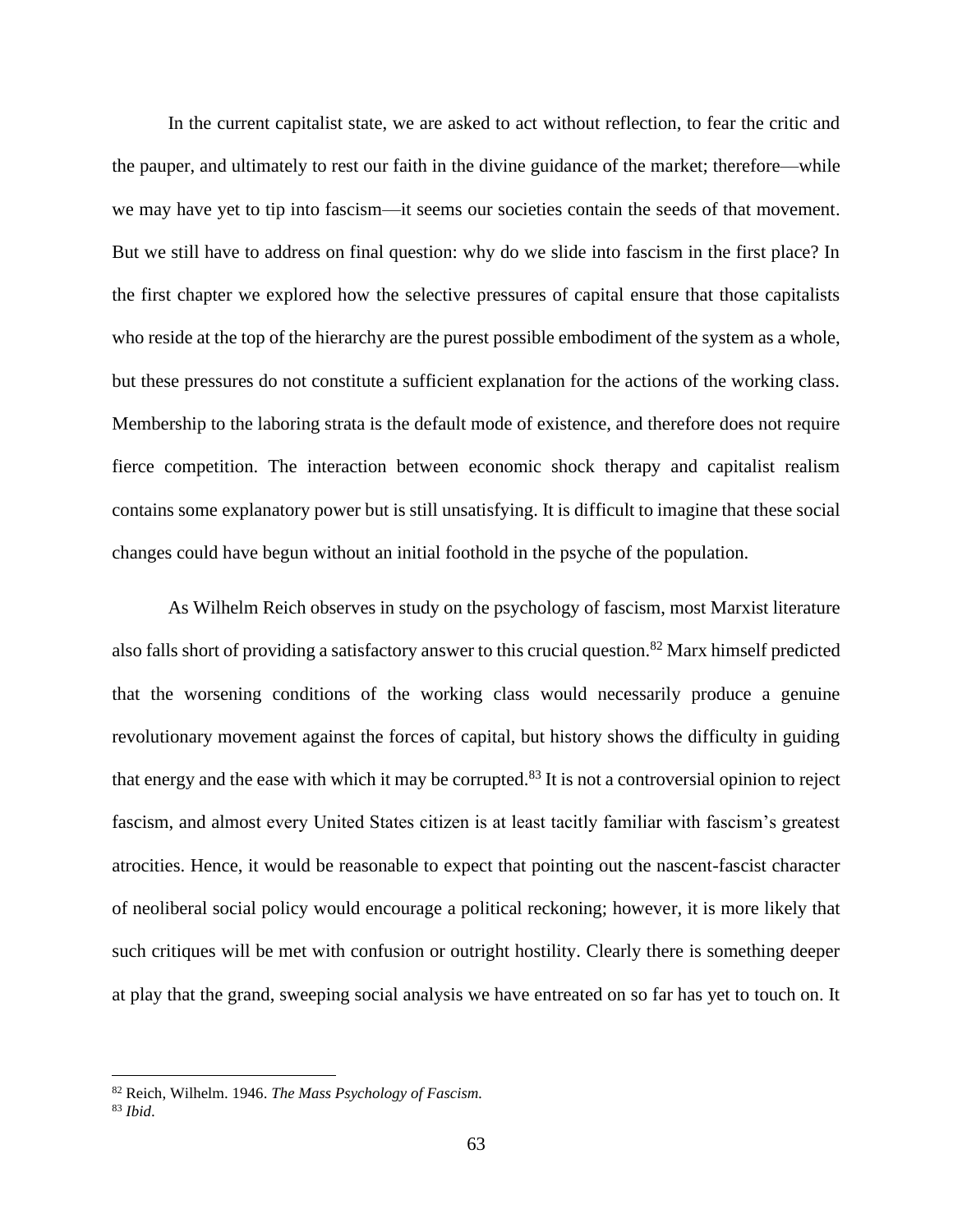is the simplest explanation that I think is the most revealing: life under capitalism requires the destruction of our empathy.

This is my answer to our final question. Fascism can only take hold where the bonds of empathy have been degraded. The lack of empathy for nature causes inaction on climate change. The lack of empathy for the other leads to the abuse of the marginalized and social isolation of the self. The lack of empathy for the self opens us to accepting abuse and degradation where we would otherwise resist. Consequently, any viable political alternative to our current trajectory must begin with a doctrine of radical empathy as it is only by reforming those broken connections that real change can occur. This will be the focus of Chapter 3.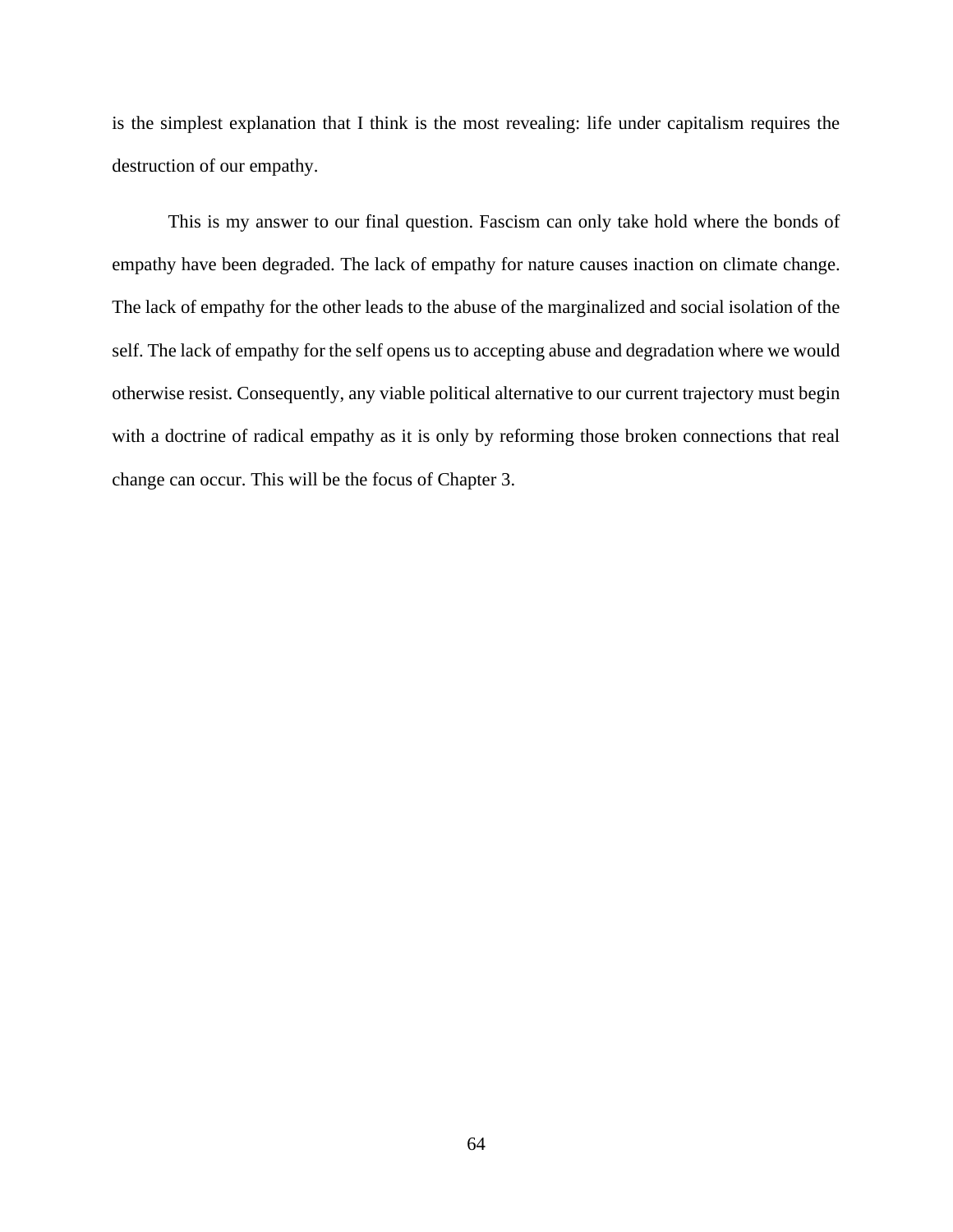# **Chapter Four: A Politics of Codified Empathy**

In order really to understand what one 'reads' and studies in these theoretical, political, and historical works, one must directly experience oneself the two realities which determine them through and through: the reality of theoretical practice (science, philosophy) in its concrete life; the reality of the practice of revolutionary class struggle in its concrete life, in close contact with the masses. For if theory enables us to understand the laws of history, it is not intellectuals, nor even theoreticians, it is the masses who make history. It is essential to learn with theory – but at the same time and crucially, it is essential to learn with the masses<sup>84</sup>

(Louis Althusser, 1968)

#### **1. Introduction**

In the first chapter of this project, we explored the economic logic of capitalism, and how its irrational growth is inherently inseparable from economic and environmental crises. In the second chapter, we saw how that irrationality manifested itself in the neoliberal ideology that dominates the world, and how that ideology contains the essential components of emerging fascism. Neither are acceptable outcomes, as both would result in untold human suffering. Something needs to be done. Yet, it is not enough to simply do *something*. Action merely for the sake of action is what has placed us in this precarious position, and to push for unguided political change is ineffectual at best, and, more often, disastrous. Our crisis demands *guided change*: political action that is founded on stalwart principles. Chapters 1 and 2 suggest promising candidates for such guidance,

<sup>84</sup> Althusser, Louis. 1971. *Lenin and Philosophy and Other Essays*. Pg. 20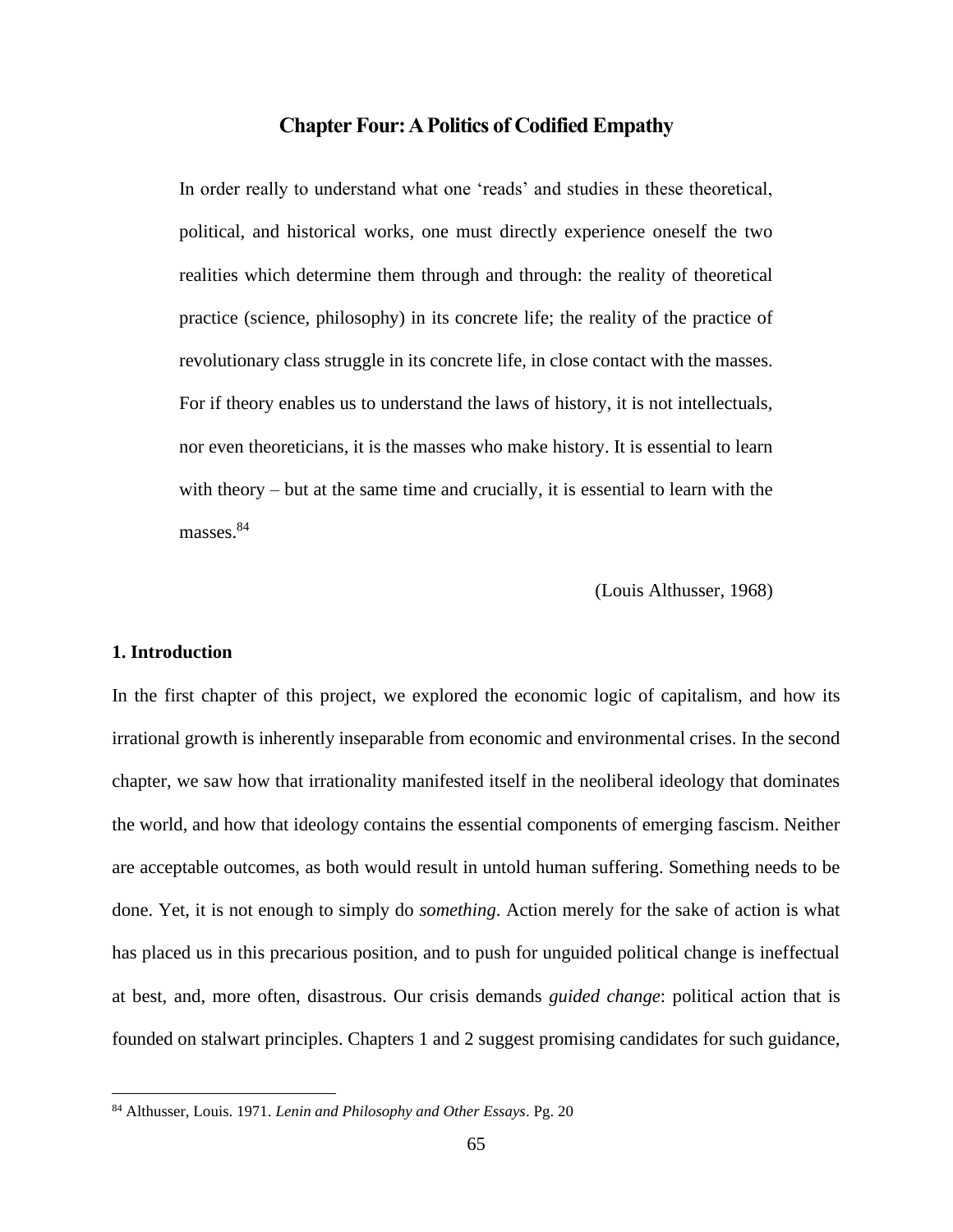in the form of social-metabolic balance and anti-fascist humanism, but each may be reduced to a more fundamental component. To fully address the climate crisis, as it represents both ecological destruction and political violence, I suggest a political doctrine centered on empathy.

In the following pages, I will outline this theory of political change in 4 steps. First, I will begin by developing a three-part framework for empathy by using the work of phenomenologist Edith Stein. Second, I explore how empathy can be centered in the development of ideology by using the description of ideological evolution developed by Althusser. Third, I will continue with Althusser to describe how ideology is made into material political change by the efforts of militant labor organizations. Finally, I will conclude the chapter by exploring our proposed framework for empathy-centered political action, by seeing how it is embodied in the recent conflict surrounding the construction of the Dakota Access Pipeline.

### **2. The Phenomenon of Empathy**

Before we can set about a discussion of tactics, we must first establish exactly what empathy is, how it has been deteriorated by the institutions of capitalism, and what it means to practice a politics of empathy.

For the first and second problems, let us turn to the work of phenomenologist Edith Stein whose theory of empathy is broken down into the following 3 steps. Step 1: the object of my empathy, typically the experiences of another person, "emerge to me as meaningful in my perception of the target."<sup>85</sup> Step 2: I then come to understand these emotions by, "following them through in an imaginative account guided by the target."<sup>86</sup> Step 3: finally, I "return to a more

<sup>85</sup> Svenaeus, Fredrik. 2016. "The Phenomenology of Empathy: a Steinian Emotional Account." <sup>86</sup> *Ibid*.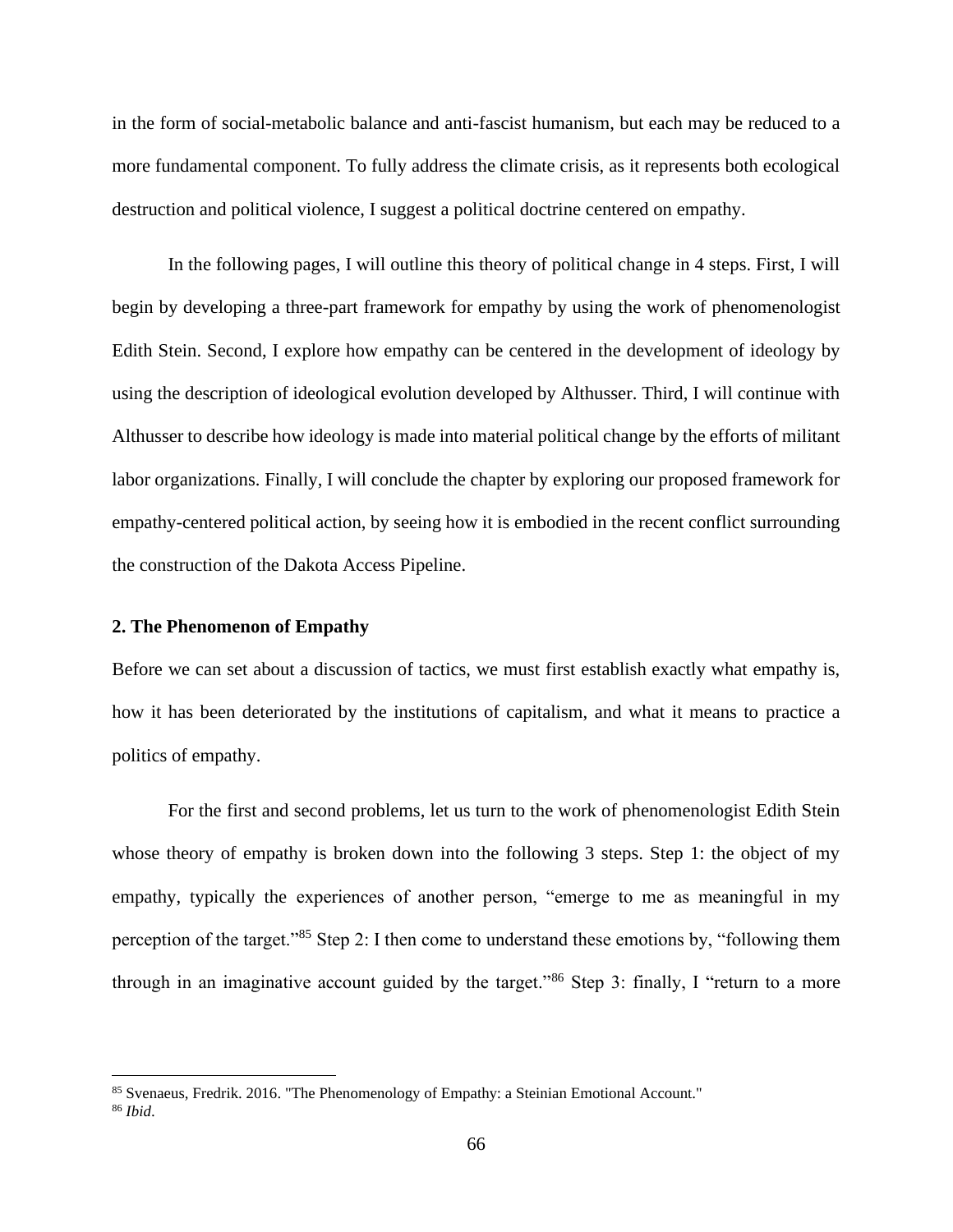comprehensive understanding of the experiences of the other."<sup>87</sup> To this I will append a  $4<sup>th</sup>$  step: the new understanding motivates me to act. The entire process can be exemplified in a simple, everyday interaction. If my colleague spills coffee on her white shirt minutes before she is to give a conference presentation, she will likely be flustered by the unwelcome surprise. I perceive this reaction (step 1) and then imagine how I would react in this situation (step 2). I know that I would be embarrassed by the stain being obvious to the audience, and therefore, conclude that she is likely anxious about that embarrassment (step 3). I may then be motivated to ameliorate her worries by lending my jacket (step 4), as I would find an ill-fitting suit coat less embarrassing than a soiled shirt.

Of course, each step of this empathy-action complex is contingent on certain prerequisite factors. Step 1 assumes that I am capable of perceiving my colleague's emotional state (or that I care enough to notice). Steps 2 and 3 require that I be able to imagine myself in the situation of the other, and that this imagined experience is emotionally evincing. Then to motivate action, I must value the object of my empathy. The assumptions of step 1 present the least issue. Even if my coworker is especially stoic, I may still feel empathetic embarrassment without observing signs of such a reaction from her. Moreover, it is hard not to reflexively care about the experiences of another that you recognize as human. Steps 2 and 3 present greater difficulty as the imaginative process requires one to identify with the other. Suppose I am a misogynist (only hypothetically, mind you), and I think myself to be essentially and irresolvably different than women; I would be unable to imagine the emotional state of my coworker in any detail, as I do not believe we share any similarities of thought. The transition from step 3 to action presents the most difficulty as it introduces the specifics of judgment into the framework. To assume that I would wish to mitigate

<sup>87</sup> Svenaeus, Fredrik. 2016. "The Phenomenology of Empathy: a Steinian Emotional Account."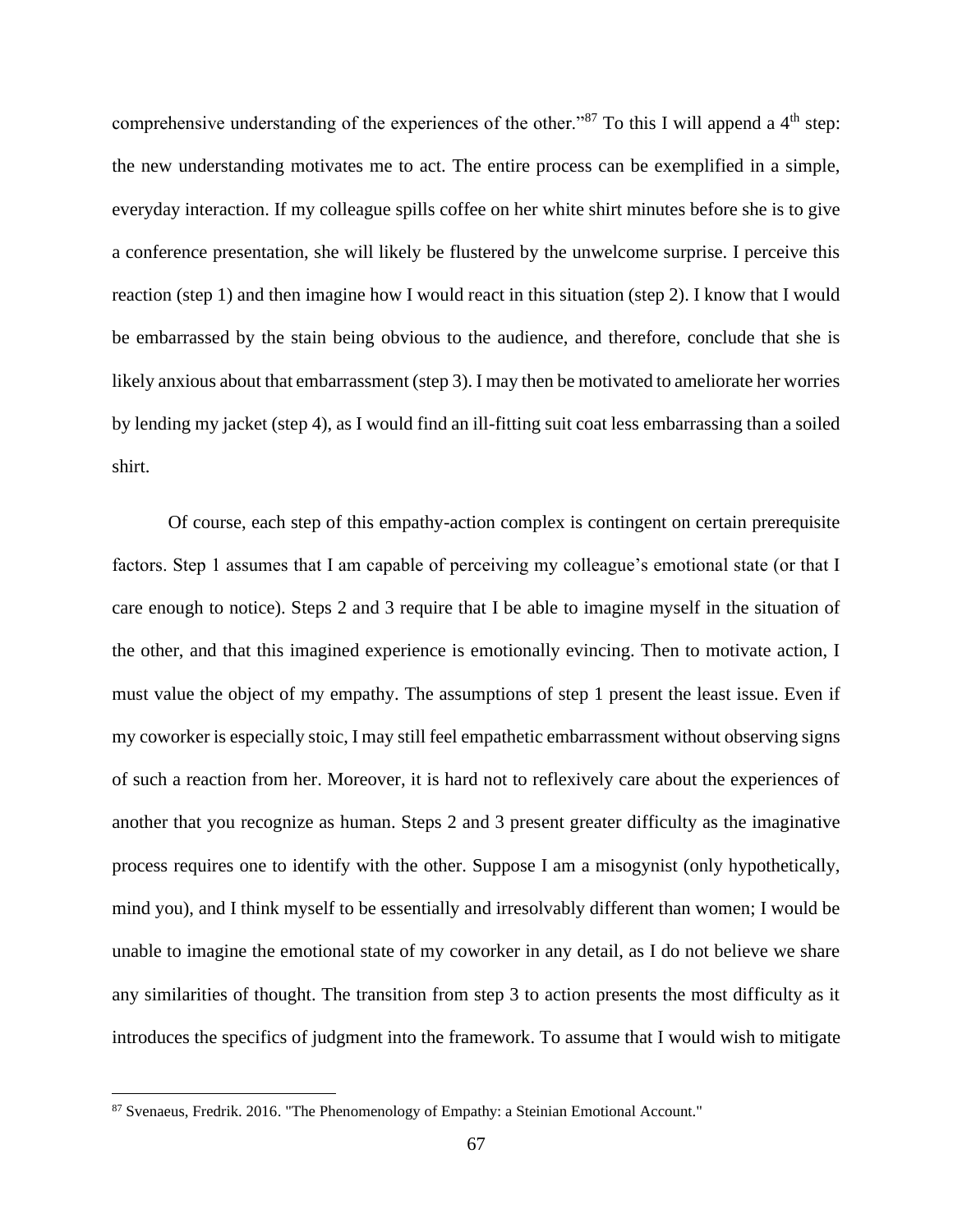her suffering is to assume that I value her happiness. For example, if I had seen her be cruel to some of her students, or if I am simply wearing my favorite jacket, I may choose inaction: believing the embarrassment to be just retribution, or not wanting coffee in my suit lining, respectively. At each step of the empathy-action complex assuming the motivation to undertake the next grows increasingly tenuous.

For our purposes, we need to apply this framework to three types of relationships which we will tackle in increasing order of complexity: The bond of empathy between one individual and another, that between the individual and themself, and, finally, that between society and nature. In the first case, we may adopt Stein's model without modification, and move directly to its antagonisms with capital. In the second and third cases, we will first need to refine our proposed empathy-action complex to better fit the specific situation.

Capital's tendency to atomize social structures is its chief antagonism with empathy as expressed between two individuals. In a tribal or feudal village, the baker knows the mason who built his oven, the farmer who grows his wheat, and the miller who grinds his flour; these social relations are an essential component of those historical methods of production. The division of social needs into trades, and the subsequent interlocking of these trades, forged interpersonal empathetic bonds between inter-reliant professions. If a given community only had one tanner and one cobbler, the effective conduct of business relied on the two maintaining a positive relationship. Should the two despise each other, the village would go without shoes. The development of cities weakened the relationship—now the cobbler might have access to multiple tanners—but a given neighborhood maintained something of the village: each district embodied a close-knit economic subunit within the whole of the city. The business ecosystem of the slums is distinct from that of the wealthier districts; of course, capital is continuously exchanged between the two (in both labor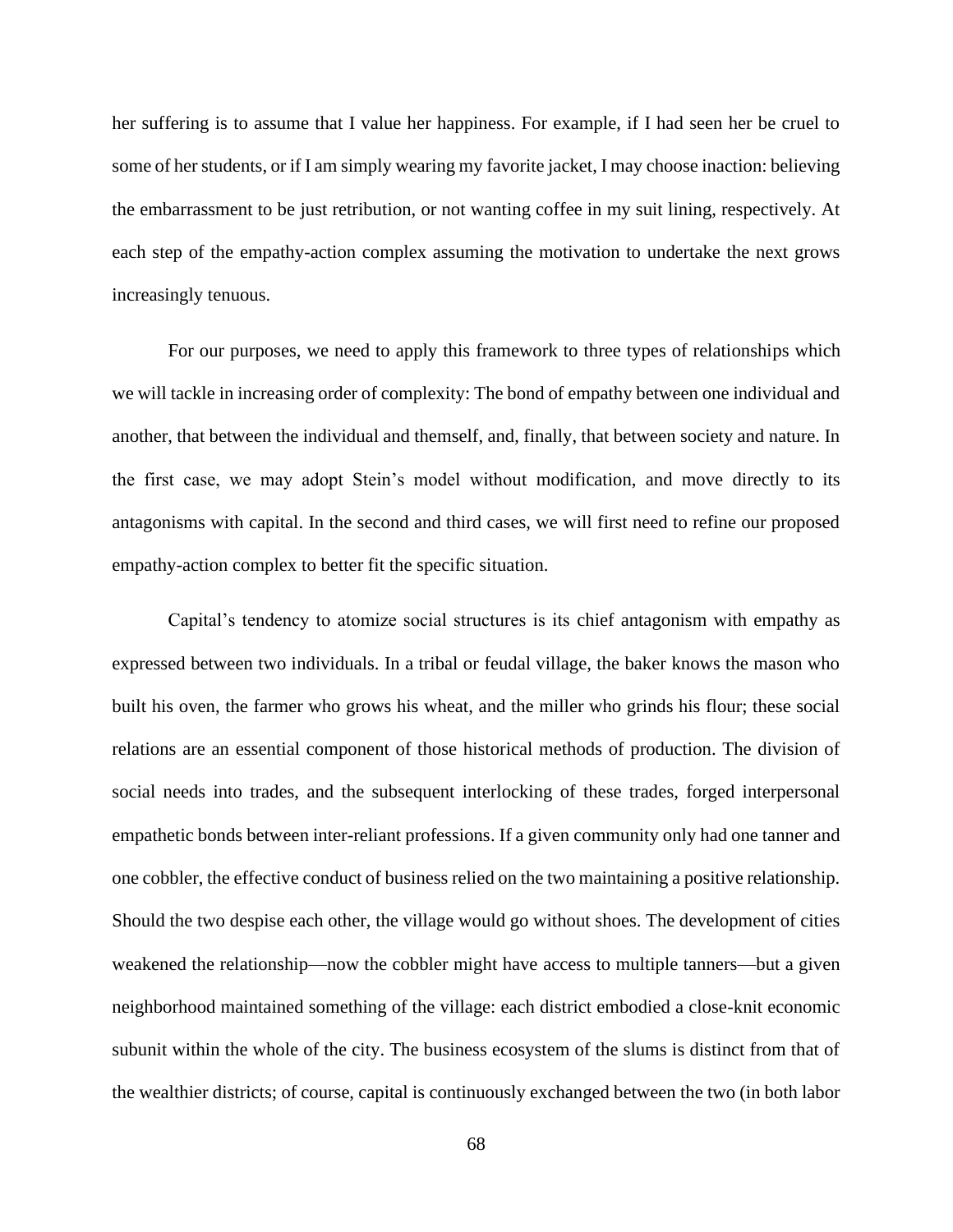power and rent), but the shops, bars, and inns frequented by the residents of one were distinct from those of the other. Then as production underwent industrialization and was further centralized, the restricted circuit of the village or the district had been subsumed into the larger marketplace of capital. The average person no longer knows the name of their baker, farmer, or cobbler: in fact, those roles are no longer individuals at all. Food and shoes both emerge from the factory, completely unattached from their producer. The consumption of capitalist commodities is fundamentally different than historical consumption; whereas the purchase of medieval bread required an acknowledgment of the baker, the purchase of industrially produced bread does not allow recognition of the factory workers who produced it. Thus, by changing the mode of production, capitalism has atomized the relations of production. Accordingly, the recognition of the other—step 1 in our model of empathy—cannot occur between the consumer and the producer under industrial capitalism; the social experience only exists at the level of individual consumption.

The degradation of the second empathetic relation, which is between one and oneself, is more complex, and, to properly understand the effect of capital, we must make a slight alteration to Stein's model. By conventional interpretation, empathy is a phenomenon that may only be directed externally. Hence it might seem quite odd to suggest one may feel empathy for the self. Surely, I need only feel directly, and do not need to imagine my own feelings; however, this assumption hinges on the meaning of self. I argue that the self (as used generally) is an external and artificial person, or rather, it is our self-image as viewed from the outside. Should we accept the view typical of phenomenology about identity (namely that the individual is merely a bundle of experiences) the direct perception of the self would be impossible; self-perception would be merely a single component of the amorphous and emergent structure that is an individual. To make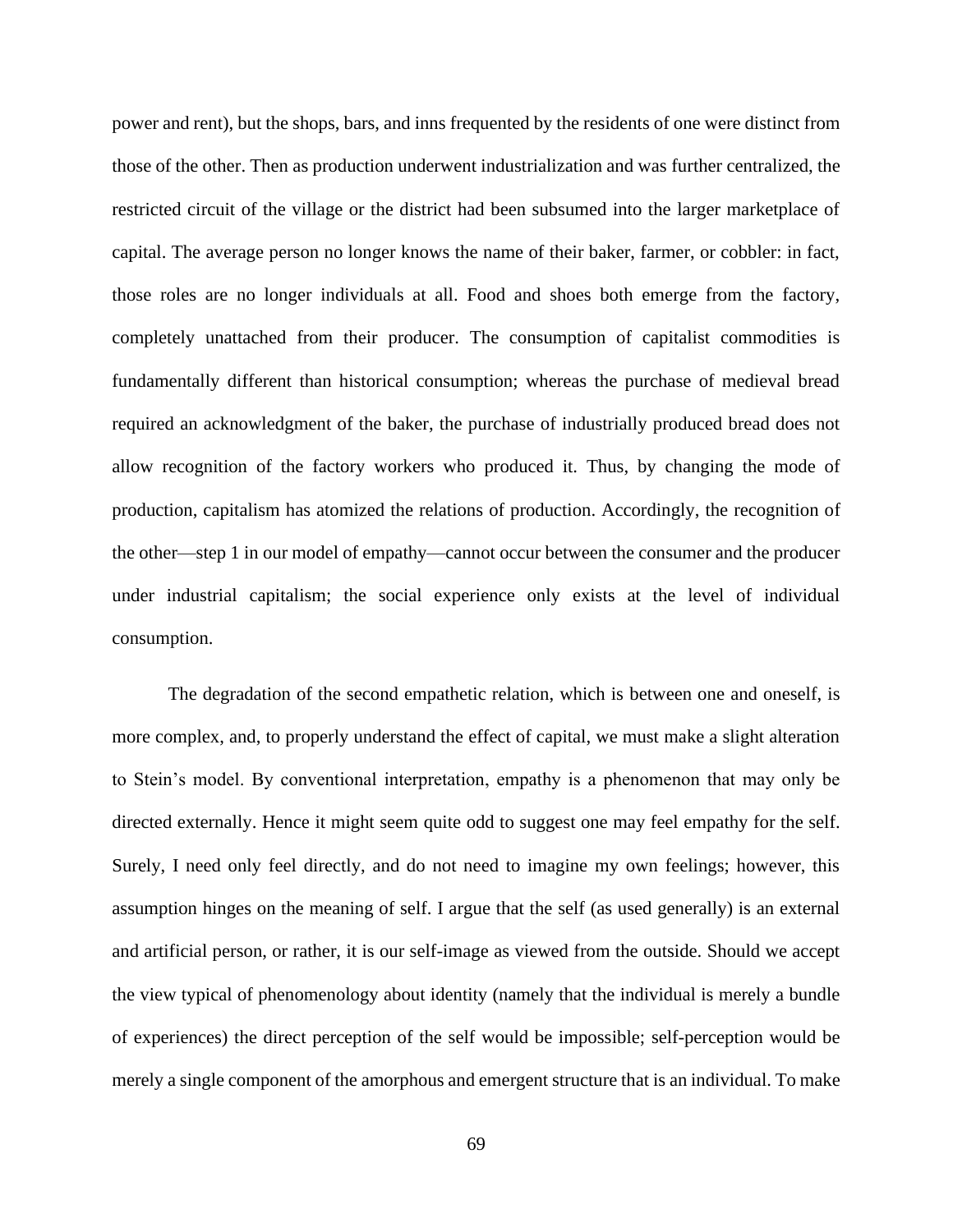generalizations, that mound of writhing phenomena must first be externalized—each wriggling experience frozen in a momentary snapshot of existence—so that coherent evaluation can be made. It is impossible to accurately describe an object in constant flux; one's concept of self may only be developed by analyzing a static, and thus artificial, self-image. We might say that the self is a constant companion that is distinct from us and mirrors our very being, changing as we change but freezing still whenever gazed upon. As an external object, it is also a valid target for the empathyaction complex described above.

Despite the strong kinship we naturally share with our mirror, the productive structures of capital obfuscate the bonds of empathy here as well. Recall now our discussion of social metabolism in chapter 1. It is in this relationship where Marx identifies the *Gattungswesen*, literally the "species-essence," of humanity: our drive to produce for ourselves and our communities and to express ourselves in that production. If we recognize ourselves as humans, it follows that the *essence* of our species would be an *essential* component of our self-conception. Yet, as subjects of capital, our material existence is not conducive to the practice of our human nature. The industrially produced loaf of bread contains no trace of the baker; running one machine in assembly line is possible for any worker and thus its products are generalized to the whole mass of workers. This phenomenon—referred to as alienation by Marx—results in a loss of empathy for the self. Our essence yearns to produce and to express itself through production, but any given snapshot of the self contains no material embodiment of that yearning. Hence the two images, otherwise identical in the first instant of examination, contain a fundamental contradiction: viewed externally, the self who is a worker is indistinguishable from the machine it operates. Therefore, empathy (which in step 2 requires the recognition of similarity with the target) cannot form a bond between one and one's self-concept.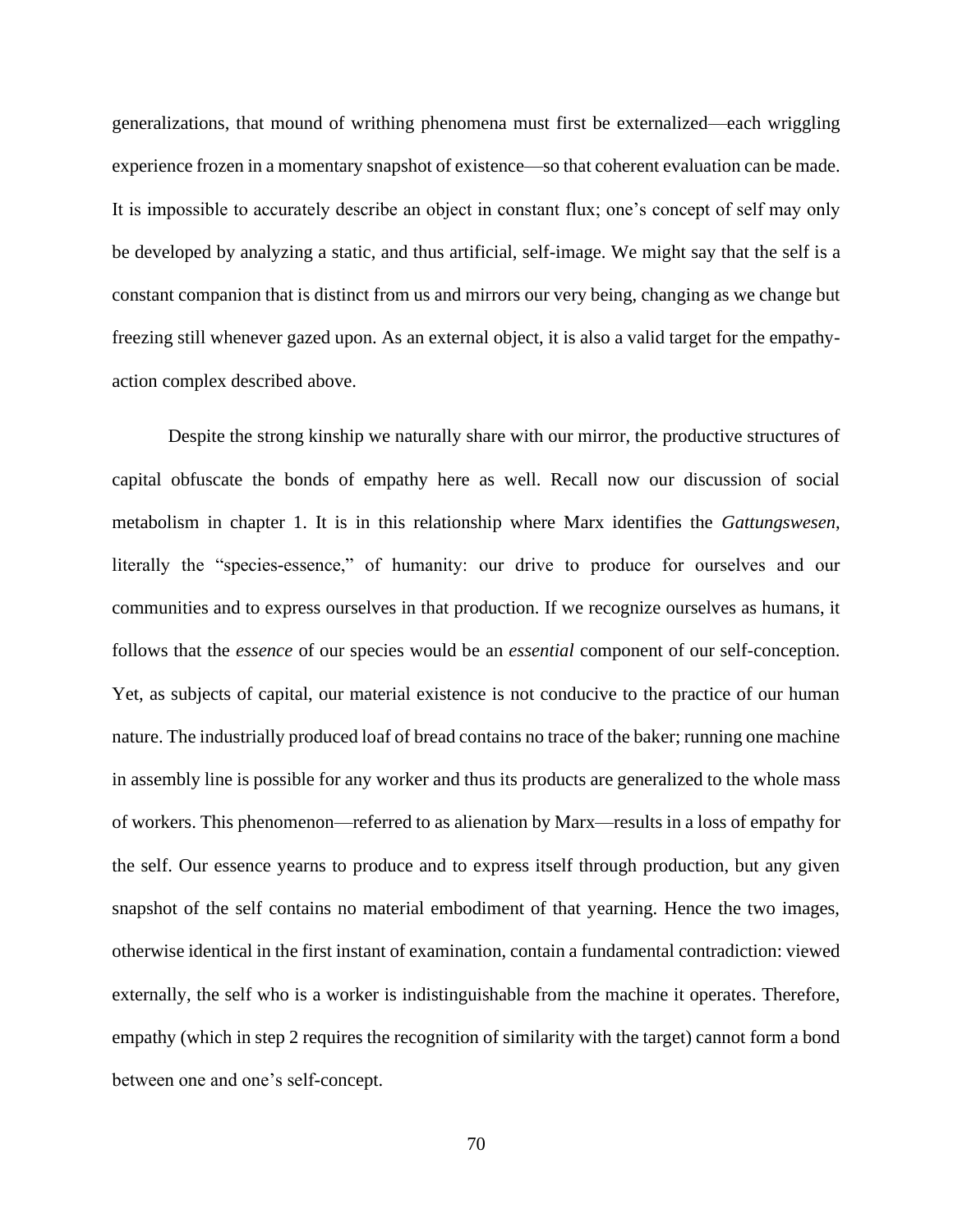The third relationship, between society and nature, has already been discussed briefly in chapter 1, but let us now return to it with the present analysis. Again, we are required to modify Stein's framework for our ends, as both the subject and the object of this relationship exist beyond the individual. For a simple solution let us substitute "the social structure" with the "metaindividual." I use meta-individual here in the literal sense, as *above or transcending the individual*. We have seen previously how the relations of production are abstracted into ideology, and how that ideology is then given material form through social structures; we may then conclude that societal action is an expression of aggregate belief. Hence, concerning the empathy-action complex, we may treat society as a rough average of its citizens, or, in other words, as an individual actor emerging from trends in collective belief. However, I must insist on an important caveat: the meta-individual is the aggregate of the dominant social group, not the society as a whole. This framework is not fundamentally different than the structuralist theory addressed in chapter 2 but is simply a useful abstraction for our discussion of empathy.

Nature, as implied by its usage as a singular noun, is a meta-individual of a different type. Whereas the social meta-individual is the aggregate belief *of* a society, the natural meta-individual is the aggregate of beliefs *about* nature; the former is emergent, and the latter is projected. Classically, we can see nature given meta-individual status in the form of animistic gods or, more subtly, in the Abrahamic God. The random actions of nature are there ascribed to the will of these gods: fortuitous weather indicates their favor, disaster, their wrath. Faith of this kind reflects the close ties that pre-industrial populations held with their local environment. Most humans had long been occupied with cultivation; it is no surprise that their gods were those of rain and earth. Yet, as capitalist industrialism urbanized the population, faith in the will of nature became increasingly tenuous. The majority of farmers had now become factory laborers, and their religion of harvests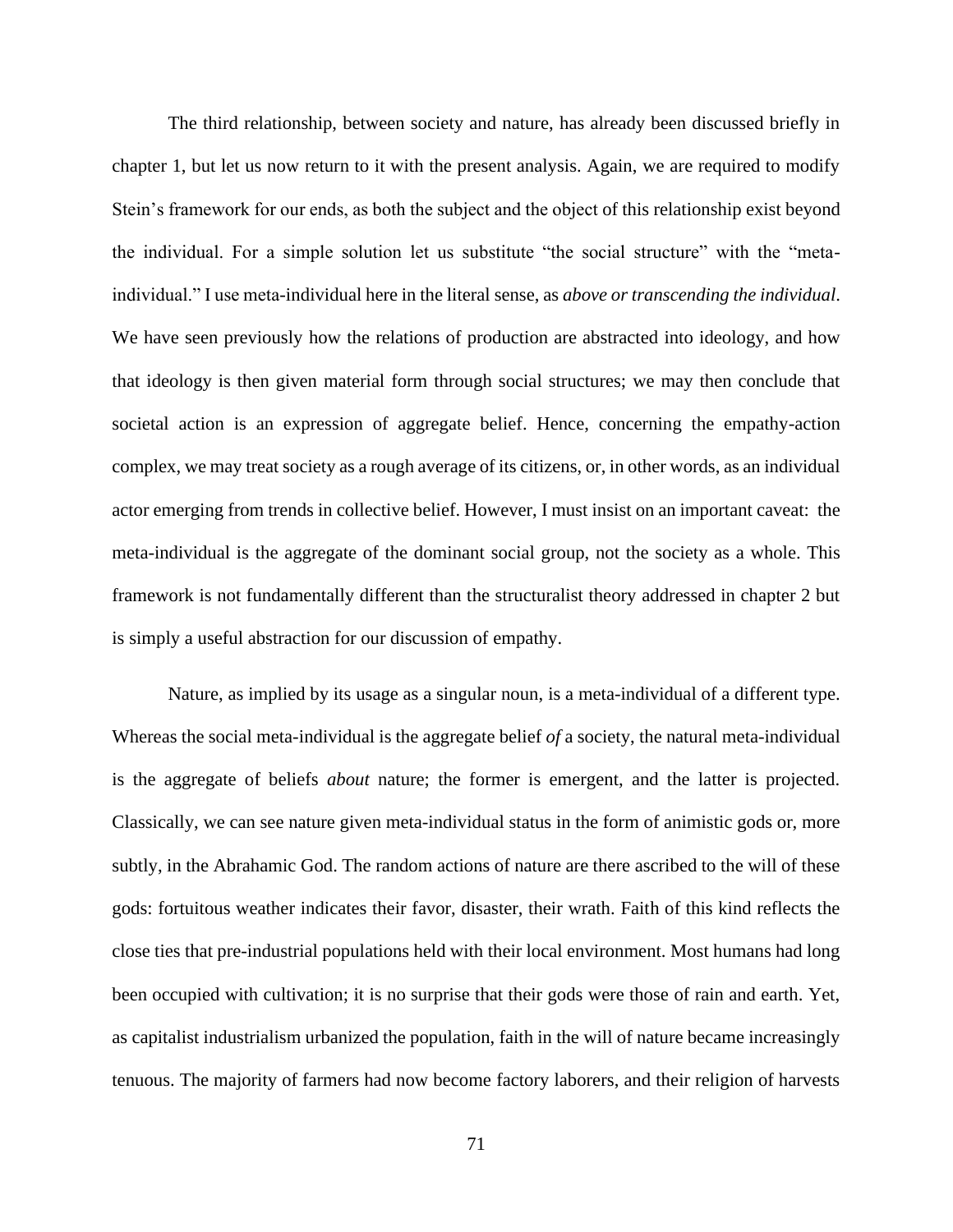had now been replaced by a religion of unyielding economic "progress." The traditions of that lost faith—empathy-motivated action to win Nature's favor—have yet to reemerge. They have been replaced by the rituals of science; nature has become a loosely associated set of phenomena without a central will. Shadows of the past remain ("Nature" is still a singular noun, and our stories still contain some reverence for its spirit), however, the meta-individual character of nature has lost its effectiveness as a target of empathy.

The final concern of this section is to clarify what I mean by a "politics of codified empathy" and, here again, we return to the evergreen model of structuralism. Above I have discussed how the structures of capitalist production are anathema to empathetic practice, and we might be tempted to stop the discussion there. Why not simply do the opposite? Why not just be empathetic and wash our hands of the matter? Sadly, it is not that simple. To practice empathy requires one to fully break from the influences that inhibit it; it is hard to fully cool a pot without turning off the stove. Empathetic politics is above the realm of individual action, it requires the working class to resist the dominance of capital, and to instead insist on a new society. It is only then that we may codify empathy as a central tenant of governance and production. To practice empathy is to pursue that end.

## **3. The Role of Philosophy**

I expect that it is contentious to claim that philosophy is necessary to the effort of instilling a politics of empathy. Sure, it is easy enough to say that philosophy is vital "to define empathy" or to "ensure empathetic institutions,"—granted, these are important jobs for philosophers however, the role of philosophy in political change is more fundamental than idle commentary. In 1845, when Marx penned the *Theses on Feuerbach*, he concluded with one final declaration: "The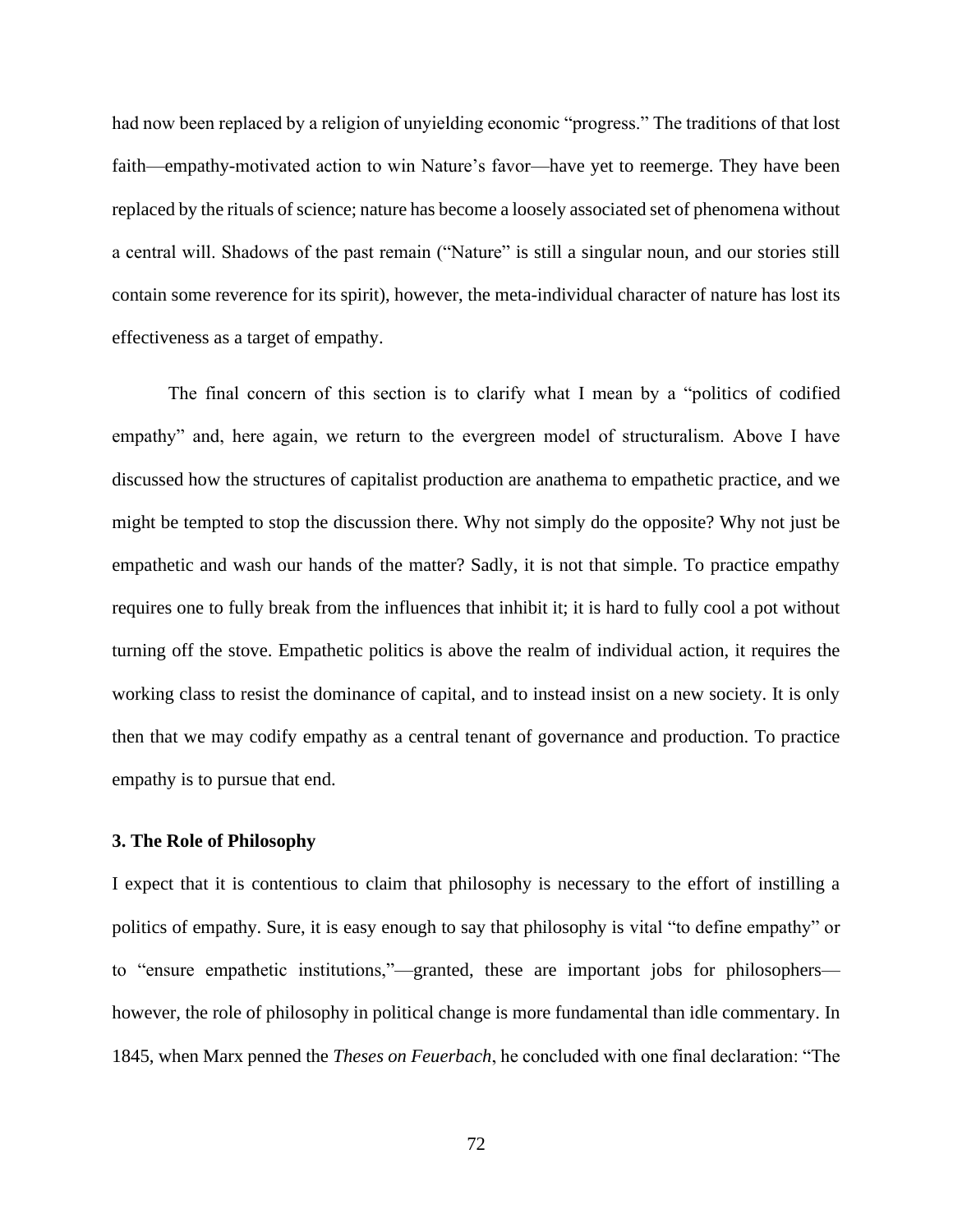philosophers have only interpreted the world, in various ways; the point is to change it."<sup>88</sup> With this statement, Marx had sharply denounced his forebears as idle speculators; instead, Marx demands that our philosophy be critically engaged with the world, working to address the problems that had so far only been passively observed. In the struggle against climate change, we see the importance of Marx's challenge. It is easy to identify the problems presented, yet action proves more elusive than critique. Thus, we are left with another question: how does philosophy create political change?

For an answer, let us turn to Althusser's explanation of theory, which he first decomposes into three distinct categories: Theory, *theory*, and 'theory.' I will be the first to admit that the scheme is confusing, and so we will substitute our own nomenclature for the sake of clarity. First is *theory* (what we will call theory<sub>1</sub>) which Althusser describes as "any theoretical practice of a scientific character."<sup>89</sup> This is best explained as vulgar science, or that which is without any rigor or systemization. When that scientific practice is then further developed it adopts a 'theory' (theory2) which is "the determinate *theoretical system* of a real science."<sup>90</sup> Using physics as an example, the theory<sub>1</sub> of physics is its observation of events and the subsequent attempts to explain them; its theory<sub>2</sub> is the accepted explanation of any given observation: *e.g.*, the bending of light is attributed to gravity by the theory (read: theory<sub>2</sub>) of general relativity. Third is Theory, (theory<sub>u</sub>) which is explained by Althusser as "the  $[theory<sub>u</sub>]$  of practice in general, itself elaborated on the basis of the [theory<sub>u</sub>] of existing theoretical practices (of the sciences)."<sup>91</sup> Put simply, theory<sub>u</sub> is the ideology that emerges from the practices (theory<sub>2</sub>) of the various sciences (theory<sub>1</sub>). Returning to our previous example, the theory<sub>µ</sub> of physics is the belief that empiricism is a reliable and

<sup>88</sup> Marx, Karl, and Engels Frederick. 1986. *Marx/Engels Selected Works: Volume I.* Pg. 30

<sup>89</sup> Althusser, Louis. 1969. *For Marx.* Pg. 168

<sup>90</sup> *Ibid*.

<sup>91</sup> *Ibid*.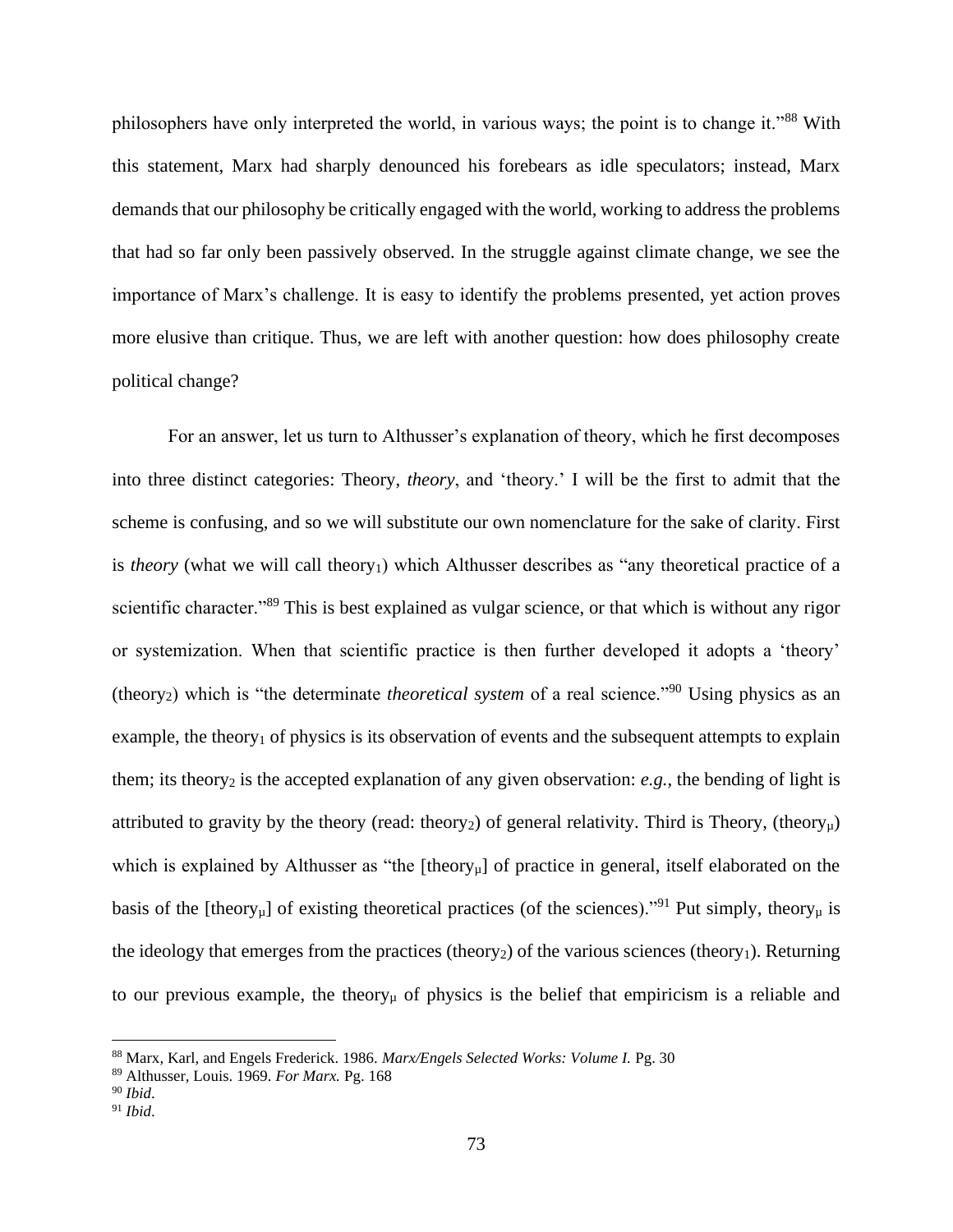objective epistemic methodology; moreover, this is the assumption made by all modern scientific practice. Like my previous usage of meta-individual, the Greek letter  $\mu$  here is used to suggest the overarching position of theory<sub>µ</sub> in relation to theory<sub>1</sub> and theory<sub>2</sub>.

The Althusserian model of theory comes to ideology by way of science, which he also deconstructs into three sequential stages. The process of science begins with the "first generality (which I shall call *Generality I*) constitutes the raw material that the science's theoretical practice will transform into specified 'concepts'. That is, into that other 'concrete' generality (which I shall call *Generality III*) which is a knowledge."<sup>92</sup> Generality I and III, as used here, denotes the assumptions of their respective science and are "of an ideological nature."<sup>93</sup> Accordingly, Althusser soundly rejects the objectivity of scientific practice, contending that science's, "particular labor consists of *elaborating its own scientific facts* through a critique of the *ideological 'facts'* elaborated by an earlier ideological theoretical practice."<sup>94</sup> Generality II represents the intermediate step in-between Generalities I and III, and is application of theory<sub>2</sub> upon Generality I. Taken all together, we may describe the process in simple terms. First, an observation is made (*e.g.* the path of light is bent around stars); second, the old understanding (Generality I) of the behavior contradicts the observation (light should travel in a straight line); third, the current understanding (theory<sub>2</sub>) is instead applied (general relativity suggests that gravity bends space); finally, a new understanding (Generality III) is produced (Light is affected by gravitational distortions). This new scientific 'fact' is then integrated into the theory<sub>2</sub>, and will be applied to future contradictions.

<sup>92</sup> Althusser, Louis. 1969. *For Marx.* Pg. 183

<sup>93</sup> *Ibid*. Pg. 184

<sup>94</sup> *Ibid*.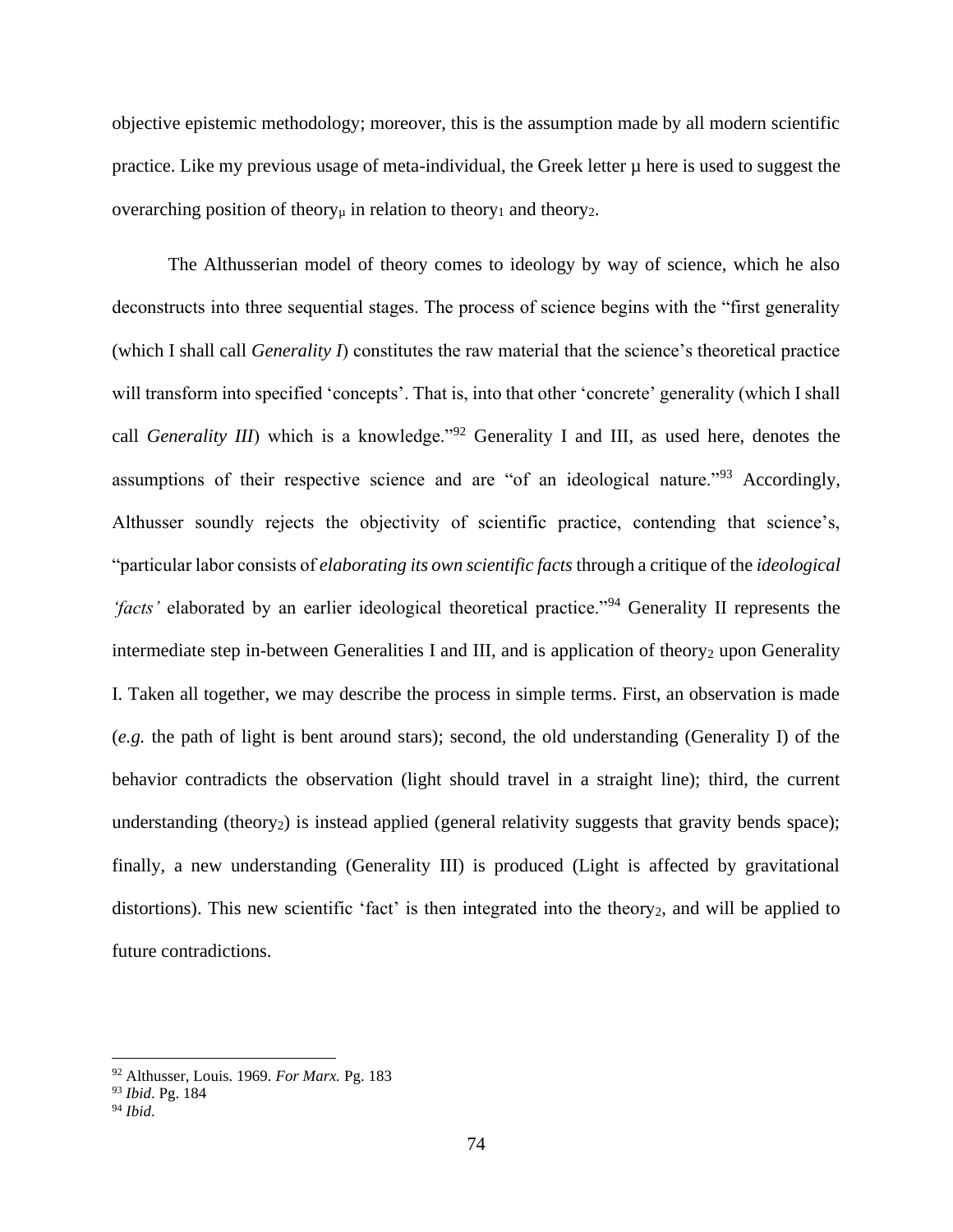Althusser's framework breaks with more traditional models of science, in that it describes science not as an objective search for truth, but instead as an ongoing dialectics of ideology. The contradictions that drive the development of the sciences arise in conflicts between their respective theories<sub>µ</sub>: that is, between their respective ideological assumptions. Ideology is the purview of philosophy, and its evaluation is the philosopher's role. Modern science could not have developed without Sir Francis Bacon's work on empiricism; ancient science similarly relied on the work of Aristotle. Science is philosophical, and, conversely, the work of philosophy is often scientific.

Additionally, Althusser's scientific model is not only restrained to what we might consider the academic sciences but is also applicable to anything scientific in character, including politics. As he explains it:

"World outlooks are *represented* in the domain of *theory* (science + the 'theoretical' ideologies which surround science and scientists) by *philosophy*. Philosophy represents the class struggle in theory. That is why philosophy is a struggle (*Kampf*, said Kant), and basically a political struggle: a class struggle. Everyone is not a philosopher spontaneously, but everyone may become one."<sup>95</sup>

To explain by example, let us examine the French Revolution of 1789. The traditional governments of Europe feature the centralization of power in the hands of a single monarch (old theory $_2$ ); an arrangement justified by an appeal to the divine (old theory<sub>u</sub>). This was true in the specific instance of French King Louis XVI, who held absolute rule over the state (Generality I). Eventually, resistance arose as the work of enlightenment philosophers like Voltaire and Rousseau advanced new ideologies of the state (new theory<sub> $\mu$ </sub>) which, in turn, spread among the populace and inspired

<sup>95</sup> Althusser, Louis. 1971. *Lenin and Philosophy and Other Essays*. Pg. 18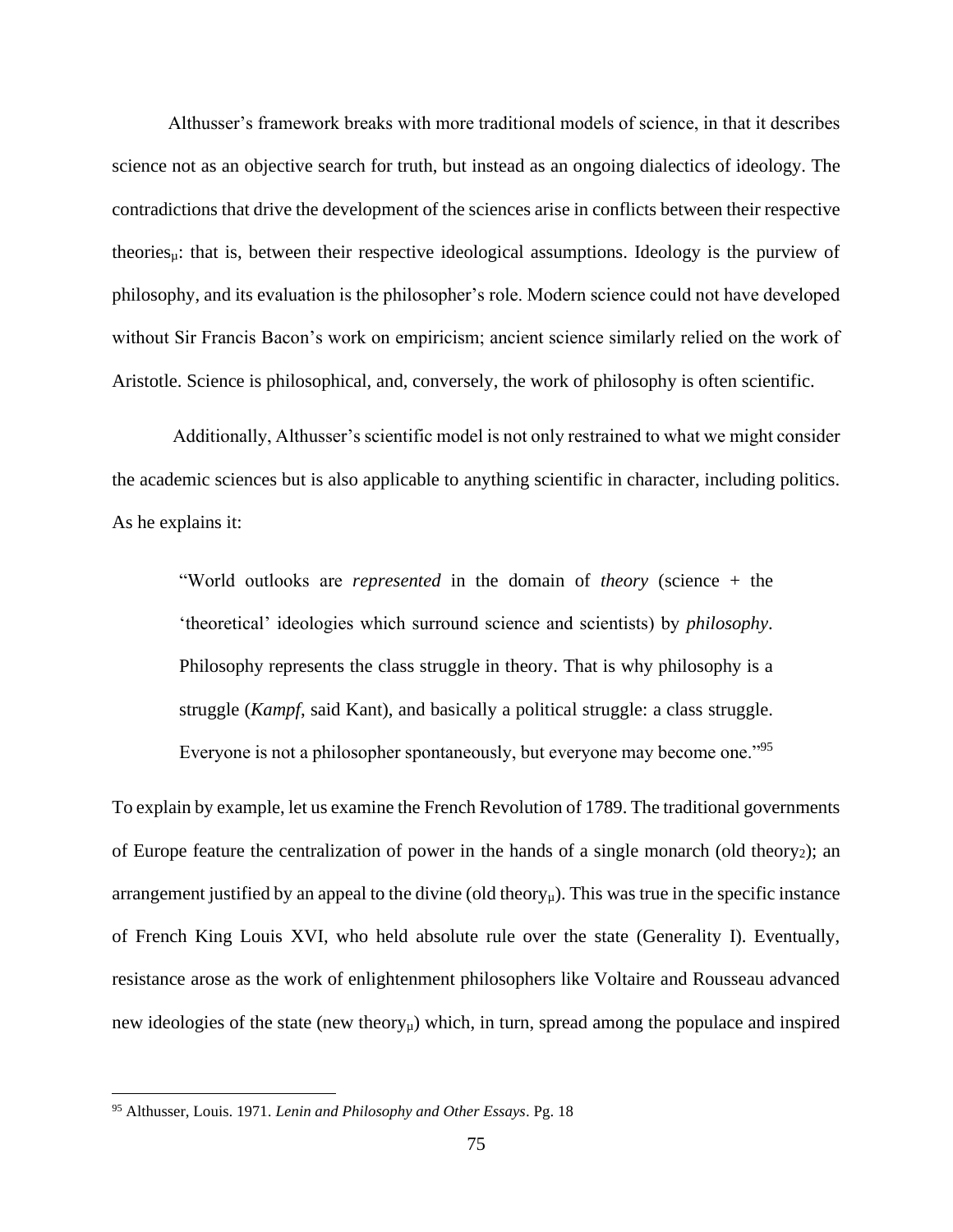novel political doctrines (new theory<sub>2</sub>). When the old and the new were then drawn into conflict by crisis (Generality II), the success of the revolution codified the new political doctrine (now Generality III) in the place of the old. Thus, as Althusser's model of science can be extended to politics, so too can the revolutionary character of philosophy within that model.

We have now established *how* philosophy can help create political change, and so we now ask *how that change may embody empathy*. More specifically, how does the critique developed thus far manifest empathy in relationships of one to oneself, one to another, and society to nature? This time we will address each example in inverse order.

Yet, before we can address each relationship, it is expedient to pre-emptively address an argument that has been growing in popular discourse. Primitivism (as we will call it here) refers to a rough grouping of political tendencies that wish to address the problems of capitalism by reverting production, and by extension society, to a pre-capitalist form. This is a troubling suggestion for two reasons. On the logical end, it would not solve any problems, only delay them. As we have demonstrated in the first chapter, modern industrial capitalism is the current instantiation of an ongoing evolutionary process. Thus, should we assume that it is possible to revert to an earlier stage in production (impossible in practice), the material dialectic will eventually redevelop capitalism as it is the natural progression of the market; the hypothetical reversion would only delay the inevitable. On the practical end, the proposition of reversion would spell death for many. Despite the oncoming climate crisis, capitalism has clear advantages over its predecessors. Industrial agriculture has significantly decreased the frequency of famine; improvements in medicine allow many (such as insulin-dependent diabetics) to live full lives; all modern science relies on specialized tools which can only be produced by our advanced manufacturing. To cast off capitalism for what came before is to reject all of modernity, both good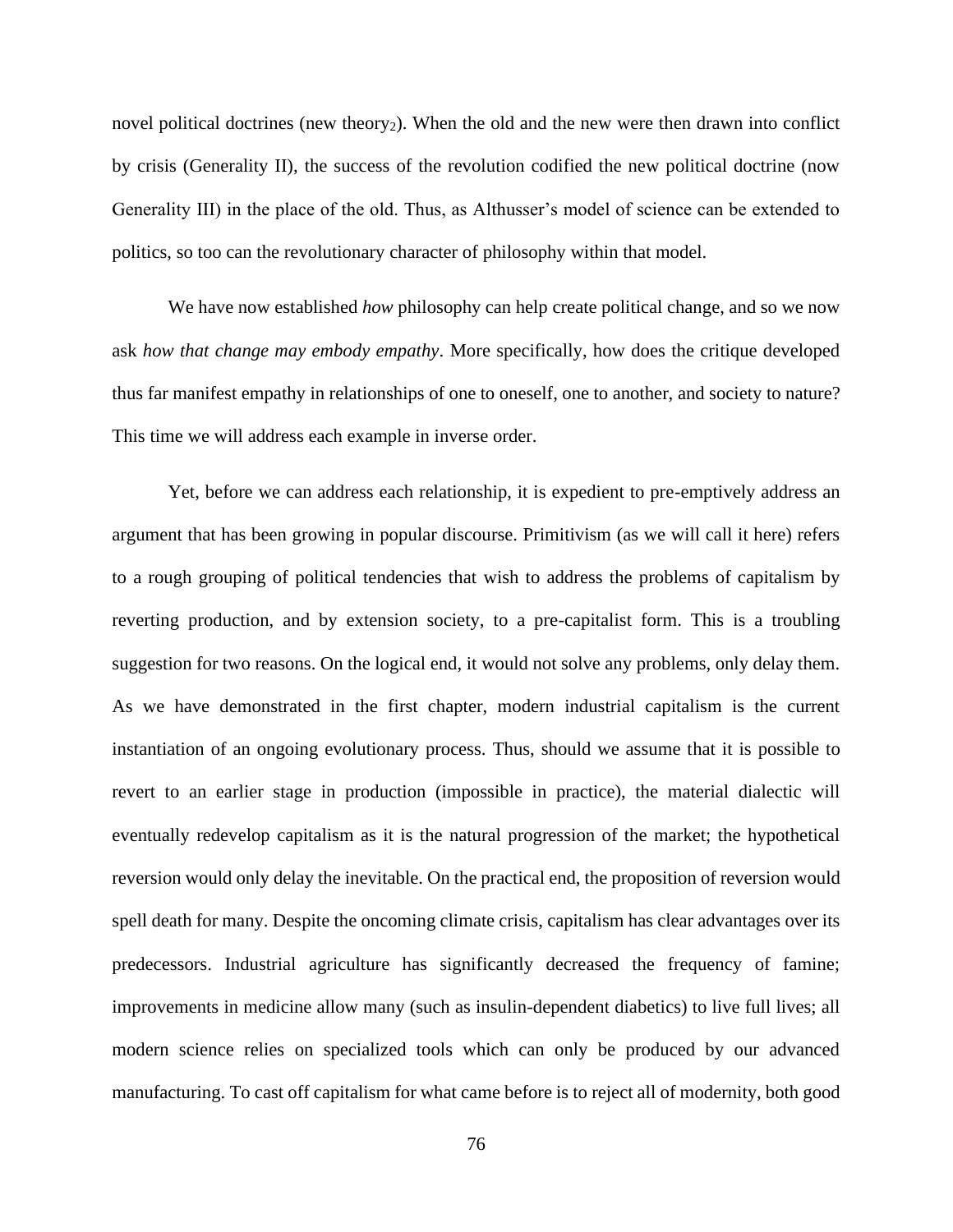and bad. Primitivism is at best lazy and at worst cynical. Granted, what follows capitalism may well revive some facet of the past, but a full regression ought not to be in consideration.

Having addressed primitivism, we may now freely resume our inquiry, starting with the relationship between the social and the natural. Above, I presented the historical character of this bond as essentially religious, however, it is unlikely to reemerge in this form. While many maintain a faith, the culture of the developed world is largely secular. The artifacts of religion stay with us—biblical allusion is maintained in our laws, Abrahamic archetypes in our stories—but the ideological shadow of religion has passed from the theory $\mu$  of science and, to a lesser extent, politics. In United States politics many conservatives may gesture towards Christianity, but their actions contain little evidence of those values beyond what is politically convenient. The structures of power have traded the church for a new focus: profit disguised by the costume of objectivity and 'progress.' I expect that this secularization is, at least in the short term, irreversible; hence, my suggestion is to substitute our own secular conception in the place of profit, for which the theory of social-metabolism is a perfect fit. It is simultaneously intuitive, scientific, and evocative of lingering animist imagery. Should social metabolism ascend to theory $\mu$ , the theory<sub>2</sub> it produces will seek to balance production and sustainability by reestablishing the human-nature relationship cleaved by capital.

Concerning the relationship between one and another, Marxist theory encourages empathy by establishing class consciousness. There is already some instinct among workers that searches for belonging in the broader group, but, when undeveloped, this inclination is easy to lead astray among the trappings of nationalism or racism. It is the role of philosophy, as the shepherd of ideology, to dismantle these traps. In Althusser's words: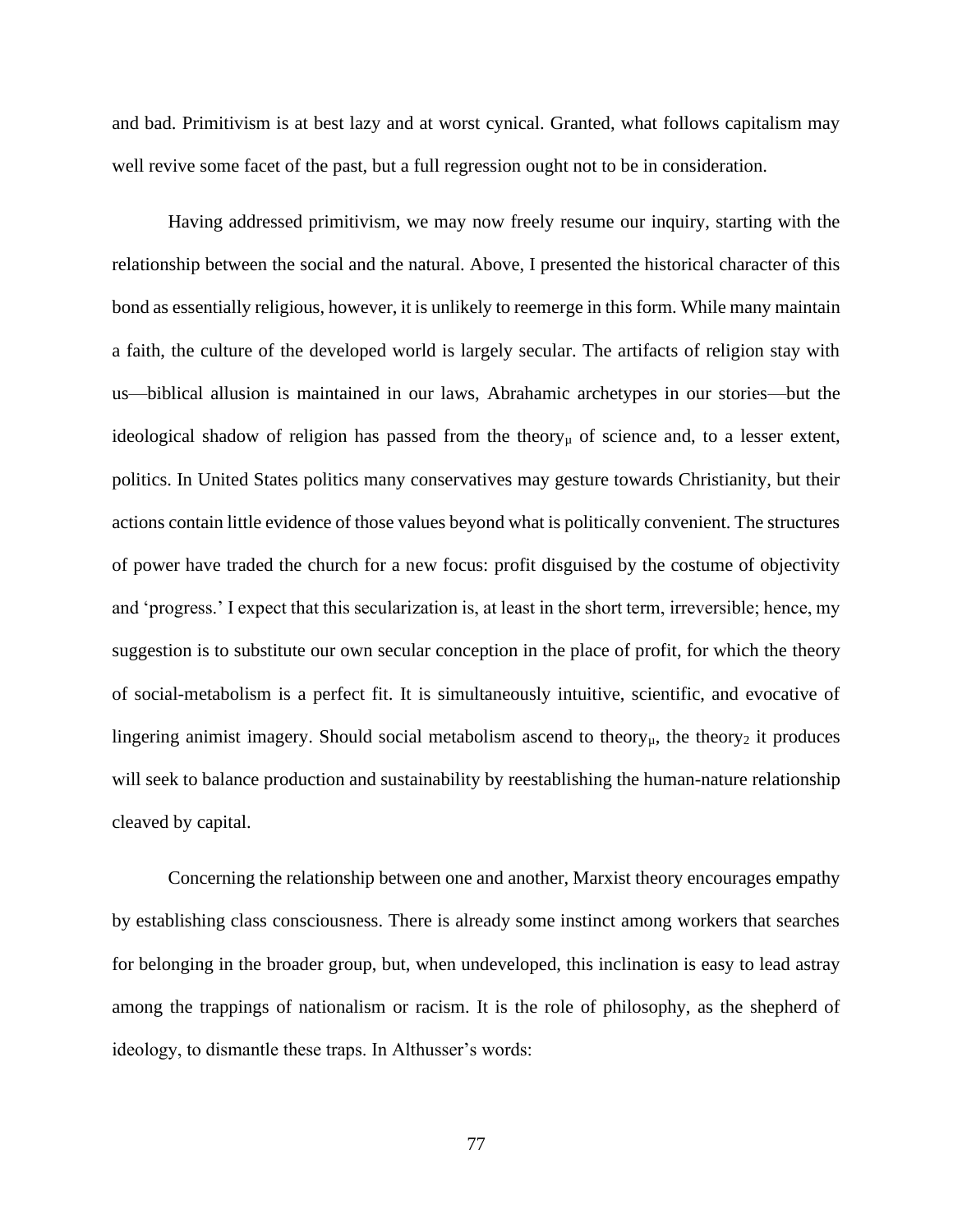A proletarian class position is more than a mere proletarian 'class instinct.' It is the consciousness and practice which conform with the objective reality of the proletarian class struggle. Class instinct is subjective and spontaneous. Class position is objective and rational. To arrive at proletarian class positions, the class instinct of proletarians only needs to be educated.<sup>96</sup>

When developed into full class consciousness, that class instinct not only resists its own entrapment but actively seeks to free others. Climate Change will be inevitably accompanied by a massive migration away from the Global South as shifts in weather will render many tropical, subtropical, and desert climates unlivable.<sup>97</sup> This will be the largest refugee crisis in history, and, if the European reaction to Syrian refugees or the United States' reaction to South American migration is any indication, the backlash of nationalist racism will be severe. Yet, most of these migrants are working-class themselves, and, should class consciousness be commonplace, one could feel nothing but empathy for their plight. Furthermore, this empathy would motivate many to action, supporting the displaced and defending them from nationalist reprisal (as evidenced by the work of organizations like Food Not Bombs). It is by recognizing one's membership in the working class that one may learn empathy for the whole world.

Class consciousness also allows one to redevelop empathy for the self. As an alienated and atomized worker, it is impossible to see yourself in the products of your labor. Yet, once you become aware of your place in a whole body of labor, the contradiction between your self-image and essence becomes surmountable. The alienation will not disappear without a change in the mode of production, but the psychological suffering it causes may be mitigated. The dissatisfaction

<sup>96</sup> Althusser, Louis. 1971. *Lenin and Philosophy and Other Essays*. Pg. 13

<sup>&</sup>lt;sup>97</sup> Masson-Delmotte, V., et al. 2018. "Global Warming of 1.5C: Summary for Policymakers." Intergovernmental Panel on Climate Change.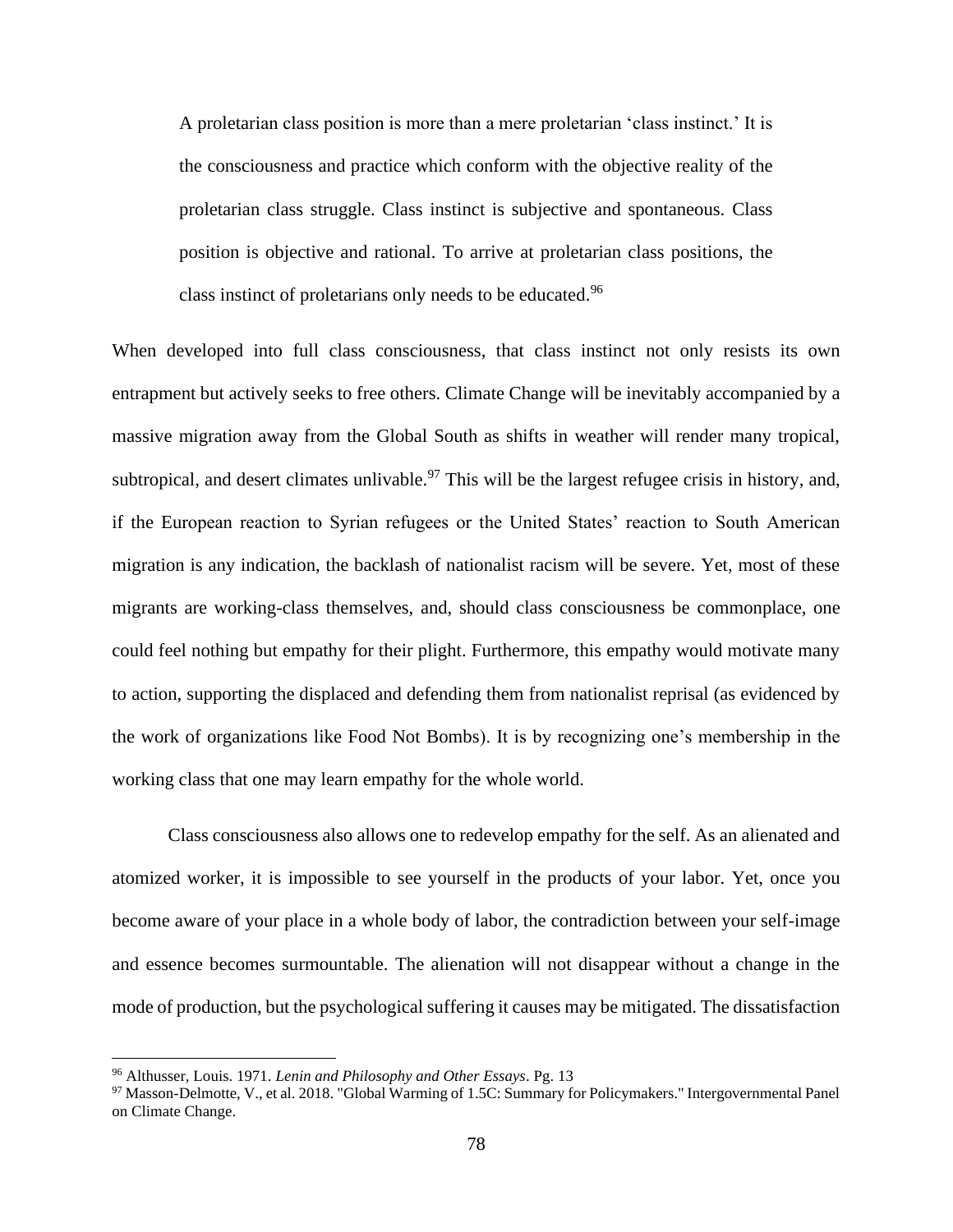that troubles the worker is less painful when it may be identified. By acknowledging my role as a productive member of my social class, I can find some relief in contributing to a better future in whatever way I can. The self-expression desired by my species essences is made concrete in the political action of my class, and I can find dignity in the struggle.

#### **4. The Role of Labor Militancy**

Philosophy alone cannot generate change; intellectual victory means little until that triumph of ideology is made concrete by the material victory of class action. This intractable reality is what Althusser references when he says, "it is essential to learn with theory – but at the same time and crucially, it is essential to learn with the masses." <sup>98</sup> Thus, we now turn our examination to the masses to see how the militancy of labor will be vital in building a politics of empathy;

However, before we explore its actions, we first need to establish a clear definition of militancy and see how that definition may be applied to the working class. The Oxford *Dictionary of Human Resource Management* defines the term as,

the propensity of a trade union or group of workers to engage in strike action and other forms of industrial action. A militant orientation on the part of a union is often counterposed to union moderation or 'partnership.' Militancy is one of the key indicators used in definitions of 'union character.' Militancy can also refer to the act of striking. Although usually applied to labor organizations, the term militancy can also be used to describe the behavior of employers,

<sup>98</sup> Althusser, Louis. 1971. *Lenin and Philosophy and Other Essays*. Pg. 20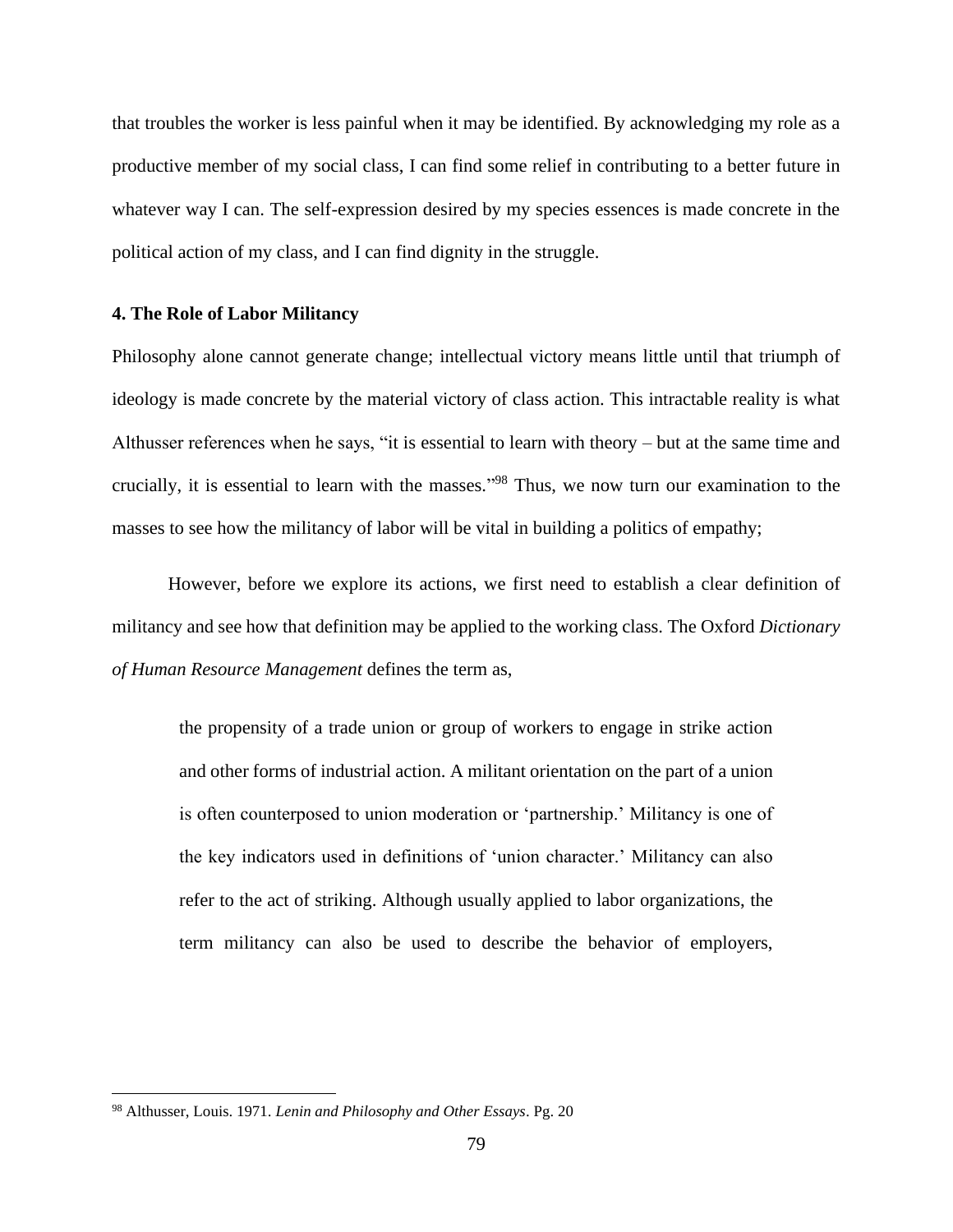particularly when they engage in union-busting or seek confrontation with their workforce.<sup>99</sup>

This definition tells us little besides that labor militancy exists, but this inadequate description also contains some clues from which we may work. First, both unions and businesses can be described as militant which suggests the element common to each—that they are organizations operating towards a goal—is part of our definition. The workers union (ideally) represents the interests of the worker; the business represents the interest of the capitalist (and capitalism more broadly). Second, the Oxford definition suggests that the militant organization seeks conflict with others. The union wants to minimize the exploitation of the worker, the business wants to maximize it to increase the rate of profit. Thus, by combining the two elements, we can construct the following definition: Labor militancy describes when labor undertakes an *organized action in opposition to the interests of capital*.

Regardless of any formal definition we may establish, labor militancy will always carry with it a connotation of violence. The sentiment is unsurprising: the history of the labor struggle has been incredibly bloody, and, more fundamentally, militancy as a descriptor is inseparable from the organized violence of a military. The United States' cultural discomfort around militant labor has only been further exacerbated by the narratives surrounding the Cold War; the ideological detritus of McCarthyism has relegated the popular image of the American Left to either the rebellious socialist teenager, the lazy union worker, or the brutal communist dictator. For those more familiar with American history, the mention of labor militancy summons stories like the bloody Haymarket Riot (1886), or the guerrilla warfare campaign waged by striking coal miners

<sup>99</sup> Oxford Reference. n.d. *militancy.*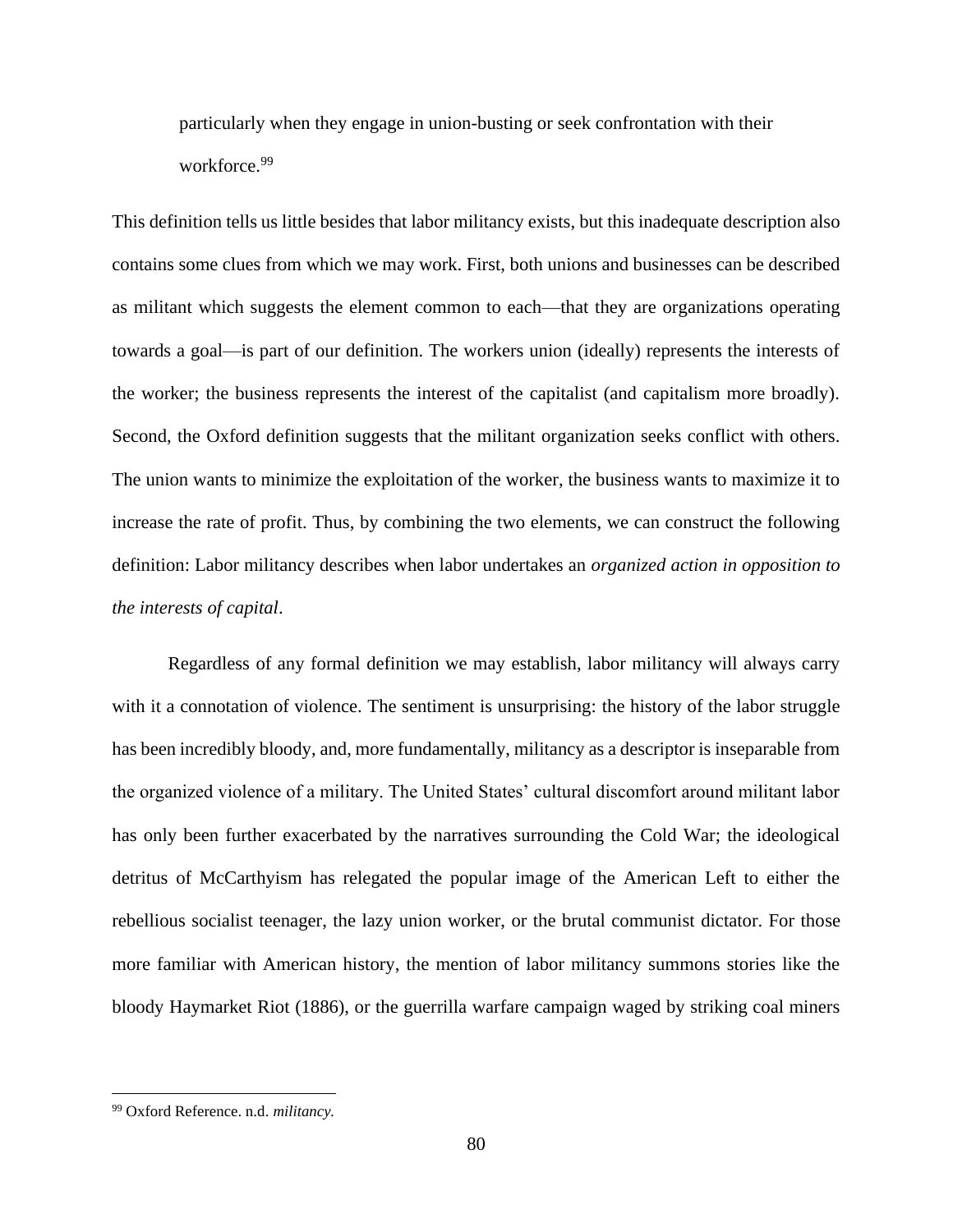during the Battle of Blair Mountain (1921). In these and a whole host of other conflicts, the militant actions of labor appear barbaric and primitive as opposed to the seeming civility of the present.

However, this discomfort with militancy ignores the reality that most organized labor exclusively utilizes nonviolent tactics. The first reaction of organized labor is to seek redress through existing institutions. For example, when unions oppose the unfair dismissal of a member, they do so by retaining dedicated legal representation and working through the courts. Where intuitions fail, the union's next move is to stop the generation of profit by commencing a labor strike. With no workers, the capitalist has no labor to exploit, and therefore must come to the negotiating table with friendlier terms. More often the capitalist will attempt to hire other nonunion workers rather than capitulate to the demands of organized labor, but, where the unions are strongest, there are few adequate laborers to be found outside union ranks. Strike and litigation are the two most common tools utilized by militant labor, physical violence is only an extraordinary occurrence.

When violence does occur it is not because labor wishes for it, instead, it is a reaction to the forces of capital trying to enforce the compliance of the workers. As Michael Parenti explains:

The very concept of "revolutionary violence" is somewhat falsely cast, since most of the violence comes from those who attempt to prevent reform, not from those struggling for reform. By focusing on the violent rebellions of the downtrodden, we overlook the much greater repressive force and violence utilized by the ruling oligarchs to maintain the status quo, including armed attacks against peaceful demonstrations, mass arrests, torture, destruction of

81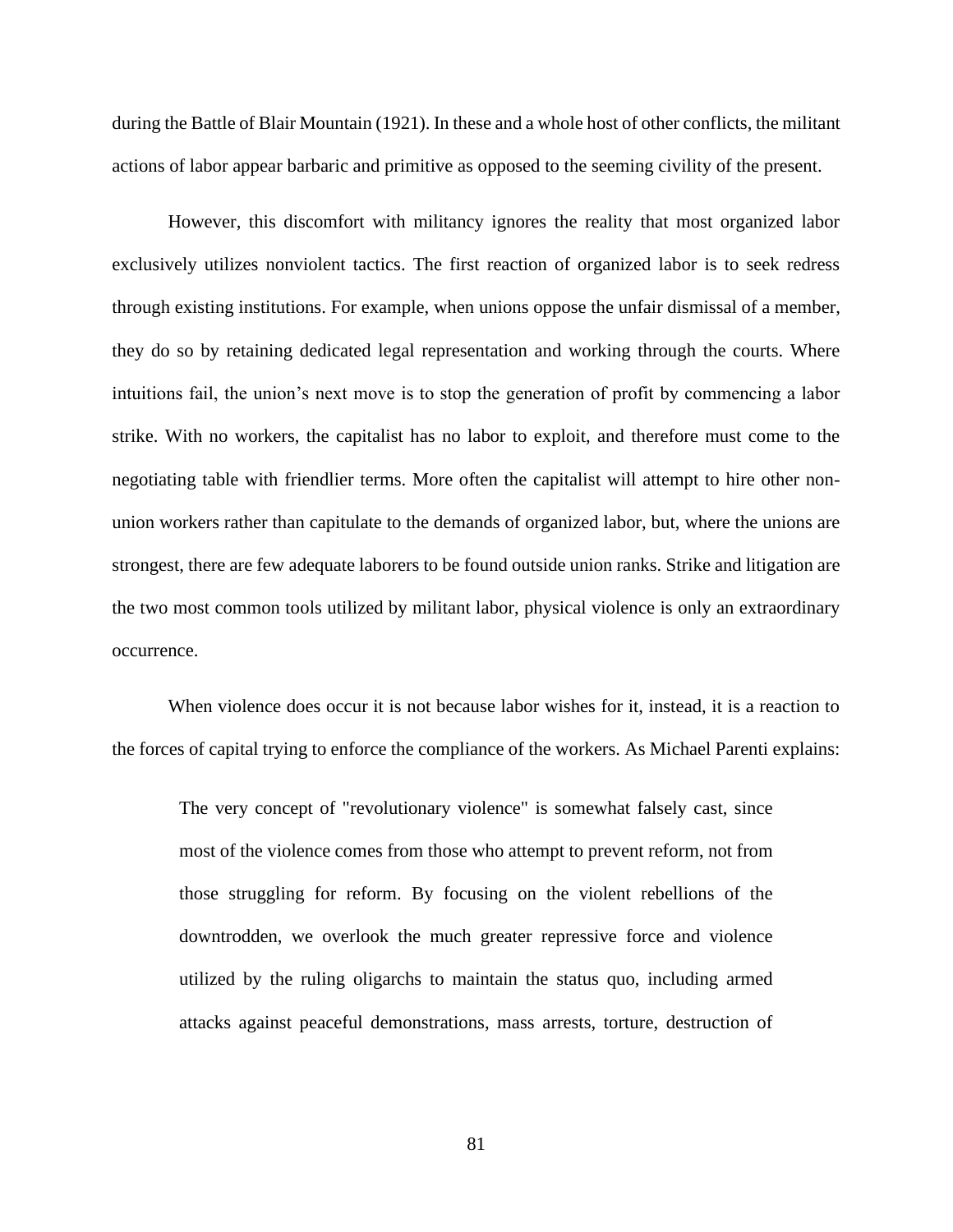opposition organizations, suppression of dissident publications, death squad assassinations, the extermination of whole villages, and the like. $100$ 

To support Parenti's claim, let us take a closer look at the Battle of Blair Mountain.

Life for an early  $20<sup>th</sup>$ -century coal miner was directed by the heavy hand of the mining company. Backbreaking work was compensated by company scrip (a currency that was only valid at company-owned stores); the provided housing, education, and medical care were all extremely poor; and, company towns operated as informal prisons, trapping workers in a cycle of debt that chained them to the mines. It should be no surprise that the miners decided to unionize. It did not come easy, but, eventually, the herculean efforts of labor organizers like 83-year-old "Mother" Jones brought the Blair Mountain miners into the United Mine Workers of America in 1920.<sup>101</sup> The company's reaction was swift, firing 3000 of the miners who had joined the union, and sending the Baldwin-Felts private police to evict their families at gunpoint.<sup>102</sup> In the town of Matewan, local sheriff Sid Hatfield and a few miners resisted the evictions, and the ensuing firefight left 7 agents, 2 miners, and the town's mayor dead.<sup>103</sup> Sporadic violence doted the following months as tensions grew between the company and the miners, coming to a head in 1921 when sheriff Hatfield (now a local hero) was assassinated while answering a court summons.<sup>104</sup>

The Battle of Blair Mountain began in earnest as West Virginia state troopers in coordination with federal troops began to crack down on the newly armed and agitated miners. Both sides of the conflict–armed with machine guns and other small arms—fought a pitched multi-

<sup>100</sup> Parenti, Micheal. 2001. *Black Shirts and Reds: Rational Fascism and the Overthrow of Communism.* Pg. 29

<sup>&</sup>lt;sup>101</sup> Nida, Brandon. 2013. "Demystifying the Hidden Hand: Capital and the State at Blair Mountain."

<sup>102</sup> *Ibid*.

<sup>103</sup> *Ibid*.

<sup>104</sup> *Ibid*.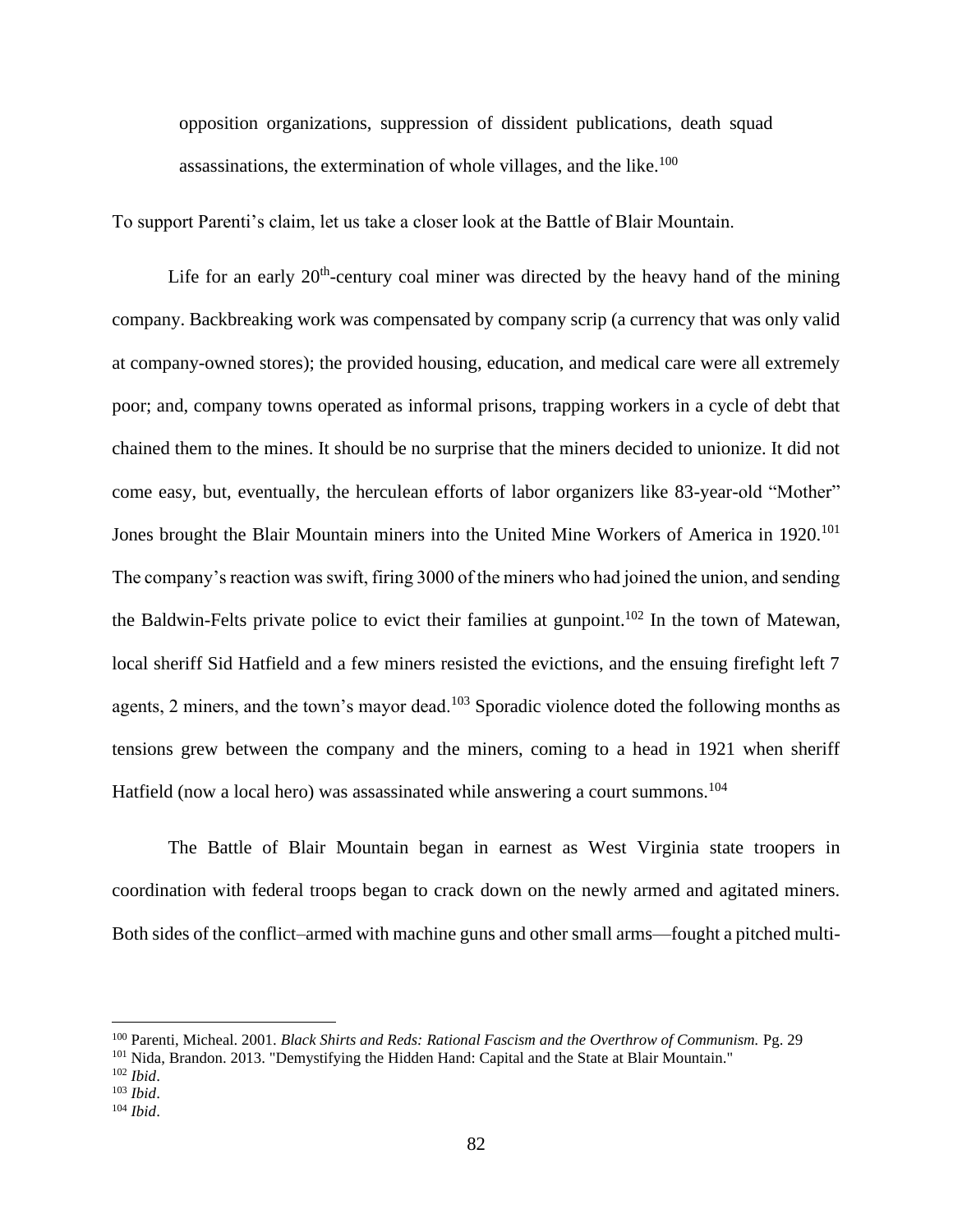day battle, leaving dozens dead. In his article detailing the conflict, archeologist Brandon Nida remarks:

Throughout history the ubiquitous phrases "the hidden hand of the market" and the "silent compulsion of the market" have masked a dark reality at the center of the capitalist system. A growing body of multidisciplinary research is building evidence to show that emergence and maintenance of capital is, has been, and continues to be inherently tied to the nation state. In starker words, the hidden hand has been and continues to be the iron fist of the state.<sup>105</sup>

Our reaction to the violence of militant labor should not be distaste, but instead, it should be a recognition of that violence for what it is: self-defense, not only against the explicit violence of the police but also against the subtle violence of poverty and exploitation.

Though we have now established a nuanced understanding of labor militarism, we have yet to explain how it can create change, for which we will have to return to Althusser. In the previous chapter, we have used his definition of ideology, and above we used his analysis of theory; here again, Althusser offers us a useful analytical tool in overdetermination which he describes as the "accumulation of effective determinations... on the determination in the last instance."<sup>106</sup> For our purposes, the "accumulation of effective determinations" alludes to the material and ideological context of a contradiction; "determination in the last instance" refers to the outcome of the specific contradiction under investigation. Althusser illustrates the principle using the Russian Revolution saying: "the [possibility of] revolution was a matter of an accumulation and exacerbation of historical contradictions that would have been incomprehensible

<sup>&</sup>lt;sup>105</sup> Nida, Brandon. 2013. "Demystifying the Hidden Hand: Capital and the State at Blair Mountain."

<sup>106</sup> Althusser, Louis. 1969. *For Marx.* Pg. 113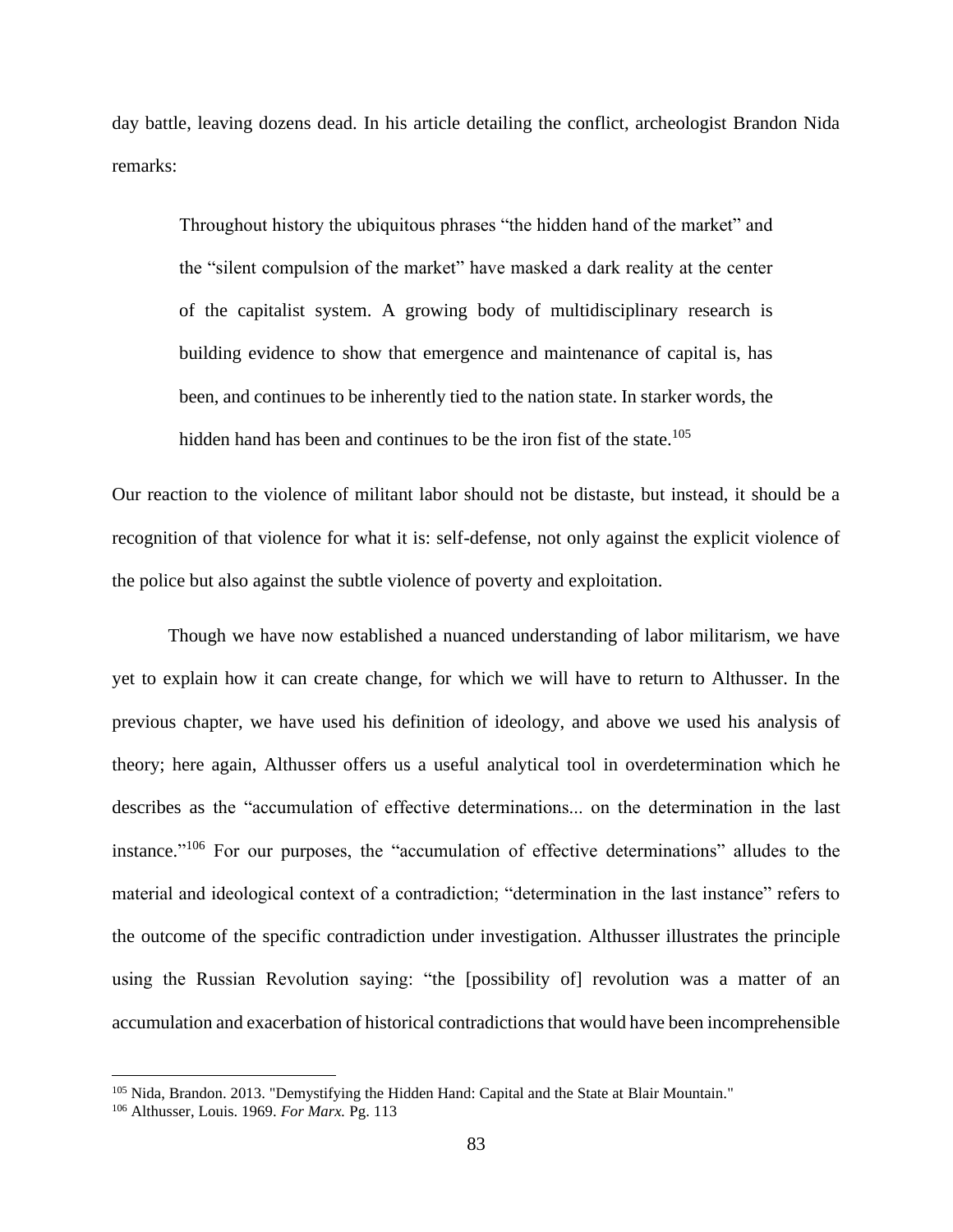in any country which was not, as Russia was, simultaneously at least a century behind the imperialist world, and at the peak of its development."<sup>107</sup> Using our previous example, the extraordinary nature of the Battle at Blair Mountain could only emerge from that peculiar situation. The isolation of the mining towns, easy access to firearms, and the wanton brutality of the company agents all determined, in the last instant, the savage outcome of that confrontation; had any single factor been different, the contention between the company and the miners might well have resolved quietly.

Labor militancy—through overdetermination—creates change in *two distinct steps*.

First, the proper context is arranged. On the ideological front, philosophy fights over the theory of ethics and politics, its conclusions are then disseminated through education to the working class. At the same time, labor organizations rally support and gather workers into actionoriented and defensive structures built upon said theory. Both fronts must be pursued simultaneously. On the philosophical end, it is only through the structures of militant labor that the effective education of the working class can take place. As Althusser highlights in his work on ideology, "*no class can hold State power over a long period without at the same time exercising its hegemony over and in the State Ideological Apparatuses*."<sup>108</sup>; accordingly, it would be irrational to expect the education of the capitalist state to disseminate an ideology antithetical to its continued reproduction. The only way that the working class may be educated in the ideology of empathy and solidarity is by circumventing existing state structures and building independent institutions. Conversely, it is only by being in close contact with the working class and its organizations that

<sup>107</sup> Althusser, Louis. 1969. *For Marx.* Pg. 97

<sup>108</sup> Althusser, Louis. 1971. *Lenin and Philosophy and Other Essays.* Pg. 146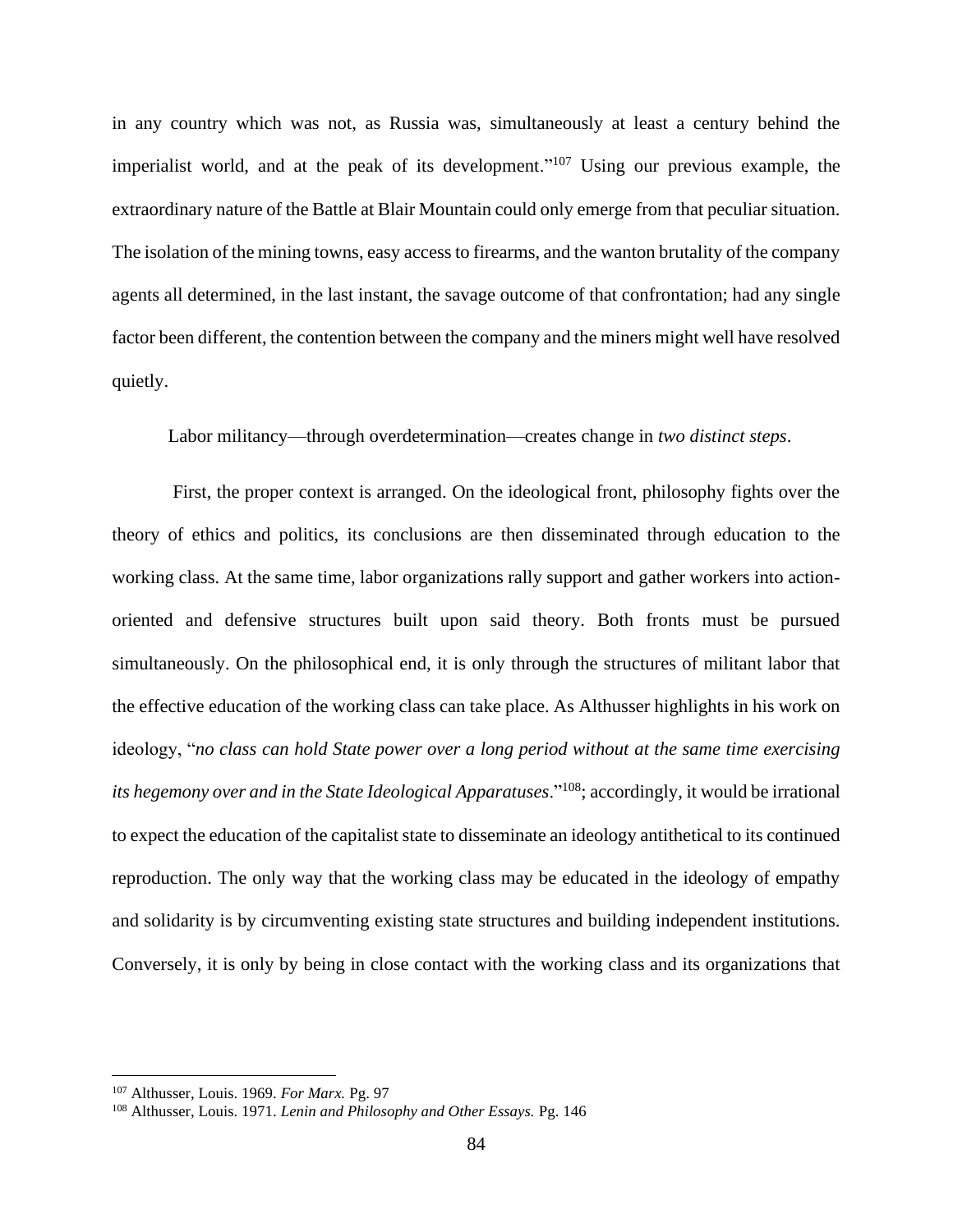the philosopher can develop an understanding for their oppression. To avoid the worst outcomes of capital, the fight must be conducted on both fronts.

In the second step, either organized labor or capital forces a crisis to occur by bringing some underlying contradiction into sharp relief. The most visible of these crises is the labor strike which—by withdrawing labor—stops the circulation of the market at production. Boycotts achieve similar ends by stopping market circulation at the point of purchase and are the most common method employed by organized labor outside a specific industry to influence its standards. The use of either may support the other, often striking workers will call for a boycott (e.g. the 2021 Frito-Lay workers strike), or the organizers of a boycott will call for the halt of production. In extreme cases, both sides may resort to industrial sabotage to destroy the means of production, but the harsh legal consequences and dispersed production of modern global capital limit the effectiveness of such tactics. Capitalists are typically only unintentionally responsible for crisis as it results in lost profits; however, in some cases, large companies will harm their immediate profits to undercut attempts at organizing labor. For example, Walmart will often close stores and fire all employees if they suspect the location to unionize.<sup>109</sup> Regardless, of its source, when a crisis does arise both sides scramble to take control of the situation, and the one with the strongest foundation (and better luck) emerges victorious.

The mechanism of labor militancy is similar to the neoliberal politician of the previous chapter: both create change by taking advantage of crisis. With climate change, the workers will not have to force a crisis, one is coming regardless; the working class must be prepared for its arrival, and have the strength to emerge triumphant.

<sup>109</sup> Picchi, Aimee. 2015. *Union: Walmart shut 5 stores over labor activism.*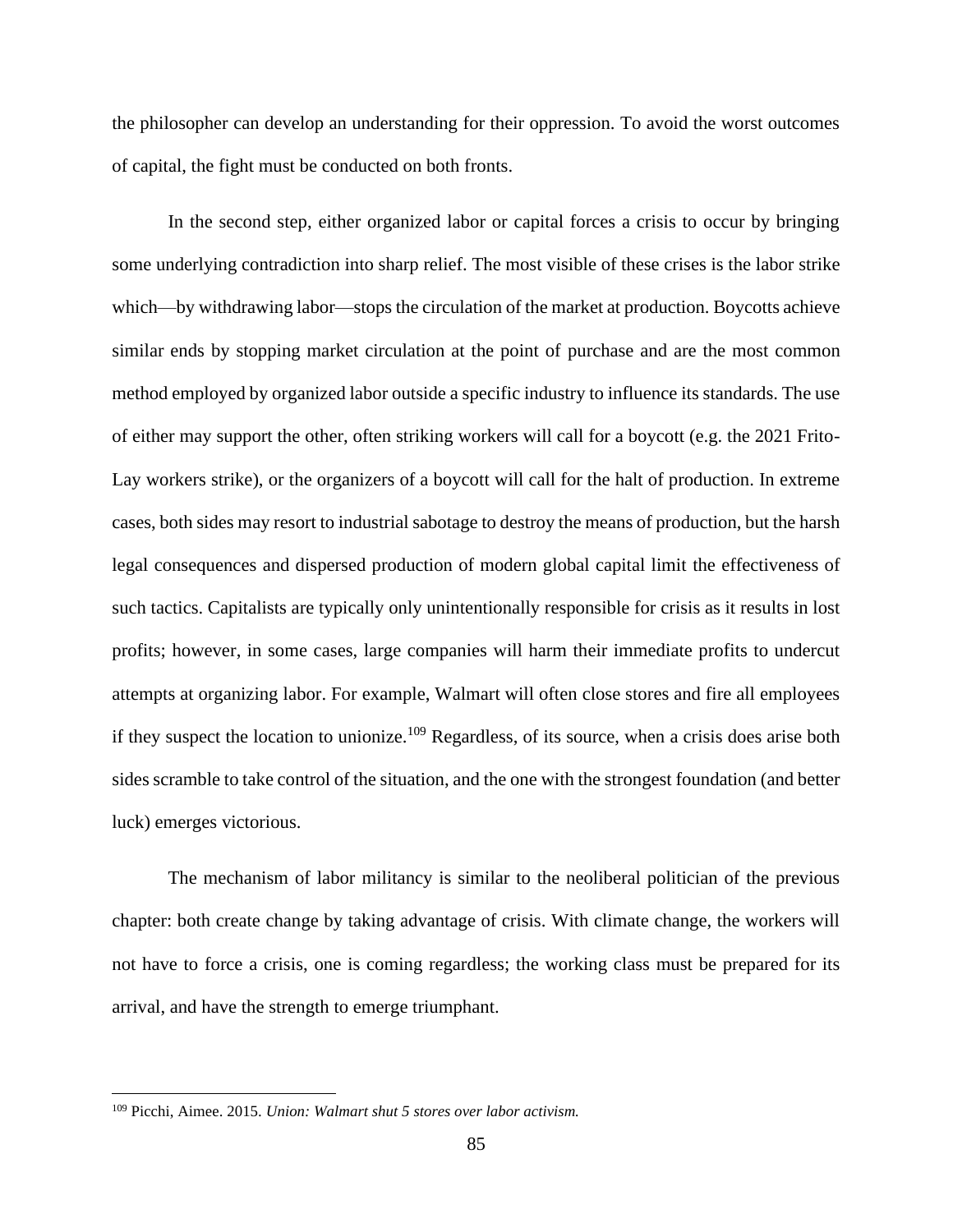### **5. The Dakota Access Pipeline: A Modern Case Study in Political Action**

To conclude the chapter, let us bring all the above analysis together by using a more recent example, which also features environmentalist elements.

In 2015, petrochemical company Energy Transfer Partners (ETP) began construction on the \$3.7 billion Dakota Access Pipeline.<sup>110</sup> Scheduled for completion the following year, the pipeline would carry 470,000 barrels of oil a day from the Bakken oil field of North Dakota to existing infrastructure in Illinois.<sup>111</sup> However, construction was delayed by protests at the Standing Rock Sioux Reservation which expressed concern about transgression into sacred tribal lands, and ecological damage to the reservation's water supply.<sup>112</sup> Though the legal battle had some early success in delaying construction, the federal courts ultimately decided to allow ETP to go forward. The Standing Rock Sioux then responded by mounting an initially peaceful protest, but events turned violent after ETP private security guards clashed with some protesters, leaving injuries including dog bites.<sup>113</sup> Five days later, North Dakota Governor Jack Dalrymple deployed over 500 members of the state National Guard to suppress protesters and "aid local law enforcement" with military vehicles, water cannons, and tear gas.<sup>114</sup> In a single night (November  $20<sup>th</sup>$ , 2016) deployment of these tools left 300 protesters injured, with 26 needing hospitalization; the injuries included hypothermia, broken bones, internal bleeding, and partial blinding.<sup>115</sup> Despite the best efforts of the tribe, the pipeline finished construction in 2017, and within the first 6 months of its

<sup>110</sup> Mengden, Walter H. 2017. "INDIGENOUS PEOPLE, HUMAN RIGHTS, AND CONSULTATION: THE DAKOTA ACCESS PIPELINE."

<sup>111</sup> *Ibid*.

<sup>112</sup> *Ibid*.

<sup>113</sup> Hersher, Rebecca. 2017. *Key Moments In The Dakota Access Pipeline Fight.*

<sup>114</sup> *Ibid*.

<sup>115</sup> Wong, Julia C. 2016. *Dakota Access pipeline: 300 protesters injured after police use water cannons*.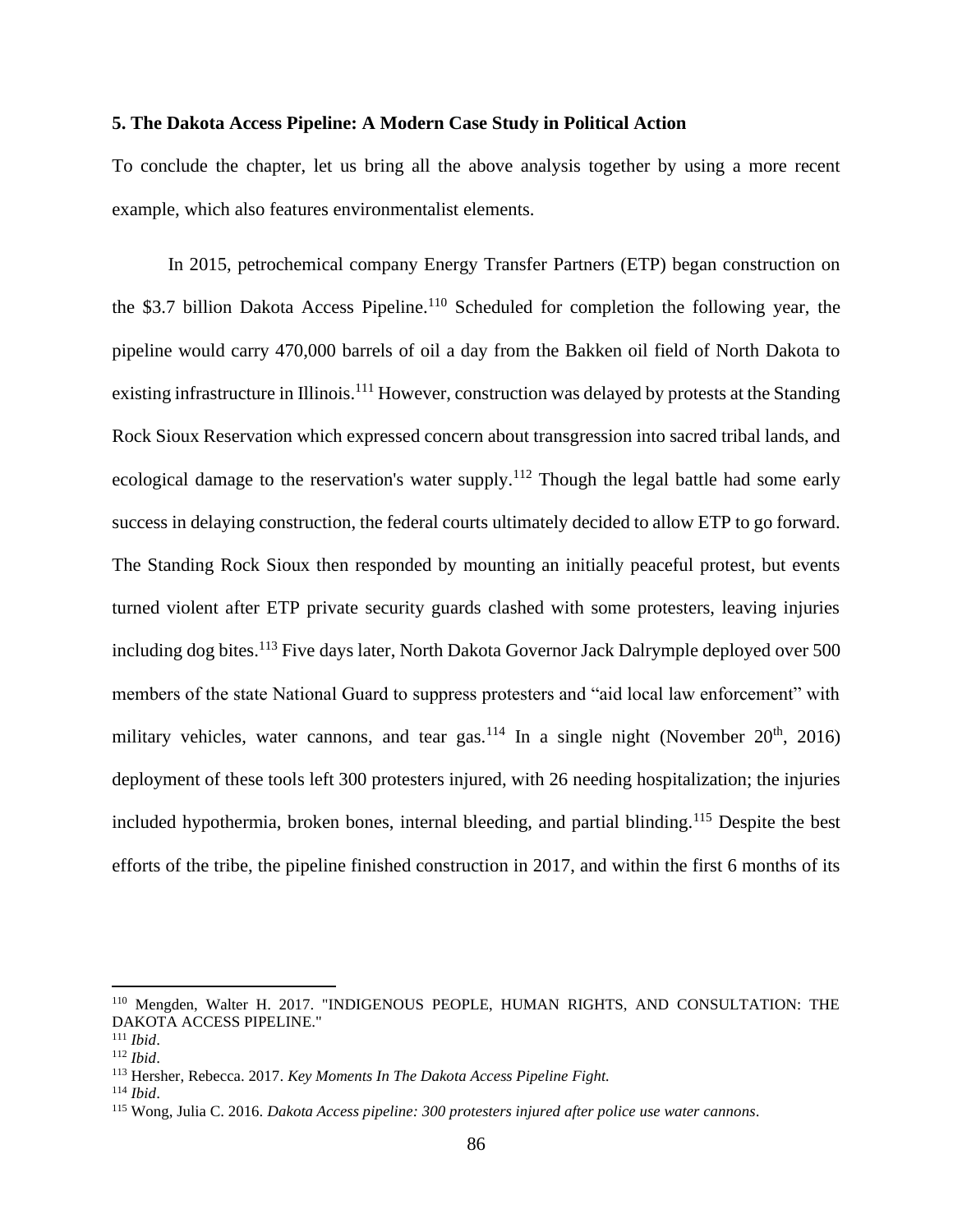operation it leaked 5 times, proving the validity of the tribe's concerns beyond all doubt.<sup>116</sup> Still, the Standing Rock Sioux continue to fight, and the federal government continues to ignore their suffering, as late last year a federal Judge sided with police in an excessive force lawsuit raised by the tribe. $117$ 

Regardless of the outcome, in the inspiring struggle of the Standing Rock Sioux, we find an informative expression of all three categories of empathetic politics. Most obvious is the expression of empathy between members of a community, as the mere act of organized protest requires one to act in coordination with and in the interest of the group. The long history of genocidal oppression inflicted on Native Americans by the United States has, is, and will continue to try to erase these cultures, but in resisting that systematic elimination, the Native American community demonstrates the tenacity of an empathetic community. Also in protest one finds an expression of empathy with the self; to resist one's oppressors is to recognize the dignity and humanity of one's own existence. This was never a conflict that should have to be fought, the ongoing devastation of Native communities constitutes a crime against humanity but we should respect the continued resistance and be inspired by our own empathy to support such struggles wherever they are found.

What is even more special about the protests against the Dakota Access Pipeline is the expression of solidarity with nature. On one hand, we may explain it as emerging from the deeper spiritual connection to nature that continues in modern Native American culture. The historical relocation of indigenous Americans to small and enforced bounds forced those contained to build a bond of empathy with their local environment. But, while I am sure that this history carries some

<sup>116</sup> Brown, Alleen. 2018. *Five Spills, Six Months in Operation: Dakota Access Track Record Highlights Unavoidable Reality — Pipelines Leak.*

<sup>117</sup> Associated Press. 2021. *Judge sides with law enforcement in pipeline protest suit .*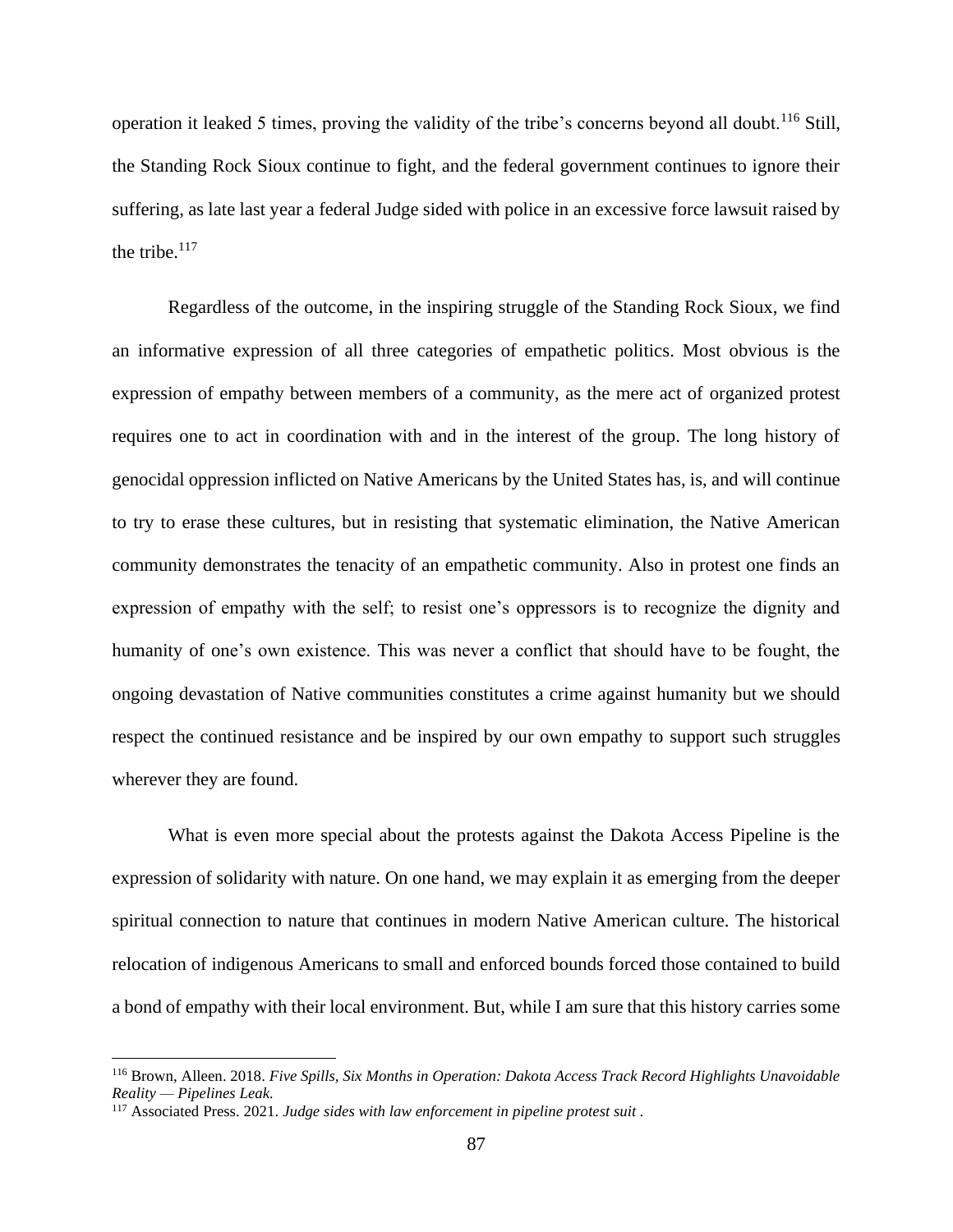influence, this answer is far too reductive and fits too neatly with common stereotypical depictions of these people. We would do well to acknowledge that a major component of the Standing Rock Sioux's misgivings with the project were materialist environmental concerns. There is an express acknowledgment of the social-metabolic relationship between the tribal community and the lands on which they live. If we ignore this component and only focus on the spiritual, we simultaneously minimize the suffering of the oppressed and cast off a vital limit demonstrated by their protest. *We should all oppose the pipeline*. It carries the lifeblood of capital, and thus, the essence of our crisis. The Standing Rock Sioux know well that we all rely on the health of our environment; why do we all not carry some echo of their passionate resistance?

Furthermore, the barbarity of the state was displayed in full force by the police and National Guard of North Dakota. The Native community at Standing Rock leveraged every suggested form of redress, beginning with a legal battle and then moving to peaceful protest, but they were still met by the iron fist of capital. Nothing has changed since the Battle at Blair Mountain; if you are a threat to profit you will be met with violence. However, such resistance should not discourage action. Even the relatively small group at Standing Rock, with little funding or support, managed to delay construction, cost ETP valuable time and money, and showed to a national audience the disguised brutality of the neoliberal state. If the protesters had not shown up, the construction would have been quietly completed and quickly forgotten; even if immediately futile, resistance may still make its mark on the future. With every strike, protest, and ideological victory, the working class pushes the dialectic of history a little further towards a better future.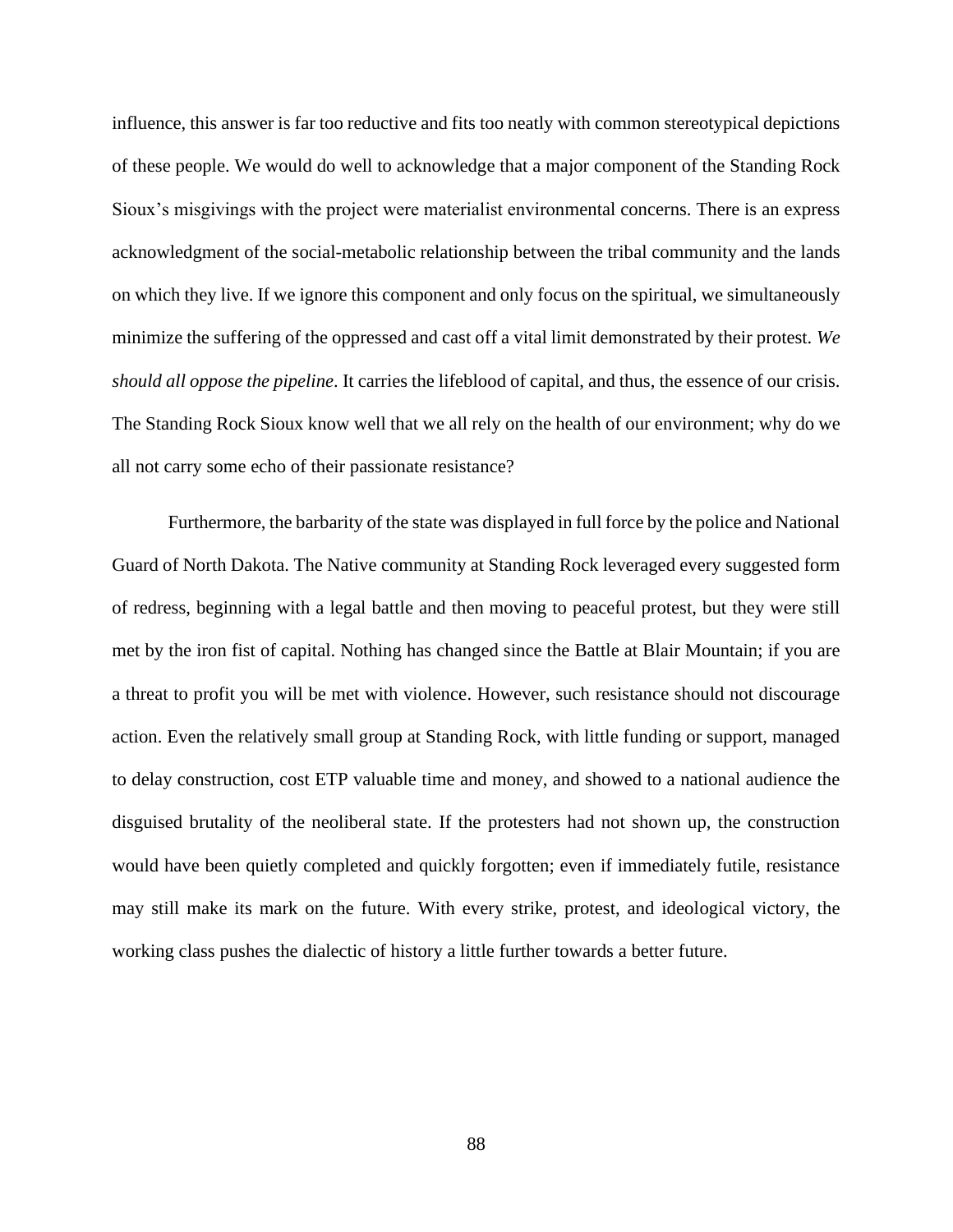### **Chapter 5: Conclusion: Pessimism, Alarmism, and Normalization**

The inability to see what is in front of our eyes replicates the blindness of all past civilizations that celebrated their eternal glory at moments of precipitous decline. The difference is that life across the whole planet will go down this time. It is comforting to pretend this is not happening, to foster false hopes and fool ourselves with the myth of progress, but these illusions only tranquilize us at a moment when we should be rising in collective fury against those who are orchestrating our doom.

(Hedges, 2017)

## **1. On Tone**

To conclude our discussion, I want to address one final concern: Pessimism. I can think of no way—without being intellectually dishonest—of approaching the topic of climate change without sounding pessimistic. It is not a problem for the distant future, or a mere hypothetical. You will often hear climate change described as "on our doorstep;" this is untrue. In reality it is already in our kitchen smashing the dinner plates, many of us are just lucky enough to be upstairs and have not noticed yet. Almost nothing has been done to fight back, and—for the myriad of reasons listed in the previous three chapters—it would be foolish to expect that much else will be done soon. It is because I start from direct observation of the world that I expect the worst to happen. Pessimism is an unavoidable conclusion in the face of reality.

It is important to understand what the 'worst' actually is. Alarmist is a pejorative that rightwing populist movements often level at any who bring attention to climate change, examples of which can be found readily every election season. However, the label is not entirely un-earned.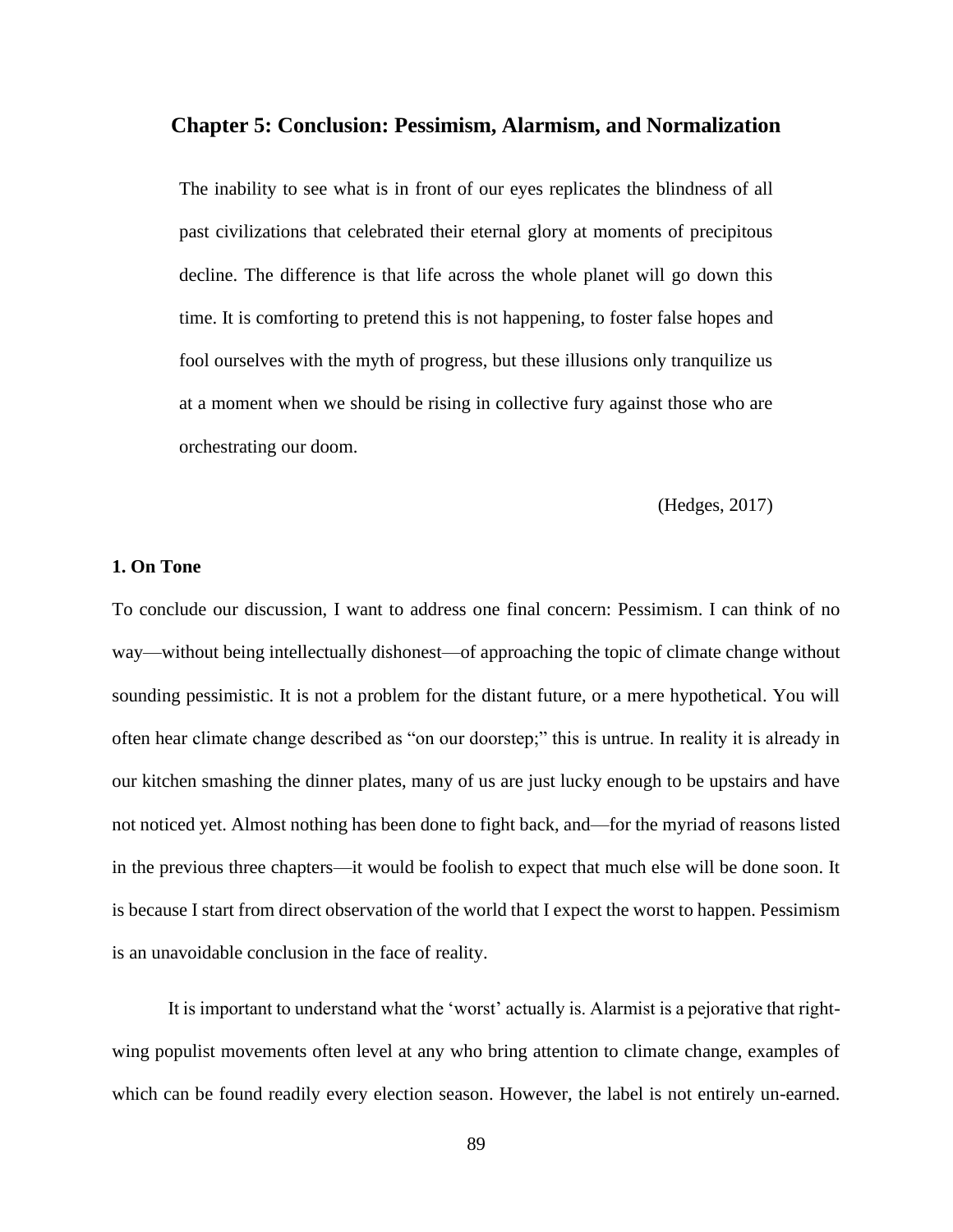Despite what alarmists might often claim, climate change is not the death of nature. It does not threaten to drive humanity to extinction, nor does it represent the end of human society. Climate change is far more mundane. It represents another stage in an ongoing mass extinction. It will demand the reorganization of politics, and de-globalization. Climate Change will harm the global south worse than the first-world and the poor more than the rich; an injustice that should dissuade any argument that it represents "deserved retribution from nature." It will make life worse for all, but humans and their societies will adapt and continue. It should be avoided, if at all possible, but these are things that have happened before, and humanity has survived.

The distinction is necessary to address the common claim that "pessimism leads to inaction." In reality, pessimism does no such thing: despair does. Despair is a resignation to death, and one who succumbs to its influence does so at the cost of their agency. Whereas pessimism is the natural result of taking a frank look at reality, despair results from internalizing the arguments of the alarmists. It is the alarmists who claim we will all die, that the earth will be unrecognizable, that it is already too far gone and that nothing can be done. If one genuinely believes as such, why should they act? Their fate is sealed, and nothing may be done about it. Pessimism, or rather, its grounding in striving to maintain and objective view of one's situation, avoids this pitfall and allows us to retain our agency.

Yet, it is still somewhat puzzling why alarmism fails to motivate action. The logic seems clear enough: If the consequences are worse, why would we not try harder to avoid them? In response I would like to offer the Epicurean view that, "death is nothing to us." Death, he argues, is the cessation of experience and one who does not experience cannot suffer. Epicurus originally intended this belief to be a foundation of a new morality, wherein our acceptance of materialist monism allowed us to escape concern for the afterlife and instead focus on maximization of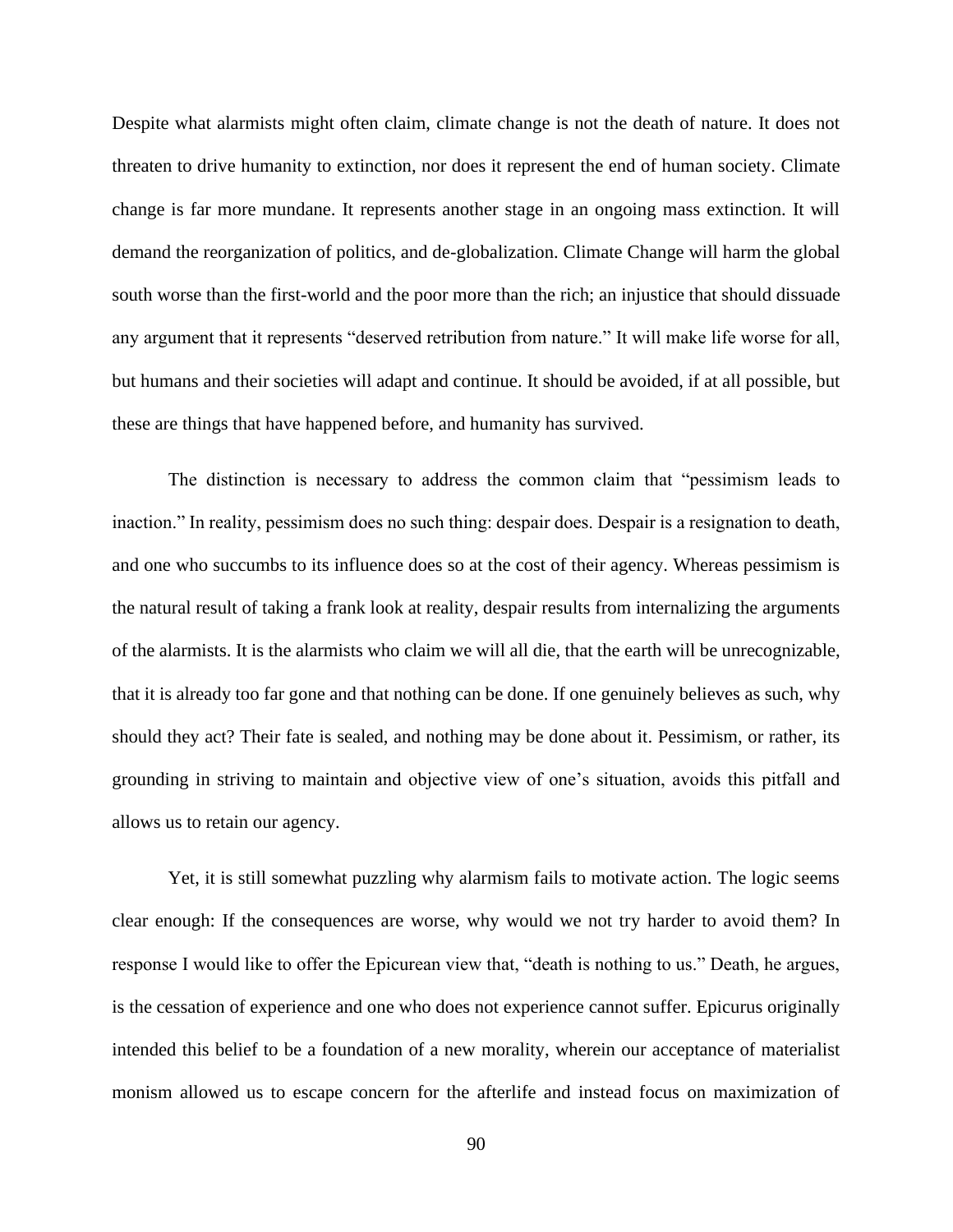pleasure and minimization of pain (Bellamy 2000). I, however, offer it here in a different sense. We live in a materialist society, the growing dominance of scientific world-views and the degradation of religious cultural dominance has pushed large swaths of humanity to accept by default Epicurus' once radical position.<sup>118</sup> When the alarmist is believed, and death seems a guarantee regardless of action, the only logical thing left to do is ignore the problem and maximize pleasure in the meantime. However, the pessimist argument does not promise death, only suffering, which, counterintuitively, is scarier for most.

Pessimism is also often disparaged under the assumption that optimism is superior, but that too drives inaction. I use here use optimism in the sense that one has faith that the future will be better than the present. In respect to climate change this most is most often expressed in the sentiment "science will make some breakthrough and figure this out," or, "the government is working on it, and we have to trust them." In consideration of the facts neither seems likely, but the optimist maintains faith. In contrast the pessimist does not expect such developments, but that does not preclude hope for change. Antonio Gramsci is famous for advocating for "pessimism of the intellect, optimism of the will," by which he means "to describe the (seemingly contradictory) coexistence of a realistic description of the status quo, on the one hand, and a genuine commitment to the possibility of transforming reality, on the other," (Antonioni 2019). The intellectual optimist is guided by faith, and in believing that positive developments will occur they believe the work to already be done. The pessimist, in contrast, is guided by hope. They do not expect positive development except that which is wrought by their own hands. It is this balance that we must seek

<sup>&</sup>lt;sup>118</sup> For those that still hold to religious doctrine a large majority are Christian (at least in the "western" world), but they too typically fall into this tendency to care little about dying. Nietzsche makes this critique multiple times in his writing but for space reasons I will gloss over it here.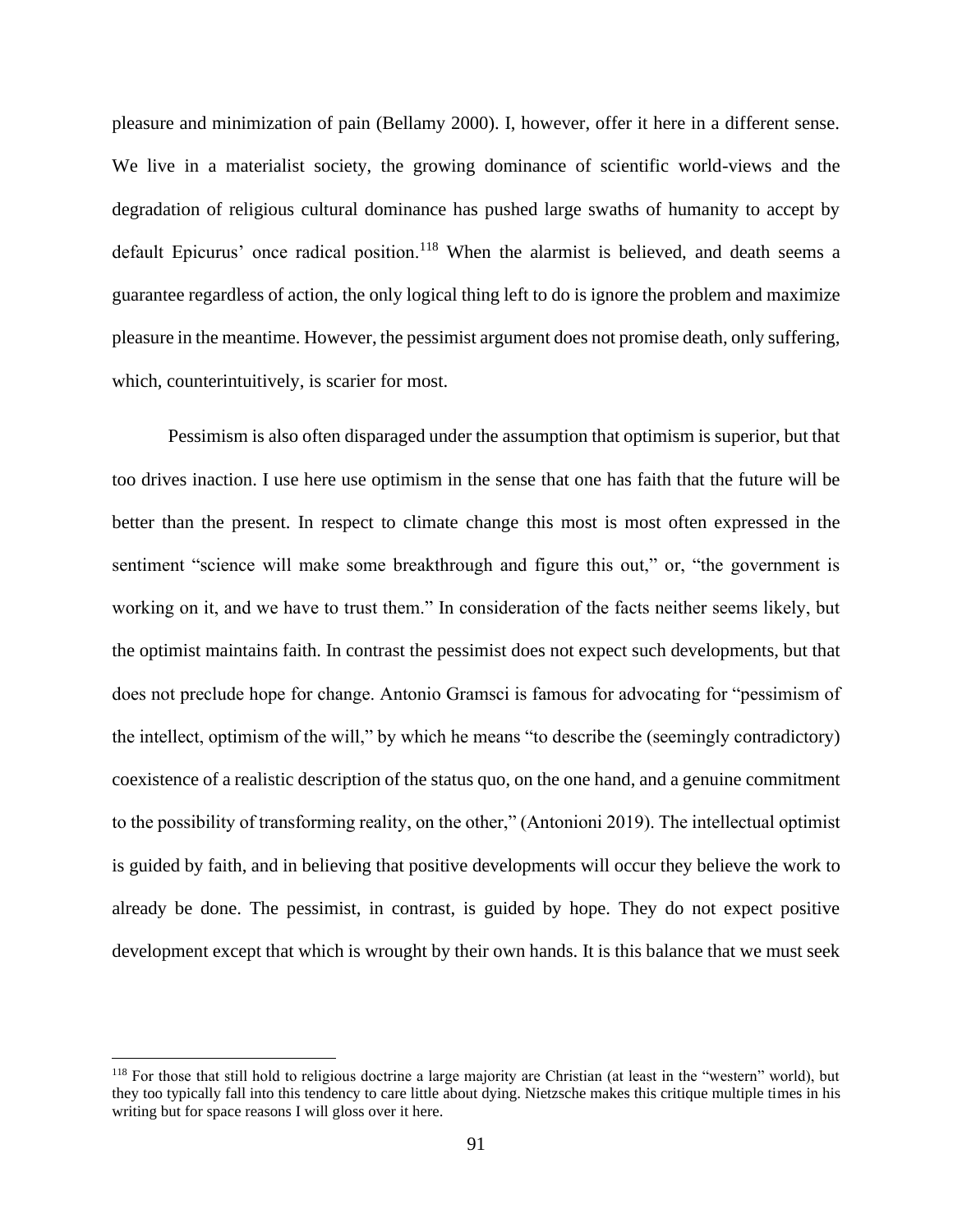in our approach to climate change. It is not faith in the other that will solve problems but hope in the capacity of the self.

The third and most common motivation for inaction is normalization: the simple acceptance that things are how they are, and the inability to see the possibility of a world that is any different. While both acknowledge the world for what it is, normalization differs from pessimism in two key respects: first, pessimism maintains the right to evoke change, nothing is taken as guaranteed; second, pessimism comes with a value judgment—it sees the current state of affairs as meaningfully wrong—whereas normalization is value neutral. When something becomes normalized it ceases to be the subject of thought, it simply falls into the same category as gravity: sometimes mildly interesting, but ultimately someone else's problem to think about.

It is our fault as academics and intellectuals for pushing climate change into this category. Every conversation we have is dominated by statistics, data, and politics. For the vast majority of people this means little, and simply contributes to the storm of such things that hangs over the heads of everyone in our oversaturated information ecosystem. It does not have to be this way. Should we couch our conversation in the first-person experience by which we all engage with reality, we might draw in those that would otherwise ignore us. When I say insect populations have declined dramatically in recent years, or that winters are warmer and dryer, or that forests are being cut down for urban sprawl, it has no effect on most people. But if I evoke childhood memories of swarms of bugs in the summer, the massive snowstorms that would cancel school for weeks, or the woods outside town that have been replaced by a suburb, then people understand these changes. In the introduction, I insisted on the importance of pulling from such experiences to build a strong analytical framework, here I insist that it is also important that our findings flow back out in the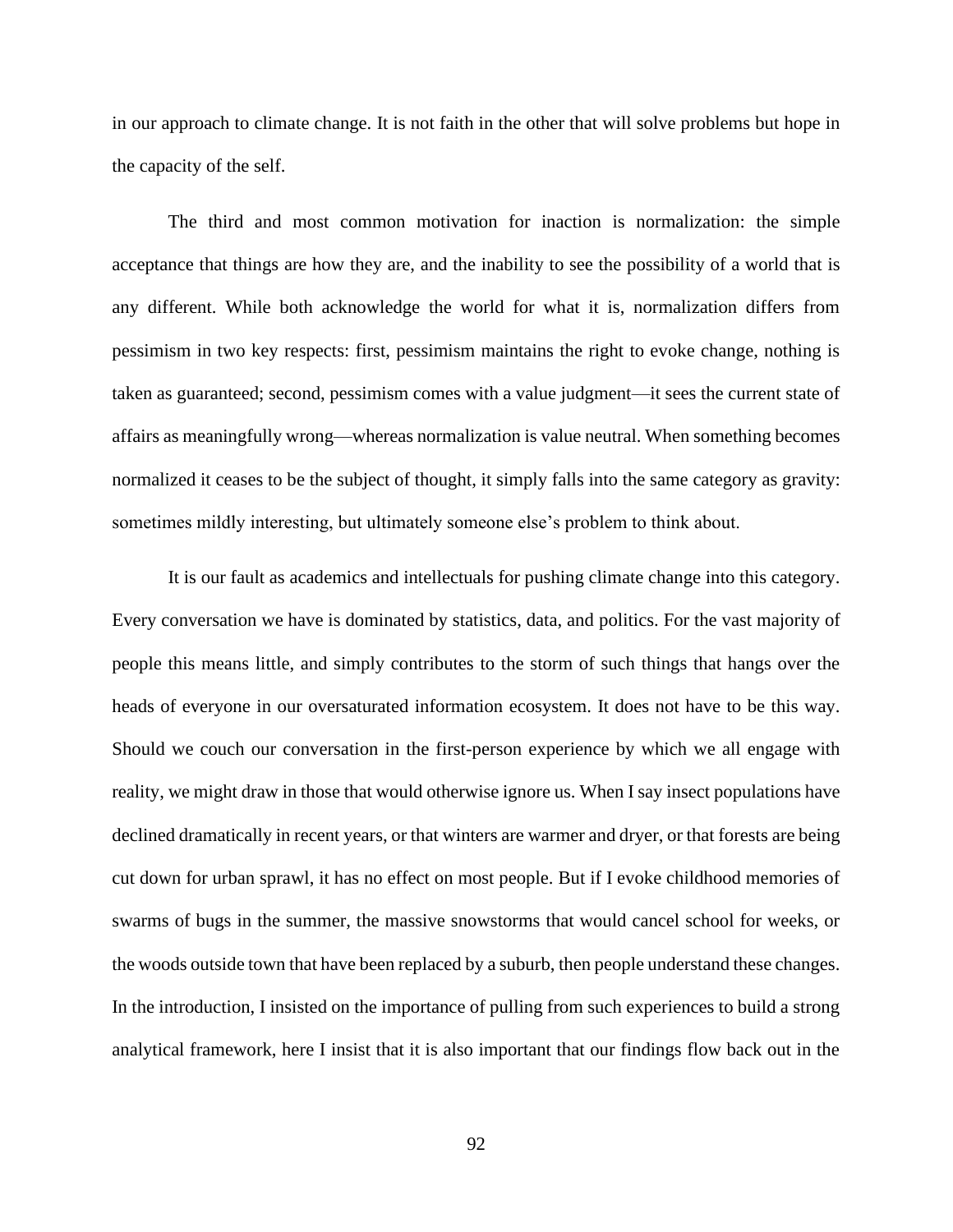same language. People experience life in the language of poetry, not statistics, and it is critical that we speak in both.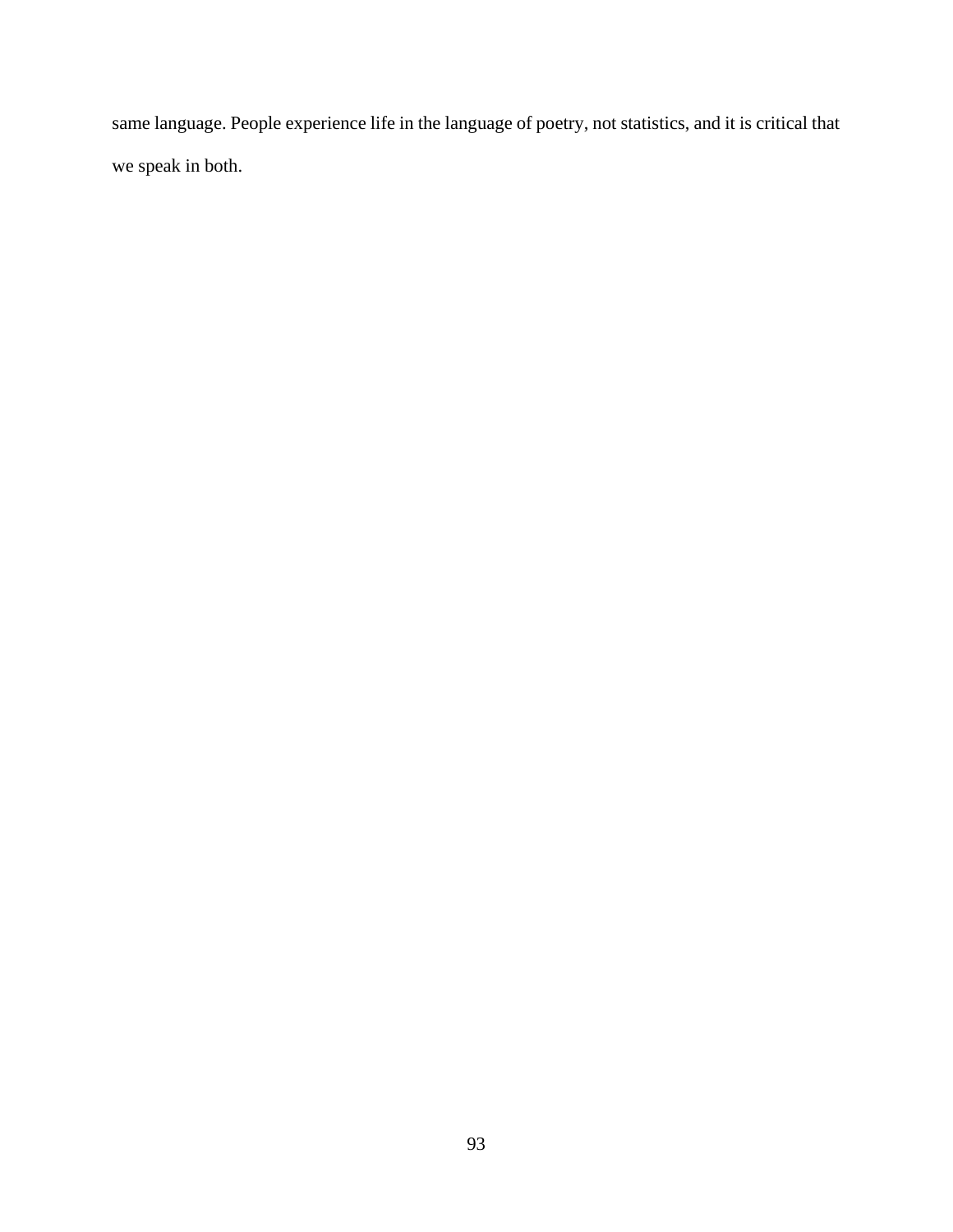## **Bibliography**

- 2022. *13th Amendment to the U.S. Constitution: Abolition of Slavery (1865).* February 8. Accessed May 5, 2022. https://www.archives.gov/milestone-documents/13thamendment#transcript.
- Althusser, Louis. 1969. *For Marx.* Translated by Ben Brewster. New York: The Penguin Press.
- —. 1971. *Lenin and Philosophy and Other Essays.* Translated by Ben Brewster. New York: Monthly Review Press.
- Angus, Ian. 2016. *Facing the Anthropocene: Fossil Capitalism and the Crisis of the Earth System.* New York: Monthly Review Press.
- Associated Press. 2021. *Judge sides with law enforcement in pipeline protest suit .* December 30. Accessed April 8, 2022. https://apnews.com/article/business-environment-and-naturenorth-dakota-dakota-access-pipeline-574d4fad0bdfb241c39a870f9674a9c7.
- —. 2022. *Supreme Court won't take Dakota Access Pipeline case.* February 22. Accessed April 8, 2022. https://apnews.com/article/us-supreme-court-lawsuits-environment-missouri-riverdakota-access-pipeline-0fb252648183fb20d5a9c2f163a7c3aa.
- Bauer, Lauren, Kirsten Broady, Wendy Edelberg, and Jimmy O'Donnell. 2020. *Ten facts about COVID-19 and the U.S. economy.* September 17. Accessed March 9, 2022. https://www.brookings.edu/research/ten-facts-about-covid-19-and-the-u-s-economy/.
- Benton, Ted. 1989. "Marxism and Natural Limits: An Ecological Critique and Reconstruction." *New Left Review* 1 (178).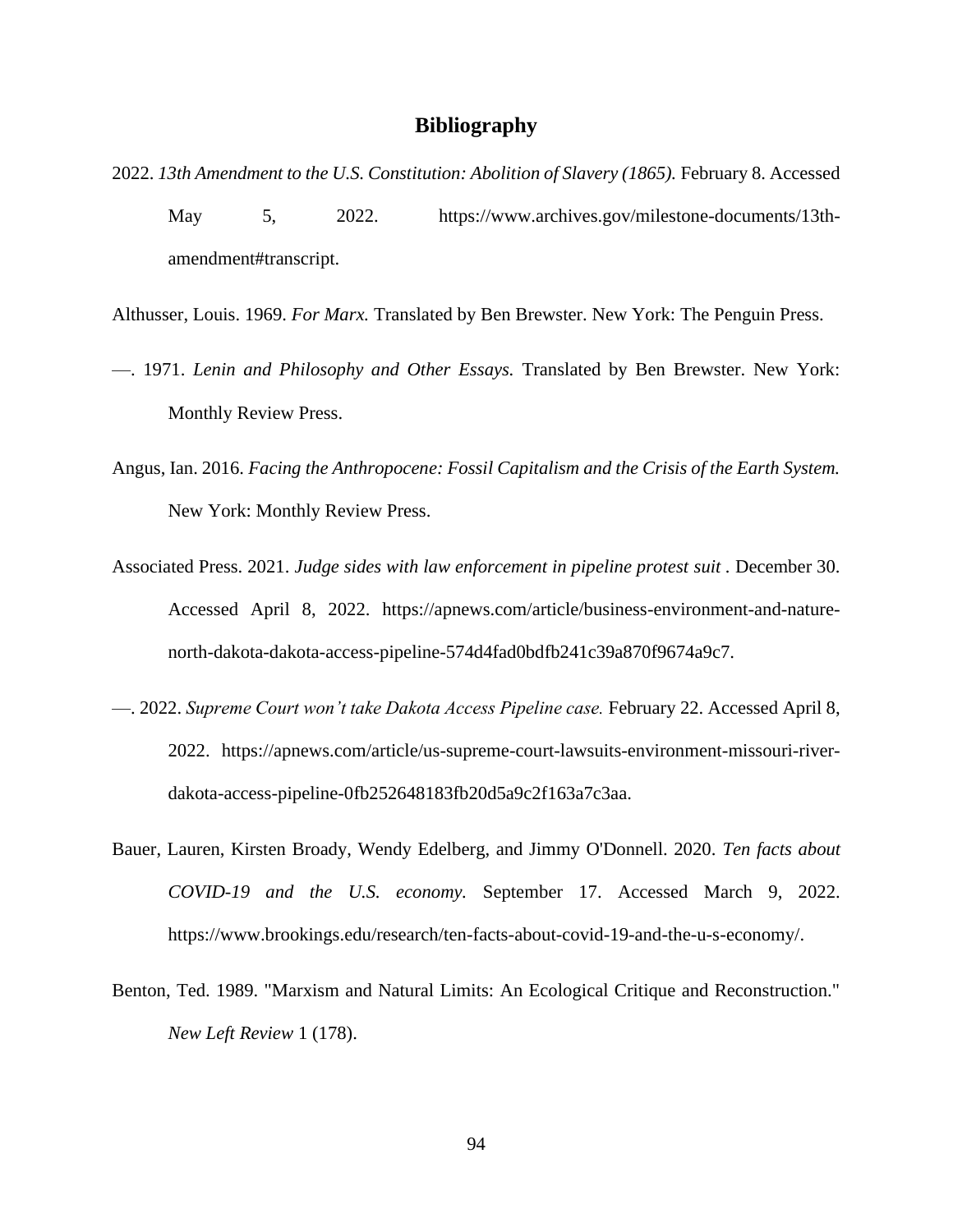- Blume, Howard. 2021. *L.A. parents demand schools reopen, saying science and improved conditions are on their side.* Febuary 23. Accessed March 9, 2022. https://www.latimes.com/california/story/2021-02-23/parents-protest-covid-closuresdemand-la-schools-reopen.
- Brown, Alleen. 2018. *Five Spills, Six Months in Operation: Dakota Access Track Record Highlights Unavoidable Reality — Pipelines Leak.* January 9. Accessed April 8, 2022. https://theintercept.com/2018/01/09/dakota-access-pipeline-leak-energy-transferpartners/.
- Click, Kane Madison. 2009. *Communist Control Act of 1954 (1954).* Accessed March 14, 2022. https://www.mtsu.edu/first-amendment/article/1071/communist-control-act-of-1954.
- Cook, L M, and I J Saccheri. 2012. "The peppered moth and industrial melanism: evolution of a natural selection case study." *Heredity* 207-21.
- Cornwall, Warren. 2021. *Europe's Deadly Floods Leave Scientists Stunned.* July 20. Accessed Febuary 14, 2022. https://www.science.org/content/article/europe-s-deadly-floods-leavescientists-stunned.
- Coutts, Ken, Roger Tarling, Terry Ward, and Frank Wilkinson. 1981. "The Economic Consequences of Mrs. Thatcher." *Cambridge Journal of Economics* 5 (1): 81-93. https://www.jstor.org/stable/23596658 .
- Danziger, Sheldon, and Robert Haveman. 1981. "The Reagan Budget: A Sharp Break with the Past." *Challenge* 24 (2): 5-13. https://www.jstor.org/stable/40719955.

Eco, Umberto. 1995. "Ur-Fascism." *The New York Review*, June 22.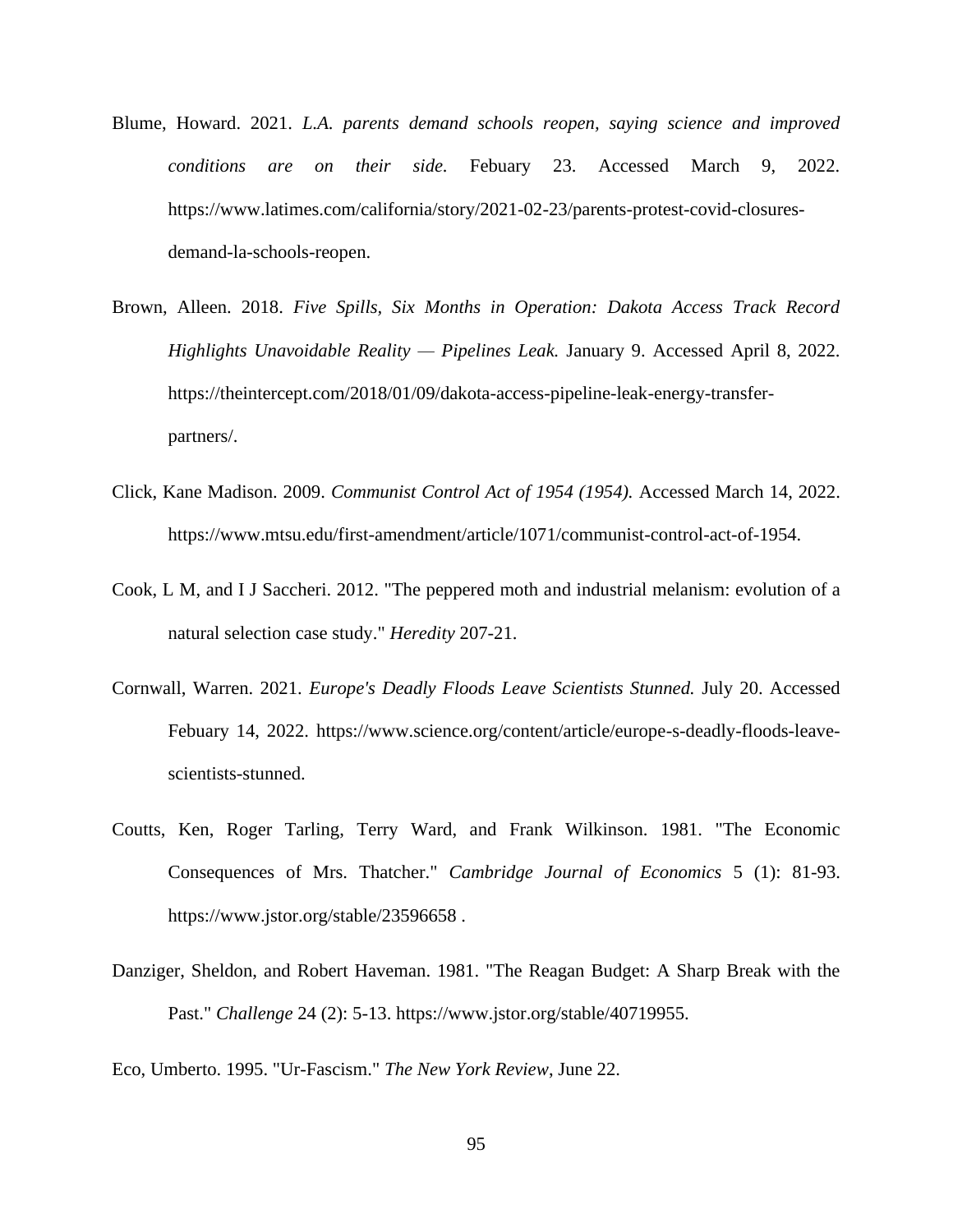- Eiserer, Tanya, and Jason Trahan. 2021. *30 years of warnings to winterize Texas power plants, yet they still froze. Will Austin finally require it?* Febuary 22. Accessed March 11, 2022. https://www.wfaa.com/article/news/local/investigates/30-years-of-warnings-to-winterizetexas-power-plants-yet-they-still-froze-will-austin-finally-require-it/287-20540908-dbce-4e17-90a3-19aa4f4f4690.
- Engels, Friedrich. 1943. *Condition of the Working Class in England.* Translated by Florence Kelly Wischnewetzky. London: George Allen & Unwin LTD.
- —. 1996. "The Part played by Labour in the Transition from Ape to Man." *Marxist Internet*  Archive. January. Accessed Febuary 11, 2022. https://www.marxists.org/archive/marx/works/1876/part-played-labour/index.htm.
- Fisher, Mark. 2009. *Capitalist Realism: Is There No Alternative?* Winchester: Zero Books.

Foster , John Bellamy. 2019. "Late Imperialism." *Monthly Review*, Jul 01.

- Foster, John Bellamy. 2000. *Marx's Ecology.* New York: Monthly Review Press.
- Foster, John Bellamy, R. Jamil Jonna, and Brett Clark. 2021. "The Contagion of Capital: Financialized Capitalism, COVID-19, and the Great Divide." *Monthly Review*, Jan 01.
- Friedman, Milton. 1970. "A Friedman doctrine-- The Social Responsibility Of Business Is to Increase Its Profits." *The New York Times*, September 13: 17. https://www.nytimes.com/1970/09/13/archives/a-friedman-doctrine-the-socialresponsibility-of-business-is-to.html.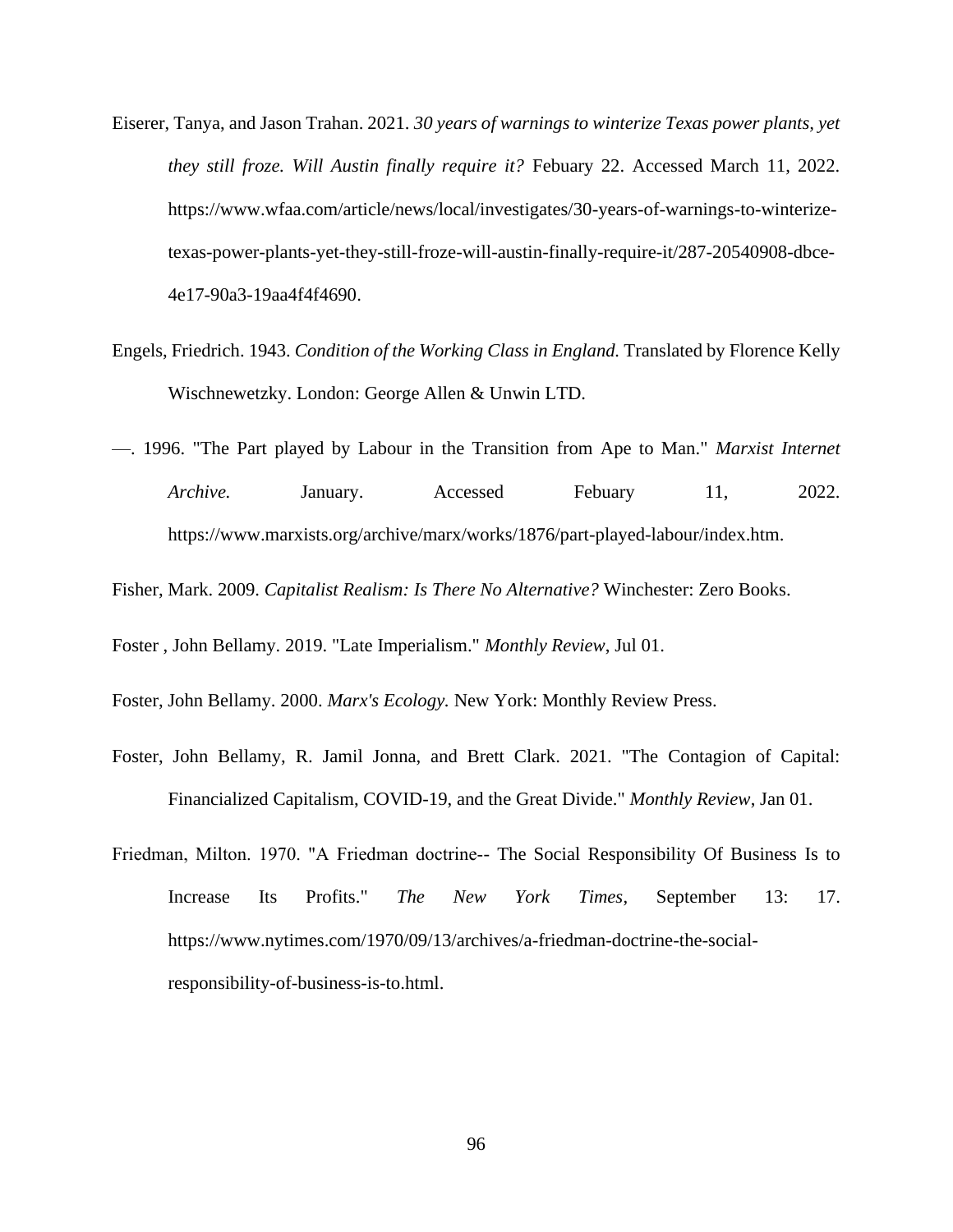- Goodman, Peter S. 2022. *A Normal Supply Chain? It's 'Unlikely' in 2022.* Febuary 6. Accessed March 9, 2022. https://www.nytimes.com/2022/02/01/business/supply-chaindisruption.html.
- Hersher, Rebecca. 2017. *Key Moments In The Dakota Access Pipeline Fight.* February 22. Accessed April 8, 2022. https://www.npr.org/sections/thetwoway/2017/02/22/514988040/key-moments-in-the-dakota-access-pipeline-fight.
- Jackson, Chris, Mallory Newall, James Diamond, and Jocelyn Duran. 2022. *Americans increasingly want to move on from COVID-19.* March 1. Accessed March 14, 2022. https://www.ipsos.com/en-us/news-polls/axios-ipsos-coronavirus-index.
- Jones, Bradley. 2020. *Increasing share of Americans favor a single government program to provide health care coverage.* September 29. Accessed March 14, 2022. https://www.pewresearch.org/fact-tank/2020/09/29/increasing-share-of-americans-favora-single-government-program-to-provide-health-care-coverage/.
- Kitching, Gavin. 1981. "The Theory of Imperialism and Its Consequences." *Middle East Research and Information Project*, October-December.
- Klaiman, Tamar, John D Kraemer, and Michael A Stoto. 2011. "Variability in school closure decisions in response to 2009 H1N1: a qualitative systems improvement analysis." *BMC Public Health* 11 (73).
- Klein, Naomi. 2008. *The Shick Doctrine: The Rise of Disaster Capitalism.* New York: Metropolitan Books.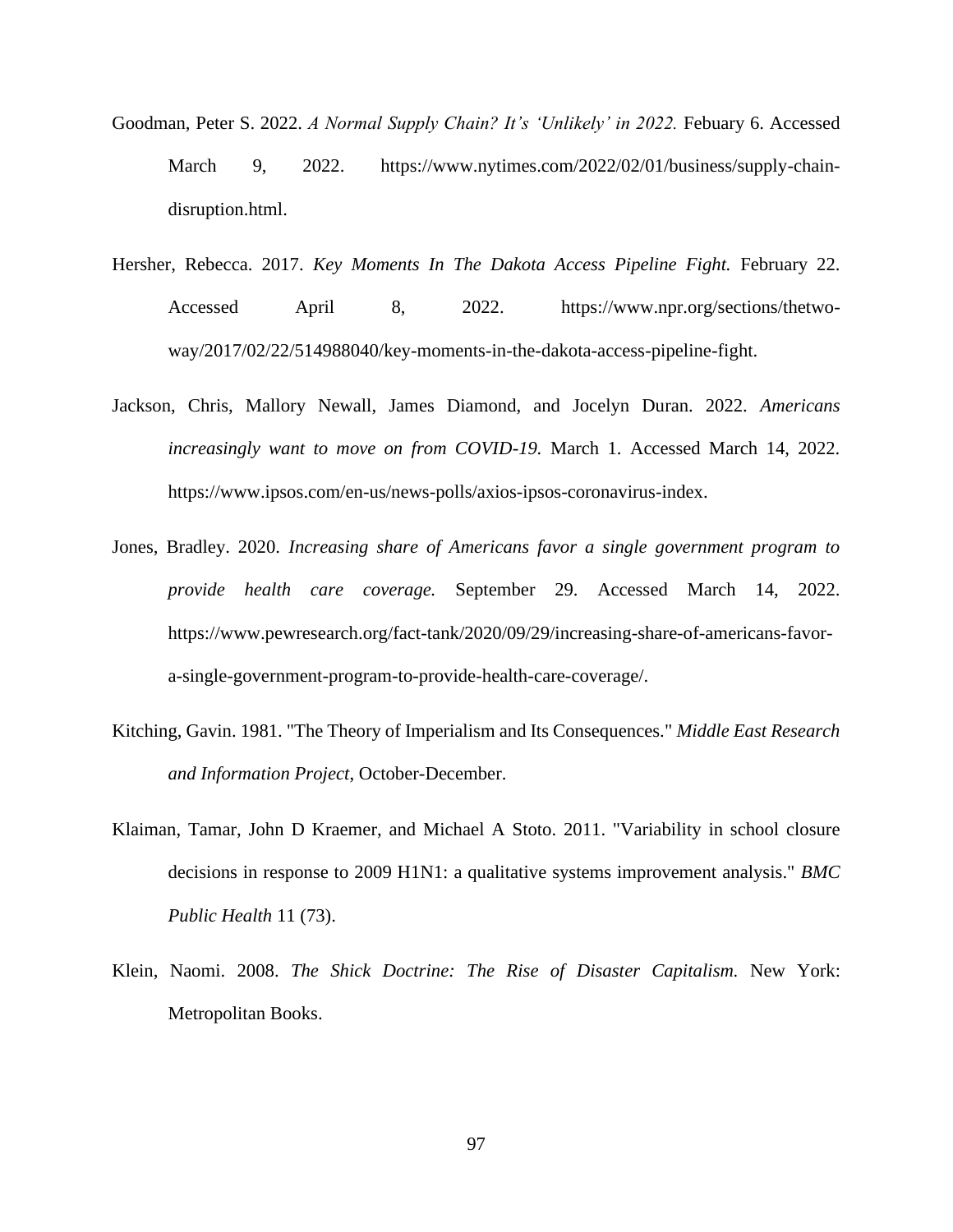Luxemburg, Rosa. 1996. "The Junius Pamphlet." *the Luxemburg Internet Archive.* Edited by Dave Hollis, Brian Baggins and Einde O'Callaghan. Accessed March 7, 2022. https://www.marxists.org/archive/luxemburg/1915/junius/index.htm.

Malm, Andreas. 2016. *Fossil Capital.* London: Verso Books.

Marx, Karl. 1990. *Capital Volume 1.* Translated by Ben Fowkes. New York: Penguin Books.

—. 1992. *Capital Volume II.* New York: Penguin Classics.

—. 1993. *Capital: Volume III.* New York: Penguin Classics.

- Marx, Karl, and Engels Frederick. 1986. *Marx/Engels Selected Works: Volume I.* Translated by W. Lough. Moscow: Progress Publishers.
- Marxists Internet Archive. n.d. *Encyclopedia of Marxism: Fi.* Accessed December 10, 2021. https://www.marxists.org/glossary/terms/f/i.htm.
- Masson-Delmotte, V., P. Zhai, H.-O. Pörtner, D. Roberts, J. Skea, P.R. Shukla, A. Pirani, W. Moufouma-Okia, C. Péan, R. Pidcock, S. Connors, J.B.R. Matthews, Y. Chen, X. Zhou, M.I. Gomis, E. Lonnoy, T. Maycock, M. Tignor, and T. Waterfield (eds.). 2018. "Global Warming of 1.5C: Summary for Policymakers." *Intergovermental Panel on Climate Change.* Accessed Febuary 8, 2022. https://www.ipcc.ch/site/assets/uploads/sites/2/2019/05/SR15\_SPM\_version\_stand\_alone \_HR.pdf.
- McBride, William. 1975. "Marxism and Phenomenology." *Journal of the British Society for Phenomenology* 6 (1).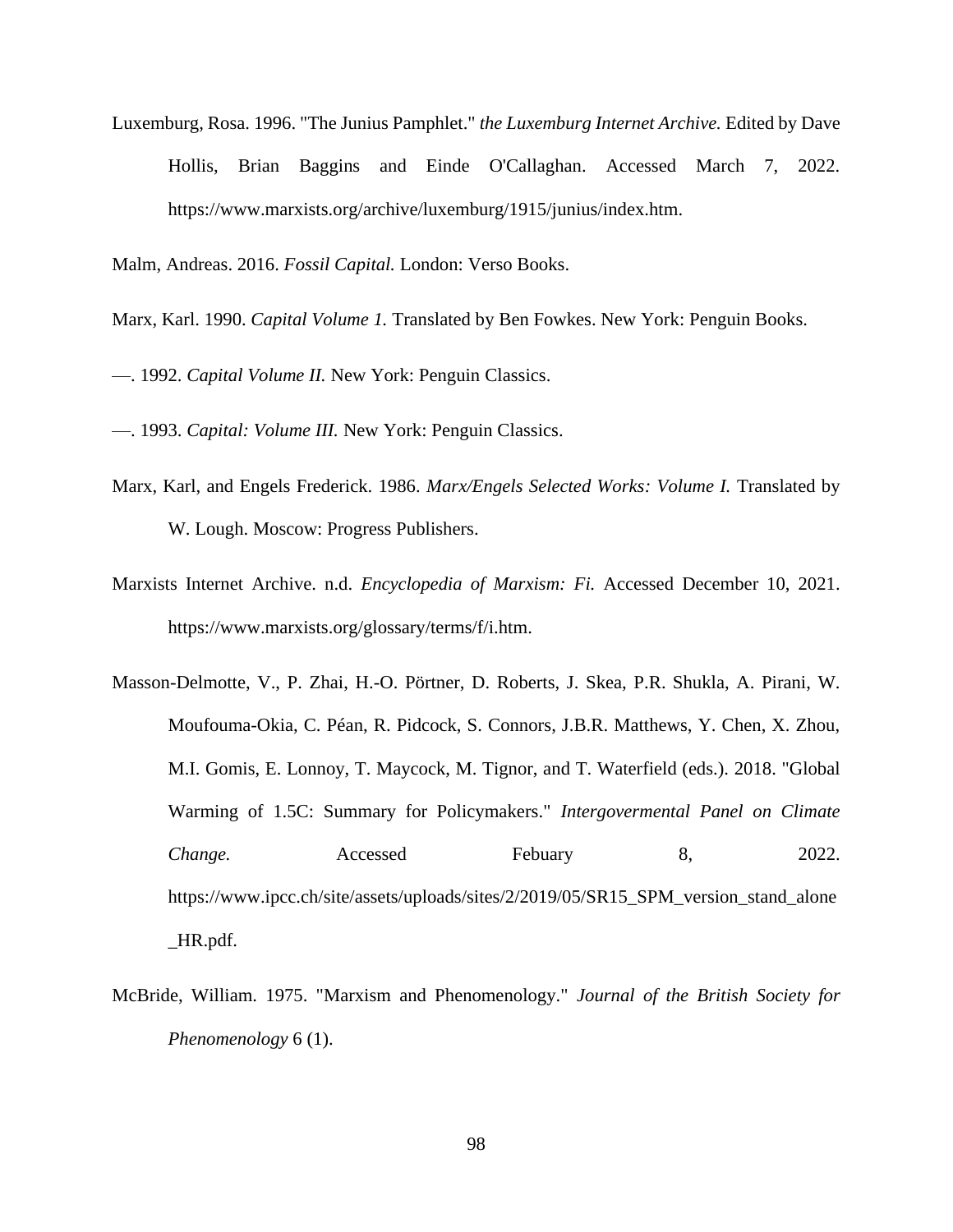- Mengden, Walter H. 2017. "INDIGENOUS PEOPLE, HUMAN RIGHTS, AND CONSULTATION: THE DAKOTA ACCESS PIPELINE." *American Indian Law Review* 41 (2): 441-466. https://www.jstor.org/stable/26492269.
- Nida, Brandon. 2013. "Demystifying the Hidden Hand: Capital and the State at Blair Mountain." *Historical Archaeology* 47 (3): 52-68.
- Oxford Reference. n.d. *militancy.* Accessed April 7, 2022. https://www.oxfordreference.com/view/10.1093/oi/authority.20110803100157539...
- Parenti, Micheal. 2001. *Black Shirts and Reds: Rational Fascism and the Overthrow of Communism .* City Lights Books: San Francisco.
- Picchi, Aimee. 2022. *A cause of America's labor shortage: Millions with long COVID.* Febuary 1. Accessed March 9, 2022. https://www.cbsnews.com/news/long-covid-labor-marketmissing-workers/.
- —. 2015. *Union: Walmart shut 5 stores over labor activism.* April 20. Accessed April 8, 2022. https://www.cbsnews.com/news/union-walmart-shut-5-stores-over-labor-activism/.
- Reich, Wilhelm. 1946. *The Mass Psychology of Fascism.* Translated by Vincent R. Carfagno. New York: Orgone Institute Press.
- Sale, Kirkpatrick. 2006. *After Eden: The Evolution of Human Domination.* Durham, North Carolina: Duke University Press.
- Sartre, Jean-Paul. 1976. *Critique of Dialectical Reason: Volume 1.* Edited by Ree Jonathan. Translated by Fredric Jameson. London: Verso.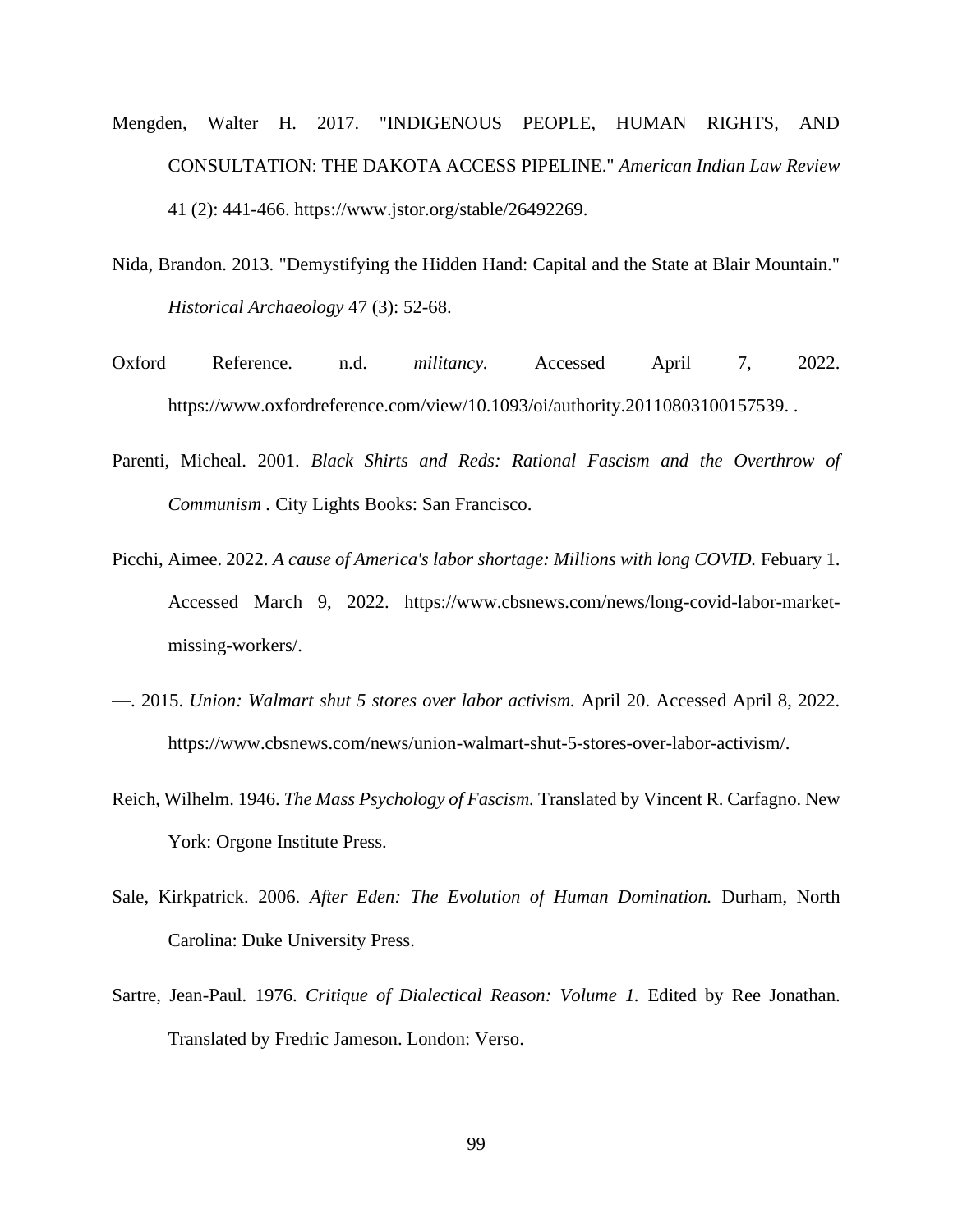- Sethi, Suresh A, Trevor A Branch, Reg Watson, and Jim Kitchell. 2010. "Global fishery development patterns are driven by profit but not trophic level." *Proceedings of the National Academy of Sciences of the United States of America* 107 (27): 12163-12167.
- Svenaeus, Fredrik. 2016. "The Phenomenology of Empathy: a Steinian Emotional Account." *Phenomenology and the Cognitive Sciences* 227-245.
- Svitek, Patrick. 2022. *Texas puts final estimate of winter storm death toll at 246.* January 3. Accessed March 3, 2022. https://www.texastribune.org/2022/01/02/texas-winter-stormfinal-death-toll-246/.
- Thaler, Evan A., Isaac J. Larsen, and Qian Yu. 2021. "The Extent of Soil Loss Across the US Corn Belt." *Proceedings of the National Academy of Sciences* 118 (8).
- The Texas Legislature. n.d. *Senate Bill 7: Bill Text.* Accessed March 11, 2022. https://capitol.texas.gov/tlodocs/76R/billtext/html/SB00007F.htm.
- United States Government Acountability Office. 2020. *Federal Social Safety Net Programs: Millions of Full-Time Workers Rely on Federal Health Care and Food Assistance Programs.* Senate Committee Report, United States Government Acountability Office.
- Wang, Daoping, Dabo Guan, Shupeng Zhu, Michael Mac Kinnon, Guannan Geng, Qiang Zhang, Heran Zheng, et al. 2021. "Economic footprint of California wildfires in 2018." *Nature Sustainability* 252-260.
- Wong, Julia C. 2016. *Dakota Access pipeline: 300 protesters injured after police use water cannons.* November 21. Accessed April 8, 2022. https://www.theguardian.com/usnews/2016/nov/21/dakota-access-pipeline-water-cannon-police-standing-rock-protest.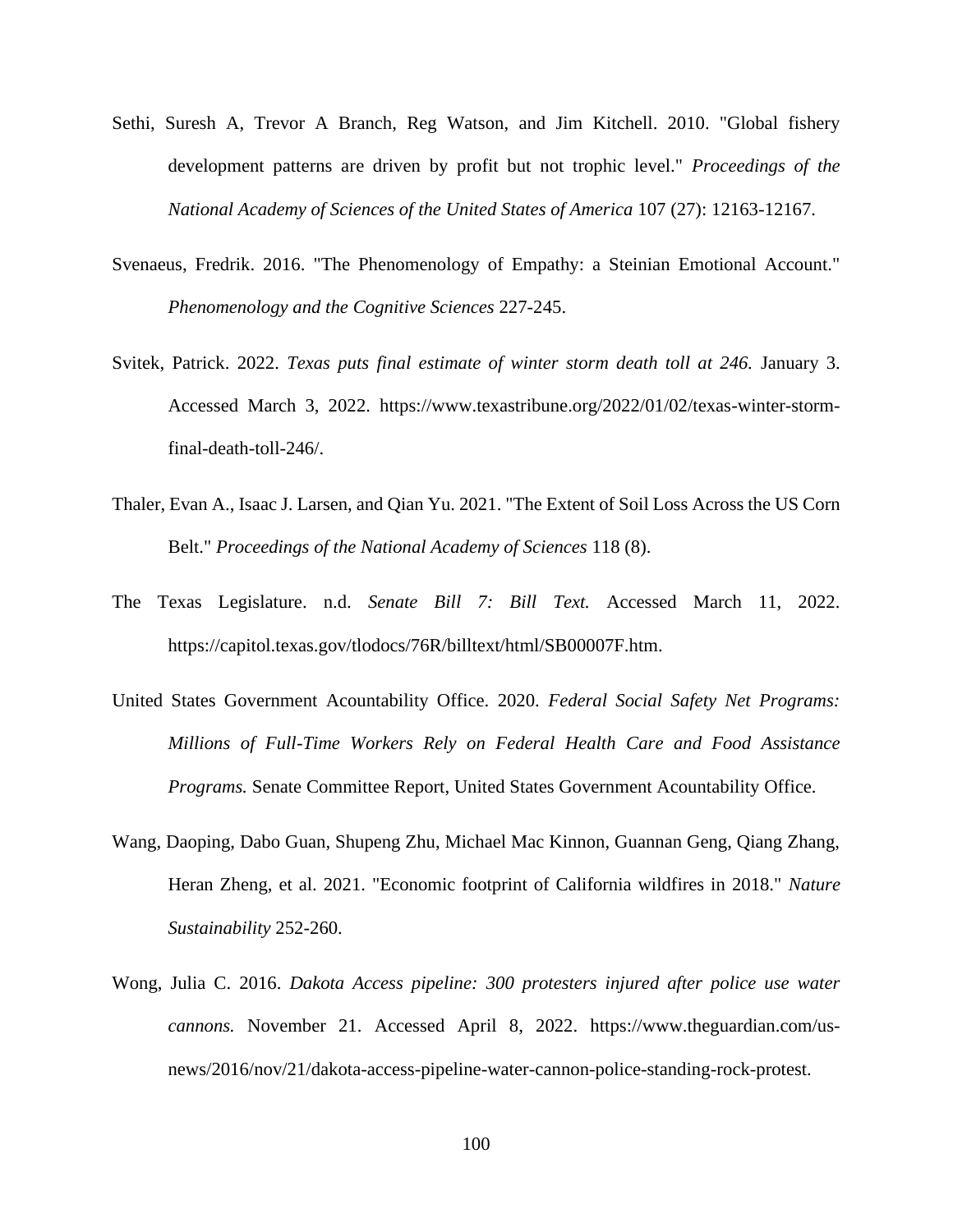Worm, Boris, Edward B. Barbier, Nicola Beaumont, J. Emmett Duffy, Carl Folke, Benjamin S. Halpern, Jeremy B. C. Jackson, et al. 2006. "Impacts of Biodiversity Loss on Ocean Ecosystem Services." *Science* 787-790.